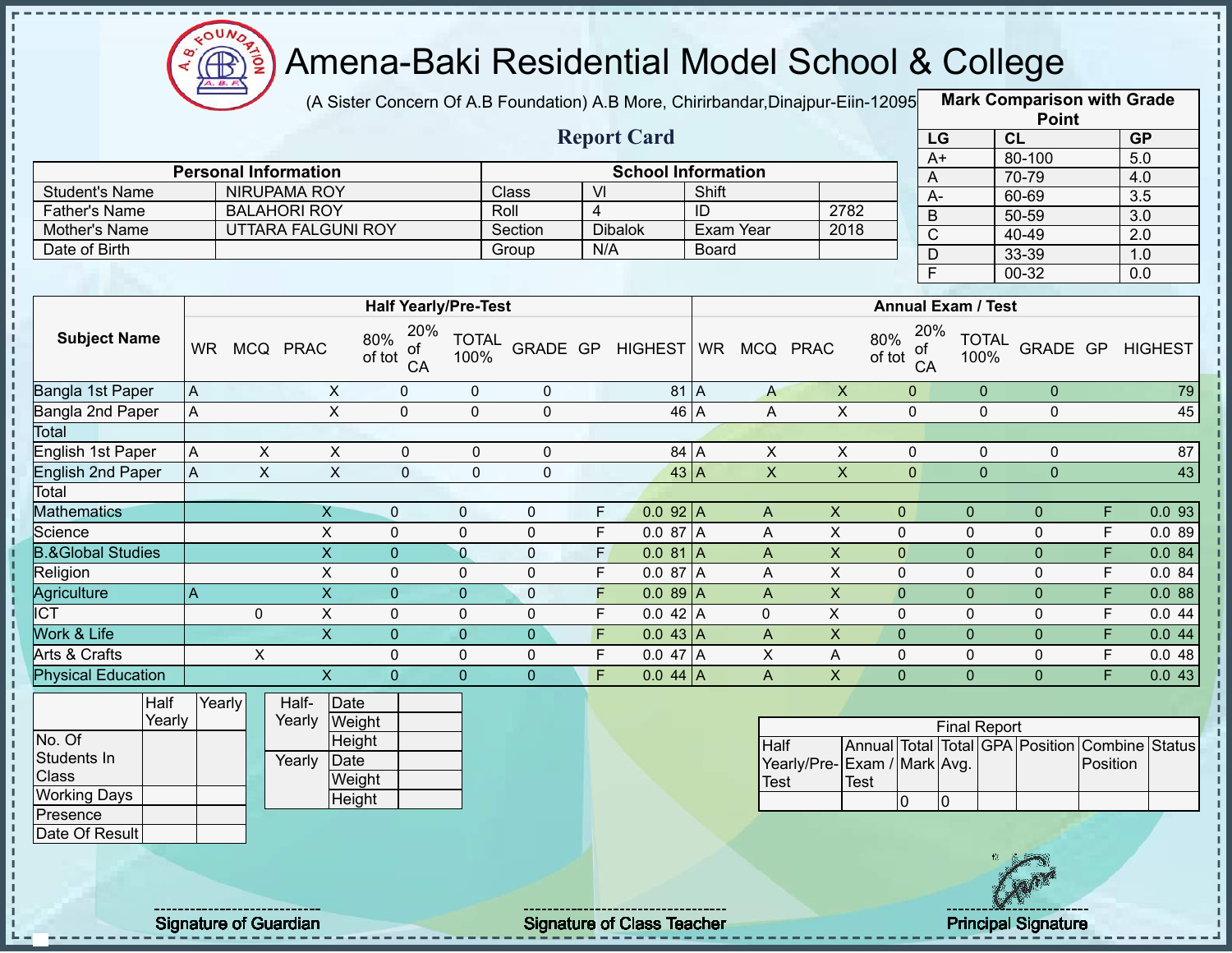

(A Sister Concern Of A.B Foundation) A.B More, Chirirbandar,Dinajpur-Eiin-120950

**Mark Comparison with Grade Point**

|        |                                                                                                                                                |                                                                                                                                                                                                           |                                                                                                |                                                                                     |                                                                                                                                                                                                           |                                                                                                                                                                                                                                  |                                                                                                                         |                                                                                           |                                                                                        |                                                    |                                                                                                                                                                                                                                                                                         |                                                             |                                                                                                                      |                           | יייי י                                                                                                                                                    |                                                                                                                                                                                                                                                      |                                                                                                                                                            |
|--------|------------------------------------------------------------------------------------------------------------------------------------------------|-----------------------------------------------------------------------------------------------------------------------------------------------------------------------------------------------------------|------------------------------------------------------------------------------------------------|-------------------------------------------------------------------------------------|-----------------------------------------------------------------------------------------------------------------------------------------------------------------------------------------------------------|----------------------------------------------------------------------------------------------------------------------------------------------------------------------------------------------------------------------------------|-------------------------------------------------------------------------------------------------------------------------|-------------------------------------------------------------------------------------------|----------------------------------------------------------------------------------------|----------------------------------------------------|-----------------------------------------------------------------------------------------------------------------------------------------------------------------------------------------------------------------------------------------------------------------------------------------|-------------------------------------------------------------|----------------------------------------------------------------------------------------------------------------------|---------------------------|-----------------------------------------------------------------------------------------------------------------------------------------------------------|------------------------------------------------------------------------------------------------------------------------------------------------------------------------------------------------------------------------------------------------------|------------------------------------------------------------------------------------------------------------------------------------------------------------|
|        |                                                                                                                                                |                                                                                                                                                                                                           |                                                                                                |                                                                                     |                                                                                                                                                                                                           |                                                                                                                                                                                                                                  |                                                                                                                         |                                                                                           |                                                                                        |                                                    |                                                                                                                                                                                                                                                                                         |                                                             |                                                                                                                      |                           | CL                                                                                                                                                        |                                                                                                                                                                                                                                                      | GP                                                                                                                                                         |
|        |                                                                                                                                                |                                                                                                                                                                                                           |                                                                                                |                                                                                     |                                                                                                                                                                                                           |                                                                                                                                                                                                                                  |                                                                                                                         |                                                                                           |                                                                                        |                                                    |                                                                                                                                                                                                                                                                                         |                                                             |                                                                                                                      |                           |                                                                                                                                                           |                                                                                                                                                                                                                                                      |                                                                                                                                                            |
|        |                                                                                                                                                |                                                                                                                                                                                                           |                                                                                                |                                                                                     |                                                                                                                                                                                                           |                                                                                                                                                                                                                                  |                                                                                                                         |                                                                                           |                                                                                        |                                                    |                                                                                                                                                                                                                                                                                         |                                                             |                                                                                                                      |                           |                                                                                                                                                           |                                                                                                                                                                                                                                                      |                                                                                                                                                            |
|        |                                                                                                                                                |                                                                                                                                                                                                           |                                                                                                |                                                                                     |                                                                                                                                                                                                           |                                                                                                                                                                                                                                  |                                                                                                                         |                                                                                           |                                                                                        |                                                    |                                                                                                                                                                                                                                                                                         |                                                             |                                                                                                                      |                           |                                                                                                                                                           |                                                                                                                                                                                                                                                      |                                                                                                                                                            |
|        |                                                                                                                                                |                                                                                                                                                                                                           |                                                                                                |                                                                                     |                                                                                                                                                                                                           |                                                                                                                                                                                                                                  |                                                                                                                         |                                                                                           |                                                                                        |                                                    |                                                                                                                                                                                                                                                                                         |                                                             |                                                                                                                      |                           |                                                                                                                                                           |                                                                                                                                                                                                                                                      |                                                                                                                                                            |
|        |                                                                                                                                                |                                                                                                                                                                                                           |                                                                                                |                                                                                     |                                                                                                                                                                                                           |                                                                                                                                                                                                                                  |                                                                                                                         |                                                                                           |                                                                                        |                                                    |                                                                                                                                                                                                                                                                                         |                                                             |                                                                                                                      |                           |                                                                                                                                                           |                                                                                                                                                                                                                                                      |                                                                                                                                                            |
|        |                                                                                                                                                |                                                                                                                                                                                                           |                                                                                                |                                                                                     |                                                                                                                                                                                                           |                                                                                                                                                                                                                                  |                                                                                                                         |                                                                                           |                                                                                        |                                                    |                                                                                                                                                                                                                                                                                         |                                                             | $\overline{\mathsf{F}}$                                                                                              |                           | $00 - 32$                                                                                                                                                 |                                                                                                                                                                                                                                                      | 0.0                                                                                                                                                        |
|        |                                                                                                                                                |                                                                                                                                                                                                           |                                                                                                |                                                                                     |                                                                                                                                                                                                           |                                                                                                                                                                                                                                  |                                                                                                                         |                                                                                           |                                                                                        |                                                    |                                                                                                                                                                                                                                                                                         |                                                             |                                                                                                                      |                           |                                                                                                                                                           |                                                                                                                                                                                                                                                      |                                                                                                                                                            |
|        |                                                                                                                                                |                                                                                                                                                                                                           |                                                                                                |                                                                                     | 80%<br>οf<br>of tot<br>CA                                                                                                                                                                                 | <b>TOTAL</b><br>100%                                                                                                                                                                                                             |                                                                                                                         |                                                                                           |                                                                                        |                                                    |                                                                                                                                                                                                                                                                                         |                                                             | of                                                                                                                   |                           |                                                                                                                                                           |                                                                                                                                                                                                                                                      |                                                                                                                                                            |
|        |                                                                                                                                                | 36                                                                                                                                                                                                        | 28                                                                                             |                                                                                     | 51                                                                                                                                                                                                        | 12                                                                                                                                                                                                                               | 63                                                                                                                      |                                                                                           |                                                                                        |                                                    | 25                                                                                                                                                                                                                                                                                      | $\boldsymbol{\mathsf{X}}$                                   | 50                                                                                                                   |                           | 61                                                                                                                                                        |                                                                                                                                                                                                                                                      | 79                                                                                                                                                         |
|        |                                                                                                                                                | $\overline{27}$                                                                                                                                                                                           | 11                                                                                             |                                                                                     | 30                                                                                                                                                                                                        | 8                                                                                                                                                                                                                                | 38                                                                                                                      |                                                                                           |                                                                                        |                                                    | 10                                                                                                                                                                                                                                                                                      | $\pmb{\times}$                                              | 29                                                                                                                   | 8                         | 37                                                                                                                                                        |                                                                                                                                                                                                                                                      | 45                                                                                                                                                         |
|        |                                                                                                                                                | 63                                                                                                                                                                                                        | 39                                                                                             | $\overline{\mathsf{x}}$                                                             | 81                                                                                                                                                                                                        | $\overline{20}$                                                                                                                                                                                                                  | 101                                                                                                                     |                                                                                           | 3.5                                                                                    | 63                                                 | 35                                                                                                                                                                                                                                                                                      | $\overline{X}$                                              | 79                                                                                                                   |                           | 98                                                                                                                                                        | $A-$                                                                                                                                                                                                                                                 | 3.5                                                                                                                                                        |
|        |                                                                                                                                                | 74                                                                                                                                                                                                        | $\overline{X}$                                                                                 |                                                                                     | 59                                                                                                                                                                                                        | $\overline{12}$                                                                                                                                                                                                                  | $\overline{71}$                                                                                                         |                                                                                           |                                                                                        |                                                    | $\overline{X}$                                                                                                                                                                                                                                                                          | $\overline{X}$                                              | 56                                                                                                                   |                           | $\overline{71}$                                                                                                                                           |                                                                                                                                                                                                                                                      | $\overline{87}$                                                                                                                                            |
|        |                                                                                                                                                | 35                                                                                                                                                                                                        | $\overline{X}$                                                                                 |                                                                                     | 28                                                                                                                                                                                                        | $\overline{4}$                                                                                                                                                                                                                   | 32                                                                                                                      |                                                                                           |                                                                                        |                                                    | $\pmb{\times}$                                                                                                                                                                                                                                                                          | $\pmb{\times}$                                              | 29                                                                                                                   | $\overline{7}$            | 36                                                                                                                                                        |                                                                                                                                                                                                                                                      | 43                                                                                                                                                         |
|        |                                                                                                                                                | 109                                                                                                                                                                                                       | $\overline{X}$                                                                                 | $\overline{X}$                                                                      | 87                                                                                                                                                                                                        | 16                                                                                                                                                                                                                               | 103                                                                                                                     |                                                                                           | 3.5                                                                                    | 106                                                | $\overline{X}$                                                                                                                                                                                                                                                                          | $\overline{\mathsf{x}}$                                     | 85                                                                                                                   |                           |                                                                                                                                                           | Α                                                                                                                                                                                                                                                    | $\overline{4}$                                                                                                                                             |
|        |                                                                                                                                                | 30                                                                                                                                                                                                        | $\overline{13}$                                                                                | $\overline{X}$                                                                      | $\overline{34}$                                                                                                                                                                                           |                                                                                                                                                                                                                                  | 49                                                                                                                      | $\mathsf{C}$                                                                              |                                                                                        |                                                    | 28                                                                                                                                                                                                                                                                                      | $\overline{X}$                                              | 47                                                                                                                   | $\overline{20}$           | 67                                                                                                                                                        | $A -$                                                                                                                                                                                                                                                | 3.5 93                                                                                                                                                     |
|        |                                                                                                                                                | 43                                                                                                                                                                                                        | $\overline{12}$                                                                                | $\overline{X}$                                                                      | $\overline{44}$                                                                                                                                                                                           | $\overline{17}$                                                                                                                                                                                                                  | 61                                                                                                                      | A-                                                                                        |                                                                                        |                                                    | 16                                                                                                                                                                                                                                                                                      | $\pmb{\times}$                                              | 61                                                                                                                   | 16                        | 77                                                                                                                                                        | A                                                                                                                                                                                                                                                    | 4 8 9                                                                                                                                                      |
|        |                                                                                                                                                |                                                                                                                                                                                                           |                                                                                                |                                                                                     |                                                                                                                                                                                                           |                                                                                                                                                                                                                                  |                                                                                                                         | $A -$                                                                                     |                                                                                        |                                                    | 20                                                                                                                                                                                                                                                                                      |                                                             | 59                                                                                                                   |                           |                                                                                                                                                           | A                                                                                                                                                                                                                                                    | 4 84                                                                                                                                                       |
|        |                                                                                                                                                |                                                                                                                                                                                                           | 28                                                                                             | X                                                                                   | 60                                                                                                                                                                                                        | 15                                                                                                                                                                                                                               | 75                                                                                                                      | A                                                                                         |                                                                                        |                                                    | 24                                                                                                                                                                                                                                                                                      | $\pmb{\times}$                                              | 59                                                                                                                   | 16                        |                                                                                                                                                           | A                                                                                                                                                                                                                                                    | 4 84                                                                                                                                                       |
|        |                                                                                                                                                |                                                                                                                                                                                                           |                                                                                                |                                                                                     |                                                                                                                                                                                                           |                                                                                                                                                                                                                                  |                                                                                                                         | $A-$                                                                                      |                                                                                        |                                                    | 17                                                                                                                                                                                                                                                                                      |                                                             |                                                                                                                      |                           |                                                                                                                                                           | $\overline{A}$                                                                                                                                                                                                                                       | 4 8 8                                                                                                                                                      |
|        |                                                                                                                                                | 23                                                                                                                                                                                                        | $\mathbf 0$                                                                                    | $\mathsf X$                                                                         | 27                                                                                                                                                                                                        | $\overline{7}$                                                                                                                                                                                                                   | 34                                                                                                                      | A-                                                                                        |                                                                                        |                                                    | 0                                                                                                                                                                                                                                                                                       | $\pmb{\times}$                                              | 26                                                                                                                   | 8                         | 34                                                                                                                                                        | A-                                                                                                                                                                                                                                                   | 3.5 44                                                                                                                                                     |
|        |                                                                                                                                                |                                                                                                                                                                                                           |                                                                                                |                                                                                     | 30                                                                                                                                                                                                        | 8                                                                                                                                                                                                                                | 38                                                                                                                      | A                                                                                         |                                                                                        |                                                    | 18                                                                                                                                                                                                                                                                                      | $\mathsf{X}$                                                | 34                                                                                                                   | 9                         | 43                                                                                                                                                        | $A+$                                                                                                                                                                                                                                                 | 5 4 4                                                                                                                                                      |
|        |                                                                                                                                                |                                                                                                                                                                                                           | $\boldsymbol{\mathsf{X}}$                                                                      |                                                                                     | 36                                                                                                                                                                                                        | 8                                                                                                                                                                                                                                | 44                                                                                                                      | $A+$                                                                                      |                                                                                        |                                                    | X                                                                                                                                                                                                                                                                                       | 30                                                          | 36                                                                                                                   | 9                         | 45                                                                                                                                                        | A+                                                                                                                                                                                                                                                   | 5 48                                                                                                                                                       |
|        |                                                                                                                                                |                                                                                                                                                                                                           |                                                                                                |                                                                                     |                                                                                                                                                                                                           |                                                                                                                                                                                                                                  |                                                                                                                         | $A+$                                                                                      |                                                                                        |                                                    |                                                                                                                                                                                                                                                                                         |                                                             |                                                                                                                      |                           |                                                                                                                                                           | $\overline{A}$                                                                                                                                                                                                                                       | 443                                                                                                                                                        |
| Yearly |                                                                                                                                                |                                                                                                                                                                                                           |                                                                                                |                                                                                     | 683                                                                                                                                                                                                       |                                                                                                                                                                                                                                  |                                                                                                                         |                                                                                           |                                                                                        | 4.05                                               |                                                                                                                                                                                                                                                                                         |                                                             |                                                                                                                      |                           |                                                                                                                                                           |                                                                                                                                                                                                                                                      |                                                                                                                                                            |
|        |                                                                                                                                                |                                                                                                                                                                                                           |                                                                                                |                                                                                     |                                                                                                                                                                                                           |                                                                                                                                                                                                                                  |                                                                                                                         |                                                                                           |                                                                                        |                                                    |                                                                                                                                                                                                                                                                                         |                                                             |                                                                                                                      |                           |                                                                                                                                                           |                                                                                                                                                                                                                                                      |                                                                                                                                                            |
|        |                                                                                                                                                |                                                                                                                                                                                                           |                                                                                                |                                                                                     |                                                                                                                                                                                                           |                                                                                                                                                                                                                                  |                                                                                                                         |                                                                                           |                                                                                        |                                                    |                                                                                                                                                                                                                                                                                         |                                                             |                                                                                                                      |                           |                                                                                                                                                           | Position                                                                                                                                                                                                                                             |                                                                                                                                                            |
|        |                                                                                                                                                |                                                                                                                                                                                                           |                                                                                                |                                                                                     |                                                                                                                                                                                                           |                                                                                                                                                                                                                                  |                                                                                                                         |                                                                                           |                                                                                        |                                                    | <b>Test</b>                                                                                                                                                                                                                                                                             | <b>Test</b>                                                 |                                                                                                                      |                           |                                                                                                                                                           |                                                                                                                                                                                                                                                      |                                                                                                                                                            |
|        |                                                                                                                                                |                                                                                                                                                                                                           |                                                                                                |                                                                                     |                                                                                                                                                                                                           |                                                                                                                                                                                                                                  |                                                                                                                         |                                                                                           |                                                                                        |                                                    | 683                                                                                                                                                                                                                                                                                     | 736                                                         |                                                                                                                      |                           |                                                                                                                                                           |                                                                                                                                                                                                                                                      | Pass                                                                                                                                                       |
|        |                                                                                                                                                |                                                                                                                                                                                                           |                                                                                                |                                                                                     |                                                                                                                                                                                                           |                                                                                                                                                                                                                                  |                                                                                                                         |                                                                                           |                                                                                        |                                                    |                                                                                                                                                                                                                                                                                         |                                                             |                                                                                                                      |                           |                                                                                                                                                           |                                                                                                                                                                                                                                                      |                                                                                                                                                            |
|        |                                                                                                                                                |                                                                                                                                                                                                           |                                                                                                |                                                                                     |                                                                                                                                                                                                           |                                                                                                                                                                                                                                  |                                                                                                                         |                                                                                           |                                                                                        |                                                    |                                                                                                                                                                                                                                                                                         |                                                             |                                                                                                                      |                           |                                                                                                                                                           |                                                                                                                                                                                                                                                      |                                                                                                                                                            |
|        |                                                                                                                                                |                                                                                                                                                                                                           |                                                                                                |                                                                                     |                                                                                                                                                                                                           |                                                                                                                                                                                                                                  |                                                                                                                         |                                                                                           |                                                                                        |                                                    |                                                                                                                                                                                                                                                                                         |                                                             |                                                                                                                      |                           |                                                                                                                                                           |                                                                                                                                                                                                                                                      |                                                                                                                                                            |
|        |                                                                                                                                                |                                                                                                                                                                                                           |                                                                                                |                                                                                     |                                                                                                                                                                                                           |                                                                                                                                                                                                                                  |                                                                                                                         |                                                                                           |                                                                                        |                                                    |                                                                                                                                                                                                                                                                                         |                                                             |                                                                                                                      |                           |                                                                                                                                                           |                                                                                                                                                                                                                                                      |                                                                                                                                                            |
|        | <b>Father's Name</b><br>Mother's Name<br>Date of Birth<br><b>Mathematics</b><br>Agriculture<br><b>Work &amp; Life</b><br>Arts & Crafts<br>Half | <b>Student's Name</b><br><b>Subject Name</b><br>Bangla 1st Paper<br>Bangla 2nd Paper<br><b>English 1st Paper</b><br><b>English 2nd Paper</b><br><b>B.&amp;Global Studies</b><br><b>Physical Education</b> | 48<br>47<br>$\overline{51}$<br>$\overline{23}$<br>$\overline{26}$<br>$\overline{26}$<br>Yearly | <b>LIMA</b><br>$\overline{22}$<br>16<br>$\overline{15}$<br>$\overline{17}$<br>Half- | <b>Personal Information</b><br>WR MCQ PRAC<br>$\overline{\mathsf{x}}$<br>$\overline{\mathsf{x}}$<br>$\overline{X}$<br>$\overline{\mathsf{x}}$<br>Date<br><b>Height</b><br>Yearly Date<br>Weight<br>Height | <b>ADIBA MUSARRAT</b><br><b>MD.NOORE ALAM</b><br>$\mathsf X$<br>$\overline{\mathsf{x}}$<br>$\overline{\mathsf{x}}$<br>$\overline{\mathsf{x}}$<br>$\overline{56}$<br>54<br>19<br>$\overline{34}$<br>Yearly Weight Marks<br>Status | Class<br>Roll<br>Group<br>20%<br>15<br>13<br>13<br>$\overline{8}$<br>Half Yearly/Pre-Test<br><b>GPA</b><br>Comment Good | Section<br><b>Half Yearly/Pre-Test</b><br>69<br>67<br>$\overline{42}$<br>Pass Position 28 | $\overline{V}$<br>$\overline{7}$<br><b>Dibalok</b><br>N/A<br>3.73 Marks 736<br>Comment | <b>Report Card</b><br>$A -$<br>$A -$<br><b>GPA</b> | Shift<br>$\overline{ID}$<br>Board<br>GRADE GP HIGHEST<br>81 37<br>$46 \overline{26}$<br>84 70<br>43 36<br>292 31<br>3.5 87 60<br>3.58154<br>4 87 50<br>$3.589$ 58<br>$3.5$ 42 20<br>$4 \t43 \t24$<br>$547$ 15<br>$544$ 20<br>Annual Exam / Test<br>Status Pass Position 28<br>Very Good | <b>School Information</b><br><b>Exam Year</b><br>16<br>Half | 3196<br>2018<br>WR MCQ PRAC<br>$\overline{\mathsf{x}}$<br>$\boldsymbol{\mathsf{X}}$<br>$\overline{X}$<br>Yearly/Pre- | 80%<br>of tot<br>60<br>29 | LG<br>$A+$<br>A<br>$A -$<br>$\overline{B}$<br>$\overline{C}$<br>$\overline{D}$<br>20%<br>CA<br>16<br>$\overline{17}$<br>9<br>Exam / Mark Avg.<br>1419 711 | 80-100<br>70-79<br>60-69<br>50-59<br>$40 - 49$<br>33-39<br><b>Annual Exam / Test</b><br><b>TOTAL</b><br>100%<br>11<br>19<br>$\overline{15}$<br>$\overline{22}$<br>75<br>75<br>$\overline{77}$<br>$\overline{38}$<br><b>Final Report</b><br>$3.89$ 28 | 5.0<br>4.0<br>$\overline{3.5}$<br>$\overline{3.0}$<br>$\overline{2.0}$<br>1.0<br>GRADE GP HIGHEST<br>107<br>Annual Total Total GPA Position Combine Status |

Signature of Guardian **State of Class Teacher Principal Signature Signature Class Teacher Principal Signature 20** 



**Status**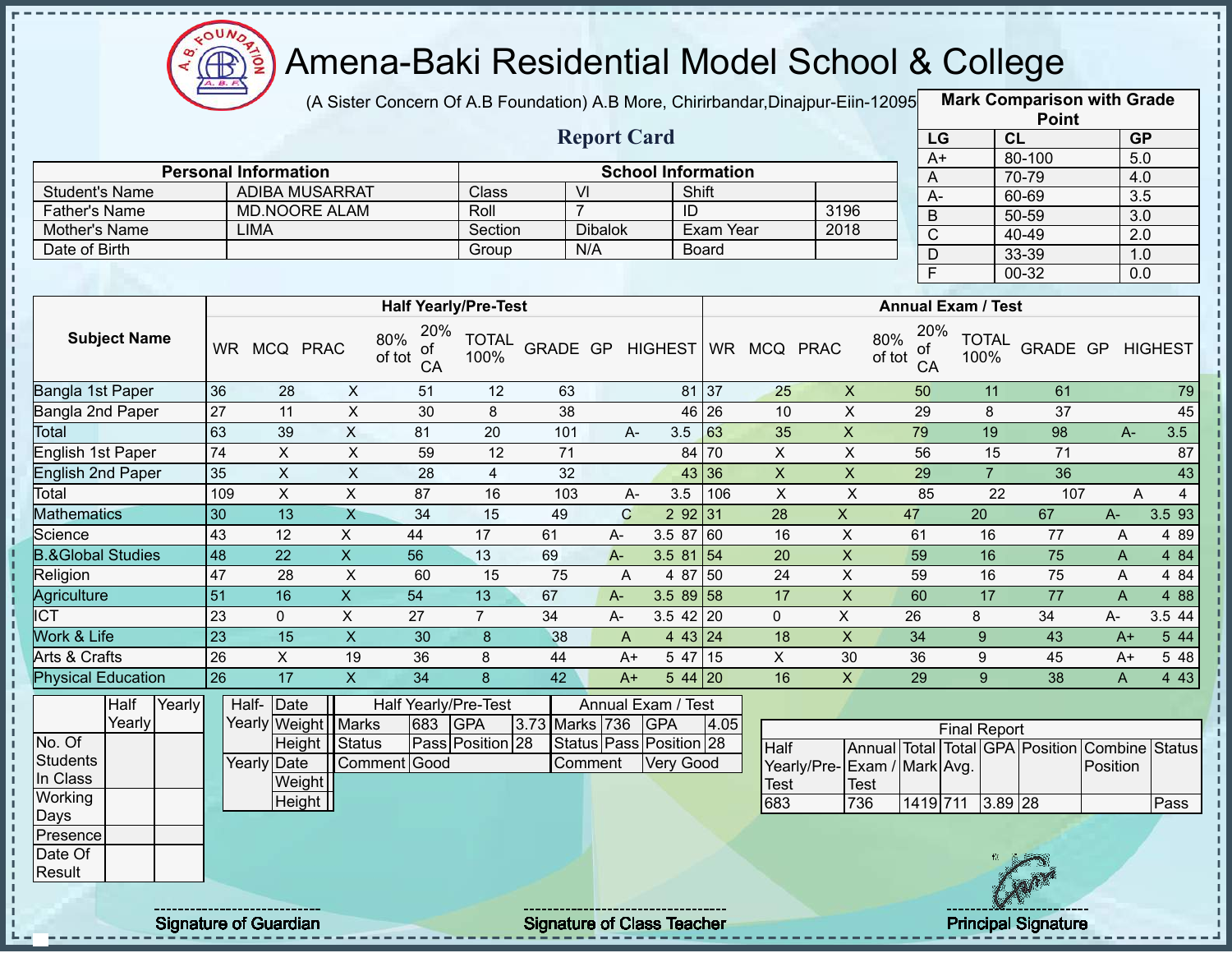

(A Sister Concern Of A.B Foundation) A.B More, Chirirbandar,Dinajpur-Eiin-12095 **Mark Comparison with Grade** 

|                |                               |         | <b>Report Card</b> |                           |      |
|----------------|-------------------------------|---------|--------------------|---------------------------|------|
|                | <b>Personal Information</b>   |         |                    | <b>School Information</b> |      |
| Student's Name | MST. JARIN TASNIM TANU TASNIM | Class   | VI                 | Shift                     |      |
| Father's Name  | MD. TOFAZZAL HOSSEN           | Roll    |                    | ID                        | 3227 |
| Mother's Name  | <b>SHILPE BEGUM</b>           | Section | <b>Dibalok</b>     | Exam Year                 | 2018 |
| Date of Birth  |                               | Group   | N/A                | <b>Board</b>              |      |

|                 | <b>Point</b> |           |
|-----------------|--------------|-----------|
| LG              | CL           | <b>GP</b> |
| $\overline{A+}$ | 80-100       | 5.0       |
| Α               | 70-79        | 4.0       |
| A-              | 60-69        | 3.5       |
| B               | 50-59        | 3.0       |
| C               | 40-49        | 2.0       |
| D               | 33-39        | 1.0       |
| F               | 00-32        | 0.0       |

|                              |           |             |              |                     | <b>Half Yearly/Pre-Test</b>       |          |      |                |                 |          |    | <b>Annual Exam / Test</b>        |                      |          |      |                |
|------------------------------|-----------|-------------|--------------|---------------------|-----------------------------------|----------|------|----------------|-----------------|----------|----|----------------------------------|----------------------|----------|------|----------------|
| <b>Subject Name</b>          | <b>WR</b> | MCQ         | <b>PRAC</b>  | 80%<br>of<br>of tot | 20%<br><b>TOTAL</b><br>100%<br>CA | GRADE GP |      | <b>HIGHEST</b> | <b>WR</b>       | MCQ PRAC |    | 20%<br>80%<br>οf<br>of tot<br>CA | <b>TOTAL</b><br>100% | GRADE GP |      | <b>HIGHEST</b> |
| Bangla 1st Paper             | 48        | 29          | X            | 62                  | 14                                | 76       |      |                | $81 \,   \, 43$ | 27       | X  | 56                               | 13                   | 69       |      | 79             |
| Bangla 2nd Paper             | 27        | 18          | X            | 36                  | 9                                 | 45       |      | 46 27          |                 | 15       | X  | 34                               | 8                    | 42       |      | 45             |
| Total                        | 75        | 47          | X            | 98                  | 23                                | 121      | A+   | 5              | 70              | 42       | X  | 90                               | 21                   | 111      | A    | $\overline{4}$ |
| English 1st Paper            | 86        | X.          | X            | 69                  | 15                                | 84       |      | 84 81          |                 | X        | X  | 65                               | 14                   | 79       |      | 87             |
| <b>English 2nd Paper</b>     | 42        | X.          | $\mathsf{X}$ | 34                  | 6                                 | 40       |      | 43 41          |                 | X        | X  | 33                               | 6                    | 39       |      | 43             |
| Total                        | 128       | X           | X            |                     | 103<br>21                         | 124      | $A+$ | 5              | 122             | X.       | X  | 98                               | 20                   | 118      | A    | 4              |
| <b>Mathematics</b>           | 50        | 15          | X            | 52                  | 18                                | 70       | A    | 4 92 57        |                 | 26       | X  | 66                               | 20                   | 86       | $A+$ | 5 9 3          |
| Science                      | 61        | 21          | X            | 66                  | 19                                | 85       | $A+$ | 5 87           | 63              | 23       | X  | 69                               | 19                   | 88       | $A+$ | 5 89           |
| <b>B.&amp;Global Studies</b> | 50        | 25          | $\mathsf{X}$ | 60                  | 15                                | 75       | A    | 4 81           | 153             | 21       | X  | 59                               | 16                   | 75       | A    | 4 8 4          |
| Religion                     | 52        | 22          | Χ            | 59                  | 16                                | 75       | A    | 4 87           | 151             | 26       | X  | 62                               | 16                   | 78       | A    | 4 8 4          |
| Agriculture                  | 61        | 22          | X.           | 66                  | 18                                | 84       | $A+$ | 589 60         |                 | 17       | X  | 62                               | 18                   | 80       | $A+$ | 5 88           |
| <b>CT</b>                    | 24        | $\mathbf 0$ | X            | 29                  | 8                                 | 37       | A    | 4 4 2 24       |                 | 0        | X  | 34                               | 9                    | 43       | $A+$ | 5 4 4          |
| <b>Nork &amp; Life</b>       | 21        | 17          | X.           | 30                  | 8                                 | 38       | A    | 4 43 24        |                 | 16       | X  | 32                               | 9                    | 41       | $A+$ | 5 44           |
| Arts & Crafts                | 26        | X           | 20           | 37                  | 8                                 | 45       | $A+$ | 5 47           | 15              | X        | 30 | 36                               | 8                    | 44       | $A+$ | 5 48           |
| <b>Physical Education</b>    | 27        | 16          | X            | 34                  | 8                                 | 42       | $A+$ | $544$   24     |                 | 16       | X  | 32                               | 9                    | 41       | $A+$ | 5 4 3          |

|          | Half   | Yearly |  | Half-Date             |                   |     | Half Yearly/Pre-Test |                    | Annual Exam / Test           |      |                              |             |                     |             |                                                |      |
|----------|--------|--------|--|-----------------------|-------------------|-----|----------------------|--------------------|------------------------------|------|------------------------------|-------------|---------------------|-------------|------------------------------------------------|------|
|          | Yearly |        |  | Yearly Weight   Marks |                   | 796 | <b>IGPA</b>          | 4.55 Marks 805 GPA |                              | 4.64 |                              |             | <b>Final Report</b> |             |                                                |      |
| No. Of   |        |        |  | Height Status         |                   |     | Pass Position 4      |                    | Status   Pass   Position   5 |      | <b>Half</b>                  |             |                     |             | Annual Total Total GPA Position Combine Status |      |
| Students |        |        |  | Yearly Date           | Comment Very Good |     |                      | <b>Comment</b>     | <b>Very Good</b>             |      | Yearly/Pre- Exam / Mark Avg. |             |                     |             | Position                                       |      |
| In Class |        |        |  | Weight                |                   |     |                      |                    |                              |      | <b>Test</b>                  | <b>Test</b> |                     |             |                                                |      |
| Working  |        |        |  | Height                |                   |     |                      |                    |                              |      | 796                          | 805         | 1601 802 4.59 4     |             |                                                | Pass |
| Days     |        |        |  |                       |                   |     |                      |                    |                              |      |                              |             |                     |             |                                                |      |
| Presence |        |        |  |                       |                   |     |                      |                    |                              |      |                              |             |                     |             |                                                |      |
| Date Of  |        |        |  |                       |                   |     |                      |                    |                              |      |                              |             |                     |             |                                                |      |
| Result   |        |        |  |                       |                   |     |                      |                    |                              |      |                              |             |                     | <b>RAIN</b> |                                                |      |
|          |        |        |  |                       |                   |     |                      |                    |                              |      |                              |             |                     |             |                                                |      |

Ţ  $\mathbf{I}$ 

Signature of Guardian Signature of Class Teacher Principal Signature 3/39 Principal Signature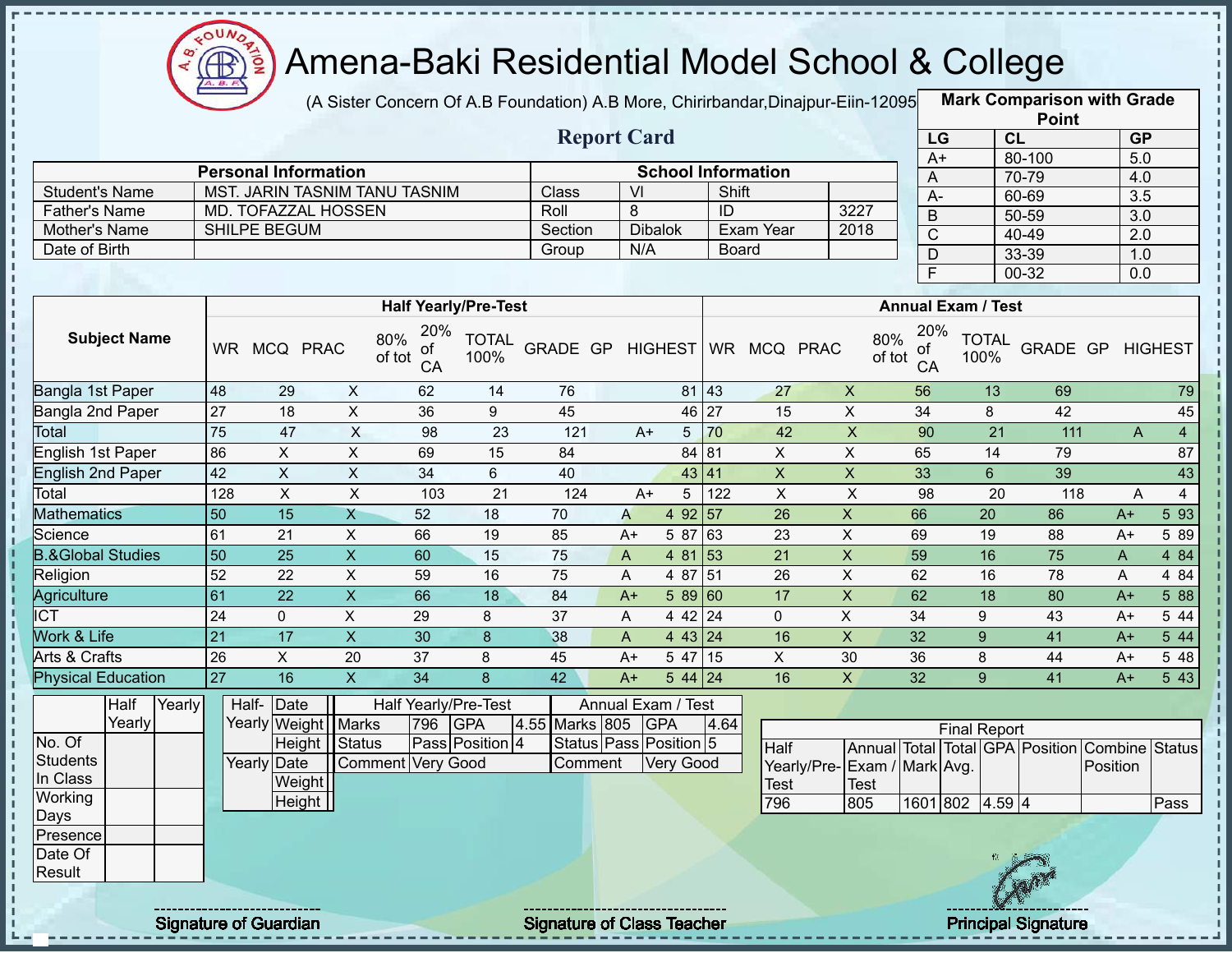

(A Sister Concern Of A.B Foundation) A.B More, Chirirbandar, Dinajpur-Eiin-12095

**Mark Comparison with Grade**

|                              |                  |                                                    |                         |                                  |                      |                  |                        |                     |                                    |                           |                             |               |                                  |                           |                                                | <b>Point</b>     |                  |                  |
|------------------------------|------------------|----------------------------------------------------|-------------------------|----------------------------------|----------------------|------------------|------------------------|---------------------|------------------------------------|---------------------------|-----------------------------|---------------|----------------------------------|---------------------------|------------------------------------------------|------------------|------------------|------------------|
|                              |                  |                                                    |                         |                                  |                      |                  | <b>Report Card</b>     |                     |                                    |                           |                             |               | LG                               |                           | CL                                             |                  | <b>GP</b>        |                  |
|                              |                  |                                                    |                         |                                  |                      |                  |                        |                     |                                    |                           |                             |               | $A+$                             |                           | 80-100                                         |                  | 5.0              |                  |
| <b>Student's Name</b>        |                  | <b>Personal Information</b><br><b>MAYSA MUMTAJ</b> |                         |                                  | <b>Class</b>         |                  | VI                     |                     | <b>School Information</b><br>Shift |                           |                             |               | A                                |                           | 70-79                                          |                  | 4.0              |                  |
| Father's Name                |                  | <b>DR.MD.MOKSED ALI</b>                            |                         |                                  | Roll                 |                  | 9                      |                     | ID                                 |                           | 3237                        |               | $A -$                            |                           | 60-69                                          |                  | $\overline{3.5}$ |                  |
| Mother's Name                |                  | <b>SUMSUN NAHAR</b>                                |                         |                                  | Section              |                  | <b>Dibalok</b>         |                     | <b>Exam Year</b>                   |                           | 2018                        |               | $\overline{B}$                   |                           | $50 - 59$                                      |                  | $\overline{3.0}$ |                  |
| Date of Birth                |                  |                                                    |                         |                                  | Group                |                  | N/A                    |                     | <b>Board</b>                       |                           |                             |               | $\overline{C}$                   |                           | 40-49                                          |                  | $\overline{2.0}$ |                  |
|                              |                  |                                                    |                         |                                  |                      |                  |                        |                     |                                    |                           |                             |               | $\overline{D}$<br>$\overline{F}$ |                           | 33-39                                          |                  | 1.0              |                  |
|                              |                  |                                                    |                         |                                  |                      |                  |                        |                     |                                    |                           |                             |               |                                  |                           | $00 - 32$                                      |                  | 0.0              |                  |
|                              |                  |                                                    |                         | <b>Half Yearly/Pre-Test</b>      |                      |                  |                        |                     |                                    |                           |                             |               |                                  | <b>Annual Exam / Test</b> |                                                |                  |                  |                  |
| <b>Subject Name</b>          |                  | WR MCQ PRAC                                        |                         | 20%<br>80%<br>οf<br>of tot<br>CA | <b>TOTAL</b><br>100% | GRADE GP HIGHEST |                        |                     |                                    | WR MCQ PRAC               |                             | 80%<br>of tot | 20%<br>οf<br>CA                  | <b>TOTAL</b><br>100%      |                                                | GRADE GP HIGHEST |                  |                  |
| Bangla 1st Paper             | 41               | 29                                                 | $\boldsymbol{X}$        | 56                               | 11                   | 67               |                        |                     | 81 40                              | 28                        | X                           |               | 54                               |                           | 13                                             | 67               |                  | 79               |
| Bangla 2nd Paper             | 27               | 19                                                 | $\overline{X}$          | $\overline{37}$                  | $\overline{9}$       | 46               |                        |                     | 46 27                              | 17                        | $\pmb{\times}$              |               | 35                               | 8                         |                                                | 43               |                  | 45               |
| Total                        | 68               | $\overline{48}$                                    | $\overline{X}$          | 93                               | $\overline{20}$      | 113              |                        | A<br>$\overline{4}$ | 67                                 | 45                        | $\overline{\mathsf{x}}$     |               | 89                               |                           | $\overline{21}$                                | 110              | $\mathsf{A}$     | $\overline{4}$   |
| English 1st Paper            | 86               | $\mathsf{X}$                                       | $\pmb{\times}$          | 69                               | 14                   | 83               |                        |                     | 84 81                              | $\mathsf{X}$              | $\pmb{\times}$              |               | 65                               |                           | 16                                             | 81               |                  | 87               |
| <b>English 2nd Paper</b>     | 41               | $\overline{X}$                                     | $\overline{\mathsf{x}}$ | 33                               | 6                    | 39               |                        |                     | 43 45                              | $\overline{X}$            | $\overline{X}$              |               | 36                               | $\overline{7}$            |                                                | 43               |                  | 43               |
| Total                        | $\overline{127}$ | $\pmb{\times}$                                     | $\overline{\mathsf{x}}$ | 102                              | 20                   | $\overline{122}$ |                        | 5<br>$A+$           | 126                                | $\pmb{\times}$            | $\sf X$                     |               | 101                              |                           | 23                                             | 124              | $A+$             | $5\overline{)}$  |
| <b>Mathematics</b>           | 65               | $\overline{28}$                                    | $\overline{\mathsf{x}}$ | $\overline{74}$                  | 18                   | 92               | $A+$                   |                     | 5 92 56                            | $\overline{25}$           | $\overline{X}$              |               | 65                               | $\overline{20}$           | 85                                             |                  | $A+$             | 593              |
| Science                      | 51               | 18                                                 | $\pmb{\times}$          | 55                               | 17                   | 72               | A                      | 4 87                | 61                                 | 22                        | $\mathsf{X}$                |               | 66                               | 18                        | 84                                             |                  | $A+$             | 5 89             |
| <b>B.&amp;Global Studies</b> | 52               | $\overline{25}$                                    | $\overline{\mathsf{x}}$ | 62                               | 15                   | $\overline{77}$  | A                      |                     | 4 81 50                            | $\overline{25}$           | $\overline{X}$              |               | 60                               | 16                        | 76                                             |                  | A                | 4 8 4            |
| Religion                     | 50               | 25                                                 | $\pmb{\times}$          | 60                               | 15                   | 75               | A                      | 4 87                | 48                                 | 26                        | $\mathsf{X}$                |               | 59                               | 16                        | 75                                             |                  | A                | 4 8 4            |
| <b>Agriculture</b>           | 58               | 13                                                 | $\mathsf X$             | 57                               | 16                   | 73               | A                      |                     | 4 89 51                            | 19                        | $\mathsf X$                 |               | 56                               | 16                        | 72                                             |                  | A                | 4 8 8            |
| <b>ICT</b>                   | $\overline{23}$  | $\mathbf 0$                                        | $\pmb{\times}$          | 29                               | 8                    | 37               | A                      |                     | 4 42 24                            | $\mathbf{0}$              | $\pmb{\times}$              |               | 34                               | 10                        | 44                                             |                  | $A+$             | 5 44             |
| <b>Work &amp; Life</b>       | $\overline{24}$  | 16                                                 | $\pmb{\times}$          | 32                               | $\overline{7}$       | 39               | A                      |                     | 4 43 23                            | 17                        | $\mathsf{X}$                |               | 32                               | 8                         | 40                                             |                  | $A+$             | $5\overline{44}$ |
| <b>Arts &amp; Crafts</b>     | 26               | $\mathsf{X}$                                       | 19                      | 36                               | 8                    | 44               | $A+$                   | 5 47                | 14                                 | $\boldsymbol{\mathsf{X}}$ | 30                          |               | 35                               | 9                         | 44                                             |                  | $A+$             | 548              |
| <b>Physical Education</b>    | 27               | $\overline{13}$                                    | $\overline{\mathsf{x}}$ | 32                               | 8                    | 40               | $A+$                   |                     | $544$ 24                           | 18                        | $\overline{X}$              |               | 34                               | 8                         | 42                                             |                  | $A+$             | 543              |
| Half<br>Yearly<br>Yearly     |                  | Half-Date<br>Yearly Weight Marks                   |                         | Half Yearly/Pre-Test<br>784      | <b>GPA</b>           | 4.36 Marks 796   | Annual Exam / Test     | <b>GPA</b>          | 4.64                               |                           |                             |               |                                  |                           |                                                |                  |                  |                  |
| No. Of                       |                  |                                                    | Height Status           |                                  | Pass Position 7      |                  | Status Pass Position 8 |                     |                                    | <b>Half</b>               |                             |               |                                  | <b>Final Report</b>       | Annual Total Total GPA Position Combine Status |                  |                  |                  |
| <b>Students</b><br>In Class  |                  | Yearly Date<br>Weight                              |                         | Comment Good                     |                      |                  | Comment                | Very Good           |                                    | Test                      | Yearly/Pre-Exam / Mark Avg. | <b>Test</b>   |                                  |                           |                                                |                  | Position         |                  |
| Working                      |                  | Height                                             |                         |                                  |                      |                  |                        |                     |                                    | 784                       |                             | 796           |                                  | 1580 791 4.5 5            |                                                |                  |                  | Pass             |
| Days                         |                  |                                                    |                         |                                  |                      |                  |                        |                     |                                    |                           |                             |               |                                  |                           |                                                |                  |                  |                  |
| Presence                     |                  |                                                    |                         |                                  |                      |                  |                        |                     |                                    |                           |                             |               |                                  |                           |                                                |                  |                  |                  |
| Date Of<br>Result            |                  |                                                    |                         |                                  |                      |                  |                        |                     |                                    |                           |                             |               |                                  |                           |                                                |                  |                  |                  |
|                              |                  |                                                    |                         |                                  |                      |                  |                        |                     |                                    |                           |                             |               |                                  |                           |                                                |                  |                  |                  |

Signature of Guardian Signature of Class Teacher Principal Signature 4/39

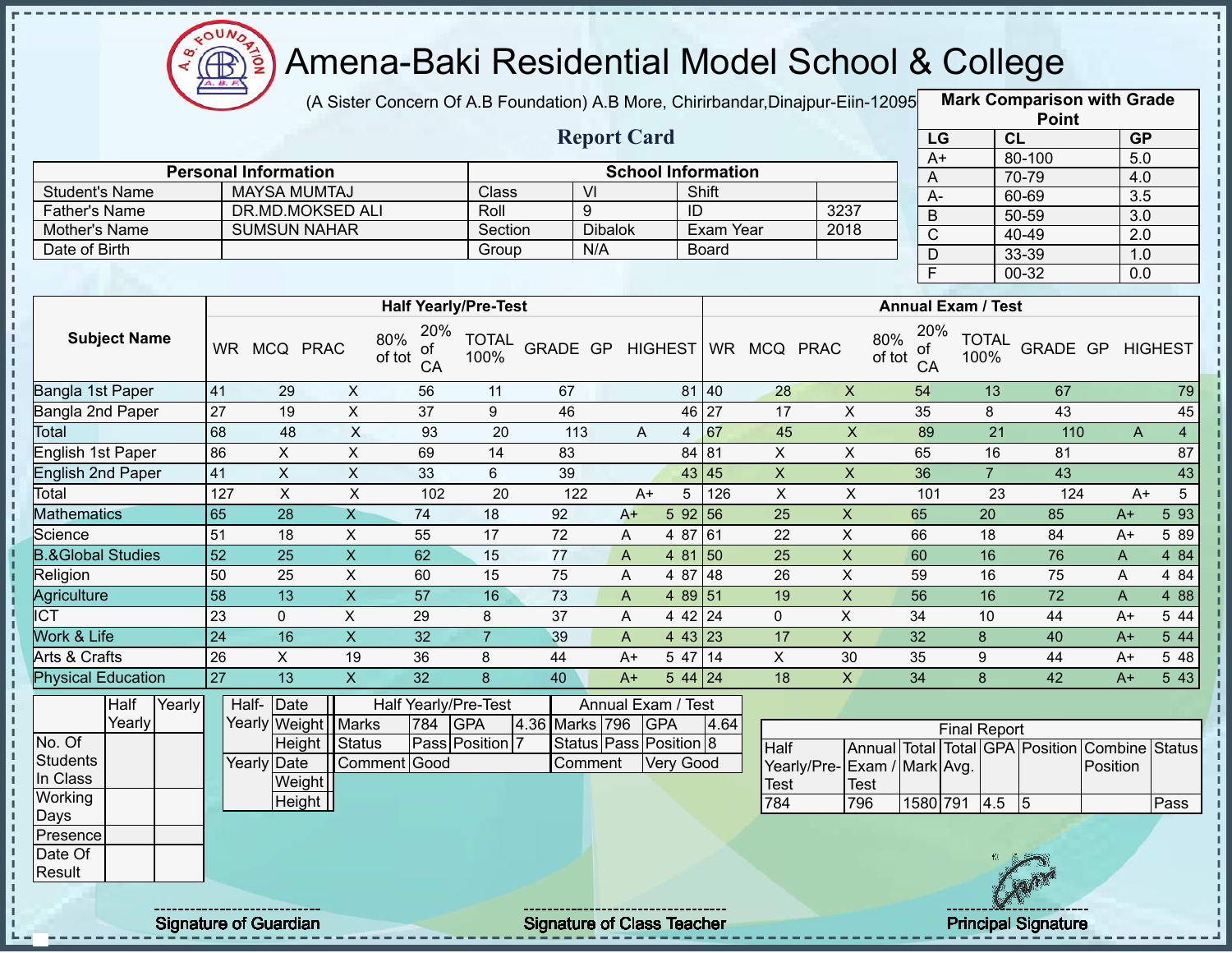

п

п

ï

J, J,  $\frac{1}{1}$ 

> п  $\mathbf I$

J,  $\mathbf{I}$ 

 $\begin{array}{c} 1 & 1 \\ 1 & 1 \\ 1 & 1 \end{array}$ 

### Amena-Baki Residential Model School & College

(A Sister Concern Of A.B Foundation) A.B More, Chirirbandar,Dinajpur-Eiin-12095 **Mark Comparison with Grade** 

|                      |                             |         | <b>Report Card</b> |                           |      |
|----------------------|-----------------------------|---------|--------------------|---------------------------|------|
|                      | <b>Personal Information</b> |         |                    | <b>School Information</b> |      |
| Student's Name       | MIFTAHUL ZANNAT             | Class   | VI                 | Shift                     |      |
| <b>Father's Name</b> | SHAH MOHIB BILLAH SHAH      | Roll    | 10                 | ID                        | 3247 |
| Mother's Name        | JASMINARA AKHI              | Section | <b>Dibalok</b>     | Exam Year                 | 2018 |
| Date of Birth        |                             | Group   | N/A                | <b>Board</b>              |      |

|      | <b>Point</b> |                  |
|------|--------------|------------------|
| LG   | <b>CL</b>    | <b>GP</b>        |
| $A+$ | 80-100       | 5.0              |
| A    | 70-79        | 4.0              |
| А-   | 60-69        | 3.5              |
| B    | 50-59        | $\overline{3.0}$ |
| C    | $40 - 49$    | 2.0              |
| D    | 33-39        | 1.0              |
| E    | 00-32        | 0.0              |

|                              |           |            |             |                                  | <b>Half Yearly/Pre-Test</b> |                 |      |                  |       |    |          | <b>Annual Exam / Test</b>        |                      |                 |              |                |
|------------------------------|-----------|------------|-------------|----------------------------------|-----------------------------|-----------------|------|------------------|-------|----|----------|----------------------------------|----------------------|-----------------|--------------|----------------|
| <b>Subject Name</b>          | <b>WR</b> | <b>MCQ</b> | <b>PRAC</b> | 20%<br>80%<br>οf<br>of tot<br>CA | <b>TOTAL</b><br>100%        | <b>GRADE GP</b> |      | HIGHEST WR       |       |    | MCQ PRAC | 20%<br>80%<br>of<br>of tot<br>CA | <b>TOTAL</b><br>100% | <b>GRADE GP</b> |              | <b>HIGHEST</b> |
| Bangla 1st Paper             | 38        | 24         | X           | 50                               | 11                          | 61              |      |                  | 81 43 | 28 | X        | 57                               | 12                   | 69              |              | 79             |
| Bangla 2nd Paper             | 24        | 11         | X           | 28                               | 9                           | 37              |      |                  | 46 26 | 15 | X        | 33                               | 8                    | 41              |              | 45             |
| <b>Total</b>                 | 62        | 35         | X           | 78                               | 20                          | 98              |      | 3.5<br>$A -$     | 69    | 43 | X        | 90                               | 20                   | 110             | A            | $\overline{4}$ |
| English 1st Paper            | 62        | X.         | X           | 50                               | 14                          | 64              |      |                  | 84 70 | X  | X        | 56                               | 15                   | 71              |              | 87             |
| <b>English 2nd Paper</b>     | 20        | X          | X           | 16                               | 5                           | 21              |      |                  | 43 37 | X  | X        | 30                               | $\overline{7}$       | 37              |              | 43             |
| Total                        | 82        | X          | X           | 66                               | 19                          | 85              |      | B<br>3           | 107   | X  | X        | 86                               | 22                   | 108             | A            | 4              |
| <b>Mathematics</b>           | 34        | 23         | Χ           | 46                               | 15                          | 61              | $A-$ | $3.5$ 92 42      |       | 24 | X        | 53                               | 18                   | 71              | $\mathsf{A}$ | 4 9 3          |
| Science                      | 46        | 15         | X.          | 49                               | 15                          | 64              | A-   | 3.5 87           | 60    | 17 | X        | 62                               | 16                   | 78              | A            | 4 8 9          |
| <b>B.&amp;Global Studies</b> | 51        | 25         | X.          | 61                               | 15                          | 76              | A    | 4 81             | 53    | 23 | X        | 61                               | 16                   | 77              | A            | 4 8 4          |
| Religion                     | 44        | 24         | X           | 54                               | 16                          | 70              | A    | 4 87             | 151   | 24 | X        | 60                               | 14                   | 74              | A            | 4 8 4          |
| Agriculture                  | 53        | 18         | X           | 57                               | 18                          | 75              | A    | 4 89 59          |       | 23 | X        | 66                               | 18                   | 84              | $A+$         | 5 88           |
| <b>ICT</b>                   | 22        | 0          | X           | 28                               | 8                           | 36              | A    | $442$ 24         |       | 0  | X        | 34                               | 8                    | 42              | $A+$         | 5 4 4          |
| Work & Life                  | 25        | 15         | X.          | 32                               | 8                           | 40              |      | 543 24<br>$A+$   |       | 18 | X        | 34                               | 9                    | 43              | $A+$         | 5 44           |
| Arts & Crafts                | 25        | X.         | 18          | 34                               | 8                           | 42              | $A+$ | 5 47             | 16    | X  | 30       | 37                               | 9                    | 46              | $A+$         | 5 48           |
| <b>Physical Education</b>    | 25        | 15         | X.          | 32                               | 8                           | 40              |      | $544$ 24<br>$A+$ |       | 17 | X        | 33                               |                      | 40              | $A+$         | 5 43           |

|          | Half   | Yearly                       | Half-Date   |                       |              |     | Half Yearly/Pre-Test    |                | Annual Exam / Test                   |      |                              |      |          |                     |           |             |                                                |      |
|----------|--------|------------------------------|-------------|-----------------------|--------------|-----|-------------------------|----------------|--------------------------------------|------|------------------------------|------|----------|---------------------|-----------|-------------|------------------------------------------------|------|
|          | Yearly |                              |             | Yearly Weight   Marks |              | 687 | <b>GPA</b>              | 4.05 Marks 773 | <b>IGPA</b>                          | 4.45 |                              |      |          | <b>Final Report</b> |           |             |                                                |      |
| No. Of   |        |                              |             | Height   Status       |              |     | <b>Pass Position 19</b> |                | Status Pass Position 14              |      | Half                         |      |          |                     |           |             | Annual Total Total GPA Position Combine Status |      |
| Students |        |                              | Yearly Date |                       | Comment Good |     |                         | Comment        | Very Good                            |      | Yearly/Pre- Exam / Mark Avg. |      |          |                     |           |             | Position                                       |      |
| In Class |        |                              |             | Weight                |              |     |                         |                |                                      |      | <b>Test</b>                  | Test |          |                     |           |             |                                                |      |
| Working  |        |                              |             | Height                |              |     |                         |                |                                      |      | 687                          | 773  | 1460 731 |                     | $4.25$ 17 |             |                                                | Pass |
| Days     |        |                              |             |                       |              |     |                         |                |                                      |      |                              |      |          |                     |           |             |                                                |      |
| Presence |        |                              |             |                       |              |     |                         |                |                                      |      |                              |      |          |                     |           |             |                                                |      |
| Date Of  |        |                              |             |                       |              |     |                         |                |                                      |      |                              |      |          |                     |           |             |                                                |      |
| Result   |        |                              |             |                       |              |     |                         |                |                                      |      |                              |      |          |                     |           | <b>SAIN</b> |                                                |      |
|          |        | ---------------------------- |             |                       |              |     |                         |                | ------------------------------------ |      |                              |      |          |                     |           |             |                                                |      |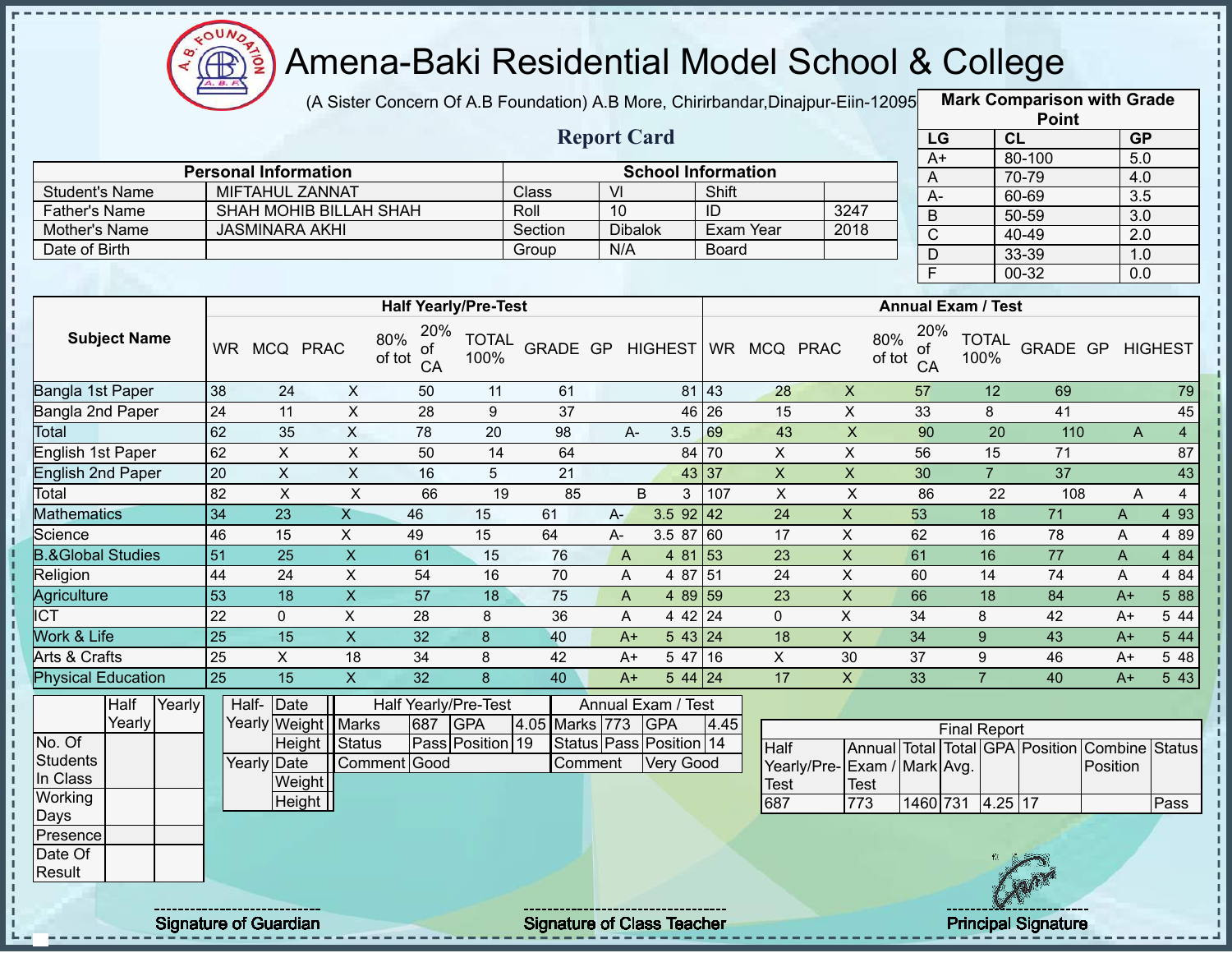

(A Sister Concern Of A.B Foundation) A.B More, Chirirbandar, Dinajpur-Eiin-12095

**Mark Comparison with Grade Point**

|                              |        |                 |                                            |                           |                           |                             |          |                               |                           |                      |                 |                              |               |                 |                           | $\sim$                                  |                  |                |
|------------------------------|--------|-----------------|--------------------------------------------|---------------------------|---------------------------|-----------------------------|----------|-------------------------------|---------------------------|----------------------|-----------------|------------------------------|---------------|-----------------|---------------------------|-----------------------------------------|------------------|----------------|
|                              |        |                 |                                            |                           |                           |                             |          | <b>Report Card</b>            |                           |                      |                 |                              |               | LG              |                           | CL                                      | <b>GP</b>        |                |
|                              |        |                 |                                            |                           |                           |                             |          |                               |                           |                      |                 |                              |               | $A+$            |                           | 80-100                                  | 5.0              |                |
|                              |        |                 | <b>Personal Information</b>                |                           |                           | Class                       |          | VI                            | <b>School Information</b> | Shift                |                 |                              |               | $\overline{A}$  |                           | 70-79                                   | 4.0              |                |
| <b>Student's Name</b>        |        |                 | <b>SAMIA WADA</b>                          |                           |                           |                             |          |                               |                           |                      |                 | 3254                         |               | $A-$            |                           | 60-69                                   | $\overline{3.5}$ |                |
| <b>Father's Name</b>         |        |                 | <b>WARESH ALI</b><br><b>KORSHEDA BEGUM</b> |                           |                           | Roll                        |          | 11                            |                           | ID                   |                 |                              |               | $\overline{B}$  |                           | $50 - 59$                               | $\overline{3.0}$ |                |
| Mother's Name                |        |                 |                                            |                           |                           | Section                     |          | <b>Dibalok</b><br>N/A         |                           | Exam Year            |                 | 2018                         |               | $\overline{C}$  |                           | 40-49                                   | $\overline{2.0}$ |                |
| Date of Birth                |        |                 |                                            |                           |                           | Group                       |          |                               |                           | <b>Board</b>         |                 |                              |               | D               |                           | 33-39                                   | 1.0              |                |
|                              |        |                 |                                            |                           |                           |                             |          |                               |                           |                      |                 |                              |               | $\overline{F}$  |                           | 00-32                                   | 0.0              |                |
|                              |        |                 |                                            |                           |                           | <b>Half Yearly/Pre-Test</b> |          |                               |                           |                      |                 |                              |               |                 | <b>Annual Exam / Test</b> |                                         |                  |                |
| <b>Subject Name</b>          |        |                 | WR MCQ PRAC                                | 80%                       | 20%<br>οf<br>of tot<br>CA | <b>TOTAL</b><br>100%        | GRADE GP |                               | <b>HIGHEST</b>            |                      | WR MCQ PRAC     |                              | 80%<br>of tot | 20%<br>οf<br>CA | <b>TOTAL</b><br>100%      | <b>GRADE GP</b>                         |                  | <b>HIGHEST</b> |
| Bangla 1st Paper             |        | 30              | 23                                         | $\pmb{\times}$            | 42                        | 10                          | 52       |                               |                           | 81 32                | 23              | $\pmb{\times}$               |               | 44              | 12                        | 56                                      |                  | 79             |
| Bangla 2nd Paper             |        | $\overline{22}$ | 8                                          | X                         | 24                        | 9                           | 33       |                               |                           | 46 25                | 15              | $\pmb{\times}$               |               | 32              | 8                         | 40                                      |                  | 45             |
| <b>Total</b>                 |        | 52              | 31                                         | X                         | 66                        | 19                          | 85       |                               | B                         | 57<br>3 <sup>1</sup> | 38              | $\mathsf{X}$                 |               | 76              | 20                        | 96                                      | $A-$             | 3.5            |
| English 1st Paper            |        | 53              | $\boldsymbol{\mathsf{X}}$                  | $\overline{X}$            | 42                        | 14                          | 56       |                               |                           | 59<br>84             | $\pmb{\times}$  | $\pmb{\times}$               |               | 47              | 15                        | 62                                      |                  | 87             |
| <b>English 2nd Paper</b>     |        | 21              | X                                          | $\boldsymbol{\mathsf{X}}$ | 17                        | 6                           | 23       |                               |                           | 43 35                | $\mathsf{X}$    | $\mathsf{X}$                 |               | 28              | $5\phantom{.}$            | 33                                      |                  | 43             |
| Total                        |        | 74              | X                                          | $\pmb{\times}$            | 59                        | 20                          | 79       |                               | B.<br>3                   | 94                   | $\times$        | X                            |               | 75              | 20                        | 95                                      | $A-$             | 3.5            |
| <b>Mathematics</b>           |        | 34              | $\overline{24}$                            | $\overline{X}$            | 46                        | 12                          | 58       | B                             |                           | 392 32               | $\overline{27}$ | $\overline{X}$               |               | $\overline{47}$ | 20                        | 67                                      | A-               | 3.5 93         |
| Science                      |        | 40              | 14                                         | X                         | 43                        | 13                          | 56       | B                             |                           | 3 87 55              | 12              | $\mathsf{X}$                 |               | 54              | 18                        | 72                                      | A                | 4 8 9          |
| <b>B.&amp;Global Studies</b> |        | 43              | 24                                         | X                         | 54                        | 13                          | 67       | A-                            | 3.5 81 38                 |                      | 17              | $\pmb{\times}$               |               | 44              | 13                        | 57                                      | $\sf B$          | 3 84           |
| Religion                     |        | 46              | 23                                         | $\mathsf X$               | 55                        | 14                          | 69       | A-                            |                           | $3.587\overline{52}$ | 23              | $\pmb{\times}$               |               | 60              | 14                        | 74                                      | A                | 4 84           |
| Agriculture                  |        | 53              | $\overline{18}$                            | $\overline{X}$            | $\overline{57}$           | 15                          | 72       | A                             |                           | 4 89 54              | 19              | $\pmb{\times}$               |               | 58              | 17                        | 75                                      | $\mathsf{A}$     | 4 8 8          |
| $\overline{ICT}$             |        | 23              | $\mathbf{0}$                               | X                         | 26                        | 9                           | 35       | A                             |                           | 4 42 24              | $\mathbf 0$     | X                            |               | 33              | 8                         | 41                                      | $A+$             | 5 44           |
| Work & Life                  |        | $\overline{24}$ | 20                                         | $\overline{\mathsf{x}}$   | 35                        | $\overline{7}$              | 42       | $A+$                          |                           | 543 23               | 18              | X                            |               | 33              | 8                         | 41                                      | $A+$             | 5 44           |
| Arts & Crafts                |        | $\overline{28}$ | $\overline{X}$                             | $\overline{20}$           | $\overline{38}$           | 9                           | 47       | $A+$                          |                           | 5 47 16              | $\mathsf X$     | 30                           |               | $\overline{37}$ | 10                        | $\overline{47}$                         | $A+$             | 5 48           |
| <b>Physical Education</b>    |        | 22              | $\overline{16}$                            | $\overline{X}$            | $\overline{30}$           | 8                           | 38       | A                             |                           | 44   23              | 17              | $\mathsf{X}$                 |               | 32              | 9 <sup>°</sup>            | 41                                      | $A+$             | 543            |
| Half                         | Yearly | Half-           | Date                                       |                           | Half Yearly/Pre-Test      |                             |          | Annual Exam / Test            |                           |                      |                 |                              |               |                 |                           |                                         |                  |                |
| Yearly                       |        |                 | Yearly Weight                              | Marks                     | 648                       | <b>GPA</b>                  |          | 3.73 Marks 706                | <b>GPA</b>                | 4.14                 |                 |                              |               |                 | <b>Final Report</b>       |                                         |                  |                |
| No. Of                       |        |                 | Height                                     | <b>Status</b>             |                           | Pass Position 29            |          | Status   Pass   Position   26 |                           |                      | Half            |                              |               |                 |                           | Annual Total Total GPA Position Combine |                  | Status         |
| <b>Students</b>              |        |                 | Yearly Date                                |                           | Comment Good              |                             |          | Comment                       | <b>Very Good</b>          |                      |                 | Yearly/Pre- Exam / Mark Avg. |               |                 |                           |                                         | Position         |                |
| In Class                     |        |                 | Weight                                     |                           |                           |                             |          |                               |                           |                      | Test            |                              | <b>Test</b>   |                 |                           |                                         |                  |                |
| Working<br>Days              |        |                 | Height                                     |                           |                           |                             |          |                               |                           |                      | 648             |                              | 706           |                 | 1354 679 3.93 27          |                                         |                  | Pass           |



Presence Date Of Result

п п l,

п п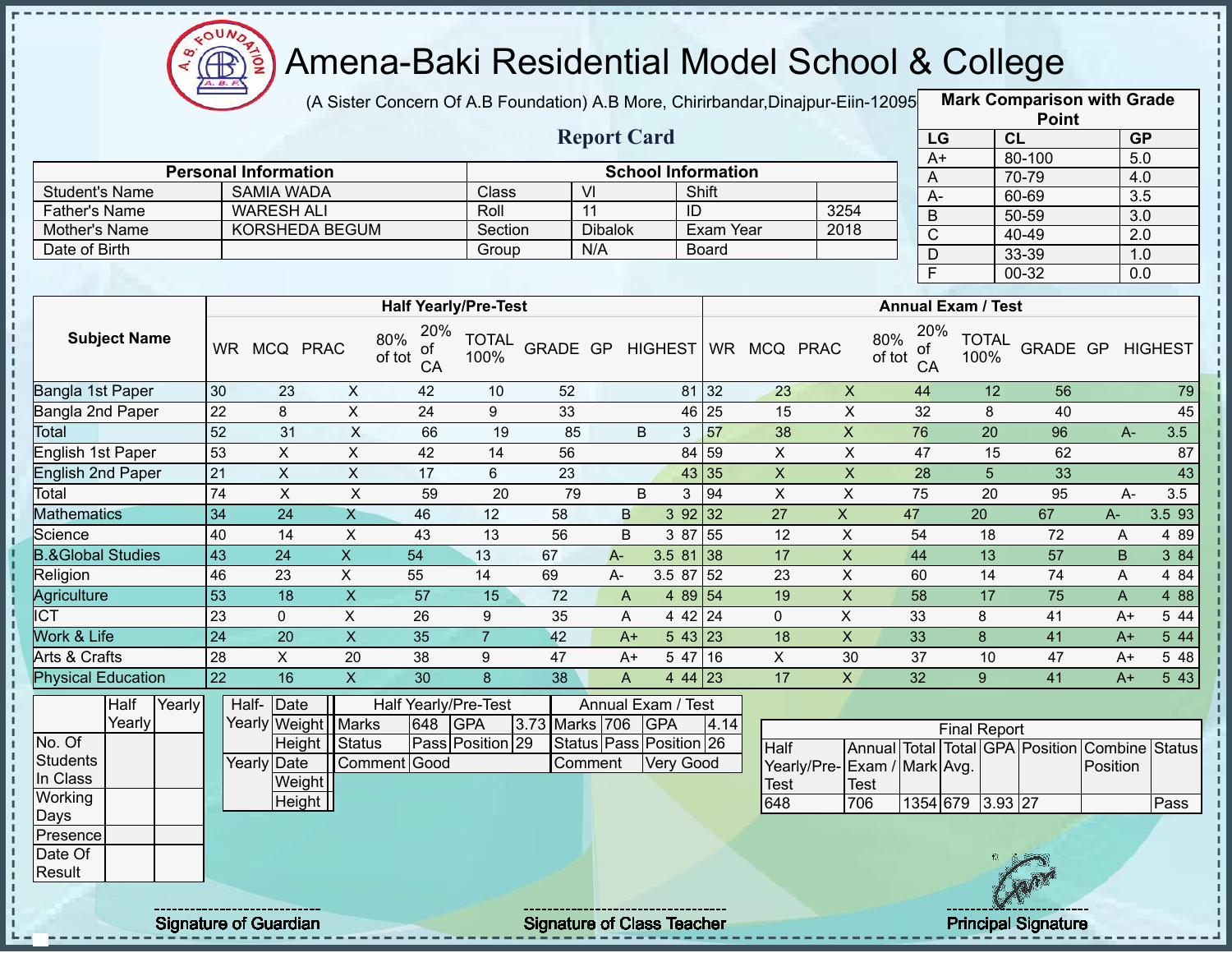

(A Sister Concern Of A.B Foundation) A.B More, Chirirbandar,Dinajpur-Eiin-120950

**Mark Comparison with Grade**

|                              |                 |                             |                         |                    |                             |                  |                           |                           |                                   |                 |                             |                     |                |                           | <b>Point</b>                                   |                |                  |
|------------------------------|-----------------|-----------------------------|-------------------------|--------------------|-----------------------------|------------------|---------------------------|---------------------------|-----------------------------------|-----------------|-----------------------------|---------------------|----------------|---------------------------|------------------------------------------------|----------------|------------------|
|                              |                 |                             |                         |                    |                             |                  | <b>Report Card</b>        |                           |                                   |                 |                             |                     | LG             |                           | CL                                             |                | <b>GP</b>        |
|                              |                 |                             |                         |                    |                             |                  |                           |                           |                                   |                 |                             |                     | $A+$           |                           | 80-100                                         |                | 5.0              |
|                              |                 | <b>Personal Information</b> |                         |                    |                             |                  |                           | <b>School Information</b> |                                   |                 |                             |                     | A              |                           | 70-79                                          |                | 4.0              |
| <b>Student's Name</b>        |                 | <b>SUMYA AKTHER</b>         |                         |                    | Class                       | $\overline{V}$   |                           |                           | Shift                             |                 |                             |                     | $\overline{A}$ |                           | 60-69                                          |                | $\overline{3.5}$ |
| Father's Name                |                 | <b>MOYERUDDIN</b>           |                         |                    | Roll                        | 3                |                           | ID                        |                                   |                 | 2727                        |                     | $\mathsf B$    |                           | $50 - 59$                                      |                | $\overline{3.0}$ |
| Mother's Name                |                 | <b>AFRUJA BEGUM</b>         |                         |                    | Section                     | N/A              | <b>Dibalok</b>            |                           | <b>Exam Year</b>                  |                 | 2018                        |                     | $\overline{C}$ |                           | $40 - 49$                                      |                | $\overline{2.0}$ |
| Date of Birth                |                 |                             |                         |                    | Group                       |                  |                           |                           | <b>Board</b>                      |                 |                             |                     | $\overline{D}$ |                           | 33-39                                          |                | 1.0              |
|                              |                 |                             |                         |                    |                             |                  |                           |                           |                                   |                 |                             |                     | $\overline{F}$ |                           | $00 - 32$                                      |                | $\overline{0.0}$ |
|                              |                 |                             |                         |                    | <b>Half Yearly/Pre-Test</b> |                  |                           |                           |                                   |                 |                             |                     |                | <b>Annual Exam / Test</b> |                                                |                |                  |
|                              |                 |                             |                         | 20%                |                             |                  |                           |                           |                                   |                 |                             |                     |                |                           |                                                |                |                  |
| <b>Subject Name</b>          |                 | WR MCQ PRAC                 | 80%                     | ot<br>of tot<br>CA | <b>TOTAL</b><br>100%        | GRADE GP HIGHEST |                           |                           |                                   | WR MCQ PRAC     |                             | 80%<br>ot<br>of tot | 20%<br>CA      | <b>TOTAL</b><br>100%      | GRADE GP HIGHEST                               |                |                  |
| Bangla 1st Paper             | 36              | 28                          | $\pmb{\times}$          | 51                 | $9\,$                       | 60               |                           |                           | 81 31                             | 24              | $\pmb{\times}$              | 44                  |                | 11                        | 55                                             |                | 79               |
| Bangla 2nd Paper             | 26              | 16                          | $\overline{X}$          | 34                 | 6                           | 40               |                           |                           | 46 26                             | 10              | $\pmb{\times}$              | 29                  |                | 8                         | 37                                             |                | 45               |
| <b>Total</b>                 | 62              | 44                          | $\pmb{\times}$          | 85                 | 15                          | 100              | A-                        | 3.5                       | 57                                | 34              | $\overline{X}$              | $\overline{73}$     |                | 19                        | 92                                             | $A -$          | 3.5              |
| English 1st Paper            | 60              | $\boldsymbol{\mathsf{X}}$   | $\mathsf{X}$            | 48                 | 10                          | 58               |                           |                           | 84 54                             | $\pmb{\times}$  | $\pmb{\times}$              | 43                  |                | 13                        | 56                                             |                | 87               |
| <b>English 2nd Paper</b>     | 31              | $\pmb{\times}$              | $\pmb{\times}$          | 25                 | $\overline{4}$              | 29               |                           |                           | 43 30                             | $\pmb{\times}$  | $\pmb{\times}$              | $\overline{24}$     |                | $\overline{4}$            | 28                                             |                | 43               |
| Total                        | 91              | $\pmb{\times}$              | $\overline{X}$          | 73                 | 14                          | 87               |                           | B                         | $\overline{84}$<br>3 <sup>1</sup> | $\mathsf{X}$    | $\boldsymbol{\mathsf{X}}$   | 67                  |                | 17                        | 84                                             | B              | 3 <sup>1</sup>   |
| <b>Mathematics</b>           | 25              | 16                          | X                       | 33                 | 14                          | 47               | $\mathbf C$               | 2 9 2                     | 35                                | 20              | $\mathsf X$                 | 44                  |                | 20                        | 64                                             | $A-$           | 3.593            |
| Science                      | 48              | 14                          | $\pmb{\times}$          | 50                 | 16                          | 66               | A-                        | 3.5 87                    | 59                                | 18              | $\overline{X}$              | 62                  |                | $\overline{15}$           | 77                                             | $\overline{A}$ | 4 8 9            |
| <b>B.&amp;Global Studies</b> | $\overline{45}$ | $\overline{15}$             | $\overline{X}$          | 48                 | 13                          | 61               | $A -$                     | 3.5 81                    | 50                                | 18              | $\overline{X}$              | 54                  |                | 16                        | 70                                             | $\mathsf{A}$   | 4 84             |
| Religion                     | 50              | $\overline{24}$             | $\pmb{\times}$          | 59                 | 16                          | 75               | $\boldsymbol{\mathsf{A}}$ | 4 87                      | $\overline{51}$                   | 23              | $\overline{X}$              | 59                  |                | $\overline{15}$           | $\overline{74}$                                | A              | 4 8 4            |
| <b>Agriculture</b>           | $\overline{53}$ | $\overline{20}$             | $\overline{X}$          | $\overline{58}$    | $\overline{15}$             | $\overline{73}$  | $\overline{A}$            |                           | 4 89 57                           | $\overline{18}$ | $\overline{X}$              | 60                  |                | 17                        | $\overline{77}$                                | $\mathsf{A}$   | 488              |
| <b>ICT</b>                   | 22              | $\mathbf 0$                 | $\pmb{\times}$          | 28                 | 8                           | $\overline{36}$  | $\mathsf{A}$              |                           | $442$ 22                          | $\mathbf 0$     | $\overline{X}$              | 30                  |                | 8                         | 38                                             | $\mathsf{A}$   | 4 4 4            |
| Work & Life                  | $\overline{24}$ | 19                          | $\overline{\mathsf{x}}$ | $\overline{34}$    | 8                           | 42               | $A+$                      |                           | 543 24                            | $\overline{14}$ | $\overline{\mathsf{x}}$     | 30                  |                | $\overline{7}$            | $\overline{37}$                                | $\mathsf{A}$   | 4 4 4            |
| <b>Arts &amp; Crafts</b>     | 26              | X                           | 19                      | 36                 | 8                           | 44               | $A+$                      | 547                       | 16                                | $\mathsf{X}$    | 30                          | 37                  |                | 9                         | 46                                             | $A+$           | 5 48             |
| <b>Physical Education</b>    | 24              | $\overline{13}$             | $\overline{X}$          | 30                 | $\overline{7}$              | $\overline{37}$  | $\mathsf{A}$              |                           | 4 44 21                           | 17              | $\pmb{\times}$              | 30                  |                | 8                         | 38                                             | A              | 4 4 3            |
| Half<br>Yearly               |                 | Half- Date                  |                         |                    | Half Yearly/Pre-Test        |                  |                           | Annual Exam / Test        |                                   |                 |                             |                     |                |                           |                                                |                |                  |
| Yearly                       |                 | Yearly Weight Marks         |                         | 668                | <b>GPA</b>                  | 3.77 Marks 697   |                           | <b>GPA</b>                | 3.91                              |                 |                             |                     |                | <b>Final Report</b>       |                                                |                |                  |
| No. Of                       |                 | Height   Status             |                         |                    | Pass Position 26            |                  |                           | Status Pass Position 31   |                                   | <b>Half</b>     |                             |                     |                |                           | Annual Total Total GPA Position Combine Status |                |                  |
| <b>Students</b>              |                 | Yearly Date                 |                         | Comment Good       |                             |                  | Comment                   | <b>Very Good</b>          |                                   |                 | Yearly/Pre-Exam / Mark Avg. |                     |                |                           |                                                | Position       |                  |
| In Class                     |                 | Weight                      |                         |                    |                             |                  |                           |                           |                                   | Test            | <b>Test</b>                 |                     |                |                           |                                                |                |                  |
| Working                      |                 | Height                      |                         |                    |                             |                  |                           |                           |                                   | 668             | 697                         |                     |                | 1365 683 3.84 29          |                                                |                | Pass             |
| Days                         |                 |                             |                         |                    |                             |                  |                           |                           |                                   |                 |                             |                     |                |                           |                                                |                |                  |
| Presence                     |                 |                             |                         |                    |                             |                  |                           |                           |                                   |                 |                             |                     |                |                           |                                                |                |                  |
| Date Of<br>Result            |                 |                             |                         |                    |                             |                  |                           |                           |                                   |                 |                             |                     |                |                           |                                                |                |                  |
|                              |                 |                             |                         |                    |                             |                  |                           |                           |                                   |                 |                             |                     |                |                           |                                                |                |                  |
|                              |                 |                             |                         |                    |                             |                  |                           |                           |                                   |                 |                             |                     |                |                           |                                                |                |                  |

Signature of Guardian Signature of Class Teacher Principal Signature 7/39 Principal Signature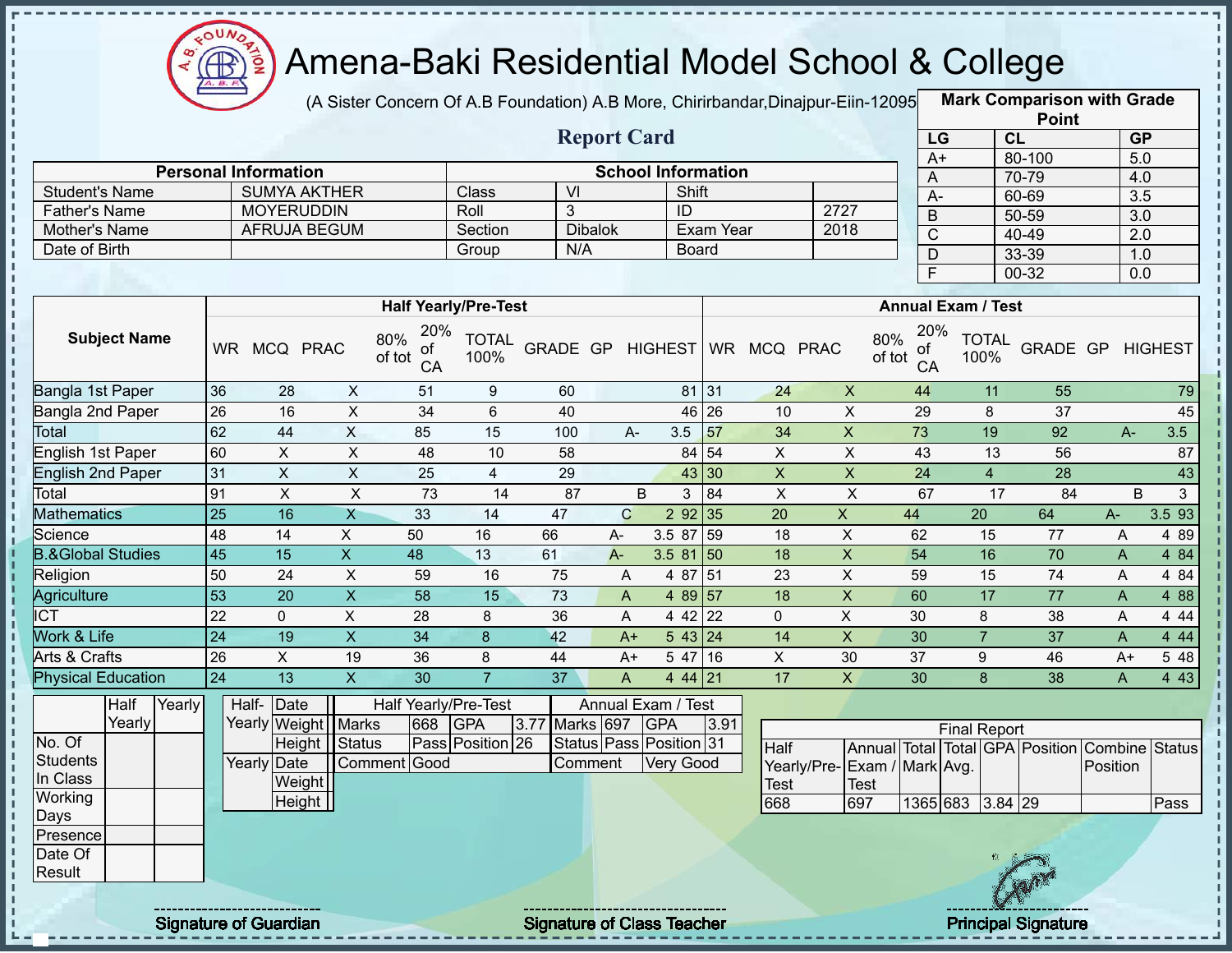

(A Sister Concern Of A.B Foundation) A.B More, Chirirbandar,Dinajpur-Eiin-12095 **Mark Comparison with Grade** 

|                              |                 |                             |                         |                                  |                      |                |                         |                           |              |              |                           |               |                 |                           | <b>Point</b>                                   |       |                  |
|------------------------------|-----------------|-----------------------------|-------------------------|----------------------------------|----------------------|----------------|-------------------------|---------------------------|--------------|--------------|---------------------------|---------------|-----------------|---------------------------|------------------------------------------------|-------|------------------|
|                              |                 |                             |                         |                                  |                      |                | <b>Report Card</b>      |                           |              |              |                           |               | LG              |                           | CL                                             |       | <b>GP</b>        |
|                              |                 |                             |                         |                                  |                      |                |                         |                           |              |              |                           |               | $A+$            |                           | 80-100                                         |       | $\overline{5.0}$ |
|                              |                 | <b>Personal Information</b> |                         |                                  |                      |                |                         | <b>School Information</b> |              |              |                           |               | $\overline{A}$  |                           | 70-79                                          |       | 4.0              |
| <b>Student's Name</b>        |                 | <b>QUAMRUN NAHAR</b>        |                         |                                  | Class                |                | VI                      |                           | Shift        |              |                           |               | A-              |                           | 60-69                                          |       | 3.5              |
| <b>Father's Name</b>         |                 | <b>ABUL KASHEM</b>          |                         |                                  | Roll                 |                | 5                       | ID                        |              |              | 2875                      |               | $\overline{B}$  |                           | 50-59                                          |       | 3.0              |
| Mother's Name                |                 | <b>SHAMIMA AKTER</b>        |                         |                                  | Section              |                | <b>Dibalok</b>          |                           | Exam Year    |              | 2018                      |               | $\overline{C}$  |                           | 40-49                                          |       | $\overline{2.0}$ |
| Date of Birth                |                 |                             |                         |                                  | Group                |                | N/A                     |                           | <b>Board</b> |              |                           |               | $\overline{D}$  |                           | 33-39                                          |       | 1.0              |
|                              |                 |                             |                         |                                  |                      |                |                         |                           |              |              |                           |               | $\overline{F}$  |                           | 00-32                                          |       | 0.0              |
|                              |                 |                             |                         | <b>Half Yearly/Pre-Test</b>      |                      |                |                         |                           |              |              |                           |               |                 | <b>Annual Exam / Test</b> |                                                |       |                  |
| <b>Subject Name</b>          | <b>WR</b>       | MCQ PRAC                    |                         | 20%<br>80%<br>0t<br>of tot<br>CA | <b>TOTAL</b><br>100% | GRADE GP       |                         | <b>HIGHEST</b>            | <b>WR</b>    | MCQ PRAC     |                           | 80%<br>of tot | 20%<br>0f<br>CA | <b>TOTAL</b><br>100%      | GRADE GP                                       |       | <b>HIGHEST</b>   |
| Bangla 1st Paper             | 33              | 27                          | X                       | 48                               | 6                    | 54             |                         |                           | 81 33        | 19           | $\boldsymbol{\mathsf{X}}$ |               | 42              | 10                        | 52                                             |       | 79               |
| Bangla 2nd Paper             | 20              | 15                          | $\pmb{\times}$          | 28                               | 5                    | 33             |                         | 46                        | 19           | 16           | $\mathsf X$               |               | 28              | $\overline{7}$            | 35                                             |       | 45               |
| Total                        | 53              | 42                          | $\sf X$                 | 76                               | 11                   | 87             |                         | B<br>3                    | 52           | 35           | $\overline{\mathsf{X}}$   |               | 70              | 17                        | 87                                             |       | B<br>3           |
| English 1st Paper            | 60              | X                           | $\mathsf X$             | 48                               | 8                    | 56             |                         | 84                        | 71           | X            | $\mathsf X$               |               | 57              | 11                        | 68                                             |       | 87               |
| <b>English 2nd Paper</b>     | $\overline{26}$ | $\mathsf{X}$                | $\mathsf X$             | 21                               | 4                    | 25             |                         | 43                        | 31           | X            | $\mathsf X$               |               | 25              | 6                         | 31                                             |       | 43               |
| Total                        | 86              | $\mathsf{X}$                | $\times$                | 69                               | 12                   | 81             |                         | B<br>3                    | 102          | $\mathsf{X}$ | $\mathsf{X}$              |               | 82              | 17                        | 99                                             | $A -$ | 3.5              |
| <b>Mathematics</b>           | $\overline{28}$ | 15                          | $\overline{X}$          | 34                               | 10                   | 44             | $\mathsf C$             | 2 9 2                     | 21           | 22           | $\mathsf X$               |               | 34              | 18                        | 52                                             | B.    | 3 9 3            |
| Science                      | 33              | 16                          | $\mathsf X$             | 39                               | 15                   | 54             | B                       | 3 87                      | 45           | 21           | $\mathsf{X}$              | 53            |                 | 13                        | 66                                             | А-    | 3.5 89           |
| <b>B.&amp;Global Studies</b> | 35              | $\overline{18}$             | $\overline{X}$          | 42                               | 9                    | 51             | B                       | 3 81                      | 39           | 16           | $\boldsymbol{\mathsf{X}}$ |               | 44              | 12                        | 56                                             | B     | 3 84             |
| Religion                     | 35              | 26                          | X                       | 49                               | 11                   | 60             | $A-$                    | 3.5 87                    | 45           | 22           | X                         | 54            |                 | 14                        | 68                                             | А-    | 3.5 84           |
| Agriculture                  | $\overline{48}$ | $\overline{25}$             | $\overline{\mathsf{x}}$ | 58                               | 11                   | 69             | $A -$                   | 3.5 89                    | 52           | 20           | $\overline{X}$            |               | 58              | 16                        | 74                                             | A     | 4 8 8            |
| $\overline{\text{ICT}}$      | 20              | $\Omega$                    | X                       | 24                               | 8                    | 32             | $A -$                   | $3.5$ 42 24               |              | $\Omega$     | $\mathsf{X}$              |               | 30              | 8                         | 38                                             | A     | 4 4 4            |
| <b>Work &amp; Life</b>       | $\overline{22}$ | 16                          | $\mathsf{X}$            | 30                               | $\overline{7}$       | 37             | $\overline{A}$          | 4 4 3                     | 24           | 16           | $\boldsymbol{\mathsf{X}}$ |               | 32              | $\overline{7}$            | 39                                             | A     | 4 4 4            |
| Arts & Crafts                | 19              | X                           | 17                      | 29                               | 6                    | 35             | A                       | 4 47                      | 12           | X            | 30                        |               | 34              | 8                         | 42                                             | $A+$  | 5 48             |
| <b>Physical Education</b>    | 23              | 15                          | $\mathsf{X}$            | 30                               | $6\overline{6}$      | 36             | A                       | 4 44 20                   |              | 15           | $\mathsf{X}$              |               | 28              | 9                         | 37                                             | A     | 4 4 3            |
| Half<br>Yearly               |                 | Date<br>Half-               |                         | Half Yearly/Pre-Test             |                      |                |                         | Annual Exam / Test        |              |              |                           |               |                 |                           |                                                |       |                  |
| Yearly                       |                 | Yearly Weight               | <b>Marks</b>            | 586                              | GPA                  | 3.32 Marks 658 |                         | <b>GPA</b>                | 3.68         |              |                           |               |                 | <b>Final Report</b>       |                                                |       |                  |
| No. Of                       |                 |                             | Height Status           |                                  | Pass Position 36     |                | Status Pass Position 36 |                           |              | <b>Half</b>  |                           |               |                 |                           | Annual Total Total CPA Position Combine Status |       |                  |

Final Report Half Yearly/Pre-Test<br>586 Annual Total Total Exam / Mark Avg. Test GPA Position Combine Status **Position** 586 658 1244 624 3.5 37 Pass

Yearly Date

**Weight** Height

Comment Imprv. Needed

**Students** In Class **Working** Days Presence Date Of **Result** 

I. J.  $\mathbf I$ J.  $\mathbf I$ п J.  $\frac{1}{1}$ Ţ  $\mathbf{I}$ J.  $\mathbf{I}$ J.

 $\begin{array}{c} 1 \\ 1 \\ 1 \\ 1 \end{array}$ 

Î

J. ł

 $\frac{1}{1}$ D J, J,

 $\frac{1}{1}$  =  $\frac{1}{1}$  =  $\frac{1}{1}$  =  $\frac{1}{1}$  =  $\frac{1}{1}$ 

Î J,  $\frac{1}{1}$ 

Signature of Guardian Signature of Class Teacher Principal Signature 8/39

Comment Very Good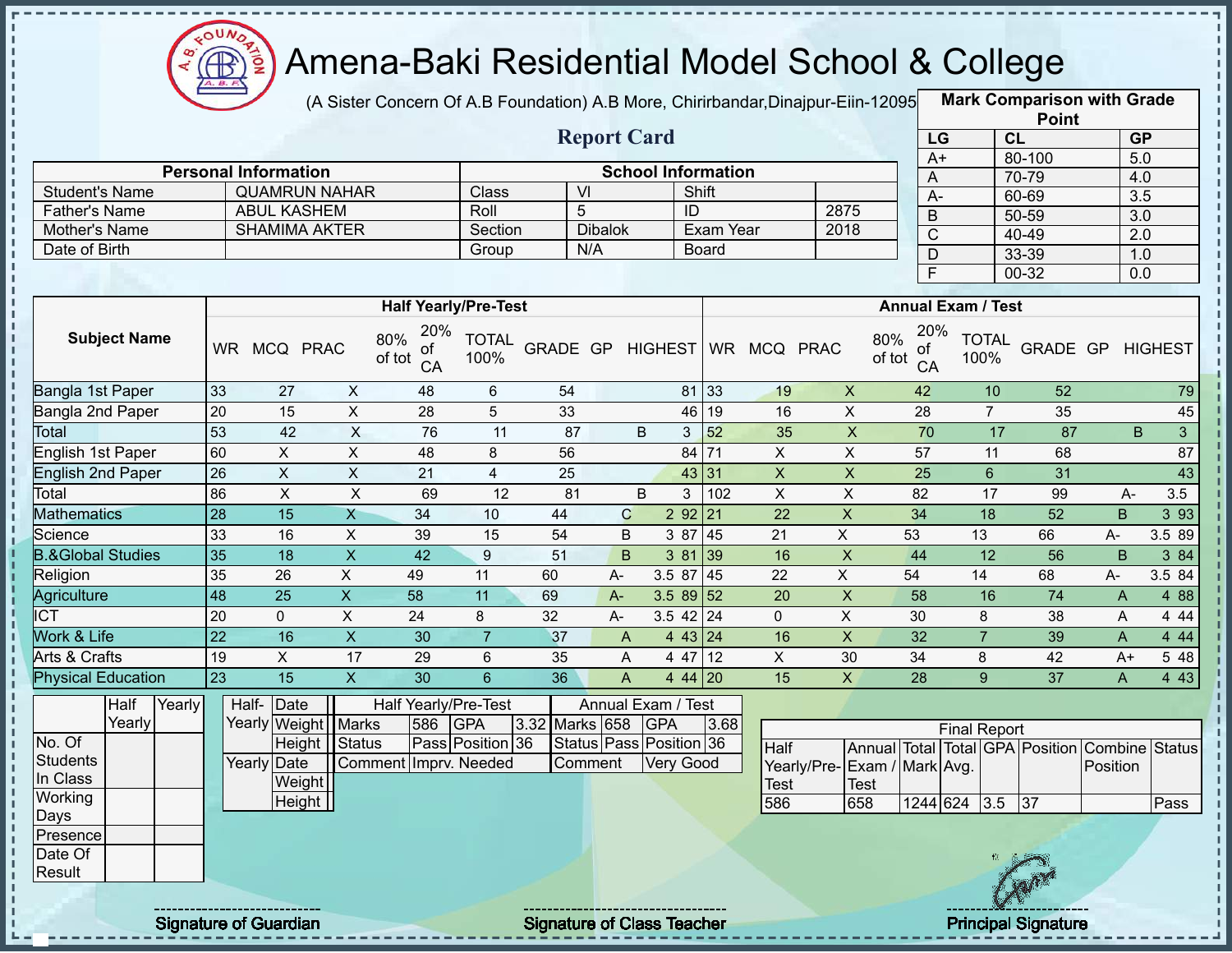

I.

п

 $\mathbf I$  $\mathbf I$ 

> $\mathbf I$  $\mathbf{I}$

> $\mathbf{I}$

 $\mathbf{I}$ 

### Amena-Baki Residential Model School & College

(A Sister Concern Of A.B Foundation) A.B More, Chirirbandar,Dinajpur-Eiin-12095 **Mark Comparison with Grade** 

|                              |                 |                             |                           |                                  |                      |                  |                    |                           |                     |                 |                             |                 |                           |                | <b>Point</b>                    |                  |                |
|------------------------------|-----------------|-----------------------------|---------------------------|----------------------------------|----------------------|------------------|--------------------|---------------------------|---------------------|-----------------|-----------------------------|-----------------|---------------------------|----------------|---------------------------------|------------------|----------------|
|                              |                 |                             |                           |                                  |                      |                  | <b>Report Card</b> |                           |                     |                 |                             |                 | LG                        | CL             |                                 |                  | <b>GP</b>      |
|                              |                 |                             |                           |                                  |                      |                  |                    |                           |                     |                 |                             | $A+$            |                           |                | 80-100                          | 5.0              |                |
|                              |                 | <b>Personal Information</b> |                           |                                  |                      |                  |                    | <b>School Information</b> |                     |                 |                             | A               |                           |                | 70-79                           | 4.0              |                |
| <b>Student's Name</b>        |                 | <b>ARIBA ALAM</b>           |                           |                                  | Class                |                  | VI                 |                           | Shift               |                 |                             | $A -$           |                           |                | 60-69                           | 3.5              |                |
| <b>Father's Name</b>         |                 | <b>MD.KHORSWED ALAM</b>     |                           |                                  | Roll                 |                  | $\mathbf{1}$       |                           | ID                  |                 | 2689                        | $\overline{B}$  |                           |                | $50 - 59$                       | $\overline{3.0}$ |                |
| Mother's Name                |                 | <b>MST. FALGONI ALAM</b>    |                           |                                  | Section              |                  | <b>Dibalok</b>     |                           | <b>Exam Year</b>    |                 | 2018                        | $\overline{C}$  |                           |                | 40-49                           | 2.0              |                |
| Date of Birth                |                 |                             |                           |                                  | Group                |                  | N/A                |                           | <b>Board</b>        |                 |                             | D               |                           |                | 33-39                           | 1.0              |                |
|                              |                 |                             |                           |                                  |                      |                  |                    |                           |                     |                 |                             | F               |                           |                | $00 - 32$                       | 0.0              |                |
|                              |                 |                             |                           | <b>Half Yearly/Pre-Test</b>      |                      |                  |                    |                           |                     |                 |                             |                 | <b>Annual Exam / Test</b> |                |                                 |                  |                |
|                              |                 |                             |                           |                                  |                      |                  |                    |                           |                     |                 |                             |                 |                           |                |                                 |                  |                |
| <b>Subject Name</b>          |                 | WR MCQ PRAC                 |                           | 20%<br>80%<br>οt<br>of tot<br>CA | <b>TOTAL</b><br>100% | GRADE GP HIGHEST |                    |                           |                     | WR MCQ PRAC     | 80%<br>of tot               | 20%<br>ot<br>CA | 100%                      | <b>TOTAL</b>   | GRADE GP                        |                  | <b>HIGHEST</b> |
| Bangla 1st Paper             | 29              | 28                          | $\mathsf{X}$              | 46                               | $\,6$                | 52               |                    |                           | 81 30               | 25              | $\pmb{\times}$              | 44              |                           | 10             | 54                              |                  | 79             |
| Bangla 2nd Paper             | $\overline{21}$ | $\overline{15}$             | $\overline{X}$            | 29                               | $\overline{7}$       | $\overline{36}$  |                    |                           | 46 26               | $\overline{12}$ | $\overline{\mathsf{x}}$     | 30              |                           | $6\phantom{a}$ | 36                              |                  | 45             |
| Total                        | 50              | 43                          | $\overline{\mathsf{x}}$   | $\overline{75}$                  | $\overline{13}$      | $\overline{88}$  |                    | B                         | $3 \overline{56}$   | $\overline{37}$ | $\overline{\mathsf{x}}$     | 74              |                           | 16             | 90                              | $A-$             | 3.5            |
| <b>English 1st Paper</b>     | 66              | $\overline{X}$              | $\overline{X}$            | 53                               | 9                    | 62               |                    |                           | $84\overline{67}$   | $\mathsf{X}$    | $\pmb{\times}$              | 54              |                           | 10             | 64                              |                  | 87             |
| <b>English 2nd Paper</b>     | 26              | $\overline{X}$              | $\pmb{\times}$            | 21                               | $\overline{7}$       | 28               |                    |                           | 43 38               | $\mathsf{X}$    | $\pmb{\times}$              | 30              |                           | $6\phantom{a}$ | 36                              |                  | 43             |
| Total                        | 92              | $\overline{X}$              | $\overline{X}$            | $\overline{74}$                  | 16                   | 90               | A-                 | 3.5                       | 105                 | $\mathsf{X}$    | $\pmb{\times}$              | 84              |                           | 16             | 100                             | $A -$            | 3.5            |
| <b>Mathematics</b>           | 26              | 14                          | $\mathsf{X}$              | 32                               | 18                   | 50               | B                  |                           | $392$ 25            | 23              | $\pmb{\times}$              | 38              |                           | 18             | 56                              | B                | 3 9 3          |
| Science                      | 43              | 21                          | $\mathsf X$               | 51                               | 15                   | 66               | A-                 | 3.5 87 50                 |                     | 23              | $\pmb{\times}$              | 58              |                           | 16             | 74                              | A                | 4 8 9          |
| <b>B.&amp;Global Studies</b> | 44              | 19                          | $\boldsymbol{\mathsf{X}}$ | 50                               | 12                   | 62               | $A-$               | $3.581\overline{54}$      |                     | 23              | $\pmb{\times}$              | 62              |                           | 14             | 76                              | $\mathsf{A}$     | 4 84           |
| Religion                     | 37              | 18                          | $\boldsymbol{\mathsf{X}}$ | 44                               | 14                   | 58               | B                  |                           | 387 41              | 20              | $\overline{X}$              | 49              | 13                        |                | 62                              | А-               | 3.5 84         |
| Agriculture                  | 43              | 19                          | $\overline{X}$            | $\overline{50}$                  | 14                   | 64               | $A -$              | $3.589$ 42                |                     | $\overline{25}$ | $\overline{X}$              | 54              |                           | 16             | 70                              | $\overline{A}$   | 4 8 8          |
| <b>ICT</b>                   | $\overline{22}$ | $\mathbf 0$                 | $\pmb{\times}$            | 26                               | 8                    | $\overline{34}$  | A-                 | $3.5$ 42 22               |                     | $\mathbf 0$     | X                           | 30              | 8                         |                | 38                              | A                | 4 4 4          |
| Work & Life                  | $\overline{20}$ | 17                          | $\overline{X}$            | $\overline{30}$                  | $\overline{7}$       | 37               | A                  |                           | 443   24            | $\overline{18}$ | $\overline{\mathsf{x}}$     | $\overline{34}$ | $\overline{7}$            |                | 41                              | $A+$             | 544            |
| Arts & Crafts                | $\overline{25}$ | $\overline{X}$              | 19                        | 35                               | $\overline{7}$       | 42               | $A+$               |                           | $5\overline{47}$ 13 | $\overline{X}$  | 30                          | $\overline{34}$ | 8                         |                | 42                              | $A+$             | 5 48           |
| <b>Physical Education</b>    | $\overline{24}$ | $\overline{13}$             | $\overline{\mathsf{x}}$   | $\overline{30}$                  | 8                    | $\overline{38}$  | A                  |                           | 4 44 23             | 15              | $\overline{X}$              | 30              | $\mathbf{8}$              |                | 38                              | $\mathsf{A}$     | 4 4 3          |
| Half<br>Yearly               |                 | Half-Date                   |                           | Half Yearly/Pre-Test             |                      |                  |                    | Annual Exam / Test        |                     |                 |                             |                 |                           |                |                                 |                  |                |
| Yearly                       |                 | Yearly Weight               | <b>Marks</b>              | 629                              | <b>GPA</b>           | 3.59 Marks 687   |                    | GPA                       | 3.95                |                 |                             |                 | <b>Final Report</b>       |                |                                 |                  |                |
| No. Of                       |                 |                             | Height Status             |                                  | Pass Position 31     |                  |                    | Status Pass Position 29   |                     | Half            |                             |                 |                           |                | Annual Total Total GPA Position | Combine Status   |                |
| <b>Students</b>              |                 | Yearly Date                 |                           | Comment Good                     |                      |                  | Comment            | <b>Very Good</b>          |                     |                 | Yearly/Pre-Exam / Mark Avg. |                 |                           |                |                                 | Position         |                |
| In Class                     |                 | Weight                      |                           |                                  |                      |                  |                    |                           |                     | <b>Test</b>     | Test                        |                 |                           |                |                                 |                  |                |
| Working                      |                 | Height                      |                           |                                  |                      |                  |                    |                           |                     | 629             | 687                         |                 | 1316 658 3.77 31          |                |                                 |                  | Pass           |
| Days                         |                 |                             |                           |                                  |                      |                  |                    |                           |                     |                 |                             |                 |                           |                |                                 |                  |                |
| Presence                     |                 |                             |                           |                                  |                      |                  |                    |                           |                     |                 |                             |                 |                           |                |                                 |                  |                |
| Date Of                      |                 |                             |                           |                                  |                      |                  |                    |                           |                     |                 |                             |                 |                           |                |                                 |                  |                |
| Result                       |                 |                             |                           |                                  |                      |                  |                    |                           |                     |                 |                             |                 |                           |                |                                 |                  |                |
|                              |                 |                             |                           |                                  |                      |                  |                    |                           |                     |                 |                             |                 |                           |                |                                 |                  |                |

Signature of Guardian Signature of Class Teacher Principal Signature 9/39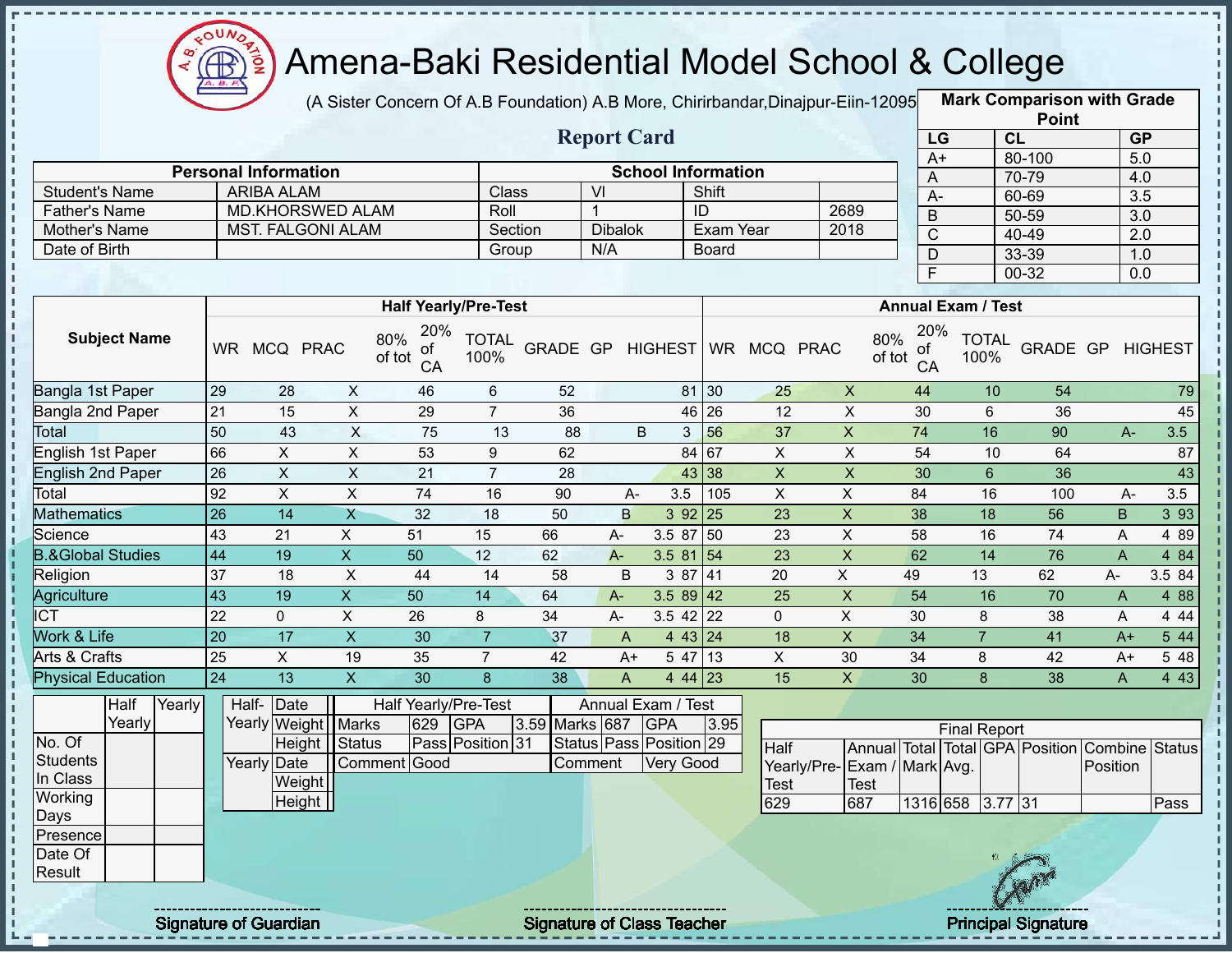

J.

п

п  $\mathbf{I}$ 

Î Ţ

 $\frac{1}{1}$ 

f, п

Ì

,,,,,,,,,,,,,,,,,,,,,,,,,,,,,,,,,,,

### Amena-Baki Residential Model School & College

(A Sister Concern Of A.B Foundation) A.B More, Chirirbandar,Dinajpur-Eiin-120950

**Mark Comparison with Grade**

|                              |                 |                                                    |                           |                           |                             |                 |                    |                                    |                    |                           |                           |                              |                           | <b>Point</b>                            |                |                  |
|------------------------------|-----------------|----------------------------------------------------|---------------------------|---------------------------|-----------------------------|-----------------|--------------------|------------------------------------|--------------------|---------------------------|---------------------------|------------------------------|---------------------------|-----------------------------------------|----------------|------------------|
|                              |                 |                                                    |                           |                           |                             |                 | <b>Report Card</b> |                                    |                    |                           |                           |                              | LG                        | CL                                      |                | <b>GP</b>        |
|                              |                 |                                                    |                           |                           |                             |                 |                    |                                    |                    |                           |                           |                              | $A+$                      | 80-100                                  |                | 5.0              |
| <b>Student's Name</b>        |                 | <b>Personal Information</b><br><b>NUSRAT JAHAN</b> |                           |                           | Class                       | V <sub>l</sub>  |                    | <b>School Information</b><br>Shift |                    |                           |                           | A                            |                           | 70-79                                   |                | 4.0              |
| <b>Father's Name</b>         |                 | <b>SAIMUL</b>                                      |                           |                           | Roll                        | $\overline{2}$  |                    | ID                                 |                    |                           | 2698                      | $\overline{A}$               |                           | 60-69                                   |                | 3.5              |
| Mother's Name                |                 | <b>JASMIN</b>                                      |                           |                           | Section                     | <b>Dibalok</b>  |                    |                                    | Exam Year          |                           | 2018                      | $\mathsf B$                  |                           | $50 - 59$                               |                | $\overline{3.0}$ |
| Date of Birth                |                 |                                                    |                           |                           | Group                       | N/A             |                    | <b>Board</b>                       |                    |                           |                           | $\overline{C}$               |                           | 40-49                                   |                | $\overline{2.0}$ |
|                              |                 |                                                    |                           |                           |                             |                 |                    |                                    |                    |                           |                           | $\overline{D}$               |                           | 33-39                                   |                | 1.0              |
|                              |                 |                                                    |                           |                           |                             |                 |                    |                                    |                    |                           |                           | F                            |                           | $00 - 32$                               |                | 0.0              |
|                              |                 |                                                    |                           |                           | <b>Half Yearly/Pre-Test</b> |                 |                    |                                    |                    |                           |                           |                              | <b>Annual Exam / Test</b> |                                         |                |                  |
|                              |                 |                                                    |                           | 20%                       |                             |                 |                    |                                    |                    |                           |                           | 20%                          |                           |                                         |                |                  |
| <b>Subject Name</b>          |                 | WR MCQ PRAC                                        |                           | 80%<br>οf<br>of tot<br>CA | <b>TOTAL</b><br>100%        | GRADE GP        |                    | <b>HIGHEST</b>                     |                    | WR MCQ PRAC               |                           | 80%<br>of<br>of tot<br>CA    | <b>TOTAL</b><br>100%      | GRADE GP                                |                | <b>HIGHEST</b>   |
| Bangla 1st Paper             | 27              | 26                                                 | $\pmb{\times}$            | 42                        | 6                           | 48              |                    |                                    | 81 34              | 19                        | $\boldsymbol{\mathsf{X}}$ | 42                           | $\boldsymbol{9}$          | 51                                      |                | 79               |
| Bangla 2nd Paper             | 21              | 13                                                 | $\pmb{\times}$            | 27                        | 6                           | 33              |                    |                                    | $46 \overline{20}$ | 9                         | $\pmb{\times}$            | 23                           | $\overline{7}$            | 30                                      |                | 45               |
| <b>Total</b>                 | 48              | 39                                                 | $\overline{X}$            | 69                        | 12                          | $\overline{81}$ | B                  | 3                                  | 54                 | 28                        | $\overline{\mathsf{x}}$   | 65                           |                           | 16<br>81                                | B              | $\overline{3}$   |
| <b>English 1st Paper</b>     | 49              | $\overline{\mathsf{x}}$                            | $\overline{X}$            | 39                        | $\boldsymbol{9}$            | 48              |                    | 84                                 | 40                 | $\overline{X}$            | $\overline{\mathsf{x}}$   | 32                           | 10                        | 42                                      |                | 87               |
| <b>English 2nd Paper</b>     | $\overline{25}$ | $\pmb{\times}$                                     | $\overline{X}$            | 20                        | $\overline{\mathbf{4}}$     | $\overline{24}$ |                    |                                    | 43 37              | $\boldsymbol{\mathsf{X}}$ | $\mathsf X$               | 30                           | 5                         | 35                                      |                | 43               |
| Total                        | 74              | $\mathsf X$                                        | $\mathsf{X}$              | 59                        | 13                          | 72              | $\mathsf{C}$       | $\overline{2}$                     | 77                 | $\mathsf{X}$              | $\mathsf{X}$              | 62                           |                           | 77<br>15                                | B              | 3                |
| <b>Mathematics</b>           | $\overline{27}$ | 22                                                 | $\overline{X}$            | 39                        | 16                          | 55              | $\overline{B}$     | 3 92 25                            |                    | $\overline{22}$           | $\overline{X}$            | 38                           | $\overline{18}$           | 56                                      | B              | $3\overline{93}$ |
| Science                      | $\overline{45}$ | 18                                                 | $\mathsf{X}$              | 50                        | 12                          | 62              | A-                 | 3.5 87 56                          |                    | $\overline{15}$           | $\pmb{\times}$            | 57                           | $\overline{14}$           | $\overline{71}$                         | A              | 4 8 9            |
| <b>B.&amp;Global Studies</b> | 42              | 15                                                 | $\overline{\mathbf{X}}$   | 46                        | 12                          | 58              | B                  | 381 46                             |                    | 17                        | $\mathsf X$               | 50                           | 13                        | 63                                      | $A -$          | 3.5 84           |
| Religion                     | 41              | 25                                                 | $\overline{X}$            | 53                        | 12                          | 65              | А-                 | $3.587$ 45                         |                    | 19                        | $\mathsf{X}$              | 51                           | 15                        | 66                                      | $A-$           | 3.5 84           |
| <b>Agriculture</b>           | $\overline{42}$ | $\overline{15}$                                    | $\overline{X}$            | 46                        | 15                          | 61              | A-                 | $3.589$ 53                         |                    | 18                        | $\pmb{\times}$            | 57                           | 16                        | $\overline{73}$                         | $\overline{A}$ | 4 8 8            |
| <b>ICT</b>                   | 18              | $\overline{0}$                                     | $\mathsf X$               | 25                        | $\overline{7}$              | 32              | $A-$               | $3.5$ 42 21                        |                    | $\mathbf 0$               | $\overline{X}$            | 26                           | 8                         | 34                                      | А-             | 3.5 44           |
| <b>Work &amp; Life</b>       | $\overline{22}$ | 18                                                 | $\overline{X}$            | $\overline{32}$           | 8                           | 40              | $A+$               | 5 43 23                            |                    | 18                        | $\overline{X}$            | 33                           | $\bf{8}$                  | 41                                      | $A+$           | 5 44             |
| <b>Arts &amp; Crafts</b>     | 24              | $\overline{X}$                                     | 19                        | 34                        | 9                           | $\overline{43}$ | $A+$               | $5\overline{47}$ 14                |                    | $\overline{X}$            | 30                        | 35                           | $9\,$                     | 44                                      | $A+$           | $5\overline{48}$ |
| <b>Physical Education</b>    | $\overline{25}$ | $\overline{15}$                                    | $\boldsymbol{\mathsf{X}}$ | $\overline{32}$           | $\overline{7}$              | 39              | A                  | $444$ 24                           |                    | 16                        | $\mathsf{X}$              | 32                           | 9                         | 41                                      | $A+$           | 5 4 3            |
| Half<br>Yearly               |                 | Half-Date                                          |                           |                           | Half Yearly/Pre-Test        |                 |                    | Annual Exam / Test                 |                    |                           |                           |                              |                           |                                         |                |                  |
| Yearly                       |                 | Yearly Weight   Marks                              |                           | 608                       | <b>GPA</b>                  | 3.55 Marks 647  |                    | <b>GPA</b>                         | 3.86               |                           |                           |                              | <b>Final Report</b>       |                                         |                |                  |
| No. Of                       |                 | Height                                             | Status                    |                           | Pass Position 34            |                 |                    | Status Pass Position 32            |                    | <b>Half</b>               |                           |                              |                           | Annual Total Total GPA Position Combine |                | <b>Status</b>    |
| <b>Students</b>              |                 | Yearly Date                                        |                           | Comment Good              |                             | Comment         |                    | Very Good                          |                    |                           |                           | Yearly/Pre- Exam / Mark Avg. |                           |                                         | Position       |                  |
| In Class                     |                 | Weight                                             |                           |                           |                             |                 |                    |                                    |                    | <b>Test</b>               | Test                      |                              |                           |                                         |                |                  |
| Working                      |                 | <b>Height</b>                                      |                           |                           |                             |                 |                    |                                    |                    | 608                       | 647                       |                              | 1255 629 3.7              | 33                                      |                | Pass             |
| Days<br>Presence             |                 |                                                    |                           |                           |                             |                 |                    |                                    |                    |                           |                           |                              |                           |                                         |                |                  |
| Date Of                      |                 |                                                    |                           |                           |                             |                 |                    |                                    |                    |                           |                           |                              |                           |                                         |                |                  |
| Result                       |                 |                                                    |                           |                           |                             |                 |                    |                                    |                    |                           |                           |                              |                           |                                         |                |                  |
|                              |                 |                                                    |                           |                           |                             |                 |                    |                                    |                    |                           |                           |                              |                           |                                         |                |                  |
|                              |                 |                                                    |                           |                           |                             |                 |                    |                                    |                    |                           |                           |                              |                           |                                         |                |                  |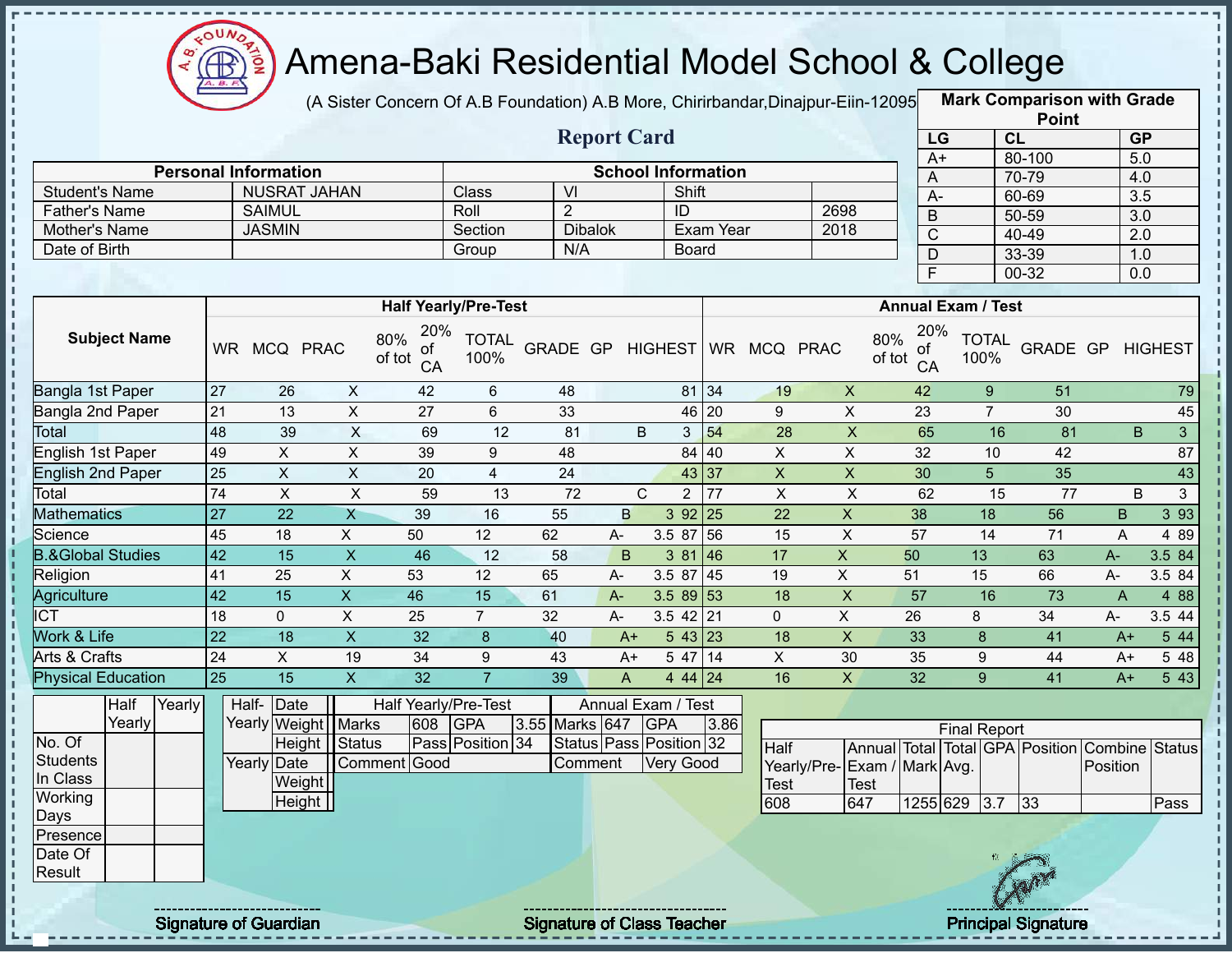

(A Sister Concern Of A.B Foundation) A.B More, Chirirbandar,Dinajpur-Eiin-12095 **Mark Comparison with Grade** 

**Point**

|                              |                             |                     |                            |                                  |                      |          |                    |                |             |                           |                         |                    |                     |              |                           | <b>Point</b> |       |           |                |
|------------------------------|-----------------------------|---------------------|----------------------------|----------------------------------|----------------------|----------|--------------------|----------------|-------------|---------------------------|-------------------------|--------------------|---------------------|--------------|---------------------------|--------------|-------|-----------|----------------|
|                              |                             |                     |                            |                                  |                      |          | <b>Report Card</b> |                |             |                           |                         |                    |                     | LG           |                           | CL           |       | <b>GP</b> |                |
|                              |                             |                     |                            |                                  |                      |          |                    |                |             |                           |                         |                    |                     | $A+$         |                           | 80-100       |       | 5.0       |                |
|                              | <b>Personal Information</b> |                     |                            |                                  |                      |          |                    |                |             | <b>School Information</b> |                         |                    |                     | A            |                           | 70-79        |       | 4.0       |                |
| <b>Student's Name</b>        |                             | <b>ASMAUL HOSNA</b> |                            |                                  |                      | Class    | VI                 |                | Shift       |                           |                         |                    |                     | A-           |                           | 60-69        |       | 3.5       |                |
| <b>Father's Name</b>         |                             |                     | <b>MD.AMINUL HOQUE</b>     |                                  | Roll                 |          | 6                  |                | ID          |                           |                         | 2961               |                     | B            |                           | 50-59        |       | 3.0       |                |
| Mother's Name                |                             |                     | <b>MST. KHURSIDA HOQUE</b> |                                  |                      | Section  | <b>Dibalok</b>     |                |             | Exam Year                 |                         | 2018               |                     | $\mathsf{C}$ |                           | 40-49        |       | 2.0       |                |
| Date of Birth                |                             |                     |                            |                                  |                      | Group    | N/A                |                |             | <b>Board</b>              |                         |                    |                     | D            |                           | 33-39        |       | 1.0       |                |
|                              |                             |                     |                            |                                  |                      |          |                    |                |             |                           |                         |                    |                     | F.           |                           | 00-32        |       | 0.0       |                |
|                              |                             |                     |                            | <b>Half Yearly/Pre-Test</b>      |                      |          |                    |                |             |                           |                         |                    |                     |              | <b>Annual Exam / Test</b> |              |       |           |                |
| <b>Subject Name</b>          | <b>WR</b>                   | MCQ                 | <b>PRAC</b>                | 20%<br>80%<br>of<br>of tot<br>CA | <b>TOTAL</b><br>100% | GRADE GP |                    | <b>HIGHEST</b> |             | WR MCQ PRAC               |                         |                    | 80%<br>οf<br>of tot | 20%<br>CA    | <b>TOTAL</b><br>100%      | GRADE GP     |       |           | <b>HIGHEST</b> |
| Bangla 1st Paper             | 33                          | 25                  | X                          | 46                               | 9                    | 55       |                    |                | 81 31       |                           | 21                      | $\mathsf{X}$       | 42                  |              | 9                         | 51           |       |           | 79             |
| Bangla 2nd Paper             | 20                          | 15                  | X                          | 28                               | $\overline{7}$       | 35       |                    |                | 46<br>20    |                           | 10                      | X                  | 24                  |              | $\overline{7}$            | 31           |       |           | 45             |
| Total                        | 53                          | 40                  | $\mathsf X$                | 74                               | 16                   | 90       | A-                 | 3.5            | 51          |                           | 31                      | $\pmb{\mathsf{X}}$ | 66                  |              | 16                        | 82           |       | B         | $\mathfrak{S}$ |
| English 1st Paper            | 61                          | X                   | X                          | 49                               | 9                    | 58       |                    |                | 84<br>55    |                           | X                       | X                  | 44                  |              | 11                        | 55           |       |           | 87             |
| English 2nd Paper            | 30                          | X                   | $\mathsf{X}$               | 24                               | 5                    | 29       |                    |                | 43<br>26    |                           | $\overline{\mathsf{X}}$ | $\mathsf{x}$       | 21                  |              | 6                         | 27           |       |           | 43             |
| Total                        | 91                          | X                   | X                          | 73                               | 14                   | 87       |                    | B              | 3<br>81     |                           | X                       | X                  | 65                  |              | 17                        | 82           |       | B         | 3              |
| <b>Mathematics</b>           | 25                          | 15                  | X                          | 32                               | 16                   | 48       | $\mathbf C$        |                | 2 9 2<br>26 |                           | 25                      | X                  | 41                  |              | 20                        | 61           | A-    |           | 3.5 93         |
| Science                      | 39                          | 14                  | X                          | 42                               | 13                   | 55       | B                  | 3 87           | 50          |                           | 20                      | X                  | 56                  |              | 14                        | 70           |       | A         | 4 8 9          |
| <b>B.&amp;Global Studies</b> | 38                          | 19                  | $\pmb{\mathsf{X}}$         | 46                               | 12                   | 58       | B                  | 3 81           | 44          |                           | 20                      | X                  | 51                  |              | 15                        | 66           | $A -$ |           | 3.5 84         |
| Religion                     | 44                          | 18                  | X                          | 50                               | 14                   | 64       | $A -$              | 3.5 87         | 46          |                           | 24                      | X                  | 56                  |              | 14                        | 70           |       | A         | 4 84           |
| Agriculture                  | 43                          | 12                  | $\mathsf{X}$               | 44                               | 16                   | 60       | $A -$              |                | $3.589$ 51  |                           | 17                      | X                  | 54                  |              | 16                        | 70           |       | A         | 4 8 8          |
| ICT                          | 20                          | $\Omega$            | X                          | 23                               | 8                    | 31       | A-                 |                | $3.5$ 42 20 |                           | $\Omega$                | X                  | 26                  |              | 9                         | 35           |       | Α         | 4 4 4          |
| Work & Life                  | 20                          | 16                  | $\pmb{\mathsf{X}}$         | 29                               | $\overline{7}$       | 36       | A                  |                | $443$ 23    |                           | 15                      | $\mathsf X$        | 30                  |              | $\boldsymbol{9}$          | 39           |       | Α         | 4 4 4          |
| Arts & Crafts                | 27                          | X.                  | 20                         | 38                               | 9                    | 47       | $A+$               |                | 5 47<br>10  |                           | X                       | 30                 | 32                  |              | $\overline{7}$            | 39           |       | Α         | 4 4 8          |

|           | Half   | Yearly | Half- Date  |                       |                       |     | Half Yearly/Pre-Test |                | Annual Exam / Test      |      |                 |      |
|-----------|--------|--------|-------------|-----------------------|-----------------------|-----|----------------------|----------------|-------------------------|------|-----------------|------|
|           | Yearly |        |             | Yearly Weight   Marks |                       | 615 | <b>IGPA</b>          | 3.45 Marks 654 | <b>GPA</b>              | 3.82 |                 |      |
| No. Of    |        |        |             | <b>Height</b>         | <b>Status</b>         |     | Pass Position 35     |                | Status Pass Position 35 |      | Half            | Annu |
| Students  |        |        | Yearly Date |                       | Comment Imprv. Needed |     |                      | Comment        | <b>Very Good</b>        |      | Yearly/Pre-Exam |      |
| In Class  |        |        |             | Weight                |                       |     |                      |                |                         |      | <b>Test</b>     | Test |
| Working   |        |        |             | Height                |                       |     |                      |                |                         |      | 615             | 654  |
| Days      |        |        |             |                       |                       |     |                      |                |                         |      |                 |      |
| Presencel |        |        |             |                       |                       |     |                      |                |                         |      |                 |      |
| Date Of   |        |        |             |                       |                       |     |                      |                |                         |      |                 |      |
| Result    |        |        |             |                       |                       |     |                      |                |                         |      |                 |      |

|                              |       |                  | <b>Final Report</b> |  |                                                |             |
|------------------------------|-------|------------------|---------------------|--|------------------------------------------------|-------------|
| Half                         |       |                  |                     |  | Annual Total Total GPA Position Combine Status |             |
| Yearly/Pre- Exam / Mark Avg. |       |                  |                     |  | <b>IPosition</b>                               |             |
| Test                         | 'Test |                  |                     |  |                                                |             |
| 615                          | 654   | 1269 635 3.64 35 |                     |  |                                                | <b>Pass</b> |

Signature of Guardian Signature of Class Teacher Principal Signature of Class Teacher Principal Signature

Physical Education 24 16 X 32 7 39 A 4 44 25 15 X 32 8 40 A+ 5 43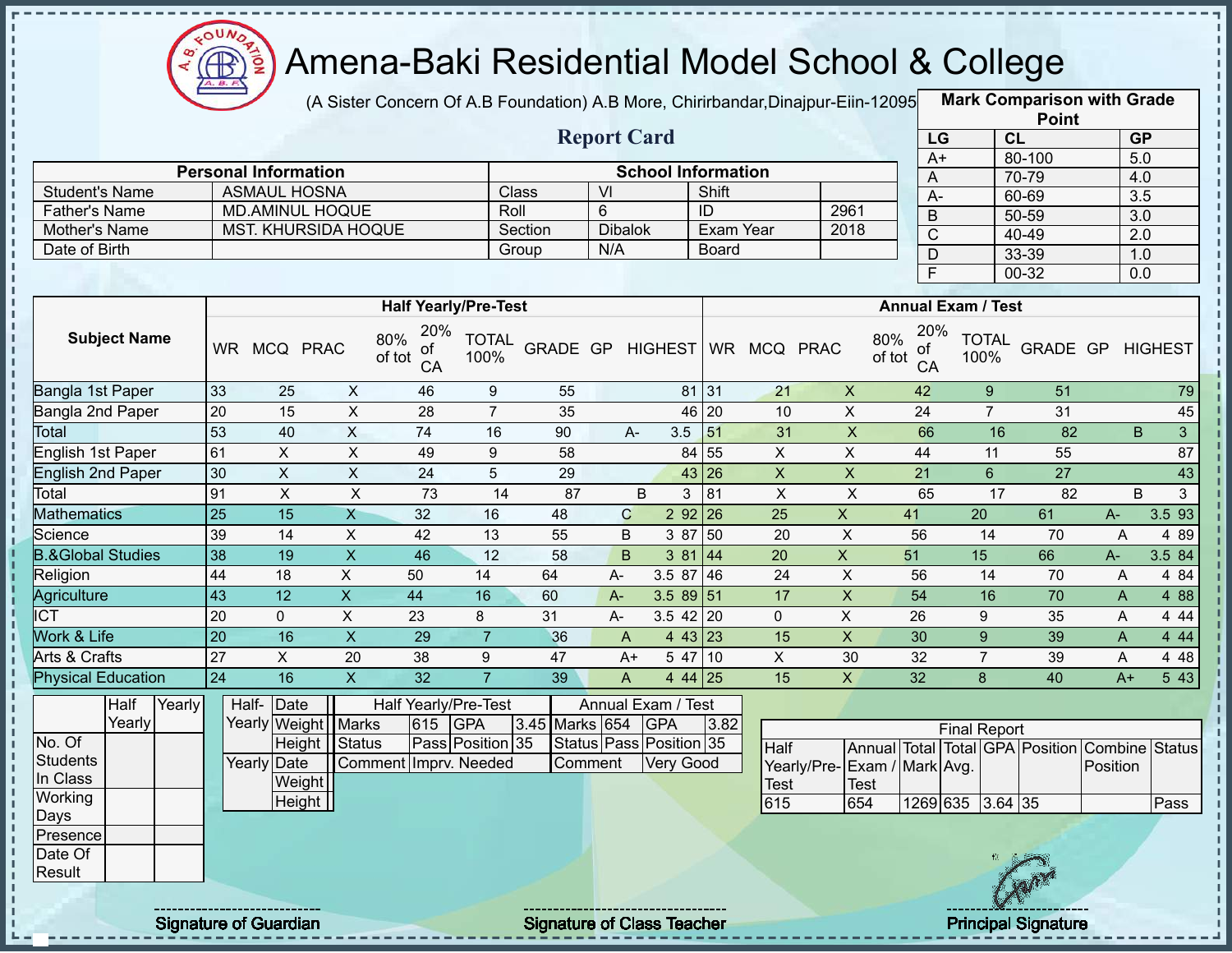

(A Sister Concern Of A.B Foundation) A.B More, Chirirbandar,Dinajpur-Eiin-12095 **Mark Comparison with Grade** 

|                      |                             |         | <b>Report Card</b> |                           |      |
|----------------------|-----------------------------|---------|--------------------|---------------------------|------|
|                      | <b>Personal Information</b> |         |                    | <b>School Information</b> |      |
| Student's Name       | SADIA SULTTANA              | Class   | VI                 | Shift                     |      |
| <b>Father's Name</b> | MD. ZOBAIDUR RAHMAN         | Roll    | 12                 | ID                        | 3923 |
| Mother's Name        | <b>MOST. AYESHA SIDDIKA</b> | Section | <b>Dibalok</b>     | Exam Year                 | 2018 |
| Date of Birth        |                             | Group   | N/A                | Board                     |      |

|                       | <b>Point</b> |                  |
|-----------------------|--------------|------------------|
| LG                    | <b>CL</b>    | <b>GP</b>        |
| $\overline{A+}$       | 80-100       | 5.0              |
| Α                     | 70-79        | 4.0              |
| А-                    | 60-69        | $\overline{3.5}$ |
| B                     | 50-59        | 3.0              |
| $\overline{\text{C}}$ | 40-49        | 2.0              |
| D                     | 33-39        | 1.0              |
| F                     | $00-32$      | 0.0              |

|                              |           |             |             |                                  | <b>Half Yearly/Pre-Test</b> |          |    |                |                      |           |             |    | <b>Annual Exam / Test</b>        |                      |                 |      |                |
|------------------------------|-----------|-------------|-------------|----------------------------------|-----------------------------|----------|----|----------------|----------------------|-----------|-------------|----|----------------------------------|----------------------|-----------------|------|----------------|
| <b>Subject Name</b>          | <b>WR</b> | <b>MCQ</b>  | <b>PRAC</b> | 20%<br>80%<br>of<br>of tot<br>CA | <b>TOTAL</b><br>100%        | GRADE GP |    | <b>HIGHEST</b> |                      | <b>WR</b> | MCQ PRAC    |    | 20%<br>80%<br>οf<br>of tot<br>CA | <b>TOTAL</b><br>100% | <b>GRADE GP</b> |      | <b>HIGHEST</b> |
| Bangla 1st Paper             | 41        | 28          | X           | 55                               | 7                           | 62       |    |                | 81 37                |           | 23          | X  | 48                               | 12                   | 60              |      | 79             |
| Bangla 2nd Paper             | 24        | 16          | X           | 32                               | 6                           | 38       |    |                | 46 25                |           | 12          | X  | 30                               | 8                    | 38              |      | 45             |
| Total                        | 65        | 44          | X           | 87                               | 13                          | 100      |    | $A -$          | 3.5                  | 62        | 35          | X  | 78                               | 20                   | 98              | A-   | 3.5            |
| English 1st Paper            | 57        | X.          | X           | 46                               | 10                          | 56       |    |                | 84 60                |           | X           | X  | 48                               | 10                   | 58              |      | 87             |
| English 2nd Paper            | 25        | X.          | X           | 20                               | 6                           | 26       |    |                | 43 31                |           | X           | X  | 25                               | 6                    | 31              |      | 43             |
| Total                        | 82        | X           | X           | 66                               | 16                          | 82       |    | B              | 3                    | 91        | X.          | X  | 73                               | 16                   | 89              |      | 3<br>B         |
| <b>Mathematics</b>           | 27        | 22          | X           | 39                               | 16                          | 55       | B  |                | 3 9 2                | 28        | 22          | X  | 40                               | 18                   | 58              | B.   | 3 9 3          |
| Science                      | 28        | 12          | X           | 32                               | 17                          | 49       | C. |                | 2 87                 | 58        | 16          | X  | 59                               | 15                   | 74              | A    | 4 8 9          |
| <b>B.&amp;Global Studies</b> | 33        | 23          | X           | 45                               | 13                          | 58       | B. |                | 3 81                 | 47        | 15          | X. | 50                               | 15                   | 65              | $A-$ | 3.5 84         |
| Religion                     | 55        | 24          | X           | 63                               | 15                          | 78       | Α  |                | 4 87                 | 45        | 23          | X  | 54                               | 14                   | 68              | A-   | 3.5 84         |
| Agriculture                  | 44        | 12          | X           | 45                               | 14                          | 59       | B  |                | 3 89 55              |           | 16          | X  | 57                               | 15                   | 72              | A    | 4 8 8          |
| ICT                          | 24        | $\mathbf 0$ | X           | 25                               | 8                           | 33       | A- |                | $3.5$ 42 22          |           | $\mathbf 0$ | X  | 27                               | 8                    | 35              | A    | 4 4 4          |
| Work & Life                  | 24        | 16          | X           | 32                               | 8                           | 40       |    | $A+$           | $5 \, 43 \,   \, 24$ |           | 17          | X  | 33                               | 9                    | 42              | $A+$ | 5 4 4          |
| Arts & Crafts                | 22        | X           | 19          | 33                               | 8                           | 41       |    | $A+$           | 5 47                 | 14        | X           | 30 | 35                               | 8                    | 43              | $A+$ | 5 48           |
| <b>Physical Education</b>    | 21        | 16          | X.          | 30                               | 8                           | 38       | A  |                | 4 44 25              |           | 16          | X  | 33                               | 8                    | 41              | $A+$ | 5 43           |

|          | Half   | Yearly | Half-Date             |              |     | Half Yearly/Pre-Test |                    | Annual Exam / Test            |      |                              |      |          |                     |           |     |                                                |      |
|----------|--------|--------|-----------------------|--------------|-----|----------------------|--------------------|-------------------------------|------|------------------------------|------|----------|---------------------|-----------|-----|------------------------------------------------|------|
|          | Yearly |        | Yearly Weight   Marks |              | 633 | <b>GPA</b>           | 3.55 Marks 685 GPA |                               | 3.95 |                              |      |          | <b>Final Report</b> |           |     |                                                |      |
| No. Of   |        |        | Height   Status       |              |     | Pass Position 33     |                    | Status   Pass   Position   30 |      | <b>Half</b>                  |      |          |                     |           |     | Annual Total Total GPA Position Combine Status |      |
| Students |        |        | Yearly Date           | Comment Good |     |                      | Comment            | Very Good                     |      | Yearly/Pre- Exam / Mark Avg. |      |          |                     |           |     | Position                                       |      |
| In Class |        |        | Weight                |              |     |                      |                    |                               |      | <b>Test</b>                  | Test |          |                     |           |     |                                                |      |
| Working  |        |        | Height                |              |     |                      |                    |                               |      | 633                          | 685  | 1318 660 |                     | $3.75$ 32 |     |                                                | Pass |
| Days     |        |        |                       |              |     |                      |                    |                               |      |                              |      |          |                     |           |     |                                                |      |
| Presence |        |        |                       |              |     |                      |                    |                               |      |                              |      |          |                     |           |     |                                                |      |
| Date Of  |        |        |                       |              |     |                      |                    |                               |      |                              |      |          |                     |           |     |                                                |      |
| Result   |        |        |                       |              |     |                      |                    |                               |      |                              |      |          |                     |           | CAR |                                                |      |
|          |        |        |                       |              |     |                      |                    |                               |      |                              |      |          |                     |           |     |                                                |      |

ŋ J,

Î

 $\mathbf{I}$ 

 $\mathbf{I}$ 

Signature of Guardian Signature of Class Teacher Principal Signature of Class Teacher Principal Signature

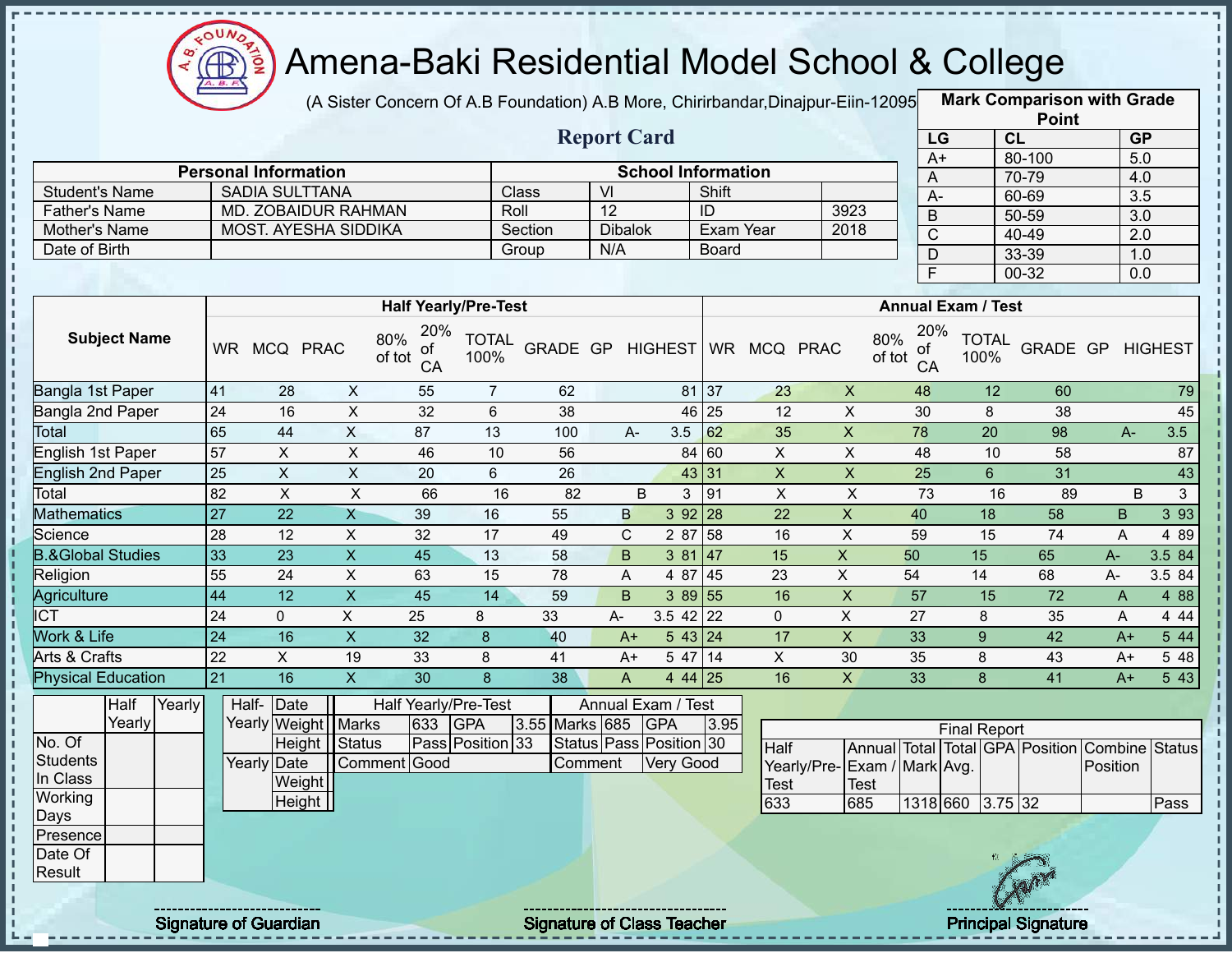

(A Sister Concern Of A.B Foundation) A.B More, Chirirbandar,Dinajpur-Eiin-12095 **Mark Comparison with Grade** 

|                       |                             |         | <b>Report Card</b> |                           |      |
|-----------------------|-----------------------------|---------|--------------------|---------------------------|------|
|                       | <b>Personal Information</b> |         |                    | <b>School Information</b> |      |
| <b>Student's Name</b> | MANNA SALOWA                | Class   | VI                 | Shift                     |      |
| <b>Father's Name</b>  | MD. RASHIDUL ALAM           | Roll    | 13                 |                           | 3983 |
| Mother's Name         | MOST. ZULEKHA BEGUM         | Section | <b>Dibalok</b>     | Exam Year                 | 2018 |
| Date of Birth         |                             | Group   | N/A                | <b>Board</b>              |      |

|      | <b>Point</b> |           |
|------|--------------|-----------|
| LG   | CL           | <b>GP</b> |
| $A+$ | 80-100       | 5.0       |
| A    | 70-79        | 4.0       |
| А-   | 60-69        | 3.5       |
| B    | 50-59        | 3.0       |
| C    | 40-49        | 2.0       |
| D    | 33-39        | 1.0       |
| F    | 00-32        | 0.0       |

|                              |           |             |             |                                  | <b>Half Yearly/Pre-Test</b> |                 |      |                |                 |              |             | <b>Annual Exam / Test</b>        |                      |          |       |                |
|------------------------------|-----------|-------------|-------------|----------------------------------|-----------------------------|-----------------|------|----------------|-----------------|--------------|-------------|----------------------------------|----------------------|----------|-------|----------------|
| <b>Subject Name</b>          | <b>WR</b> | <b>MCQ</b>  | <b>PRAC</b> | 20%<br>80%<br>οf<br>of tot<br>CA | <b>TOTAL</b><br>100%        | <b>GRADE GP</b> |      | <b>HIGHEST</b> | WR <sup>-</sup> | <b>MCQ</b>   | <b>PRAC</b> | 20%<br>80%<br>of<br>of tot<br>CA | <b>TOTAL</b><br>100% | GRADE GP |       | <b>HIGHEST</b> |
| Bangla 1st Paper             | 41        | 30          | X           | 57                               | 11                          | 68              |      | 81             | 33              | 23           | X           | 45                               | 11                   | 56       |       | 79             |
| Bangla 2nd Paper             | 25        | 16          | X           | 33                               | 9                           | 42              |      |                | 46 24           | 18           | X           | 34                               | 8                    | 42       |       | 45             |
| <b>Total</b>                 | 66        | 46          | X           | 90                               | 20                          | 110             |      | A<br>4         | 57              | 41           | X           | 79                               | 19                   | 98       | $A -$ | 3.5            |
| English 1st Paper            | 70        | X.          | X           | 56                               | 14                          | 70              |      | 84             | 76              | X            | Χ           | 61                               | 16                   | 77       |       | 87             |
| English 2nd Paper            | 30        | X           | X           | 24                               | 6                           | 30              |      |                | 43 40           | X            | X           | 32                               | 6                    | 38       |       | 43             |
| Total                        | 100       | X           | X           | 80                               | 20                          | 100             |      | 3.5<br>A-      | 116             | X            | X           | 93                               | 22                   | 115      | A     | 4              |
| <b>Mathematics</b>           | 36        | 22          | Χ           | 46                               | 18                          | 64              | $A-$ | $3.5$ 92 50    |                 | 25           | X           | 60                               | 20                   | 80       | $A+$  | 5 9 3          |
| Science                      | 55        | 18          | X           | 58                               | 18                          | 76              | A    | 4 87           | 62              | 18           | X           | 64                               | 17                   | 81       | $A+$  | 5 89           |
| <b>B.&amp;Global Studies</b> | 47        | 24          | X.          | 57                               | 14                          | 71              | A    | 4 81           | 44              | 20           | X           | 51                               | 14                   | 65       | A-    | 3.5 84         |
| Religion                     | 50        | 26          | X           | 61                               | 16                          | 77              | A    | 4 87           | $\sqrt{50}$     | 25           | X           | 60                               | 15                   | 75       | A     | 4 84           |
| Agriculture                  | 51        | 22          | X.          | 58                               | 17                          | 75              | A    | 4 89 53        |                 | 23           | X           | 61                               | 17                   | 78       | A     | 4 88           |
| <b>ICT</b>                   | 23        | $\mathbf 0$ | X.          | 30                               | 8                           | 38              | A    | 4 4 2          | 22              | $\mathbf{0}$ | X           | 31                               | 10                   | 41       | $A+$  | 5 44           |
| Work & Life                  | 23        | 19          | X.          | 34                               | 8                           | 42              | $A+$ | 543 23         |                 | 17           | X           | 32                               | 8                    | 40       | $A+$  | 5 4 4          |
| Arts & Crafts                | 22        | X           | 20          | 34                               | 9                           | 43              | $A+$ | 5 47           | 116∶            | X.           | 30          | 37                               | 10                   | 47       | $A+$  | 5 48           |
| <b>Physical Education</b>    | 24        | 16          | X           | 32                               | 8                           | 40              | $A+$ | $544$ 19       |                 | 17           | X           | 29                               | 9                    | 38       | A     | 4 4 3          |

|                 | Half   | Yearly |  | Half-Date             |              |     | Half Yearly/Pre-Test |                | Annual Exam / Test      |      |                              |      |                  |                     |     |                                                |      |
|-----------------|--------|--------|--|-----------------------|--------------|-----|----------------------|----------------|-------------------------|------|------------------------------|------|------------------|---------------------|-----|------------------------------------------------|------|
|                 | Yearly |        |  | Yearly Weight   Marks |              | 736 | <b>GPA</b>           | 4.18 Marks 758 | <b>GPA</b>              | 4.36 |                              |      |                  | <b>Final Report</b> |     |                                                |      |
| No. Of          |        |        |  | Height   Status       |              |     | Pass Position 12     |                | Status Pass Position 20 |      | Half                         |      |                  |                     |     | Annual Total Total GPA Position Combine Status |      |
| Students        |        |        |  | Yearly Date           | Comment Good |     |                      | Comment        | Very Good               |      | Yearly/Pre- Exam / Mark Avg. |      |                  |                     |     | Position                                       |      |
| In Class        |        |        |  | Weight                |              |     |                      |                |                         |      | <b>Test</b>                  | Test |                  |                     |     |                                                |      |
| Working         |        |        |  | Height                |              |     |                      |                |                         |      | 736                          | 758  | 1494 748 4.27 15 |                     |     |                                                | Pass |
| Days            |        |        |  |                       |              |     |                      |                |                         |      |                              |      |                  |                     |     |                                                |      |
| <b>Presence</b> |        |        |  |                       |              |     |                      |                |                         |      |                              |      |                  |                     |     |                                                |      |
| Date Of         |        |        |  |                       |              |     |                      |                |                         |      |                              |      |                  |                     |     |                                                |      |
| Result          |        |        |  |                       |              |     |                      |                |                         |      |                              |      |                  |                     |     |                                                |      |
|                 |        |        |  |                       |              |     |                      |                |                         |      |                              |      |                  |                     | Gen |                                                |      |

л п  $\frac{1}{1}$ 

 $\mathbf I$ 

 $\mathbf I$ Ţ

 $\begin{array}{c} 1 & 1 \\ 1 & 1 \\ 1 & 1 \end{array}$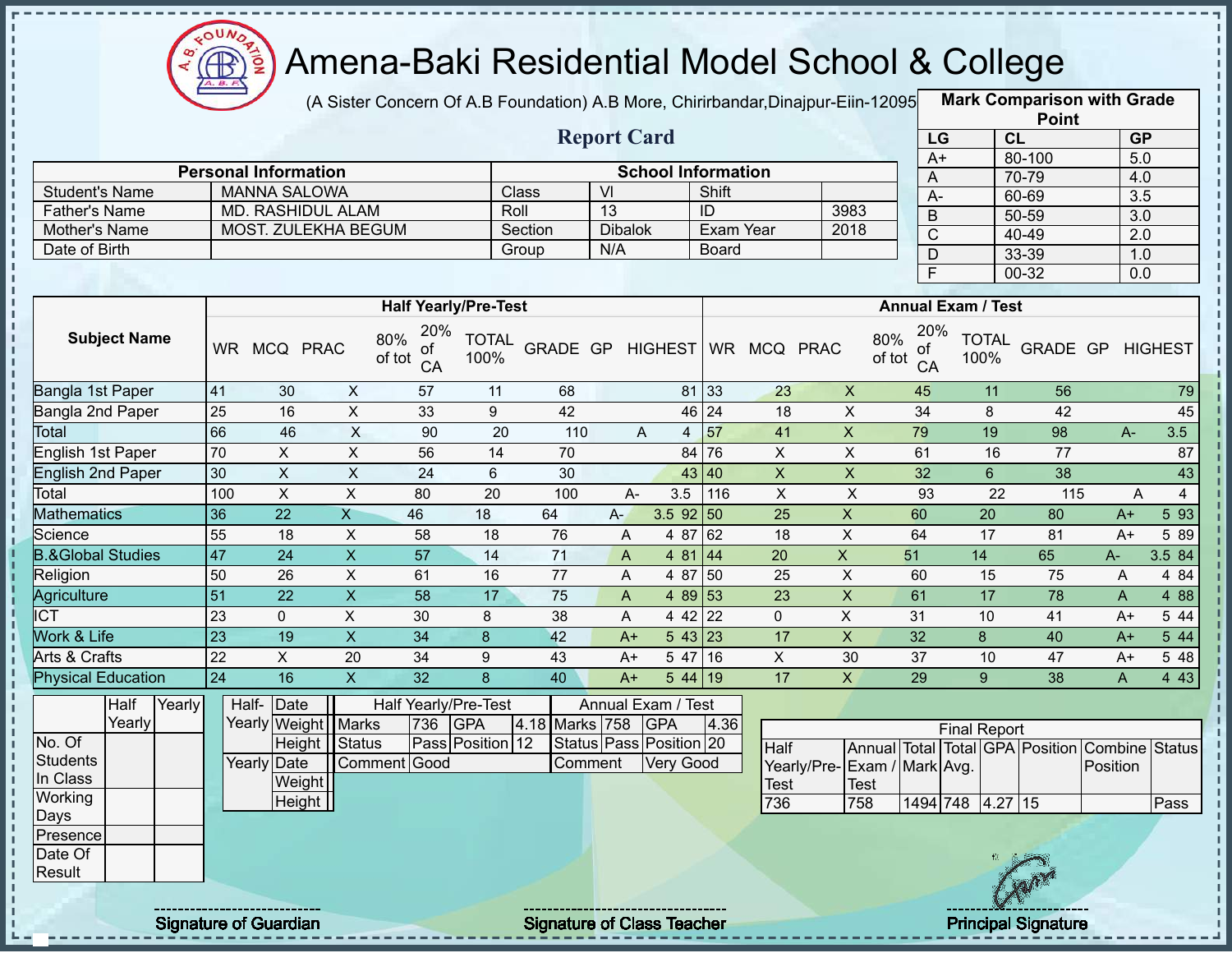

(A Sister Concern Of A.B Foundation) A.B More, Chirirbandar,Dinajpur-Eiin-12095 **Mark Comparison with Grade** 

|                      |                             |         | <b>Report Card</b> |                           |      |
|----------------------|-----------------------------|---------|--------------------|---------------------------|------|
|                      | <b>Personal Information</b> |         |                    | <b>School Information</b> |      |
| Student's Name       | CHIRODIPA ADHIKARI          | Class   | VI                 | Shift                     |      |
| <b>Father's Name</b> | LOLIT CHANDRO ADHIKARI      | Roll    | 14                 | ID                        | 4079 |
| Mother's Name        | <b>MINOTI RANI ROY</b>      | Section | <b>Dibalok</b>     | Exam Year                 | 2018 |
| Date of Birth        |                             | Group   | N/A                | Board                     |      |

|      | <b>Point</b> |                  |
|------|--------------|------------------|
| LG   | CL           | <b>GP</b>        |
| $A+$ | 80-100       | 5.0              |
| Α    | 70-79        | 4.0              |
| А-   | 60-69        | 3.5              |
| B    | 50-59        | $\overline{3.0}$ |
| C    | 40-49        | 2.0              |
| D    | 33-39        | 1.0              |
| F    | 00-32        | 0.0              |

|                              |           |              |              | <b>Half Yearly/Pre-Test</b>      |                      |                 |      |                   |           |            |             | <b>Annual Exam / Test</b>        |                      |          |                |       |
|------------------------------|-----------|--------------|--------------|----------------------------------|----------------------|-----------------|------|-------------------|-----------|------------|-------------|----------------------------------|----------------------|----------|----------------|-------|
| <b>Subject Name</b>          | <b>WR</b> | <b>MCQ</b>   | <b>PRAC</b>  | 20%<br>80%<br>οf<br>of tot<br>CA | <b>TOTAL</b><br>100% | <b>GRADE GP</b> |      | <b>HIGHEST</b>    | <b>WR</b> | <b>MCQ</b> | <b>PRAC</b> | 20%<br>80%<br>οf<br>of tot<br>CA | <b>TOTAL</b><br>100% | GRADE GP | <b>HIGHEST</b> |       |
| Bangla 1st Paper             | 48        | 29           | X            | 62                               | 12                   | 74              |      | 81 49             |           | 28         | X           | 62                               | 15                   | 77       |                | 79    |
| Bangla 2nd Paper             | 27        | 19           | X            | 37                               | 9                    | 46              |      | 46 26             |           | 17         | X           | 34                               | 8                    | 42       |                | 45    |
| Total                        | 75        | 48           | $\mathsf{X}$ | 99                               | 21                   | 120             | $A+$ | 5.                | 75        | 45         | X           | 96                               | 23                   | 119      | A              | 4     |
| English 1st Paper            | 58        | X            | X            | 46                               | 12                   | 58              |      | 84 65             |           | X          | X           | 52                               | 13                   | 65       |                | 87    |
| <b>English 2nd Paper</b>     | 42        | X            | X            | 34                               | 5                    | 39              |      | 43 41             |           | X          | X           | 33                               |                      | 40       |                | 43    |
| Total                        | 100       | X            | X            | 80                               | 17                   | 97              | A-   | 3.5               | 106       | X.         | X           | 85                               | 20                   | 105      | A              | 4     |
| <b>Mathematics</b>           | 58        | 23           | Χ            | 65                               | 16                   | 81              | $A+$ | 592 57            |           | 26         | X           | 66                               | 18                   | 84       | $A+$           | 5 93  |
| Science                      | 57        | 23           | X            | 64                               | 18                   | 82              | $A+$ | 5 87              | 64        | 23         | X           | 70                               | 19                   | 89       | $A+$           | 5 89  |
| <b>B.&amp;Global Studies</b> | 54        | 28           | X.           | 66                               | 14                   | 80              | $A+$ | 5 81              | 54        | 23         | X.          | 62                               | 16                   | 78       | A              | 4 84  |
| Religion                     | 54        | 30           | X.           | 67                               | 16                   | 83              | $A+$ | 5 87              | 58        | 27         | X           | 68                               | 16                   | 84       | $A+$           | 5 84  |
| Agriculture                  | 59        | 22           | X            | 65                               | 16                   | 81              | $A+$ | 589 51            |           | 25         | X           | 61                               | 18                   | 79       | A              | 4 8 8 |
| <b>ICT</b>                   | 24        | $\mathbf{0}$ | X            | 34                               | 8                    | 42              | $A+$ | $542$   21        |           | 0          | Χ           | 32                               | 10                   | 42       | $A+$           | 5 44  |
| <b>Nork &amp; Life</b>       | 23        | 20           | X            | 34                               | 8                    | 42              | $A+$ | $5 \, 43 \,   24$ |           | 18         | X           | 34                               | 8                    | 42       | $A+$           | 5 44  |
| Arts & Crafts                | 24        | X.           | 19           | 34                               |                      | 41              | $A+$ | 5 47              | 14        | X          | 30          | 35                               | 9                    | 44       | $A+$           | 5 48  |
| <b>Physical Education</b>    | 26        | 16           | X.           | 34                               | 9                    | 43              | $A+$ | $544$ 22          |           | 18         | X           | 32                               | 8                    | 40       | $A+$           | 5 4 3 |

|                 | Half   | Yearly |  | Half- Date          |                   |     | Half Yearly/Pre-Test |                | Annual Exam / Test     |      |                              |      |          |                     |          |     |                                                |      |
|-----------------|--------|--------|--|---------------------|-------------------|-----|----------------------|----------------|------------------------|------|------------------------------|------|----------|---------------------|----------|-----|------------------------------------------------|------|
|                 | Yearly |        |  | Yearly Weight Marks |                   | 792 | <b>GPA</b>           | 4.86 Marks 806 | <b>GPA</b>             | 4.64 |                              |      |          | <b>Final Report</b> |          |     |                                                |      |
| No. Of          |        |        |  | Height Status       |                   |     | Pass Position 2      |                | Status Pass Position 4 |      | <b>Half</b>                  |      |          |                     |          |     | Annual Total Total GPA Position Combine Status |      |
| Students        |        |        |  | Yearly Date         | Comment Very Good |     |                      | Comment        | Very Good              |      | Yearly/Pre- Exam / Mark Avg. |      |          |                     |          |     | Position                                       |      |
| In Class        |        |        |  | Weight              |                   |     |                      |                |                        |      | Test                         | Test |          |                     |          |     |                                                |      |
| Working         |        |        |  | Height              |                   |     |                      |                |                        |      | 792                          | 806  | 1598 801 |                     | $4.75$ 2 |     |                                                | Pass |
| <b>Days</b>     |        |        |  |                     |                   |     |                      |                |                        |      |                              |      |          |                     |          |     |                                                |      |
| <b>Presence</b> |        |        |  |                     |                   |     |                      |                |                        |      |                              |      |          |                     |          |     |                                                |      |
| Date Of         |        |        |  |                     |                   |     |                      |                |                        |      |                              |      |          |                     |          |     |                                                |      |
| Result          |        |        |  |                     |                   |     |                      |                |                        |      |                              |      |          |                     |          | CAR |                                                |      |
|                 |        |        |  |                     |                   |     |                      |                |                        |      |                              |      |          |                     |          |     |                                                |      |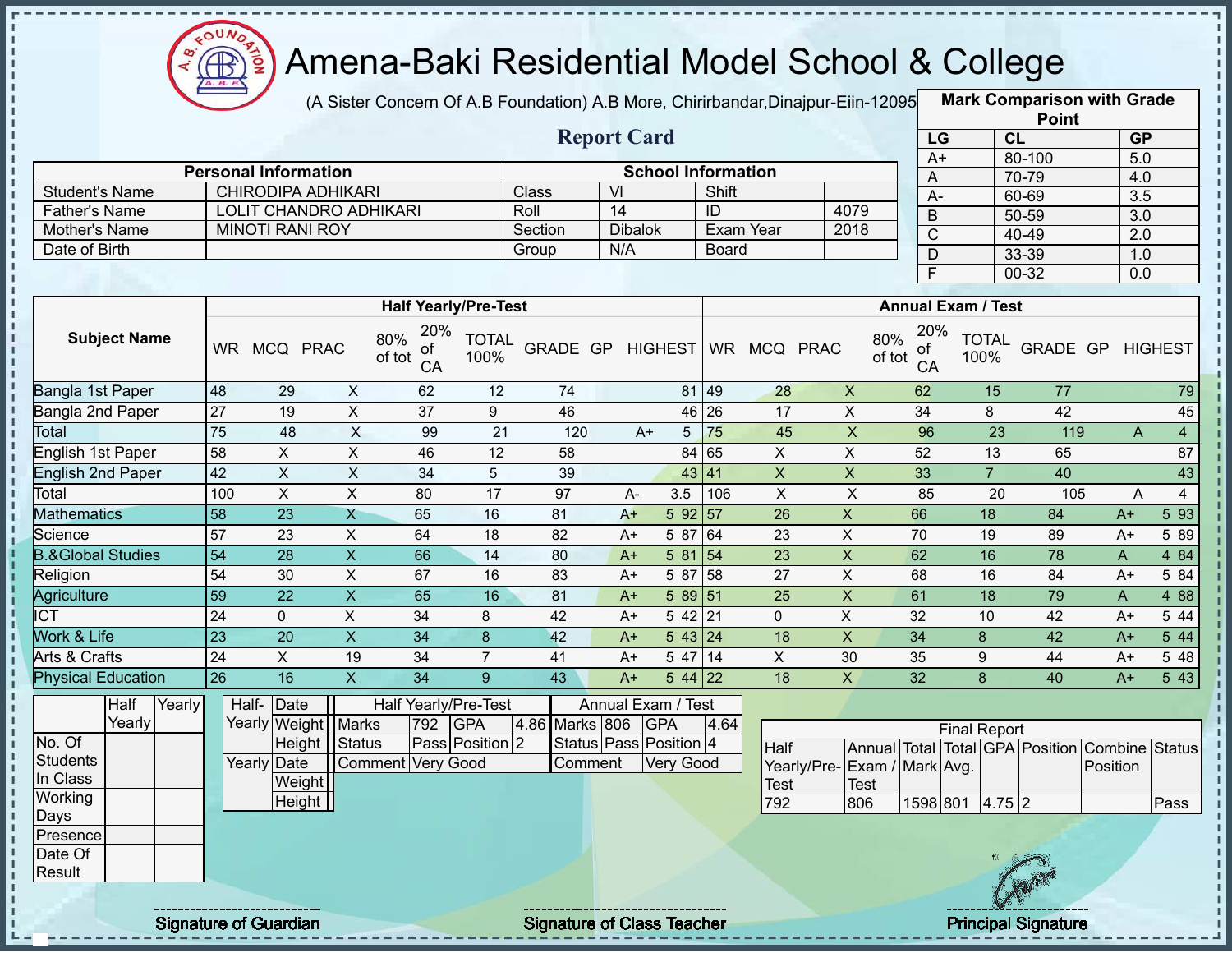

(A Sister Concern Of A.B Foundation) A.B More, Chirirbandar,Dinajpur-Eiin-12095 **Mark Comparison with Grade** 

|                              |        |                  |                             |                           |                                  |                      |                |                    |                                  |                |                              |                           |                           |                       |                      | <b>Point</b>                                   |                  |                  |
|------------------------------|--------|------------------|-----------------------------|---------------------------|----------------------------------|----------------------|----------------|--------------------|----------------------------------|----------------|------------------------------|---------------------------|---------------------------|-----------------------|----------------------|------------------------------------------------|------------------|------------------|
|                              |        |                  |                             |                           |                                  |                      |                | <b>Report Card</b> |                                  |                |                              |                           |                           | LG                    |                      | CL                                             |                  | GP               |
|                              |        |                  |                             |                           |                                  |                      |                |                    |                                  |                |                              |                           |                           | $A+$                  |                      | 80-100                                         | $\overline{5.0}$ |                  |
|                              |        |                  | <b>Personal Information</b> |                           |                                  |                      |                |                    | <b>School Information</b>        |                |                              |                           |                           | A                     |                      | 70-79                                          | 4.0              |                  |
| <b>Student's Name</b>        |        |                  |                             | <b>SHANJIDA SHOBNAM</b>   |                                  | Class                |                | $\overline{V}$     |                                  | Shift          |                              |                           |                           | $A -$                 |                      | 60-69                                          | $\overline{3.5}$ |                  |
| <b>Father's Name</b>         |        |                  |                             | <b>SHAMSUL HAQUE</b>      |                                  | Roll                 |                | 15                 |                                  | $\overline{1}$ |                              | 4318                      |                           | $\overline{B}$        |                      | 50-59                                          | $\overline{3.0}$ |                  |
| Mother's Name                |        |                  | <b>ATIA AKHTER</b>          |                           |                                  | Section              |                | <b>Dibalok</b>     |                                  | Exam Year      |                              | 2018                      |                           | $\overline{\text{c}}$ |                      | 40-49                                          | $\overline{2.0}$ |                  |
| Date of Birth                |        |                  |                             |                           |                                  | Group                |                | N/A                |                                  | <b>Board</b>   |                              |                           | $\overline{D}$            |                       |                      | 33-39                                          | 1.0              |                  |
|                              |        |                  |                             |                           |                                  |                      |                |                    |                                  |                |                              |                           |                           | $\overline{F}$        |                      | 00-32                                          | 0.0              |                  |
|                              |        |                  |                             |                           | <b>Half Yearly/Pre-Test</b>      |                      |                |                    |                                  |                |                              |                           | <b>Annual Exam / Test</b> |                       |                      |                                                |                  |                  |
| <b>Subject Name</b>          |        | <b>WR</b>        | MCQ PRAC                    |                           | 20%<br>80%<br>of<br>of tot<br>CA | <b>TOTAL</b><br>100% |                |                    |                                  |                | GRADE GP HIGHEST WR MCQ PRAC |                           | 80%<br>οf<br>of tot<br>CA | 20%                   | <b>TOTAL</b><br>100% | GRADE GP                                       |                  | <b>HIGHEST</b>   |
| Bangla 1st Paper             |        | 32               | 26                          | $\boldsymbol{X}$          | 46                               | 11                   | 57             |                    |                                  | 81 48          | 29                           | $\pmb{\times}$            | 62                        |                       | 14                   | 76                                             |                  | 79               |
| Bangla 2nd Paper             |        | $\overline{25}$  | 15                          | $\boldsymbol{\mathsf{X}}$ | 32                               | 6                    | 38             |                    |                                  | 46 27          | 16                           | $\pmb{\times}$            | 34                        |                       | 8                    | 42                                             |                  | 45               |
| Total                        |        | 57               | 41                          | $\pmb{\times}$            | 78                               | 17                   | 95             | $A -$              | 3.5                              | 75             | 45                           | $\pmb{\mathsf{X}}$        | 96                        |                       | 22                   | 118                                            | A                | $\overline{4}$   |
| English 1st Paper            |        | 80               | X                           | $\boldsymbol{\mathsf{X}}$ | 64                               | 14                   | 78             |                    |                                  | 84 80          | X                            | $\pmb{\times}$            | 64                        |                       | 15                   | 79                                             |                  | 87               |
| <b>English 2nd Paper</b>     |        | 34               | $\overline{X}$              | $\overline{X}$            | $\overline{27}$                  | 6                    | 33             |                    |                                  | 43 40          | $\overline{X}$               | $\overline{X}$            | $\overline{32}$           |                       | $\overline{7}$       | 39                                             |                  | $\overline{43}$  |
| Total                        |        | $\overline{114}$ | $\mathsf{X}$                | $\mathsf{X}$              | 91                               | 20                   | 111            |                    | A<br>4                           | 120            | $\mathsf{X}$                 | $\boldsymbol{\mathsf{X}}$ | 96                        |                       | 22                   | 118                                            | Α                | $\overline{4}$   |
| <b>Mathematics</b>           |        | $\overline{37}$  | 17                          | X                         | 43                               | 14                   | 57             | B                  | 3 9 2                            | 43             | 19                           | $\overline{X}$            | 50                        |                       | $\overline{20}$      | 70                                             | A                | 4 9 3            |
| Science                      |        | 42               | 20                          | X                         | 50                               | 16                   | 66             | $A-$               | 3.5 87 56                        |                | 24                           | $\mathsf X$               | 64                        |                       | 17                   | 81                                             | $A+$             | 5 89             |
| <b>B.&amp;Global Studies</b> |        | 42               | 30                          | $\overline{X}$            | $\overline{58}$                  | 13                   | 71             | $\overline{A}$     |                                  | 4 81 52        | 27                           | $\mathsf{X}$              | 63                        |                       | 16                   | 79                                             | A                | 484              |
| Religion                     |        | $\overline{43}$  | 25                          | X                         | 54                               | 12                   | 66             | A-                 | $3.587$ 48                       |                | 25                           | $\mathsf{X}$              | 58                        |                       | 14                   | 72                                             | A                | 4 84             |
| Agriculture                  |        | $\overline{46}$  | 25                          | $\mathsf{X}$              | 57                               | 14                   | 71             | A                  |                                  | 4 89 52        | 28                           | $\boldsymbol{\mathsf{X}}$ | 64                        |                       | 17                   | 81                                             | $A+$             | 5 88             |
| <b>ICT</b>                   |        | $\overline{22}$  | 0                           | $\pmb{\times}$            | 32                               | 8                    | 40             | $A+$               |                                  | $542$ 23       | $\mathbf 0$                  | $\overline{X}$            | 33                        |                       | 10                   | 43                                             | $A+$             | 5 4 4            |
| Work & Life                  |        | $\overline{24}$  | 18                          | $\overline{X}$            | 34                               | $\overline{7}$       | 41             | $A+$               |                                  | 543 24         | 19                           | $\boldsymbol{\mathsf{X}}$ | 34                        |                       | 8                    | 42                                             | $A+$             | $5\overline{44}$ |
| <b>Arts &amp; Crafts</b>     |        | 23               | $\mathsf{X}$                | 18                        | 33                               | $6\,$                | 39             | A                  | 4 47                             | 13             | $\overline{X}$               | 30                        | 34                        |                       | 8                    | 42                                             | $A+$             | $5\overline{48}$ |
| <b>Physical Education</b>    |        | 26               | 18                          | $\mathsf{X}$              | 35                               | $\overline{7}$       | 42             | $A+$               |                                  | $544$ 22       | 18                           | X                         | 32                        |                       | 9                    | 41                                             | $A+$             | 5 4 3            |
| Half<br>Yearly               | Yearly |                  | Half-<br>Date               | Yearly Weight   Marks     | Half Yearly/Pre-Test<br>699      | <b>GPA</b>           | 4.05 Marks 787 |                    | Annual Exam / Test<br><b>GPA</b> | 4.55           |                              |                           |                           | <b>Final Report</b>   |                      |                                                |                  |                  |
| No. Of                       |        |                  |                             | Height   Status           |                                  | Pass Position 18     |                |                    | Status   Pass   Position   12    |                | Half                         |                           |                           |                       |                      | Annual Total Total GPA Position Combine Status |                  |                  |
| <b>Students</b>              |        |                  | <b>Yearly Date</b>          |                           | Comment Good                     |                      |                | Comment            | Very Good                        |                | Yearly/Pre-                  |                           | Exam / Mark Avg.          |                       |                      |                                                | Position         |                  |
| In Class                     |        |                  |                             | Weight                    |                                  |                      |                |                    |                                  |                | <b>Test</b>                  | Test                      |                           |                       |                      |                                                |                  |                  |
| Working                      |        |                  |                             | Height                    |                                  |                      |                |                    |                                  |                | 699                          | 787                       |                           | 1486 744 4.3          |                      | $\overline{13}$                                |                  | <b>Pass</b>      |

GPA Position Combine Status **Position** 699 787 1486 744 4.3 13 Pass

Days Presence Date Of **Result** 

ï

п л J. Ţ  $\mathbf{I}$ J.

п  $\mathsf I$ J.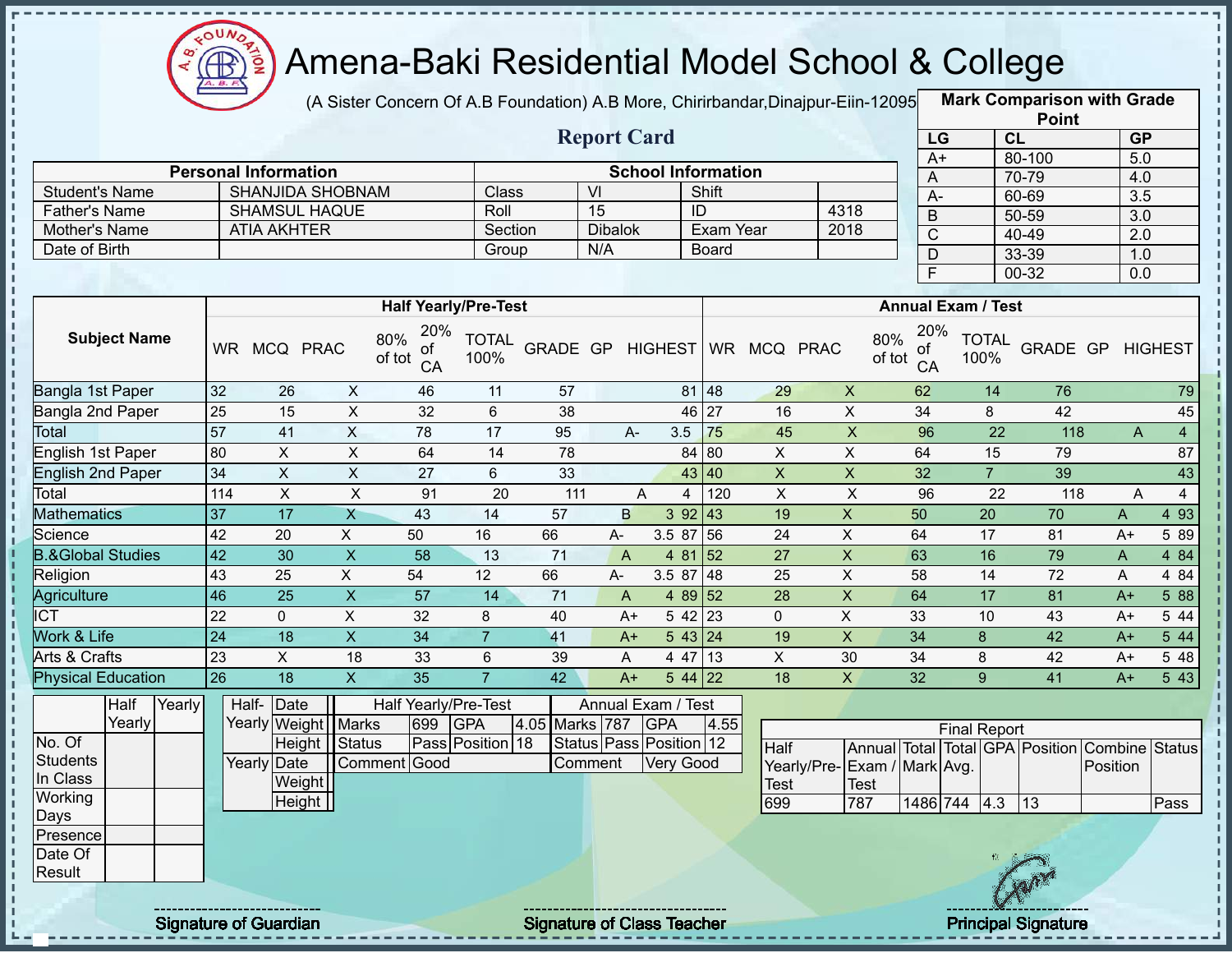

(A Sister Concern Of A.B Foundation) A.B More, Chirirbandar, Dinajpur-Eiin-12095

**Mark Comparison with Grade**

|                                |                                    |                           |                                  |                      |                  |                        |                  |                           |                           |                             |                 |                           | <b>Point</b>                                   |                  |                |
|--------------------------------|------------------------------------|---------------------------|----------------------------------|----------------------|------------------|------------------------|------------------|---------------------------|---------------------------|-----------------------------|-----------------|---------------------------|------------------------------------------------|------------------|----------------|
|                                |                                    |                           |                                  |                      |                  | <b>Report Card</b>     |                  |                           |                           |                             | LG              |                           | CL                                             | <b>GP</b>        |                |
|                                |                                    |                           |                                  |                      |                  |                        |                  |                           |                           |                             | $A+$            |                           | 80-100                                         | 5.0              |                |
|                                | <b>Personal Information</b>        |                           |                                  |                      |                  |                        |                  | <b>School Information</b> |                           |                             | A               |                           | 70-79                                          | 4.0              |                |
| <b>Student's Name</b>          | <b>SAMIUN JAHAN</b>                |                           |                                  | Class                |                  | $\overline{V}$         |                  | Shift                     |                           |                             | $\overline{A}$  |                           | 60-69                                          | $\overline{3.5}$ |                |
| <b>Father's Name</b>           |                                    | <b>SHAHZAHAN MIYA</b>     |                                  | Roll                 |                  | 16                     |                  | ID                        |                           | 4321                        | $\overline{B}$  |                           | $50 - 59$                                      | $\overline{3.0}$ |                |
| Mother's Name<br>Date of Birth | <b>IFFAT JAHAN</b>                 |                           |                                  | Section              |                  | <b>Dibalok</b><br>N/A  |                  | Exam Year                 |                           | 2018                        | $\overline{C}$  |                           | $40 - 49$                                      | 2.0              |                |
|                                |                                    |                           |                                  | Group                |                  |                        |                  | <b>Board</b>              |                           |                             | $\mathsf D$     |                           | 33-39                                          | 1.0              |                |
|                                |                                    |                           |                                  |                      |                  |                        |                  |                           |                           |                             | F               |                           | $00 - 32$                                      | $\overline{0.0}$ |                |
|                                |                                    |                           | <b>Half Yearly/Pre-Test</b>      |                      |                  |                        |                  |                           |                           |                             |                 | <b>Annual Exam / Test</b> |                                                |                  |                |
| <b>Subject Name</b>            | WR MCQ PRAC                        |                           | 20%<br>80%<br>οf<br>of tot<br>CA | <b>TOTAL</b><br>100% | GRADE GP HIGHEST |                        |                  |                           | WR MCQ PRAC               | 80%<br>of tot               | 20%<br>of<br>CA | <b>TOTAL</b><br>100%      | GRADE GP                                       |                  | <b>HIGHEST</b> |
| Bangla 1st Paper               | 46<br>28                           | $\mathsf{X}$              | 59                               | 10                   | 69               |                        |                  | 81 50                     | 29                        | $\pmb{\times}$              | 63              | 14                        | 77                                             |                  | 79             |
| Bangla 2nd Paper               | 18<br>$\overline{26}$              | $\overline{X}$            | 35                               | $\overline{8}$       | 43               |                        |                  | 46 27                     | $\overline{20}$           | $\overline{X}$              | $\overline{38}$ | $\overline{7}$            | 45                                             |                  | 45             |
| Total                          | $\overline{72}$<br>46              | X                         | 94                               | 18                   | 112              |                        | A                | 77<br>$\overline{4}$      | 49                        | $\mathsf X$                 | 101             | 21                        | 122                                            | $A+$             | 5 <sup>5</sup> |
| English 1st Paper              | $\overline{\mathsf{x}}$<br>68      | $\overline{X}$            | $\overline{54}$                  | $\overline{13}$      | 67               |                        |                  | 84 75                     | X                         | $\overline{X}$              | 60              | $\overline{14}$           | $\overline{74}$                                |                  | 87             |
| <b>English 2nd Paper</b>       | $\boldsymbol{\mathsf{X}}$<br>32    | $\overline{X}$            | 26                               | 5                    | 31               |                        |                  | 43 43                     | $\boldsymbol{\mathsf{X}}$ | $\pmb{\mathsf{X}}$          | 34              | $6\overline{6}$           | 40                                             |                  | 43             |
| Total                          | $\pmb{\times}$<br>100              | $\mathsf{X}$              | 80                               | 18                   | 98               | A-                     | 3.5              | 118                       | $\pmb{\times}$            | $\times$                    | 94              | 20                        | 114                                            | A                | $\overline{4}$ |
| <b>Mathematics</b>             | $\overline{17}$<br>36              | $\overline{X}$            | $\overline{42}$                  | 16                   | 58               | $\mathsf B$            |                  | 392 35                    | 26                        | $\mathsf{X}$                | 49              | $\overline{20}$           | 69                                             | A-               | 3.5 93         |
| Science                        | 53<br>20                           | $\boldsymbol{\mathsf{X}}$ | 58                               | 16                   | $\overline{74}$  | A                      | 4 87             | 60                        | 20                        | $\mathsf X$                 | 64              | 18                        | 82                                             | A+               | 5 89           |
| <b>B.&amp;Global Studies</b>   | $\overline{26}$<br>$\overline{52}$ | $\overline{X}$            | 62                               | $\overline{12}$      | 74               | $\overline{A}$         |                  | 4 81 54                   | $\overline{26}$           | $\overline{X}$              | 64              | 16                        | 80                                             | $A+$             | 584            |
| Religion                       | 44<br>$\overline{24}$              | $\overline{X}$            | 54                               | 14                   | 68               | A-                     |                  | 3.5 87 51                 | 29                        | $\overline{\mathsf{x}}$     | 64              | 16                        | 80                                             | $A+$             | 5 84           |
| Agriculture                    | $\overline{21}$<br>53              | $\overline{X}$            | 59                               | 15                   | 74               | $\mathsf{A}$           |                  | 4 89 59                   | 24                        | $\overline{X}$              | 66              | 18                        | $\overline{84}$                                | $A+$             | 5 88           |
| <b>ICT</b>                     | 19<br>$\mathbf 0$                  | $\overline{X}$            | $\overline{26}$                  | $\overline{7}$       | 33               | A-                     |                  | $3.5 \ 42 \ 24$           | $\mathbf 0$               | $\overline{X}$              | $\overline{29}$ | 10                        | 39                                             | A                | 4 4 4          |
| <b>Work &amp; Life</b>         | $\overline{22}$<br>18              | $\pmb{\times}$            | 32                               | $\overline{7}$       | 39               | $\mathsf{A}$           |                  | 4 43 24                   | 16                        | $\overline{X}$              | 32              | 8                         | 40                                             | $A+$             | 544            |
| <b>Arts &amp; Crafts</b>       | 23<br>$\overline{X}$               | $\overline{17}$           | $\overline{32}$                  | $\overline{7}$       | 39               | A                      |                  | 4 47 16                   | $\overline{X}$            | 30                          | $\overline{37}$ | 9                         | 46                                             | $A+$             | 548            |
| <b>Physical Education</b>      | $\overline{27}$<br>$\overline{14}$ | $\boldsymbol{\mathsf{X}}$ | 33                               | 8                    | 41               | $A+$                   |                  | $544$ 23                  | 18                        | $\mathsf{X}$                | 33              | 9                         | 42                                             | $A+$             | 5 43           |
| Half<br>Yearly                 | Half-Date                          |                           | Half Yearly/Pre-Test             |                      |                  | Annual Exam / Test     |                  |                           |                           |                             |                 |                           |                                                |                  |                |
| Yearly                         |                                    | Yearly Weight Marks       | 710                              | <b>GPA</b>           | 3.86 Marks 798   |                        | <b>GPA</b>       | 4.68                      |                           |                             |                 | <b>Final Report</b>       |                                                |                  |                |
| No. Of                         | Height                             | Status                    |                                  | Pass Position 23     |                  | Status Pass Position 3 |                  |                           | Half                      |                             |                 |                           | Annual Total Total GPA Position Combine Status |                  |                |
| <b>Students</b>                | Yearly Date                        |                           | Comment Good                     |                      |                  | Comment                | <b>Very Good</b> |                           |                           | Yearly/Pre-Exam / Mark Avg. |                 |                           |                                                | Position         |                |
| In Class                       |                                    | Weight                    |                                  |                      |                  |                        |                  |                           | Test                      | <b>Test</b>                 |                 |                           |                                                |                  |                |
| Working<br>Days                |                                    | Height                    |                                  |                      |                  |                        |                  |                           | 710                       | 798                         |                 | 1508 754 4.27 14          |                                                |                  | Pass           |
| Presence<br>Date Of<br>Result  |                                    |                           |                                  |                      |                  |                        |                  |                           |                           |                             |                 |                           |                                                |                  |                |
|                                |                                    |                           |                                  |                      |                  |                        |                  |                           |                           |                             |                 |                           |                                                |                  |                |

l,

 $\blacksquare$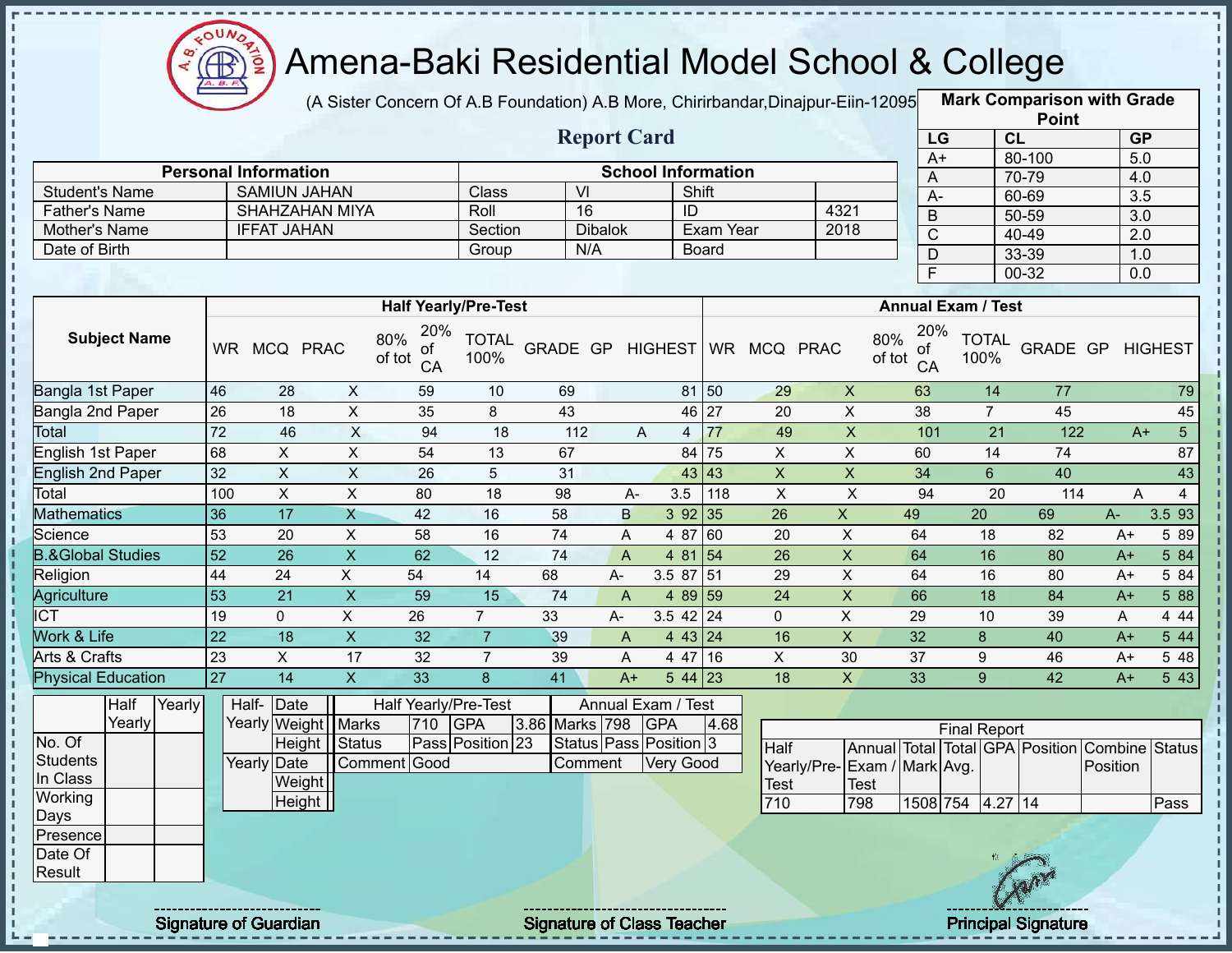

(A Sister Concern Of A.B Foundation) A.B More, Chirirbandar,Dinajpur-Eiin-12095 **Mark Comparison with Grade** 

**Point**

|                              |                 |                             |                         | (A OBICI ODICCITI OF A.D T Odification) A.D MORC, OHIMDahaan,Dinapur-Lilli-Tzobol |                      |          |                    |                           |                       |                     |                           |               |                       |                           | <b>Point</b> |      |                  |                |
|------------------------------|-----------------|-----------------------------|-------------------------|-----------------------------------------------------------------------------------|----------------------|----------|--------------------|---------------------------|-----------------------|---------------------|---------------------------|---------------|-----------------------|---------------------------|--------------|------|------------------|----------------|
|                              |                 |                             |                         |                                                                                   |                      |          | <b>Report Card</b> |                           |                       |                     |                           |               | LG                    |                           | CL           |      | <b>GP</b>        |                |
|                              |                 |                             |                         |                                                                                   |                      |          |                    |                           |                       |                     |                           |               | $A+$                  |                           | 80-100       |      | $\overline{5.0}$ |                |
|                              |                 | <b>Personal Information</b> |                         |                                                                                   |                      |          |                    | <b>School Information</b> |                       |                     |                           |               | A                     |                           | 70-79        |      | 4.0              |                |
| <b>Student's Name</b>        |                 |                             | RAWNAK JAHAN RIYA       |                                                                                   | Class                |          | VI                 |                           | Shift                 |                     |                           |               | A-                    |                           | 60-69        |      | $\overline{3.5}$ |                |
| <b>Father's Name</b>         |                 | <b>RIYAZUL ISLAM</b>        |                         |                                                                                   | Roll                 |          | 17                 |                           | ID                    |                     | 4355                      |               | $\mathsf B$           |                           | 50-59        |      | 3.0              |                |
| Mother's Name                |                 | <b>RUPLI BEGUM</b>          |                         |                                                                                   |                      | Section  | <b>Dibalok</b>     |                           | Exam Year             |                     | 2018                      |               | $\overline{\text{C}}$ |                           | 40-49        |      | 2.0              |                |
| Date of Birth                |                 |                             |                         |                                                                                   | Group                |          | N/A                |                           | <b>Board</b>          |                     |                           |               | D                     |                           | 33-39        |      | 1.0              |                |
|                              |                 |                             |                         |                                                                                   |                      |          |                    |                           |                       |                     |                           |               | F.                    |                           | $00 - 32$    |      | 0.0              |                |
|                              |                 |                             |                         | <b>Half Yearly/Pre-Test</b>                                                       |                      |          |                    |                           |                       |                     |                           |               |                       | <b>Annual Exam / Test</b> |              |      |                  |                |
| <b>Subject Name</b>          | <b>WR</b>       | MCQ PRAC                    |                         | 20%<br>80%<br>оf<br>of tot<br>CA                                                  | <b>TOTAL</b><br>100% | GRADE GP |                    |                           |                       | HIGHEST WR MCQ PRAC |                           | 80%<br>of tot | 20%<br>of<br>CA       | <b>TOTAL</b><br>100%      | GRADE GP     |      | <b>HIGHEST</b>   |                |
| Bangla 1st Paper             | 44              | 29                          | X                       | 58                                                                                | 11                   | 69       |                    |                           | 81<br>51              | 26                  | $\mathsf{X}$              |               | 62                    | 15                        | 77           |      |                  | 79             |
| Bangla 2nd Paper             | $\overline{26}$ | 17                          | X                       | 34                                                                                | 9                    | 43       |                    |                           | 26<br>46              | 14                  | X                         |               | 32                    | 8                         | 40           |      |                  | 45             |
| <b>Total</b>                 | 70              | 46                          | $\mathsf{X}$            | 92                                                                                | 20                   | 112      |                    | A                         | 77<br>4               | 40                  | X                         |               | 94                    | 23                        | 117          |      | A                | $\overline{4}$ |
| English 1st Paper            | $\overline{74}$ | $\mathsf{X}$                | X                       | 59                                                                                | 15                   | 74       |                    |                           | 84<br>61              | $\mathsf{X}$        | $\mathsf{X}$              |               | 49                    | 13                        | 62           |      |                  | 87             |
| English 2nd Paper            | 31              | $\overline{X}$              | $\mathsf X$             | 25                                                                                | $\overline{7}$       | 32       |                    |                           | 43 40                 | $\overline{X}$      | $\pmb{\times}$            |               | 32                    | 6                         | 38           |      |                  | 43             |
| Total                        | 105             | $\mathsf{X}$                | $\pmb{\times}$          | 84                                                                                | 22                   | 106      |                    | A                         | 101<br>$\overline{4}$ | X                   | X                         | 81            |                       | 19                        | 100          |      | $A -$            | 3.5            |
| <b>Mathematics</b>           | 40              | 19                          | $\overline{X}$          | 47                                                                                | 13                   | 60       | $A -$              | 3.5 92                    | 43                    | 25                  | $\mathsf{X}$              | 54            |                       | 15                        | 69           | A-   |                  | 3.5 93         |
| Science                      | 61              | 21                          | X                       | 66                                                                                | 18                   | 84       | $A+$               | 5 87                      | 60                    | 17                  | X                         | 62            |                       | 17                        | 79           | A    |                  | 4 8 9          |
| <b>B.&amp;Global Studies</b> | 49              | $\overline{25}$             | $\overline{X}$          | 59                                                                                | 14                   | 73       | $\mathsf{A}$       | 4 81                      | 54                    | 25                  | $\mathsf X$               | 63            |                       | 16                        | 79           | A    |                  | 4 84           |
| Religion                     | 56              | 24                          | $\mathsf{X}$            | 64                                                                                | 16                   | 80       | $A+$               | 5 87                      | 48                    | 24                  | X                         | 58            |                       | 16                        | 74           | A    |                  | 4 84           |
| Agriculture                  | 58              | 21                          | $\pmb{\times}$          | 63                                                                                | 15                   | 78       | A                  | 4 8 9                     | 59                    | 22                  | $\mathsf X$               | 65            |                       | 18                        | 83           | $A+$ |                  | 5 88           |
| <b>ICT</b>                   | 24              | $\overline{0}$              | $\pmb{\times}$          | 27                                                                                | 6                    | 33       | A-                 | 3.5 42                    | 24                    | $\mathbf 0$         | $\boldsymbol{\mathsf{X}}$ | 31            |                       | 8                         | 39           | Α    |                  | 4 4 4          |
| <b>Work &amp; Life</b>       | $\overline{25}$ | 17                          | $\overline{\mathsf{x}}$ | 34                                                                                | 8                    | 42       | $A+$               | 543                       | 23                    | 17                  | $\pmb{\times}$            | 32            |                       | 8                         | 40           | $A+$ |                  | 5 4 4          |
| Arts & Crafts                | 21              | X                           | 16                      | 30                                                                                | 9                    | 39       | A                  | 4 47                      | 12                    | X                   | 30                        | 34            |                       | 8                         | 42           | $A+$ |                  | 5 48           |
| <b>Physical Education</b>    | 24              | 14                          | $\mathsf{X}$            | 30                                                                                | 8                    | 38       | A                  |                           | 4 44 22               | 16                  | X                         | 30            |                       | 9                         | 39           | A    |                  | 4 4 3          |

|          | Half   | Yearly | Half-Date             |                 |     | Half Yearly/Pre-Test |                | Annual Exam / Test            |      |                              |      |                  |                     |            |                                                |      |
|----------|--------|--------|-----------------------|-----------------|-----|----------------------|----------------|-------------------------------|------|------------------------------|------|------------------|---------------------|------------|------------------------------------------------|------|
|          | Yearly |        | Yearly Weight   Marks |                 | 745 | <b>IGPA</b>          | 4.18 Marks 761 | <b>IGPA</b>                   | 4.18 |                              |      |                  | <b>Final Report</b> |            |                                                |      |
| No. Of   |        |        |                       | Height   Status |     | Pass Position 11     |                | Status   Pass   Position   23 |      | Half                         |      |                  |                     |            | Annual Total Total GPA Position Combine Status |      |
| Students |        |        | Yearly Date           | Comment Good    |     |                      | Comment        | <b>Very Good</b>              |      | Yearly/Pre- Exam / Mark Avg. |      |                  |                     |            | Position                                       |      |
| In Class |        |        | Weight                |                 |     |                      |                |                               |      | <b>Test</b>                  | Test |                  |                     |            |                                                |      |
| Working  |        |        | Height                |                 |     |                      |                |                               |      | 745                          | 761  | 1506 754 4.18 21 |                     |            |                                                | Pass |
| Days     |        |        |                       |                 |     |                      |                |                               |      |                              |      |                  |                     |            |                                                |      |
| Presence |        |        |                       |                 |     |                      |                |                               |      |                              |      |                  |                     |            |                                                |      |
| Date Of  |        |        |                       |                 |     |                      |                |                               |      |                              |      |                  |                     |            |                                                |      |
| Result   |        |        |                       |                 |     |                      |                |                               |      |                              |      |                  |                     | <b>Any</b> |                                                |      |
|          |        |        |                       |                 |     |                      |                |                               |      |                              |      |                  |                     |            |                                                |      |

i,  $\mathbf{I}$ 

> J, J.

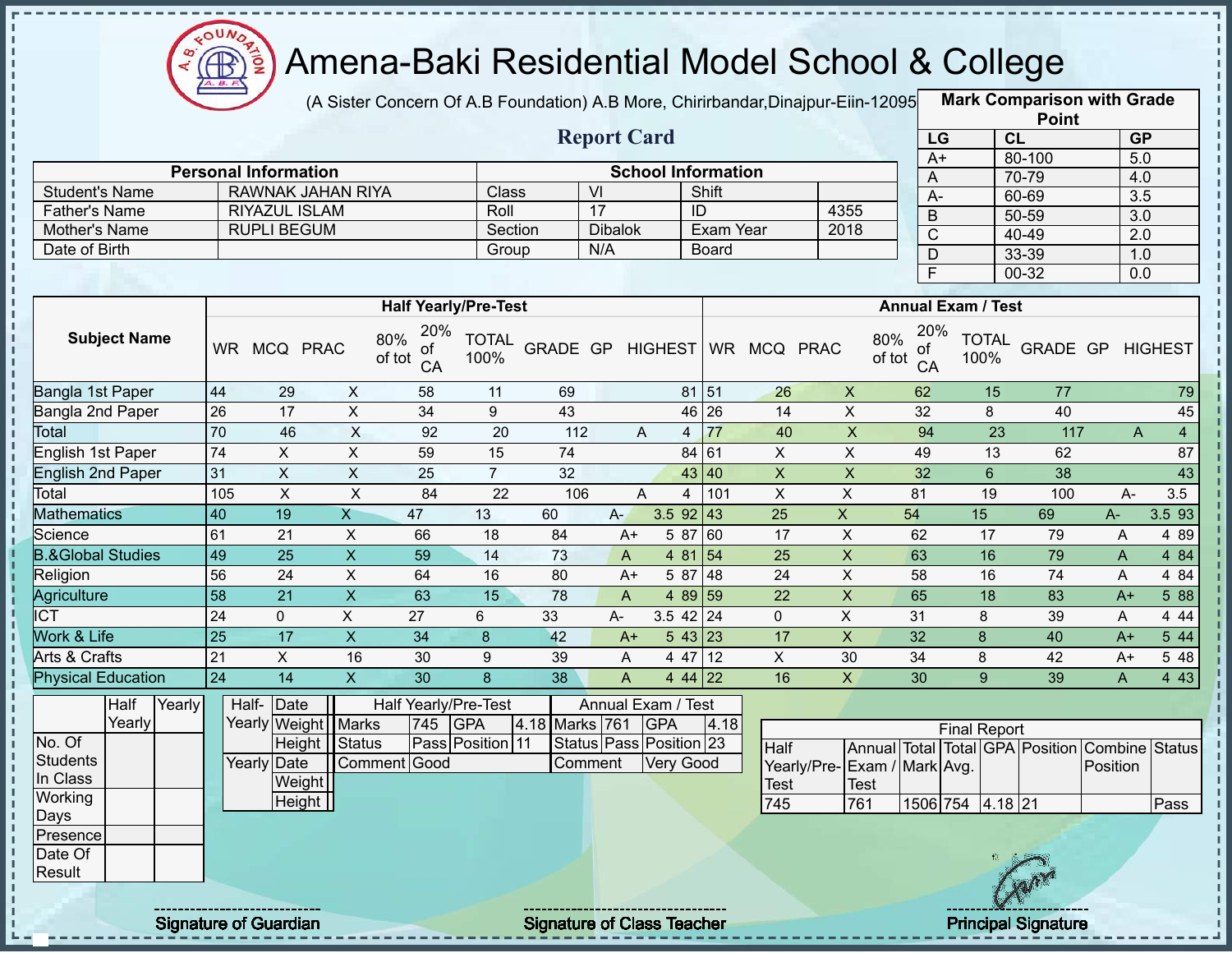

(A Sister Concern Of A.B Foundation) A.B More, Chirirbandar,Dinajpur-Eiin-12095 **Mark Comparison with Grade** 

|                      |                               |         | <b>Report Card</b> |                           |                | LG                 |
|----------------------|-------------------------------|---------|--------------------|---------------------------|----------------|--------------------|
|                      |                               |         |                    |                           |                | $A+$               |
|                      | <b>Personal Information</b>   |         |                    | <b>School Information</b> |                |                    |
| Student's Name       | NUR-E-JANNAT JERIN            | Class   | VI                 | Shift                     |                | A-                 |
| <b>Father's Name</b> | JAHANGIR ALAM                 | Roll    | 18                 | ID                        | 4364           | B                  |
| Mother's Name        | <b>SHAPLA BEGUM</b>           | Section | <b>Dibalok</b>     | Exam Year                 | 2018           |                    |
| Date of Birth        |                               | Group   | N/A                | Board                     |                |                    |
|                      |                               |         |                    |                           |                |                    |
|                      | <b>Half Yearly/Pre-Test</b>   |         |                    |                           |                | <b>Annual Exar</b> |
| <b>Subject Name</b>  | $20\%$ $T$ $T$ $Al$<br>$80\%$ |         |                    |                           | R <sub>0</sub> | $20\%$ T           |

|                 | <b>Point</b> |                  |
|-----------------|--------------|------------------|
| LG              | CL           | <b>GP</b>        |
| $\overline{A+}$ | 80-100       | 5.0              |
| A               | 70-79        | 4.0              |
| A-              | 60-69        | $\overline{3.5}$ |
| B               | 50-59        | 3.0              |
| C               | $40 - 49$    | 2.0              |
| D               | 33-39        | 1.0              |
| E               | 00-32        | 0.0              |

|                              |           |             |             |                                  | <b>Half Yearly/Pre-Test</b> |                 |      |                |          |           |            |             | <b>Annual Exam / Test</b>        |                      |                 |      |                |
|------------------------------|-----------|-------------|-------------|----------------------------------|-----------------------------|-----------------|------|----------------|----------|-----------|------------|-------------|----------------------------------|----------------------|-----------------|------|----------------|
| <b>Subject Name</b>          | <b>WR</b> | <b>MCQ</b>  | <b>PRAC</b> | 20%<br>80%<br>0f<br>of tot<br>CA | <b>TOTAL</b><br>100%        | <b>GRADE GP</b> |      | <b>HIGHEST</b> |          | <b>WR</b> | <b>MCQ</b> | <b>PRAC</b> | 20%<br>80%<br>0f<br>of tot<br>CA | <b>TOTAL</b><br>100% | <b>GRADE GP</b> |      | <b>HIGHEST</b> |
| Bangla 1st Paper             | 49        | 27          | X           | 61                               | 13                          | 74              |      |                | 81       | 54        | 28         | X           | 66                               | 13                   | 79              |      | 79             |
| Bangla 2nd Paper             | 27        | 19          | X           | 37                               | 8                           | 45              |      |                | 46 27    |           | 19         | X           | 37                               | 8                    | 45              |      | 45             |
| Total                        | 76        | 46          | X           | 98                               | 21                          | 119             |      | A              | 4        | 81        | 47         | X           | 103                              | 21                   | 124             | $A+$ | 5              |
| English 1st Paper            | 73        | X           | X           | 58                               | 16                          | 74              |      |                | 84 78    |           | X          | X           | 62                               | 18                   | 80              |      | 87             |
| <b>English 2nd Paper</b>     | 42        | X           | X           | 34                               | 9                           | 43              |      |                | 43 42    |           | X          | X           | 34                               | $\overline{7}$       | 41              |      | 43             |
| Total                        | 115       | X           | X           | 92                               | 25                          | 117             |      | A              | 4        | 120       | X.         | X           | 96                               | 25                   | 121             | $A+$ | 5              |
| <b>Mathematics</b>           | 62        | 24          | X           | 69                               | 17                          | 86              | $A+$ |                | 592 64   |           | 27         | X.          | 73                               | 20                   | 93              | $A+$ | 5 9 3          |
| Science                      | 59        | 18          | X           | 62                               | 18                          | 80              | $A+$ |                | 5 87     | 63        | 25         | X           | 70                               | 18                   | 88              | $A+$ | 5 89           |
| <b>B.&amp;Global Studies</b> | 50        | 27          | X           | 62                               | 14                          | 76              | A    |                | 4 81     | 56        | 16         | X           | 58                               | 16                   | 74              | A    | 4 8 4          |
| Religion                     | 53        | 27          | X           | 64                               | 15                          | 79              | A    |                | 4 87     | 50        | 26         | X.          | 61                               | 16                   | 77              | A    | 4 8 4          |
| Agriculture                  | 62        | 24          | X           | 69                               | 17                          | 86              | $A+$ |                | 589 60   |           | 25         | X.          | 68                               | 18                   | 86              | $A+$ | 5 88           |
| <b>CT</b>                    | 24        | $\mathbf 0$ | X           | 29                               | 10                          | 39              | A    |                | 4 42 24  |           | 0          | X           | 32                               | 10                   | 42              | $A+$ | 5 44           |
| <b>Nork &amp; Life</b>       | 24        | 20          | X           | 35                               | 8                           | 43              | $A+$ |                | 543 24   |           | 19         | X.          | 34                               | 8                    | 42              | $A+$ | 5 44           |
| Arts & Crafts                | 27        | X           | 19          | 37                               |                             | 44              | $A+$ |                | 5 47     | <b>15</b> | X          | 30          | 36                               | 9                    | 45              | $A+$ | 5 48           |
| <b>Physical Education</b>    | 26        | 17          | X           | 34                               | 8                           | 42              | $A+$ |                | $544$ 20 |           | 17         | X           | 30                               | 8                    | 38              | A    | 4 4 3          |

|                 | Half   | Yearly | Half-Date   |                       |                   |     | Half Yearly/Pre-Test |                | Annual Exam / Test     |      |                 |             |
|-----------------|--------|--------|-------------|-----------------------|-------------------|-----|----------------------|----------------|------------------------|------|-----------------|-------------|
|                 | Yearly |        |             | Yearly Weight   Marks |                   | 811 | <b>IGPA</b>          | 4.55 Marks 830 | <b>IGPA</b>            | 4.73 |                 |             |
| No. Of          |        |        |             | Height IStatus        |                   |     | Pass Position 3      |                | Status Pass Position 2 |      | Half            | Annu        |
| <b>Students</b> |        |        | Yearly Date |                       | Comment Very Good |     |                      | Comment        | <b>Very Good</b>       |      | Yearly/Pre-Exar |             |
| In Class        |        |        |             | Weight                |                   |     |                      |                |                        |      | <b>Test</b>     | <b>Test</b> |
| Working         |        |        |             | Height                |                   |     |                      |                |                        |      | 811             | 830         |
| Days            |        |        |             |                       |                   |     |                      |                |                        |      |                 |             |
| Presence        |        |        |             |                       |                   |     |                      |                |                        |      |                 |             |
| Date Of         |        |        |             |                       |                   |     |                      |                |                        |      |                 |             |
| Result          |        |        |             |                       |                   |     |                      |                |                        |      |                 |             |

|                              |      |                   | <b>Final Report</b> |  |                                                |       |
|------------------------------|------|-------------------|---------------------|--|------------------------------------------------|-------|
| Half                         |      |                   |                     |  | Annual Total Total GPA Position Combine Status |       |
| Yearly/Pre- Exam / Mark Avg. |      |                   |                     |  | Position                                       |       |
| Test                         | Test |                   |                     |  |                                                |       |
| 811                          | 830  | $1641$ 822 4.64 3 |                     |  |                                                | lPass |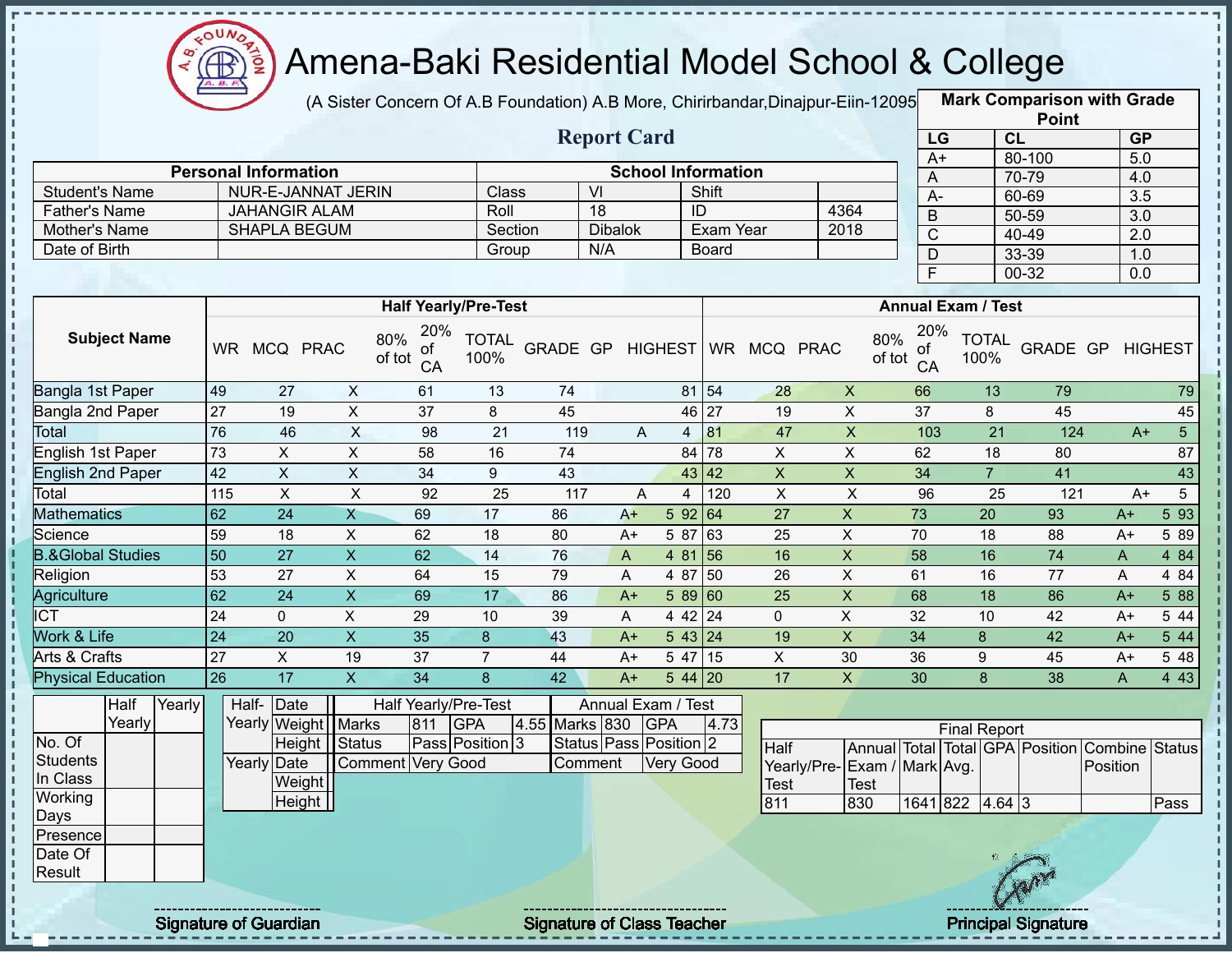

п

### Amena-Baki Residential Model School & College

(A Sister Concern Of A.B Foundation) A.B More, Chirirbandar,Dinajpur-Eiin-120950

**Mark Comparison with Grade Point**

|                              |                 |                             |                           |                 |                             |                | <b>Report Card</b>      |                  |                           |                              |                              | LG                               |                                                | CL                 |              | GP               |
|------------------------------|-----------------|-----------------------------|---------------------------|-----------------|-----------------------------|----------------|-------------------------|------------------|---------------------------|------------------------------|------------------------------|----------------------------------|------------------------------------------------|--------------------|--------------|------------------|
|                              |                 | <b>Personal Information</b> |                           |                 |                             |                |                         |                  | <b>School Information</b> |                              |                              | $A+$                             |                                                | 80-100             |              | 5.0              |
| <b>Student's Name</b>        |                 | NAFISA HAYAT NISHA          |                           |                 | Class                       |                | VI                      |                  | Shift                     |                              |                              | $\overline{A}$                   |                                                | 70-79              |              | 4.0              |
| <b>Father's Name</b>         |                 | <b>NASIM HAYAT</b>          |                           |                 | Roll                        |                | 19                      |                  | ID                        |                              | 4368                         | $A-$                             |                                                | 60-69              |              | $\overline{3.5}$ |
| Mother's Name                |                 | <b>RABEYA PARVIN</b>        |                           |                 | Section                     |                | <b>Dibalok</b>          |                  | <b>Exam Year</b>          |                              | 2018                         | $\overline{B}$                   |                                                | 50-59              |              | 3.0              |
| Date of Birth                |                 |                             |                           |                 | Group                       |                | N/A                     |                  | <b>Board</b>              |                              |                              | $\overline{C}$                   |                                                | 40-49              |              | $\overline{2.0}$ |
|                              |                 |                             |                           |                 |                             |                |                         |                  |                           |                              |                              | $\overline{D}$<br>F              |                                                | 33-39<br>$00 - 32$ |              | 1.0              |
|                              |                 |                             |                           |                 |                             |                |                         |                  |                           |                              |                              |                                  |                                                |                    |              | 0.0              |
|                              |                 |                             |                           |                 | <b>Half Yearly/Pre-Test</b> |                |                         |                  |                           |                              |                              |                                  | <b>Annual Exam / Test</b>                      |                    |              |                  |
| <b>Subject Name</b>          |                 | WR MCQ PRAC                 | 80%<br>of tot             | 20%<br>0t<br>CA | <b>TOTAL</b><br>100%        |                |                         |                  |                           | GRADE GP HIGHEST WR MCQ PRAC |                              | 20%<br>80%<br>ot<br>of tot<br>CA | <b>TOTAL</b><br>100%                           | GRADE GP           |              | <b>HIGHEST</b>   |
| Bangla 1st Paper             | 44              | 30                          | $\boldsymbol{\mathsf{X}}$ | 59              | 8                           | 67             |                         |                  | 81 35                     | 26                           | $\pmb{\times}$               | 49                               | 12                                             | 61                 |              | 79               |
| Bangla 2nd Paper             | $\overline{21}$ | 19                          | $\pmb{\times}$            | 32              | $\overline{7}$              | 39             |                         |                  | 46 24                     | 17                           | X                            | 33                               | 8                                              | 41                 |              | 45               |
| Total                        | 65              | 49                          | $\mathsf X$               | 91              | 15                          | 106            | A                       | $\overline{4}$   | 59                        | 43                           | $\mathsf X$                  | 82                               | 20                                             | 102                | $A -$        | 3.5              |
| English 1st Paper            | 66              | $\mathsf{X}$                | $\pmb{\times}$            | 53              | 15                          | 68             |                         |                  | 84 65                     | $\mathsf{X}$                 | X                            | 52                               | 15                                             | 67                 |              | 87               |
| <b>English 2nd Paper</b>     | 20              | $\mathsf{X}$                | $\boldsymbol{\mathsf{X}}$ | 16              | 6                           | 22             |                         |                  | 43 25                     | $\boldsymbol{\mathsf{X}}$    | $\pmb{\times}$               | 20                               | $6\phantom{1}$                                 | 26                 |              | 43               |
| Total                        | 86              | $\sf X$                     | $\mathsf{X}$              | 69              | 21                          | 90             | $A -$                   | 3.5              | 90                        | X                            | X                            | 72                               | 21                                             | 93                 | $A -$        | 3.5              |
| <b>Mathematics</b>           | 47              | 23                          | X                         | 56              | 14                          | 70             | A                       |                  | 4 92 37                   | 25                           | $\mathsf{X}$                 | 50                               | 18                                             | 68                 | A-           | 3.5 93           |
| Science                      | 49              | 20                          | X                         | 55              | 17                          | 72             | A                       |                  | 4 87 58                   | 22                           | $\mathsf X$                  | 64                               | 16                                             | 80                 | $A+$         | 5 89             |
| <b>B.&amp;Global Studies</b> | 44              | 24                          | $\mathsf{X}$              | 54              | 15                          | 69             | A-                      | $3.581$ 50       |                           | 25                           | $\pmb{\times}$               | 60                               | 14                                             | 74                 | $\mathsf{A}$ | 4 8 4            |
| Religion                     | 50              | 22                          | X                         | 58              | 16                          | 74             | A                       |                  | 4 87 45                   | 25                           | $\pmb{\times}$               | 56                               | 15                                             | 71                 | A            | 4 8 4            |
| <b>Agriculture</b>           | 50              | 26                          | $\pmb{\mathsf{X}}$        | 61              | 16                          | 77             | A                       |                  | 4 89 57                   | 24                           | $\mathsf X$                  | 65                               | 17                                             | 82                 | $A+$         | 5 88             |
| $\overline{\text{ICT}}$      | 24              | $\Omega$                    | X                         | 32              | 8                           | 40             | $A+$                    |                  | 5 42 18                   | $\mathbf 0$                  | X                            | 29                               | 9                                              | 38                 | A            | 4 4 4            |
| Work & Life                  | $\overline{23}$ | $\overline{18}$             | $\mathsf X$               | 33              | 8                           | 41             | A+                      |                  | 543 23                    | $\overline{20}$              | $\mathsf X$                  | 34                               | 8                                              | 42                 | $A+$         | 544              |
| Arts & Crafts                | 19              | X                           | 18                        | 30              | 6                           | 36             | A                       |                  | 4 47 9                    | $\boldsymbol{\mathsf{X}}$    | 26                           | 28                               | 8                                              | 36                 | A            | 4 4 8            |
| <b>Physical Education</b>    | 25              | $\overline{17}$             | $\mathsf{X}$              | $\overline{34}$ | $\overline{7}$              | 41             | $A+$                    |                  | $544$ 18                  | 17                           | $\mathsf{X}$                 | 28                               | 8                                              | 36                 | $\mathsf{A}$ | 4 4 3            |
| Half<br>Yearly               |                 | Half- Date                  |                           |                 | Half Yearly/Pre-Test        |                | Annual Exam / Test      |                  |                           |                              |                              |                                  |                                                |                    |              |                  |
| Yearly                       |                 | Yearly Weight   Marks       |                           | 716             | <b>GPA</b>                  | 4.18 Marks 722 |                         | <b>GPA</b>       | 4.14                      |                              |                              |                                  | <b>Final Report</b>                            |                    |              |                  |
| No. Of                       |                 | Height   Status             |                           |                 | Pass Position 13            |                | Status Pass Position 25 |                  |                           | Half                         |                              |                                  | Annual Total Total GPA Position Combine Status |                    |              |                  |
| <b>Students</b>              |                 | Yearly Date                 | Comment Good              |                 |                             |                | Comment                 | <b>Very Good</b> |                           |                              | Yearly/Pre- Exam / Mark Avg. |                                  |                                                |                    | Position     |                  |
| In Class                     |                 | Weight                      |                           |                 |                             |                |                         |                  |                           | Test                         | Test                         |                                  |                                                |                    |              |                  |
| Working                      |                 | <b>Height</b>               |                           |                 |                             |                |                         |                  |                           | 716                          | 722                          | 1438 720                         | 4.16 22                                        |                    |              | Pass             |
| Days                         |                 |                             |                           |                 |                             |                |                         |                  |                           |                              |                              |                                  |                                                |                    |              |                  |
| Presence                     |                 |                             |                           |                 |                             |                |                         |                  |                           |                              |                              |                                  |                                                |                    |              |                  |
| Date Of<br>Result            |                 |                             |                           |                 |                             |                |                         |                  |                           |                              |                              |                                  |                                                |                    |              |                  |
|                              |                 |                             |                           |                 |                             |                |                         |                  |                           |                              |                              |                                  |                                                |                    |              |                  |

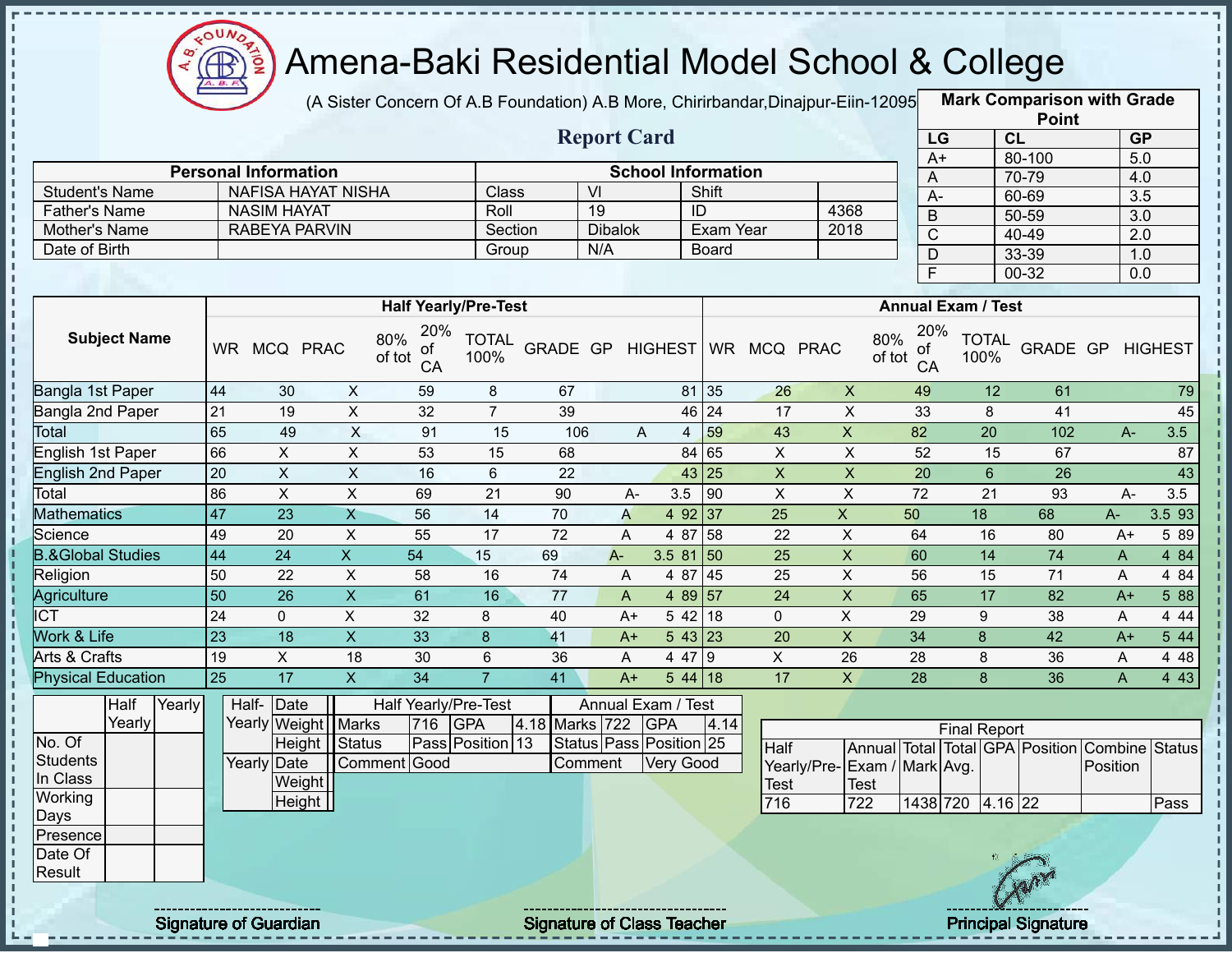

п

J.

п п

 $\mathbf I$ 

### Amena-Baki Residential Model School & College

(A Sister Concern Of A.B Foundation) A.B More, Chirirbandar,Dinajpur-Eiin-120950

**Mark Comparison with Grade**

|                                |                 |                             |                         |                             |                      |                  |                           |                           |                  |                           |                             |                                  |                     |                 | <b>Point</b>                                   |                  |                  |
|--------------------------------|-----------------|-----------------------------|-------------------------|-----------------------------|----------------------|------------------|---------------------------|---------------------------|------------------|---------------------------|-----------------------------|----------------------------------|---------------------|-----------------|------------------------------------------------|------------------|------------------|
|                                |                 |                             |                         |                             |                      |                  | <b>Report Card</b>        |                           |                  |                           |                             |                                  | LG                  | CL              |                                                | GP               |                  |
|                                |                 |                             |                         |                             |                      |                  |                           |                           |                  |                           |                             |                                  | $A+$                |                 | 80-100                                         | 5.0              |                  |
|                                |                 | <b>Personal Information</b> |                         |                             |                      |                  |                           | <b>School Information</b> |                  |                           |                             | A                                |                     |                 | 70-79                                          | 4.0              |                  |
| <b>Student's Name</b>          |                 | <b>SADIA IBNAT</b>          |                         |                             | <b>Class</b>         | $\overline{VI}$  |                           | Shift                     |                  |                           |                             | $A -$                            |                     |                 | 60-69                                          | 3.5              |                  |
| <b>Father's Name</b>           |                 | SHAHIDUL ISLAM              |                         |                             | Roll                 | $\overline{20}$  | <b>Dibalok</b>            | ID                        | <b>Exam Year</b> |                           | 4380<br>2018                | $\mathsf B$                      |                     |                 | $50 - 59$                                      | 3.0              |                  |
| Mother's Name<br>Date of Birth |                 | <b>AKTRA BANU</b>           |                         |                             | Section              | N/A              |                           |                           |                  |                           |                             | $\mathsf{C}$                     |                     |                 | 40-49                                          | $\overline{2.0}$ |                  |
|                                |                 |                             |                         |                             | Group                |                  |                           |                           | <b>Board</b>     |                           |                             | D                                |                     |                 | 33-39                                          | 1.0              |                  |
|                                |                 |                             |                         |                             |                      |                  |                           |                           |                  |                           |                             | $\overline{\mathsf{F}}$          |                     |                 | $00 - 32$                                      | 0.0              |                  |
|                                |                 |                             |                         | <b>Half Yearly/Pre-Test</b> |                      |                  |                           |                           |                  |                           |                             | <b>Annual Exam / Test</b>        |                     |                 |                                                |                  |                  |
|                                |                 |                             |                         | 20%                         |                      |                  |                           |                           |                  |                           |                             |                                  |                     |                 |                                                |                  |                  |
| <b>Subject Name</b>            |                 | WR MCQ PRAC                 |                         | 80%<br>οf<br>of tot<br>CA   | <b>TOTAL</b><br>100% | GRADE GP HIGHEST |                           |                           |                  | WR MCQ PRAC               |                             | 20%<br>80%<br>οf<br>of tot<br>CA | 100%                | <b>TOTAL</b>    | GRADE GP                                       |                  | <b>HIGHEST</b>   |
| Bangla 1st Paper               | 35              | 29                          | $\boldsymbol{X}$        | 51                          | 8                    | 59               |                           |                           | 81 40            | 25                        | $\mathsf{X}$                | 52                               |                     | 11              | 63                                             |                  | 79               |
| Bangla 2nd Paper               | $\overline{24}$ | 19                          | $\overline{X}$          | 34                          | 8                    | 42               |                           |                           | 46 27            | 19                        | $\overline{X}$              | $\overline{37}$                  |                     | 8               | 45                                             |                  | 45               |
| Total                          | 59              | 48                          | $\overline{X}$          | 85                          | 16                   | 101              | A-                        | 3.5                       | 67               | 44                        | $\overline{X}$              | 89                               |                     | 19              | 108                                            | A                | $\overline{4}$   |
| English 1st Paper              | 65              | $\pmb{\times}$              | $\overline{X}$          | 52                          | 15                   | 67               |                           |                           | 84 71            | $\overline{X}$            | $\overline{X}$              | 57                               |                     | 15              | 72                                             |                  | 87               |
| <b>English 2nd Paper</b>       | 28              | $\pmb{\times}$              | $\overline{X}$          | 22                          | 8                    | 30               |                           |                           | 43 34            | $\boldsymbol{\mathsf{X}}$ | $\overline{\mathsf{x}}$     | $\overline{27}$                  |                     | $\overline{7}$  | $\overline{34}$                                |                  | 43               |
| Total                          | 93              | $\pmb{\times}$              | $\pmb{\times}$          | 74                          | 23                   | 97               | $A-$                      | 3.5                       | 105              | $\mathsf{X}$              | $\boldsymbol{\mathsf{X}}$   | 84                               |                     | 22              | 106                                            | A                | $\overline{4}$   |
| <b>Mathematics</b>             | $\overline{42}$ | 18                          | $\overline{\mathsf{X}}$ | 48                          | 12                   | 60               | $A -$                     | $3.5$ 92 32               |                  | 23                        | $\mathsf{X}$                | 44                               | $\overline{20}$     |                 | 64                                             | $A-$             | 3.5 93           |
| Science                        | 57              | 18                          | $\mathsf X$             | 60                          | 18                   | 78               | A                         | 4 87 63                   |                  | 20                        | $\mathsf X$                 | 66                               |                     | 18              | 84                                             | $A+$             | 5 89             |
| <b>B.&amp;Global Studies</b>   | 51              | 21                          | $\pmb{\times}$          | 58                          | 12                   | 70               | A                         | 4 81                      | $\vert$ 53       | 23                        | X                           | 61                               |                     | 14              | 75                                             | A                | 4 84             |
| Religion                       | 50              | 27                          | X                       | 62                          | 15                   | 77               | A                         | 4 87 52                   |                  | 25                        | $\mathsf X$                 | 62                               |                     | 16              | 78                                             | A                | 4 84             |
| Agriculture                    | 57              | $\overline{20}$             | $\overline{\mathsf{x}}$ | 62                          | 16                   | 78               | A                         | 4 89 58                   |                  | $\overline{20}$           | $\overline{\mathsf{x}}$     | 62                               |                     | $\overline{18}$ | $\overline{80}$                                | $A+$             | 5 88             |
| $\overline{ICT}$               | $\overline{24}$ | $\mathbf 0$                 | $\overline{X}$          | $\overline{28}$             | 8                    | 36               | A                         | 4 42 24                   |                  | $\mathbf 0$               | $\overline{X}$              | 33                               | 9                   |                 | $\overline{42}$                                | $A+$             | 544              |
| Work & Life                    | $\overline{23}$ | 19                          | $\overline{\mathsf{x}}$ | $\overline{34}$             | $\boldsymbol{8}$     | 42               | $A+$                      | $543$ 25                  |                  | $\overline{20}$           | $\overline{\mathsf{x}}$     | $\overline{36}$                  | $\delta$            |                 | 44                                             | $A+$             | $5\overline{44}$ |
| <b>Arts &amp; Crafts</b>       | $\overline{26}$ | $\overline{X}$              | 19                      | $\overline{36}$             | 8                    | 44               | $A+$                      | 5 47                      | 17               | $\overline{X}$            | 30                          | $\overline{38}$                  |                     | 10              | 48                                             | $A+$             | 5 48             |
| <b>Physical Education</b>      | 26              | 14                          | $\overline{\mathsf{X}}$ | 32                          | $\overline{7}$       | 39               | $\boldsymbol{\mathsf{A}}$ | $444$ 22                  |                  | 16                        | $\overline{X}$              | 30                               |                     | $\overline{7}$  | 37                                             | A                | 4 4 3            |
| Half<br>Yearly                 |                 | Date<br>Half-               |                         | Half Yearly/Pre-Test        |                      |                  |                           | Annual Exam / Test        |                  |                           |                             |                                  |                     |                 |                                                |                  |                  |
| Yearly                         |                 | Yearly Weight               | Marks                   | 722                         | GPA                  | 4.05 Marks 766   |                           | <b>GPA</b>                | 4.41             |                           |                             |                                  | <b>Final Report</b> |                 |                                                |                  |                  |
| No. Of                         |                 | <b>Height</b>               | Status                  |                             | Pass Position 17     |                  |                           | Status Pass Position 17   |                  | Half                      |                             |                                  |                     |                 | Annual Total Total GPA Position Combine Status |                  |                  |
| <b>Students</b>                |                 | Yearly Date                 |                         | Comment Good                |                      |                  | Comment                   | <b>Very Good</b>          |                  |                           | Yearly/Pre-Exam / Mark Avg. |                                  |                     |                 |                                                | Position         |                  |
| In Class                       |                 | Weight                      |                         |                             |                      |                  |                           |                           |                  | Test                      | Test                        |                                  |                     |                 |                                                |                  |                  |
| Working                        |                 | Height                      |                         |                             |                      |                  |                           |                           |                  | 722                       | 766                         |                                  | 1488 745 4.23 19    |                 |                                                |                  | Pass             |
| Days                           |                 |                             |                         |                             |                      |                  |                           |                           |                  |                           |                             |                                  |                     |                 |                                                |                  |                  |
| Presence                       |                 |                             |                         |                             |                      |                  |                           |                           |                  |                           |                             |                                  |                     |                 |                                                |                  |                  |
| Date Of                        |                 |                             |                         |                             |                      |                  |                           |                           |                  |                           |                             |                                  |                     |                 |                                                |                  |                  |
| Result                         |                 |                             |                         |                             |                      |                  |                           |                           |                  |                           |                             |                                  |                     |                 |                                                |                  |                  |
|                                |                 |                             |                         |                             |                      |                  |                           |                           |                  |                           |                             |                                  |                     |                 |                                                |                  |                  |

Signature of Guardian Signature of Class Teacher Principal Signature 2014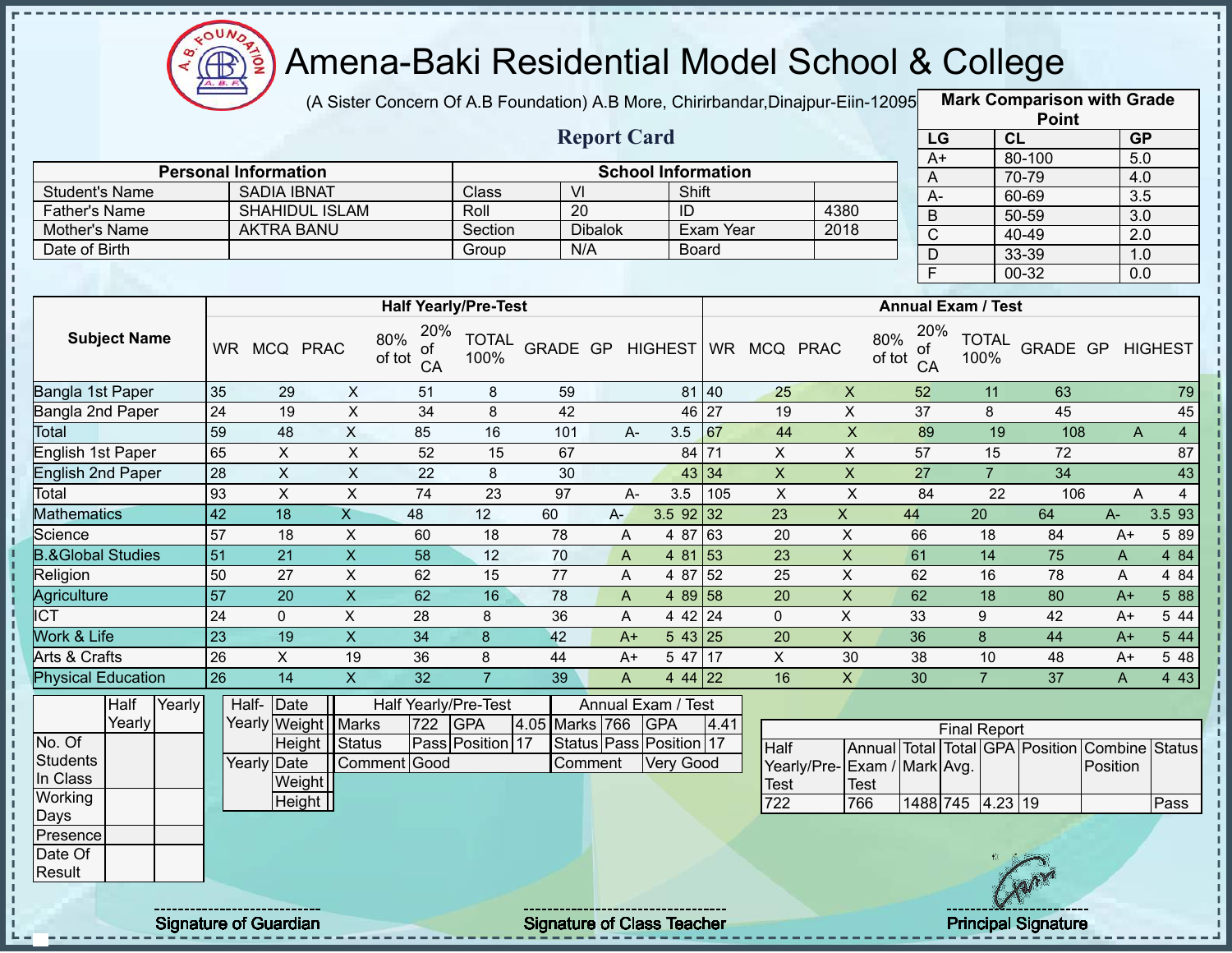

(A Sister Concern Of A.B Foundation) A.B More, Chirirbandar,Dinajpur-Eiin-120950

**Mark Comparison with Grade**

|                                |                 |                             |                            |                                  |                      |                  |                       |                           |              |                           |                           |                             |                                 | <b>Point</b>    |                           |                |
|--------------------------------|-----------------|-----------------------------|----------------------------|----------------------------------|----------------------|------------------|-----------------------|---------------------------|--------------|---------------------------|---------------------------|-----------------------------|---------------------------------|-----------------|---------------------------|----------------|
|                                |                 |                             |                            |                                  |                      |                  | <b>Report Card</b>    |                           |              |                           |                           |                             | LG                              | CL              | <b>GP</b>                 |                |
|                                |                 |                             |                            |                                  |                      |                  |                       |                           |              |                           |                           |                             | $A+$                            | 80-100          | 5.0                       |                |
|                                |                 | <b>Personal Information</b> |                            |                                  |                      |                  |                       | <b>School Information</b> |              |                           |                           |                             | A                               | 70-79           | 4.0                       |                |
| <b>Student's Name</b>          |                 |                             | <b>FARHANA JAHAN FARJI</b> |                                  | Class                |                  | V <sub>l</sub>        |                           | Shift        |                           |                           |                             | $A-$                            | 60-69           | $\overline{3.5}$          |                |
| <b>Father's Name</b>           |                 | <b>FIROZUL ISLAM</b>        |                            |                                  | Roll                 |                  | $\overline{21}$       |                           | ID           |                           | 4383                      |                             | B                               | 50-59           | 3.0                       |                |
| Mother's Name<br>Date of Birth |                 | ARJA BEGUM                  |                            |                                  |                      | Section          | <b>Dibalok</b><br>N/A |                           | Exam Year    |                           | 2018                      |                             | $\mathsf{C}$                    | 40-49           | $\overline{2.0}$          |                |
|                                |                 |                             |                            |                                  |                      | Group            |                       |                           | <b>Board</b> |                           |                           |                             | D                               | 33-39           | 1.0                       |                |
|                                |                 |                             |                            |                                  |                      |                  |                       |                           |              |                           |                           |                             | $\overline{F}$                  | $00 - 32$       | 0.0                       |                |
|                                |                 |                             |                            | <b>Half Yearly/Pre-Test</b>      |                      |                  |                       |                           |              |                           |                           |                             | <b>Annual Exam / Test</b>       |                 |                           |                |
| <b>Subject Name</b>            |                 | WR MCQ PRAC                 |                            | 20%<br>80%<br>οf<br>of tot<br>CA | <b>TOTAL</b><br>100% | GRADE GP HIGHEST |                       |                           |              | WR MCQ PRAC               |                           | 80%<br>οf<br>of tot<br>CA   | 20%<br><b>TOTAL</b><br>100%     | GRADE GP        |                           | <b>HIGHEST</b> |
| Bangla 1st Paper               | 38              | 30                          | X                          | 54                               | 8                    | 62               |                       |                           | 81 43        | 27                        | $\mathsf X$               | 56                          | 13                              | 69              |                           | 79             |
| Bangla 2nd Paper               | 27              | 16                          | $\sf X$                    | 34                               | 8                    | 42               |                       |                           | 46 26        | 17                        | $\mathsf{X}$              | 34                          | $\overline{7}$                  | 41              |                           | 45             |
| Total                          | 65              | 46                          | $\pmb{\times}$             | 88                               | 16                   | 104              | $A -$                 | 3.5                       | 69           | 44                        | $\overline{X}$            | 90                          | 20                              | 110             | $\boldsymbol{\mathsf{A}}$ | $\overline{4}$ |
| English 1st Paper              | 70              | $\mathsf{X}$                | $\boldsymbol{\mathsf{X}}$  | 56                               | 13                   | 69               |                       |                           | 84 71        | $\pmb{\times}$            | $\overline{X}$            | 57                          | 13                              | 70              |                           | 87             |
| <b>English 2nd Paper</b>       | $\overline{34}$ | $\overline{X}$              | $\sf X$                    | $\overline{27}$                  | 6                    | 33               |                       |                           | 43 33        | $\boldsymbol{\mathsf{X}}$ | $\boldsymbol{\mathsf{X}}$ | $\overline{26}$             | $\overline{7}$                  | 33              |                           | 43             |
| Total                          | 104             | $\sf X$                     | $\pmb{\times}$             | 83                               | 19                   | 102              | А-                    | 3.5                       | 104          | $\boldsymbol{\mathsf{X}}$ | $\sf X$                   | 83                          | 20                              | 103             | $A-$                      | 3.5            |
| <b>Mathematics</b>             | 64              | 21                          | $\mathsf{X}$               | 68                               | 17                   | 85               | $A+$                  | 5 92 55                   |              | 29                        | $\pmb{\mathsf{X}}$        | 67                          | 18                              | 85              | $A+$                      | 5 9 3          |
| Science                        | 56              | 20                          | $\pmb{\times}$             | 61                               | 15                   | 76               | A                     | 4 87 63                   |              | 20                        | $\sf X$                   | 66                          | 16                              | 82              | A+                        | 5 89           |
| <b>B.&amp;Global Studies</b>   | 50              | $\overline{26}$             | $\overline{\mathsf{x}}$    | 61                               | 11                   | $\overline{72}$  | A                     | 4 81 47                   |              | $\overline{25}$           | $\overline{X}$            | 58                          | 15                              | 73              | $\mathsf{A}$              | 4 8 4          |
| Religion                       | 47              | 28                          | $\pmb{\times}$             | 60                               | 15                   | 75               | A                     | 4 87 50                   |              | 24                        | $\mathsf X$               | 59                          | 14                              | 73              | A                         | 4 8 4          |
| Agriculture                    | 47              | 22                          | $\boldsymbol{\mathsf{X}}$  | 55                               | 15                   | 70               | A                     | 4 89 57                   |              | 18                        | $\pmb{\mathsf{X}}$        | 60                          | 17                              | 77              | $\mathsf{A}$              | 488            |
| $\overline{\text{ICT}}$        | 20              | $\Omega$                    | X                          | 27                               | 8                    | 35               | A                     | 4 42 24                   |              | $\pmb{0}$                 | $\pmb{\times}$            | 34                          | 9                               | 43              | $A+$                      | 5 44           |
| Work & Life                    | $\overline{24}$ | 16                          | $\overline{X}$             | 32                               | 8                    | 40               | $A+$                  | 543 24                    |              | 18                        | $\mathsf{X}$              | 34                          | 8                               | 42              | $A+$                      | 544            |
| Arts & Crafts                  | 21              | $\mathsf{X}$                | 17                         | 30                               | $\overline{7}$       | 37               | A                     | 4 47 17                   |              | $\mathsf{X}$              | 30                        | 38                          | 8                               | 46              | A+                        | 5 48           |
| <b>Physical Education</b>      | 26              | $\overline{14}$             | $\overline{X}$             | 32                               | $\overline{7}$       | 39               | A                     | 4 44 22                   |              | $\overline{13}$           | $\overline{X}$            | $\overline{28}$             | 9                               | $\overline{37}$ | A                         | 4 4 3          |
| Half<br>Yearly                 |                 | Half-<br>Date               |                            | Half Yearly/Pre-Test             |                      |                  |                       | Annual Exam / Test        |              |                           |                           |                             |                                 |                 |                           |                |
| Yearly                         |                 | Yearly Weight               | <b>Marks</b>               | 735                              | <b>GPA</b>           | 4.09 Marks 771   |                       | <b>GPA</b>                | 4.41         |                           |                           |                             | <b>Final Report</b>             |                 |                           |                |
| No. Of                         |                 |                             | Height   Status            |                                  | Pass Position 16     |                  |                       | Status Pass Position 16   |              | <b>Half</b>               |                           |                             | Annual Total Total GPA Position |                 | Combine Status            |                |
| <b>Students</b>                |                 | Yearly Date                 |                            | Comment Good                     |                      |                  | Comment               | Very Good                 |              |                           |                           | Yearly/Pre-Exam / Mark Avg. |                                 |                 | Position                  |                |
| In Class<br>Working            |                 |                             | Weight                     |                                  |                      |                  |                       |                           |              | Test                      | Test                      |                             |                                 |                 |                           |                |
| Days                           |                 |                             | Height                     |                                  |                      |                  |                       |                           |              | 735                       | 771                       |                             | 1506 754 4.25 16                |                 |                           | Pass           |
| Presence                       |                 |                             |                            |                                  |                      |                  |                       |                           |              |                           |                           |                             |                                 |                 |                           |                |
| Date Of<br>Result              |                 |                             |                            |                                  |                      |                  |                       |                           |              |                           |                           |                             |                                 |                 |                           |                |
|                                |                 |                             |                            |                                  |                      |                  |                       |                           |              |                           |                           |                             |                                 |                 |                           |                |

Signature of Guardian Signature of Class Teacher Principal Signature 21/39 Principal Signature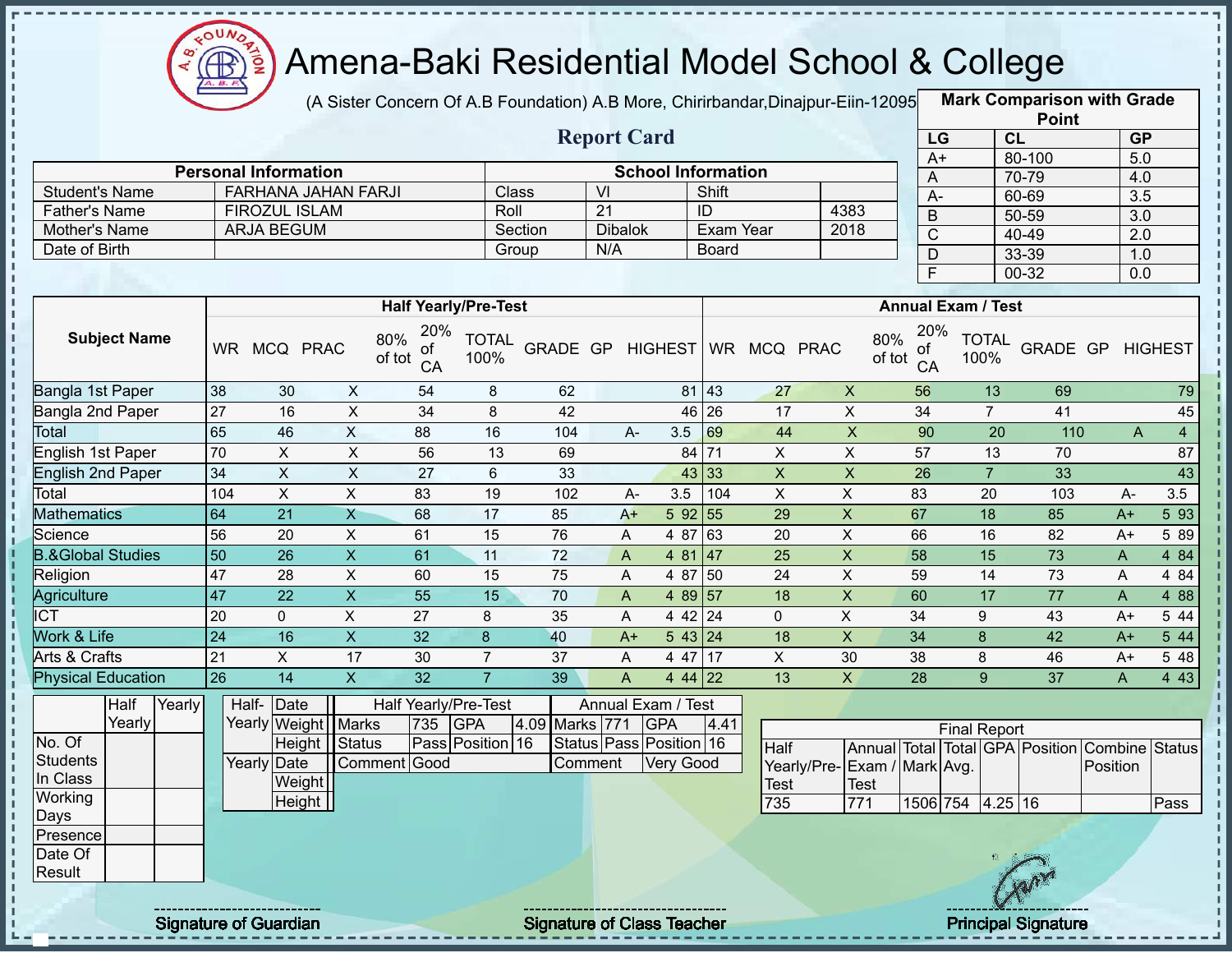

Î

j

п

 $\begin{array}{c} \bullet & \bullet & \bullet \\ \bullet & \bullet & \bullet \\ \bullet & \bullet & \bullet \\ \bullet & \bullet & \bullet \end{array}$ 

Ţ  $\mathbf I$ Î п Î f,

i<br>i

## Amena-Baki Residential Model School & College

(A Sister Concern Of A.B Foundation) A.B More, Chirirbandar, Dinajpur-Eiin-12095

**Mark Comparison with Grade Point**

|                              |                     |        |                 |                             |                           |               |                 |                             |                  | <b>Report Card</b> |                              |              |                 |                             | LG                        |                     | CL             |                                 | GP               |                |
|------------------------------|---------------------|--------|-----------------|-----------------------------|---------------------------|---------------|-----------------|-----------------------------|------------------|--------------------|------------------------------|--------------|-----------------|-----------------------------|---------------------------|---------------------|----------------|---------------------------------|------------------|----------------|
|                              |                     |        |                 | <b>Personal Information</b> |                           |               |                 |                             |                  |                    | <b>School Information</b>    |              |                 |                             | $A+$                      |                     |                | 80-100                          | 5.0              |                |
| <b>Student's Name</b>        |                     |        |                 |                             | <b>MUNTASIN KHANAM</b>    |               |                 |                             | Class            | VI                 |                              | Shift        |                 |                             | A                         |                     |                | 70-79                           | 4.0              |                |
| <b>Father's Name</b>         |                     |        |                 |                             | MOMENUL ISLAM KHAN        |               |                 | Roll                        |                  | $\overline{22}$    |                              | ID           |                 | 4384                        | $A -$                     |                     |                | 60-69                           | $\overline{3.5}$ |                |
| Mother's Name                |                     |        |                 | <b>AMILE KHATUN</b>         |                           |               |                 |                             | Section          | <b>Dibalok</b>     |                              |              | Exam Year       | 2018                        | B                         |                     |                | $50 - 59$                       | $\overline{3.0}$ |                |
| Date of Birth                |                     |        |                 |                             |                           |               |                 |                             | Group            | N/A                |                              | <b>Board</b> |                 |                             | $\mathsf{C}$              |                     |                | 40-49                           | $\overline{2.0}$ |                |
|                              |                     |        |                 |                             |                           |               |                 |                             |                  |                    |                              |              |                 |                             | D                         |                     |                | 33-39                           | 1.0              |                |
|                              |                     |        |                 |                             |                           |               |                 |                             |                  |                    |                              |              |                 |                             | $\mathsf F$               |                     |                | 00-32                           | 0.0              |                |
|                              |                     |        |                 |                             |                           |               |                 | <b>Half Yearly/Pre-Test</b> |                  |                    |                              |              |                 |                             | <b>Annual Exam / Test</b> |                     |                |                                 |                  |                |
|                              | <b>Subject Name</b> |        | <b>WR</b>       | MCQ PRAC                    |                           | 80%<br>of tot | 20%<br>0t<br>CA | <b>TOTAL</b><br>100%        | GRADE GP HIGHEST |                    |                              |              | WR MCQ PRAC     | 80%<br>of tot               | 20%<br>οt<br>CA           | 100%                | <b>TOTAL</b>   | GRADE GP                        |                  | <b>HIGHEST</b> |
| Bangla 1st Paper             |                     |        | 44              | 29                          | $\pmb{\times}$            |               | 58              | 9                           | 67               |                    |                              | 81 52        | 27              | $\pmb{\times}$              | 63                        |                     | 13             | 76                              |                  | 79             |
| Bangla 2nd Paper             |                     |        | $\overline{27}$ | 16                          | $\mathsf X$               |               | 34              | 8                           | 42               |                    |                              | 46 27        | 17              | $\pmb{\times}$              | 35                        |                     | 8              | 43                              |                  | 45             |
| Total                        |                     |        | $\overline{71}$ | 45                          | $\pmb{\times}$            |               | 92              | 17                          | 109              |                    | A                            | 79<br>4      | 44              | $\mathsf X$                 | 98                        |                     | 21             | 119                             | $\mathsf{A}$     | $\overline{4}$ |
| English 1st Paper            |                     |        | 68              | X                           | X                         |               | 54              | 12                          | 66               |                    |                              | 84 71        | X               | $\mathsf{X}$                | 57                        |                     | 14             | 71                              |                  | 87             |
| <b>English 2nd Paper</b>     |                     |        | $\overline{27}$ | X                           | X                         |               | 22              | 6                           | 28               |                    |                              | 43<br> 40    | $\mathsf{X}$    | $\pmb{\times}$              | 32                        |                     | $\overline{7}$ | 39                              |                  | 43             |
| Total                        |                     |        | 95              | $\sf X$                     | X                         |               | 76              | 18                          | 94               | A-                 | 3.5                          | 111          | $\pmb{\times}$  | X                           | 89                        |                     | 21             | 110                             | A                | $\overline{4}$ |
| <b>Mathematics</b>           |                     |        | 54              | 22                          | $\mathsf{X}$              |               | 61              | 15                          | 76               | A                  | 4 9 2                        | 36           | 27              | $\mathsf X$                 | 50                        |                     | 20             | 70                              | A                | 4 9 3          |
| Science                      |                     |        | 59              | 19                          | $\boldsymbol{\mathsf{X}}$ |               | 62              | 16                          | 78               | A                  | 4 87                         | 62           | $\overline{20}$ | $\pmb{\times}$              | 66                        |                     | 18             | 84                              | $A+$             | 5 89           |
| <b>B.&amp;Global Studies</b> |                     |        | 46              | 29                          | $\mathsf X$               |               | 60              | 13                          | 73               | $\mathsf{A}$       | 4 81                         | 156          | 29              | $\pmb{\times}$              | 68                        |                     | 16             | 84                              | $A+$             | 5 84           |
| Religion                     |                     |        | 50              | 28                          | $\mathsf X$               |               | 62              | 13                          | 75               | A                  | 4 87                         | 55           | 25              | $\pmb{\times}$              | 64                        |                     | 16             | 80                              | $A+$             | 5 84           |
| <b>Agriculture</b>           |                     |        | 57              | 25                          | $\mathsf X$               |               | 66              | 15                          | 81               | $A+$               |                              | 5 89 58      | 23              | $\mathsf X$                 | 65                        |                     | 18             | 83                              | $A+$             | 5 88           |
| $\overline{ICT}$             |                     |        | 22              | 0                           | X                         |               | 28              | $\overline{7}$              | 35               | Α                  |                              | 4 42 24      | $\mathbf 0$     | $\mathsf{X}$                | 34                        | 9                   |                | 43                              | $A+$             | 5 44           |
| Work & Life                  |                     |        | 23              | 19                          | $\mathsf{X}$              |               | 34              | 8                           | 42               | $A+$               |                              | 543 24       | 18              | $\pmb{\times}$              | 34                        | 8                   |                | 42                              | $A+$             | 544            |
| Arts & Crafts                |                     |        | 26              | $\overline{X}$              | 19                        |               | 36              | 8                           | 44               | $A+$               |                              | 5 47 16      | $\mathsf X$     | 30                          | 37                        | 9                   |                | 46                              | $A+$             | 5 48           |
| <b>Physical Education</b>    |                     |        | 28              | 15                          | $\overline{\mathsf{X}}$   |               | 34              | 8                           | 42               | $A+$               |                              | $544$ 23     | 15              | $\overline{\mathsf{X}}$     | 30                        |                     | 8              | 38                              | A                | 443            |
|                              | Half                | Yearly |                 | Half- Date                  |                           |               |                 | Half Yearly/Pre-Test        |                  |                    | Annual Exam / Test           |              |                 |                             |                           |                     |                |                                 |                  |                |
|                              | Yearly              |        |                 |                             | Yearly Weight   Marks     |               | 749             | <b>GPA</b>                  | 4.32 Marks 799   |                    | <b>GPA</b>                   | 4.64         |                 |                             |                           | <b>Final Report</b> |                |                                 |                  |                |
| No. Of                       |                     |        |                 |                             | Height   Status           |               |                 | Pass Position 8             |                  |                    | Status   Pass   Position   7 |              | Half            |                             |                           |                     |                | Annual Total Total GPA Position | Combine          | Status         |
| <b>Students</b>              |                     |        |                 | Yearly Date                 |                           | Comment Good  |                 |                             |                  | Comment            | Very Good                    |              |                 | Yearly/Pre-Exam / Mark Avg. |                           |                     |                |                                 | Position         |                |
| In Class                     |                     |        |                 | Weight                      |                           |               |                 |                             |                  |                    |                              |              | Test            | <b>Test</b>                 |                           |                     |                |                                 |                  |                |
| Working                      |                     |        |                 | Height                      |                           |               |                 |                             |                  |                    |                              |              | 749             | 799                         |                           | 1548 775 4.48 7     |                |                                 |                  | Pass           |
| Days                         |                     |        |                 |                             |                           |               |                 |                             |                  |                    |                              |              |                 |                             |                           |                     |                |                                 |                  |                |
| Presence                     |                     |        |                 |                             |                           |               |                 |                             |                  |                    |                              |              |                 |                             |                           |                     |                |                                 |                  |                |
| Date Of                      |                     |        |                 |                             |                           |               |                 |                             |                  |                    |                              |              |                 |                             |                           |                     |                |                                 |                  |                |
| Result                       |                     |        |                 |                             |                           |               |                 |                             |                  |                    |                              |              |                 |                             |                           |                     |                |                                 |                  |                |

Signature of Guardian Signature of Class Teacher Principal Signature 22/39 Principal Signature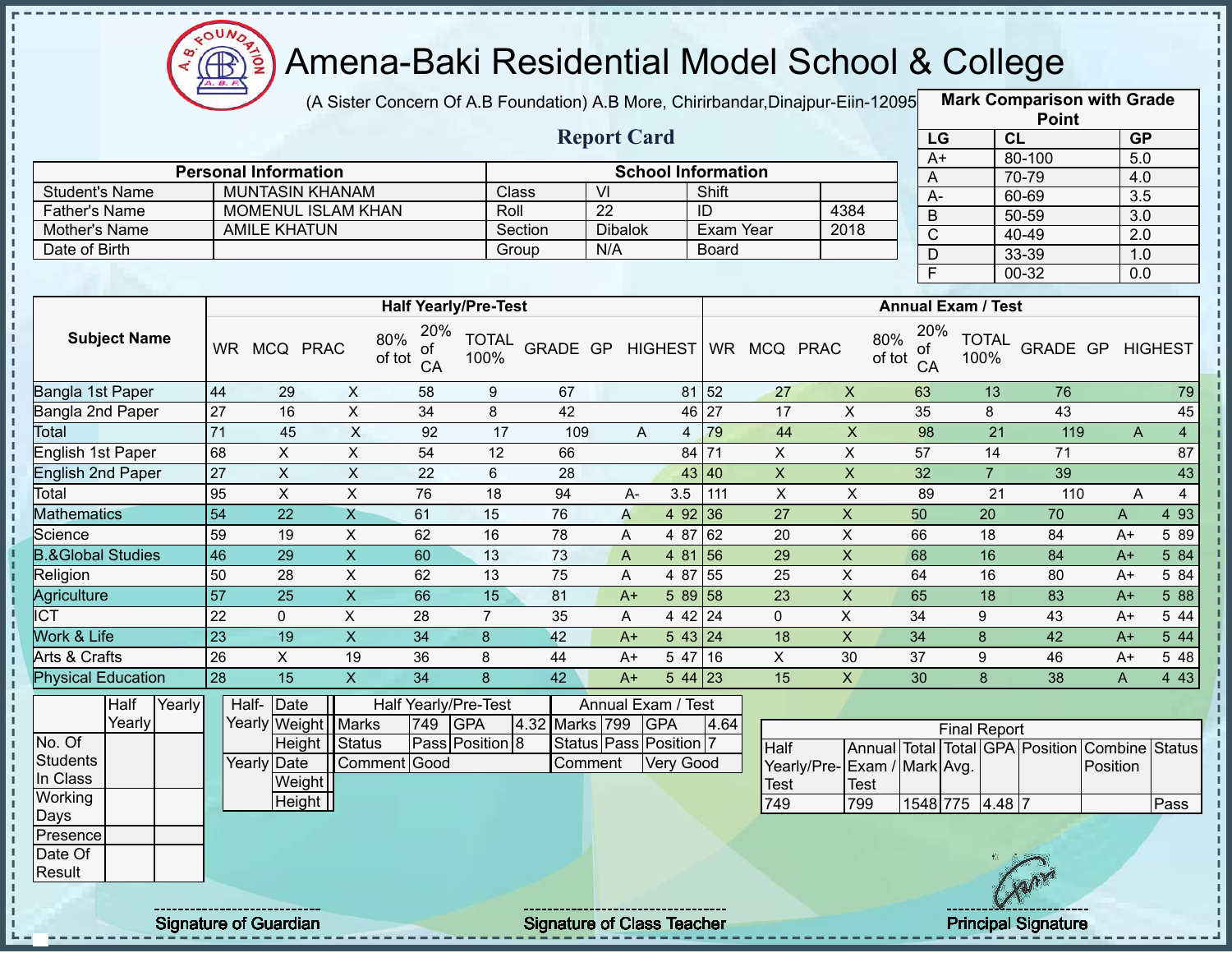

(A Sister Concern Of A.B Foundation) A.B More, Chirirbandar, Dinajpur-Eiin-12095

**Mark Comparison with Grade Point**

|                              |                     |        |                 |                             |                           |                                  |                             |                  |                           |                           |                      |                 |                              |                                  |                                 | .                  |                                      |                 |
|------------------------------|---------------------|--------|-----------------|-----------------------------|---------------------------|----------------------------------|-----------------------------|------------------|---------------------------|---------------------------|----------------------|-----------------|------------------------------|----------------------------------|---------------------------------|--------------------|--------------------------------------|-----------------|
|                              |                     |        |                 |                             |                           |                                  |                             |                  | <b>Report Card</b>        |                           |                      |                 |                              |                                  | LG                              | CL                 | GP                                   |                 |
|                              |                     |        |                 | <b>Personal Information</b> |                           |                                  |                             |                  |                           | <b>School Information</b> |                      |                 |                              |                                  | $A+$                            | 80-100             | 5.0                                  |                 |
| <b>Student's Name</b>        |                     |        |                 |                             | <b>MUSTAUFI MAJRIHA</b>   |                                  | Class                       |                  | $\overline{V}$            |                           | Shift                |                 |                              | A                                |                                 | 70-79              | 4.0                                  |                 |
| <b>Father's Name</b>         |                     |        |                 |                             | <b>MD.MUKBUL HOSSIN</b>   |                                  | Roll                        |                  | $\overline{23}$           |                           | ID                   |                 | 4393                         | $\overline{A}$                   |                                 | 60-69              | 3.5                                  |                 |
| Mother's Name                |                     |        |                 | <b>ANJUM ARA</b>            |                           |                                  | Section                     |                  | <b>Dibalok</b>            |                           | <b>Exam Year</b>     |                 | 2018                         | $\overline{B}$<br>$\overline{C}$ |                                 | $50 - 59$<br>40-49 | $\overline{3.0}$<br>$\overline{2.0}$ |                 |
| Date of Birth                |                     |        |                 |                             |                           |                                  | Group                       |                  | N/A                       |                           | <b>Board</b>         |                 |                              | $\mathsf{D}$                     |                                 | 33-39              | 1.0                                  |                 |
|                              |                     |        |                 |                             |                           |                                  |                             |                  |                           |                           |                      |                 |                              | $\overline{F}$                   |                                 | $00 - 32$          | 0.0                                  |                 |
|                              |                     |        |                 |                             |                           |                                  |                             |                  |                           |                           |                      |                 |                              |                                  |                                 |                    |                                      |                 |
|                              |                     |        |                 |                             |                           |                                  | <b>Half Yearly/Pre-Test</b> |                  |                           |                           |                      |                 |                              |                                  | <b>Annual Exam / Test</b>       |                    |                                      |                 |
|                              | <b>Subject Name</b> |        |                 | WR MCQ PRAC                 |                           | 20%<br>80%<br>ot<br>of tot<br>CA | <b>TOTAL</b><br>100%        | GRADE GP HIGHEST |                           |                           |                      | WR MCQ PRAC     |                              | 20%<br>80%<br>ot<br>of tot<br>CA | <b>TOTAL</b><br>100%            | GRADE GP HIGHEST   |                                      |                 |
| Bangla 1st Paper             |                     |        | 35              | 29                          | $\mathsf{X}$              | 51                               | $\overline{7}$              | 58               |                           |                           | 81 48                | 28              | $\pmb{\times}$               | 61                               | 12                              | 73                 |                                      | 79              |
| Bangla 2nd Paper             |                     |        | 23              | 16                          | $\overline{X}$            | 31                               | 8                           | 39               |                           |                           | 46 26                | $\overline{17}$ | $\overline{X}$               | $\overline{34}$                  | $\overline{7}$                  | 41                 |                                      | 45              |
| Total                        |                     |        | 58              | 45                          | $\overline{X}$            | $\overline{82}$                  | $\overline{15}$             | 97               | $A -$                     | 3.5                       | 74                   | 45              | $\overline{X}$               | $\overline{95}$                  | 19                              | 114                | A                                    | $\overline{4}$  |
| <b>English 1st Paper</b>     |                     |        | 59              | $\overline{\mathsf{x}}$     | $\overline{X}$            | 47                               | $\overline{14}$             | 61               |                           |                           | 84 64                | $\overline{X}$  | $\overline{X}$               | $\overline{51}$                  | 12                              | 63                 |                                      | $\overline{87}$ |
| <b>English 2nd Paper</b>     |                     |        | 24              | $\overline{X}$              | $\sf X$                   | 19                               | $\overline{4}$              | 23               |                           |                           | 43 36                | $\mathsf X$     | X                            | 29                               | 5                               | 34                 |                                      | 43              |
| Total                        |                     |        | 83              | $\pmb{\times}$              | $\pmb{\times}$            | 66                               | 18                          | 84               |                           | B<br>3                    | 100                  | $\mathsf X$     | $\mathsf X$                  | 80                               | 17                              | 97                 | A-                                   | 3.5             |
| <b>Mathematics</b>           |                     |        | 42              | $\overline{18}$             | $\overline{X}$            | 48                               | 17                          | 65               | $A-$                      | $3.5$ 92 53               |                      | 24              | $\overline{X}$               | 62                               | 16                              | 78                 | A                                    | 4 9 3           |
| Science                      |                     |        | 60              | 24                          | X                         | 67                               | 16                          | 83               | $A+$                      |                           | 5 87 61              | 21              | $\boldsymbol{\mathsf{X}}$    | 66                               | 17                              | 83                 | $A+$                                 | 5 89            |
| <b>B.&amp;Global Studies</b> |                     |        | 48              | $\overline{22}$             | $\overline{X}$            | 56                               | 10                          | 66               | $A -$                     | $3.581$ 54                |                      | 28              | $\overline{X}$               | 66                               | $\overline{15}$                 | 81                 | $A+$                                 | 5 84            |
| Religion                     |                     |        | 55              | 30                          | $\boldsymbol{\mathsf{X}}$ | 68                               | 16                          | 84               | $A+$                      | 5 87                      | 56                   | 24              | $\sf X$                      | 64                               | 16                              | 80                 | $A+$                                 | 5 84            |
| Agriculture                  |                     |        | 53              | 24                          | $\overline{\mathsf{x}}$   | 62                               | 15                          | 77               | A                         |                           | 4 89 58              | 22              | $\mathsf{X}$                 | 64                               | 17                              | 81                 | $A+$                                 | 588             |
| ICT                          |                     |        | $\overline{24}$ | $\mathbf 0$                 | $\overline{\mathsf{x}}$   | $\overline{27}$                  | 8                           | 35               | A                         |                           | 4 42 24              | $\Omega$        | $\overline{X}$               | $\overline{34}$                  | 8                               | $\overline{42}$    | $A+$                                 | 5 44            |
| <b>Work &amp; Life</b>       |                     |        | $\overline{22}$ | 20                          | $\overline{\mathsf{x}}$   | $\overline{34}$                  | $\overline{7}$              | 41               | $A+$                      |                           | $5 \, 43 \,   \, 24$ | 19              | $\boldsymbol{\mathsf{X}}$    | 34                               | 8                               | $\overline{42}$    | $A+$                                 | 544             |
| Arts & Crafts                |                     |        | $\overline{22}$ | X                           | 19                        | 33                               | 8                           | 41               | $A+$                      |                           | $547$ 13             | $\mathsf{X}$    | 30                           | 34                               | 8                               | 42                 | $A+$                                 | 548             |
| <b>Physical Education</b>    |                     |        | 24              | 15                          | $\boldsymbol{\mathsf{X}}$ | 31                               | 8                           | 39               | $\boldsymbol{\mathsf{A}}$ |                           | 4 44 18              | 15              | $\mathsf{X}$                 | 26                               | 9                               | 35                 | A                                    | 4 4 3           |
|                              | Half                | Yearly | Half-           | Date                        |                           | Half Yearly/Pre-Test             |                             |                  | Annual Exam / Test        |                           |                      |                 |                              |                                  |                                 |                    |                                      |                 |
|                              | Yearly              |        |                 |                             | Yearly Weight   Marks     | 712                              | GPA                         | 4.14             | Marks 775 GPA             |                           | 4.59                 |                 |                              |                                  | <b>Final Report</b>             |                    |                                      |                 |
| No. Of                       |                     |        |                 |                             | Height Status             |                                  | Pass Position 15            |                  | Status Pass Position 10   |                           |                      | Half            |                              |                                  | Annual Total Total GPA Position |                    | <b>Combine Status</b>                |                 |
| <b>Students</b>              |                     |        |                 | Yearly Date                 |                           | Comment Good                     |                             |                  | Comment                   | <b>Very Good</b>          |                      |                 | Yearly/Pre- Exam / Mark Avg. |                                  |                                 |                    | Position                             |                 |
| In Class                     |                     |        |                 |                             | Weight                    |                                  |                             |                  |                           |                           |                      | <b>Test</b>     | <b>Test</b>                  |                                  |                                 |                    |                                      |                 |
| Working                      |                     |        |                 |                             | Height                    |                                  |                             |                  |                           |                           |                      | 712             | 775                          |                                  | 1487 745<br>4.36 11             |                    |                                      | Pass            |
| Days                         |                     |        |                 |                             |                           |                                  |                             |                  |                           |                           |                      |                 |                              |                                  |                                 |                    |                                      |                 |
| Presence<br>Date Of          |                     |        |                 |                             |                           |                                  |                             |                  |                           |                           |                      |                 |                              |                                  |                                 |                    |                                      |                 |
| Result                       |                     |        |                 |                             |                           |                                  |                             |                  |                           |                           |                      |                 |                              |                                  |                                 |                    |                                      |                 |
|                              |                     |        |                 |                             |                           |                                  |                             |                  |                           |                           |                      |                 |                              |                                  |                                 |                    |                                      |                 |
|                              |                     |        |                 |                             |                           |                                  |                             |                  |                           |                           |                      |                 |                              |                                  |                                 |                    |                                      |                 |

Signature of Guardian Signature of Class Teacher Principal Signature 23/39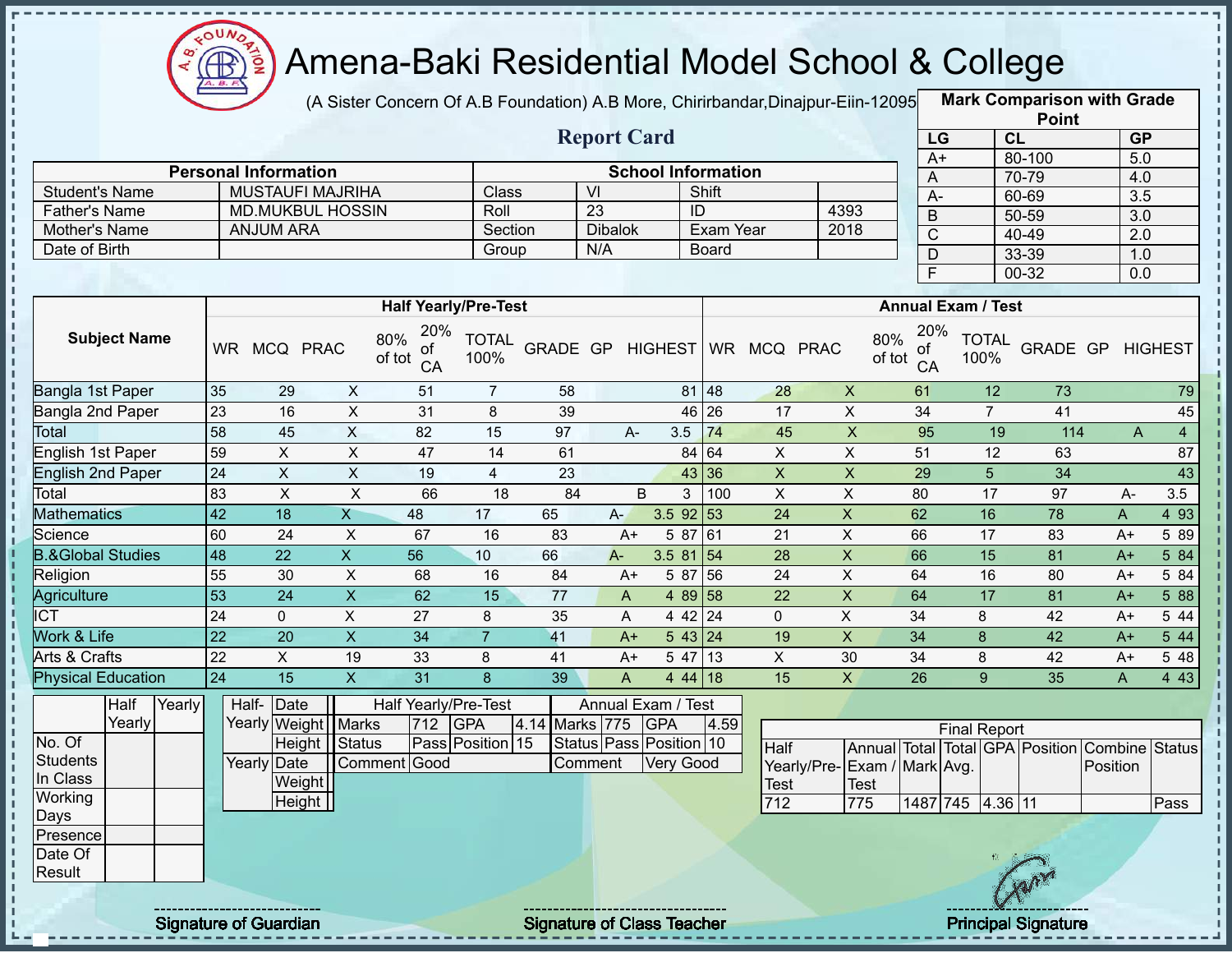

(A Sister Concern Of A.B Foundation) A.B More, Chirirbandar, Dinajpur-Eiin-12095

**Mark Comparison with Grade Point**

|                              |                 |                                  |                           |                                  |                             |     |                    |                                  |                  |                              |                                        |                                  |                     |                      | $\ddot{\phantom{0}}$                          |                  |                |
|------------------------------|-----------------|----------------------------------|---------------------------|----------------------------------|-----------------------------|-----|--------------------|----------------------------------|------------------|------------------------------|----------------------------------------|----------------------------------|---------------------|----------------------|-----------------------------------------------|------------------|----------------|
|                              |                 |                                  |                           |                                  |                             |     | <b>Report Card</b> |                                  |                  |                              |                                        |                                  | LG                  | <b>CL</b>            |                                               | <b>GP</b>        |                |
|                              |                 | <b>Personal Information</b>      |                           |                                  |                             |     |                    |                                  |                  |                              |                                        |                                  | $A+$                |                      | 80-100                                        | 5.0              |                |
| <b>Student's Name</b>        |                 | <b>MAFIYA TAHAN MIMOTI</b>       |                           |                                  | Class                       |     | $\overline{V}$     | <b>School Information</b>        | Shift            |                              |                                        | $\overline{A}$                   |                     |                      | 70-79                                         | 4.0              |                |
| <b>Father's Name</b>         |                 | <b>MOSHARROF HOSSIEN</b>         |                           |                                  |                             |     | $\overline{24}$    |                                  | ID               |                              | 4402                                   | $A -$                            |                     |                      | 60-69                                         | 3.5              |                |
|                              |                 |                                  |                           |                                  | Roll                        |     | <b>Dibalok</b>     |                                  |                  |                              |                                        | B                                |                     |                      | 50-59                                         | 3.0              |                |
| Mother's Name                |                 | <b>MOSLAMA BEGUM</b>             |                           |                                  | Section                     |     |                    |                                  | <b>Exam Year</b> |                              | 2018                                   | $\mathsf C$                      |                     |                      | 40-49                                         | 2.0              |                |
| Date of Birth                |                 |                                  |                           |                                  | Group                       |     | N/A                |                                  | <b>Board</b>     |                              |                                        | D                                |                     |                      | 33-39                                         | 1.0              |                |
|                              |                 |                                  |                           |                                  |                             |     |                    |                                  |                  |                              |                                        | $\overline{F}$                   |                     |                      | $00 - 32$                                     | $\overline{0.0}$ |                |
|                              |                 |                                  |                           |                                  | <b>Half Yearly/Pre-Test</b> |     |                    |                                  |                  |                              |                                        | <b>Annual Exam / Test</b>        |                     |                      |                                               |                  |                |
| <b>Subject Name</b>          |                 | WR MCQ PRAC                      |                           | 20%<br>80%<br>of<br>of tot<br>CA | <b>TOTAL</b><br>100%        |     |                    |                                  |                  | GRADE GP HIGHEST WR MCQ PRAC |                                        | 20%<br>80%<br>οf<br>of tot<br>CA |                     | <b>TOTAL</b><br>100% | GRADE GP                                      |                  | <b>HIGHEST</b> |
| Bangla 1st Paper             | 52              | 27                               | $\boldsymbol{\mathsf{X}}$ | 63                               | 13                          | 76  |                    |                                  | 81 52            | 27                           | $\mathsf{X}$                           | 63                               |                     | 14                   | 77                                            |                  | 79             |
| Bangla 2nd Paper             | 27              | 14                               | $\pmb{\times}$            | 33                               | $\overline{7}$              | 40  |                    |                                  | 46 27            | 16                           | $\overline{X}$                         | 34                               |                     | 8                    | 42                                            |                  | 45             |
| Total                        | 79              | 41                               | X                         | 96                               | 20                          | 116 |                    | A<br>4                           | 79               | 43                           | $\pmb{\times}$                         | 97                               |                     | 22                   | 119                                           | $\mathsf{A}$     | $\overline{4}$ |
| <b>English 1st Paper</b>     | $\overline{77}$ | $\mathsf{X}$                     | $\overline{X}$            | 62                               | 15                          | 77  |                    |                                  | 84 73            | $\overline{X}$               | $\overline{\mathsf{x}}$                | 58                               |                     | 17                   | 75                                            |                  | 87             |
| <b>English 2nd Paper</b>     | 36              | X                                | X                         | 29                               | $\overline{7}$              | 36  |                    |                                  | 43 29            | $\mathsf{X}$                 | $\pmb{\times}$                         | 23                               |                     | $\overline{7}$       | 30                                            |                  | 43             |
| Total                        | 113             | $\mathsf{X}$                     | $\boldsymbol{\mathsf{X}}$ | 91                               | 22                          | 113 |                    | A<br>4                           | 102              | $\pmb{\times}$               | $\mathsf X$                            | 81                               |                     | 24                   | 105                                           | A                | $\overline{4}$ |
| <b>Mathematics</b>           | 32              | 21                               | X.                        | 42                               | 18                          | 60  | A-                 | 3.5 92 25                        |                  | 21                           | $\mathsf X$                            | 37                               |                     | 18                   | 55                                            | B                | 3 9 3          |
| Science                      | 63              | 17                               | $\sf X$                   | 64                               | 19                          | 83  | $A+$               | 5 87 61                          |                  | 19                           | $\pmb{\times}$                         | 64                               |                     | 19                   | 83                                            | $A+$             | 5 89           |
| <b>B.&amp;Global Studies</b> | 53              | 25                               | $\mathsf X$               | 62                               | 16                          | 78  | A                  | 4 81 55                          |                  | 20                           | X                                      | 60                               |                     | 14                   | 74                                            | A                | 4 8 4          |
| Religion                     | 54              | $\overline{24}$                  | $\overline{X}$            | 62                               | 16                          | 78  | A                  | 4 87 56                          |                  | 24                           | $\overline{X}$                         | 64                               |                     | 16                   | 80                                            | $A+$             | 5 84           |
| <b>Agriculture</b>           | 59              | 27                               | $\mathsf X$               | 69                               | 17                          | 86  | $A+$               |                                  | 58963            | 25                           | $\mathsf X$                            | 70                               |                     | 18                   | 88                                            | $A+$             | 5 88           |
| $\overline{ICT}$             | 24              | $\Omega$                         | X                         | 30                               | $\overline{7}$              | 37  | A                  | 442   24                         |                  | $\mathbf{0}$                 | $\mathsf{X}$                           | 28                               |                     | 9                    | 37                                            | A                | 4 4 4          |
| Work & Life                  | 25              | 19                               | $\mathsf{X}$              | 35                               | 8                           | 43  | $A+$               | 543 24                           |                  | 19                           | $\pmb{\times}$                         | 34                               |                     | 8                    | 42                                            | $A+$             | 5 44           |
| Arts & Crafts                | $\overline{24}$ | $\overline{X}$                   | $\overline{17}$           | 33                               | $\overline{7}$              | 40  | $A+$               |                                  | 5 47 13          | X                            | 30                                     | 34                               |                     | 9                    | 43                                            | $A+$             | 5 48           |
| <b>Physical Education</b>    | 27              | 15                               | $\mathsf{X}$              | 34                               | 8                           | 42  | $A+$               | 5 44 23                          |                  | 17                           | $\mathsf{X}$                           | 32                               |                     | 8                    | 40                                            | $A+$             | 5 43           |
| Yearly<br>Half<br>Yearly     |                 | Half-Date<br>Yearly Weight Marks |                           | Half Yearly/Pre-Test<br>776      | <b>GPA</b><br>4.41          |     | Marks 766          | Annual Exam / Test<br><b>GPA</b> | 4.45             |                              |                                        |                                  | <b>Final Report</b> |                      |                                               |                  |                |
| No. Of                       |                 |                                  | Height   Status           |                                  | Pass Position 6             |     |                    | Status Pass Position 15          |                  | Half                         |                                        |                                  |                     |                      | Total   Total GPA   Position   Combine Status |                  |                |
| <b>Students</b>              |                 | Yearly Date                      |                           | Comment Good                     |                             |     | Comment            | <b>Very Good</b>                 |                  |                              | Annual<br>Yearly/Pre- Exam / Mark Avg. |                                  |                     |                      |                                               | Position         |                |
| In Class                     |                 | Weight                           |                           |                                  |                             |     |                    |                                  |                  | Test                         | Test                                   |                                  |                     |                      |                                               |                  |                |
| Working                      |                 | Height                           |                           |                                  |                             |     |                    |                                  |                  | 776                          | 766                                    |                                  | 1542 773            | 4.43 8               |                                               |                  | Pass           |
| Days                         |                 |                                  |                           |                                  |                             |     |                    |                                  |                  |                              |                                        |                                  |                     |                      |                                               |                  |                |
| Presence                     |                 |                                  |                           |                                  |                             |     |                    |                                  |                  |                              |                                        |                                  |                     |                      |                                               |                  |                |

Date Of **Result** 

п I. п т f,

> Ţ Ţ

> л

Signature of Guardian Signature of Class Teacher Principal Signature 24/39 Principal Signature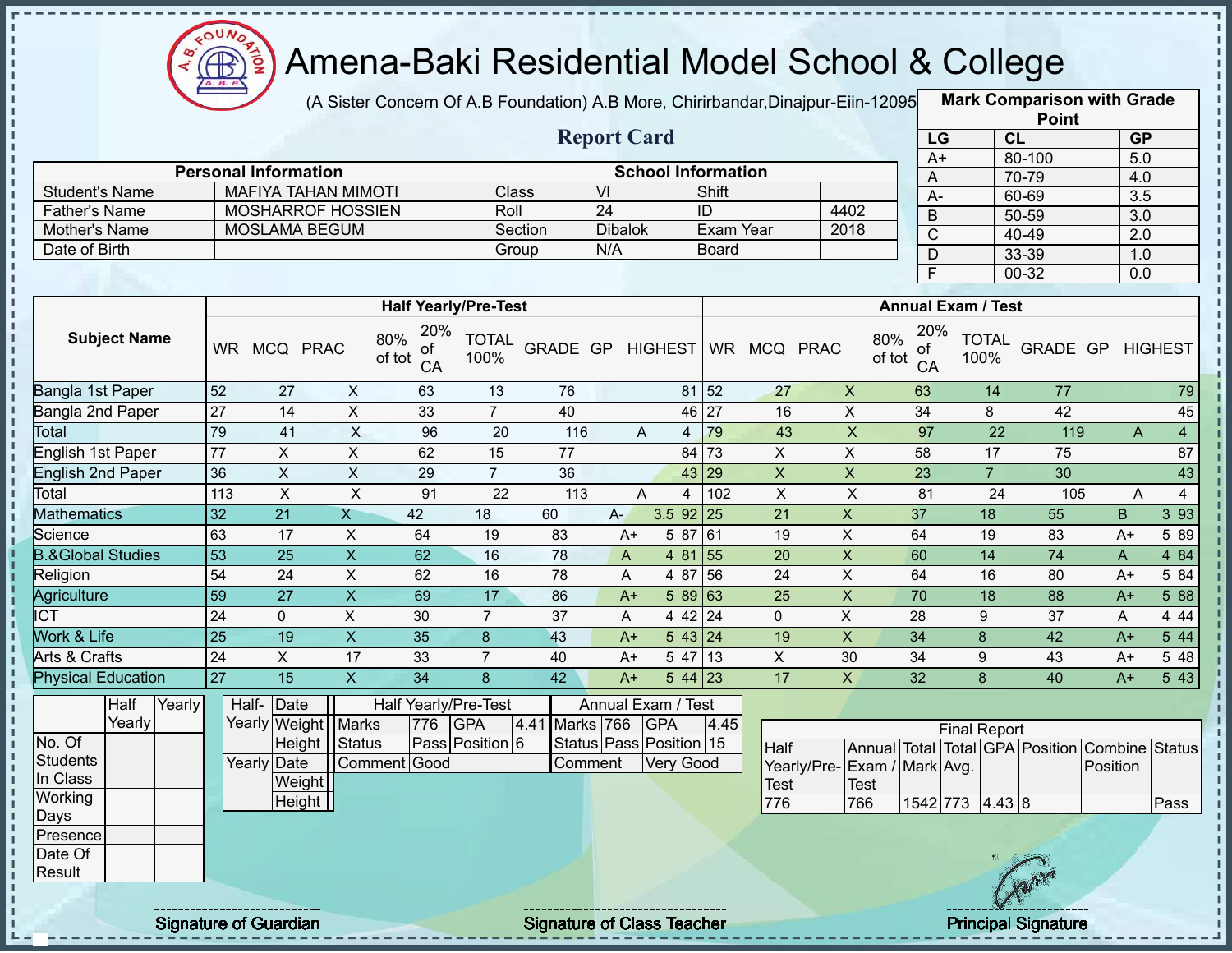

(A Sister Concern Of A.B Foundation) A.B More, Chirirbandar, Dinajpur-Eiin-12095

**Mark Comparison with Grade Point**

|                              |                 |                             |                           |                                  |                      |                  |                               |                           |           |                         |                             |                           |                     |                      | <b>LOILI</b>                    |                       |                |
|------------------------------|-----------------|-----------------------------|---------------------------|----------------------------------|----------------------|------------------|-------------------------------|---------------------------|-----------|-------------------------|-----------------------------|---------------------------|---------------------|----------------------|---------------------------------|-----------------------|----------------|
|                              |                 |                             |                           |                                  |                      |                  | <b>Report Card</b>            |                           |           |                         |                             |                           | LG                  | CL                   |                                 | <b>GP</b>             |                |
|                              |                 | <b>Personal Information</b> |                           |                                  |                      |                  |                               | <b>School Information</b> |           |                         |                             |                           | $A+$                |                      | 80-100                          | $\overline{5.0}$      |                |
| <b>Student's Name</b>        |                 | <b>BHUMISREE ROY</b>        |                           |                                  | Class                |                  | $\overline{\mathsf{M}}$       |                           | Shift     |                         |                             |                           | A                   |                      | 70-79                           | 4.0                   |                |
| <b>Father's Name</b>         |                 | <b>SUKUMAR ROY</b>          |                           |                                  | Roll                 |                  | $\overline{25}$               | $\overline{1}$            |           |                         | 4405                        |                           | A-                  |                      | 60-69                           | 3.5                   |                |
| Mother's Name                |                 | <b>SUMITA RANI ROY</b>      |                           |                                  | Section              |                  | <b>Dibalok</b>                |                           | Exam Year |                         | 2018                        |                           | $\sf B$             |                      | $50 - 59$                       | $\overline{3.0}$      |                |
| Date of Birth                |                 |                             |                           |                                  | Group                |                  | N/A                           |                           | Board     |                         |                             |                           | $\overline{C}$      |                      | 40-49<br>33-39                  | $\overline{2.0}$      |                |
|                              |                 |                             |                           |                                  |                      |                  |                               |                           |           |                         |                             |                           | D<br>$\overline{F}$ |                      | $00 - 32$                       | 1.0<br>0.0            |                |
|                              |                 |                             |                           |                                  |                      |                  |                               |                           |           |                         |                             |                           |                     |                      |                                 |                       |                |
|                              |                 |                             |                           | <b>Half Yearly/Pre-Test</b>      |                      |                  |                               |                           |           |                         |                             | <b>Annual Exam / Test</b> |                     |                      |                                 |                       |                |
| <b>Subject Name</b>          |                 | WR MCQ PRAC                 |                           | 20%<br>80%<br>Οt<br>of tot<br>CA | <b>TOTAL</b><br>100% | GRADE GP HIGHEST |                               |                           |           | WR MCQ PRAC             |                             | 80%<br>ΟĪ<br>of tot       | 20%<br>CA           | <b>TOTAL</b><br>100% | <b>GRADE GP HIGHEST</b>         |                       |                |
| <b>Bangla 1st Paper</b>      | 36              | 25                          | $\pmb{\times}$            | 49                               | 8                    | 57               |                               |                           | 81 47     | 26                      | $\boldsymbol{\mathsf{X}}$   | 58                        |                     | 12                   | 70                              |                       | 79             |
| Bangla 2nd Paper             | 25              | 16                          | X                         | 33                               | 8                    | 41               |                               |                           | 46 27     | 19                      | X                           | 37                        |                     | 6                    | 43                              |                       | 45             |
| Total                        | 61              | 41                          | $\mathsf{X}$              | 82                               | 16                   | 98               | $A -$                         | 3.5                       | 74        | 45                      | $\pmb{\mathsf{X}}$          |                           | 95                  | 18                   | 113                             | A                     | $\overline{4}$ |
| English 1st Paper            | 63              | $\pmb{\times}$              | $\pmb{\times}$            | 50                               | 16                   | 66               |                               |                           | 84 83     | $\mathsf{X}$            | $\boldsymbol{\mathsf{X}}$   | 66                        |                     | 13                   | 79                              |                       | 87             |
| <b>English 2nd Paper</b>     | 32              | $\pmb{\times}$              | $\boldsymbol{\mathsf{X}}$ | 26                               | 6                    | 32               |                               |                           | 43 37     | $\overline{\mathsf{x}}$ | $\pmb{\times}$              | 30                        |                     | $\overline{7}$       | $\overline{37}$                 |                       | 43             |
| Total                        | 95              | $\overline{\mathsf{x}}$     | $\overline{X}$            | 76                               | 22                   | 98               | A-                            | 3.5                       | 120       | $\pmb{\times}$          | $\mathsf X$                 |                           | 96                  | 20                   | 116                             | A                     | $\overline{4}$ |
| <b>Mathematics</b>           | 30              | 23                          | $\mathsf{X}$              | 42                               | 17                   | 59               | B                             |                           | 392 33    | 21                      | X                           | 43                        |                     | 16                   | 59                              | B                     | 3 9 3          |
| Science                      | 60              | 15                          | X                         | 60                               | 16                   | 76               | A                             | 4 87                      | 62        | 24                      | $\pmb{\times}$              | 69                        |                     | 16                   | 85                              | $A+$                  | 5 89           |
| <b>B.&amp;Global Studies</b> | 52              | 24                          | $\mathsf{X}$              | 61                               | 13                   | 74               | A                             | 4 81                      | 54        | 29                      | $\mathsf X$                 | 66                        |                     | 16                   | 82                              | $A+$                  | 584            |
| Religion                     | 50              | $\overline{23}$             | X                         | 58                               | 15                   | $\overline{73}$  | A                             | 4 87                      | 58        | 27                      | $\pmb{\times}$              | 68                        |                     | 15                   | 83                              | $A+$                  | 5 84           |
| Agriculture                  | $\overline{58}$ | $\overline{22}$             | $\mathsf X$               | 64                               | 14                   | 78               | A                             |                           | 4 89 59   | 23                      | X                           | 66                        |                     | $\overline{17}$      | 83                              | $A+$                  | 5 88           |
| $\overline{ICT}$             | $\overline{22}$ | $\mathbf{0}$                | X                         | 30                               | 8                    | 38               | A                             |                           | 4 4 2 2 4 | $\mathbf{0}$            | $\pmb{\times}$              | 34                        |                     | 9                    | 43                              | A+                    | 5 4 4          |
| Work & Life                  | $\overline{24}$ | 19                          | $\overline{X}$            | 34                               | $\overline{7}$       | 41               | $A+$                          |                           | 543 24    | 20                      | $\mathsf X$                 | 35                        |                     | 8                    | 43                              | $A+$                  | 5 44           |
| Arts & Crafts                | 19              | X                           | 15                        | 27                               | $\overline{7}$       | 34               | A-                            | $3.5$ 47 12               |           | $\mathsf X$             | 12                          | 19                        |                     | 8                    | 27                              | B                     | 3 48           |
| <b>Physical Education</b>    | 26              | 14                          | $\mathsf{X}$              | 32                               | 8                    | 40               | $A+$                          |                           | $544$ 25  | 15                      | $\mathsf{X}$                | 32                        |                     | 9 <sup>°</sup>       | 41                              | $A+$                  | 5 4 3          |
| Half<br>Yearly               |                 | Half- Date                  |                           | Half Yearly/Pre-Test             |                      |                  | Annual Exam / Test            |                           |           |                         |                             |                           |                     |                      |                                 |                       |                |
| Yearly                       |                 | Yearly Weight Marks         |                           | 709                              | <b>GPA</b>           | 3.95 Marks 775   |                               | <b>GPA</b>                | 4.45      |                         |                             |                           |                     | <b>Final Report</b>  |                                 |                       |                |
| No. Of                       |                 |                             | Height Status             |                                  | Pass Position 20     |                  | Status   Pass   Position   13 |                           |           | Half                    |                             |                           |                     |                      | Annual Total Total GPA Position | <b>Combine Status</b> |                |
| <b>Students</b>              |                 | Yearly Date                 |                           | Comment Good                     |                      |                  | Comment                       | <b>Very Good</b>          |           |                         | Yearly/Pre-Exam / Mark Avg. |                           |                     |                      |                                 | Position              |                |
| In Class                     |                 | <b>Weight</b>               |                           |                                  |                      |                  |                               |                           |           | Test                    | <b>Test</b>                 |                           |                     |                      |                                 |                       |                |
| Working                      |                 | Height                      |                           |                                  |                      |                  |                               |                           |           | 709                     | 775                         |                           | 1484 743 4.2        |                      | 20                              |                       | Pass           |
| Days                         |                 |                             |                           |                                  |                      |                  |                               |                           |           |                         |                             |                           |                     |                      |                                 |                       |                |
| Presence                     |                 |                             |                           |                                  |                      |                  |                               |                           |           |                         |                             |                           |                     |                      |                                 |                       |                |
| Date Of                      |                 |                             |                           |                                  |                      |                  |                               |                           |           |                         |                             |                           |                     |                      |                                 |                       |                |
| Result                       |                 |                             |                           |                                  |                      |                  |                               |                           |           |                         |                             |                           |                     |                      |                                 |                       |                |
|                              |                 |                             |                           |                                  |                      |                  |                               |                           |           |                         |                             |                           |                     |                      |                                 |                       |                |

Signature of Guardian Signature of Class Teacher Principal Signature 25-39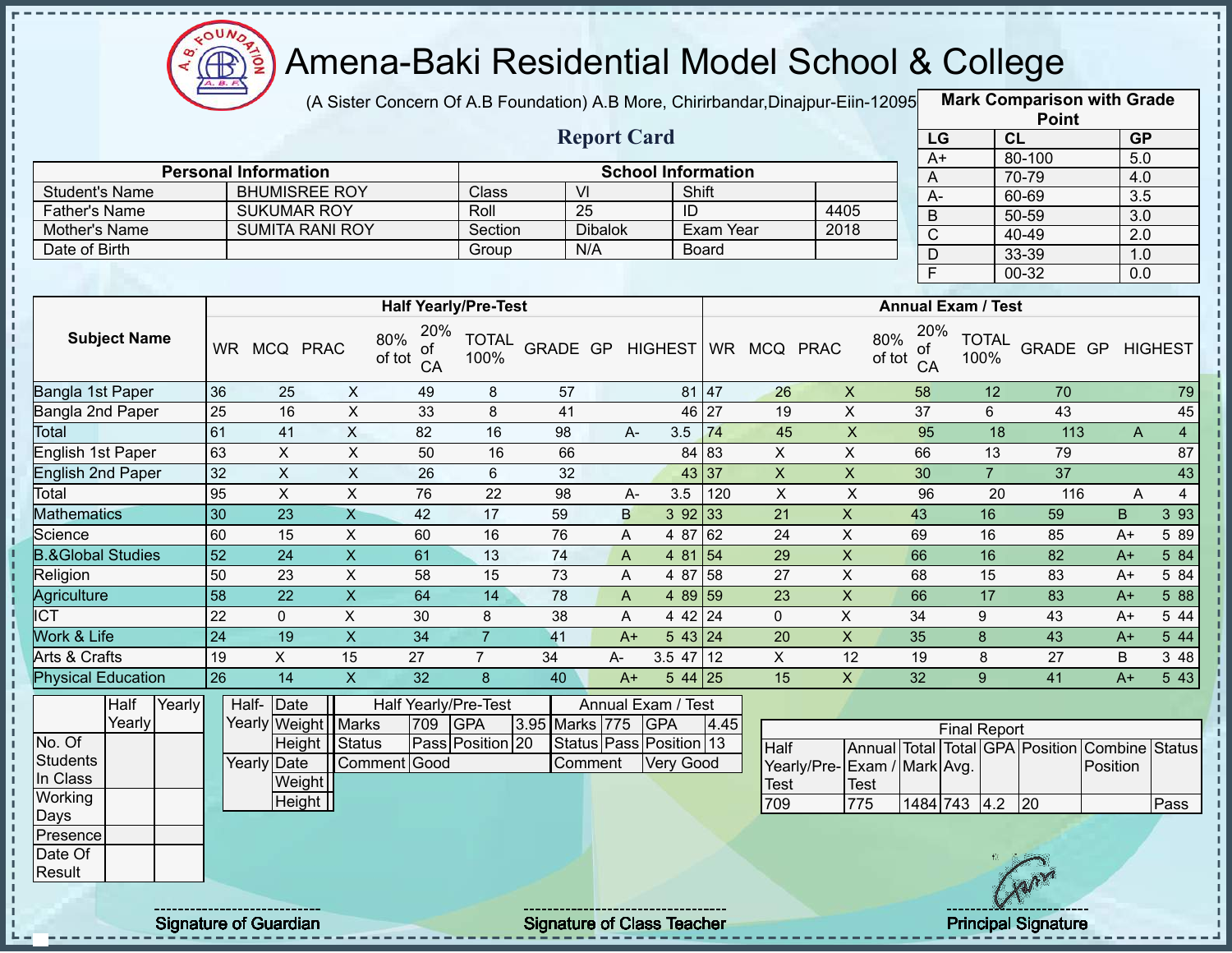

п

J.

п

 $\frac{1}{1}$ 

Î

 $-111111111$ 

ï f, п

Ì

,,,,,,,,,,,,,,,,,,,,,,,,,,,,,,,,,,

### Amena-Baki Residential Model School & College

(A Sister Concern Of A.B Foundation) A.B More, Chirirbandar,Dinajpur-Eiin-120950

**Mark Comparison with Grade Point**

|                              |                 |                             |                           |                                  |                      |                              | <b>Report Card</b>        |                  |                   |                           |                             |                                  |                      | <b>LOILI</b><br>CL                             | GP                        |                  |
|------------------------------|-----------------|-----------------------------|---------------------------|----------------------------------|----------------------|------------------------------|---------------------------|------------------|-------------------|---------------------------|-----------------------------|----------------------------------|----------------------|------------------------------------------------|---------------------------|------------------|
|                              |                 |                             |                           |                                  |                      |                              |                           |                  |                   |                           |                             | LG<br>$A+$                       |                      | 80-100                                         | 5.0                       |                  |
|                              |                 | <b>Personal Information</b> |                           |                                  |                      |                              | <b>School Information</b> |                  |                   |                           |                             | $\overline{A}$                   |                      | 70-79                                          | 4.0                       |                  |
| <b>Student's Name</b>        |                 | <b>SURAIYA ISLAM</b>        |                           |                                  | Class                | $\overline{V}$               |                           |                  | Shift             |                           |                             | A-                               |                      | 60-69                                          | 3.5                       |                  |
| <b>Father's Name</b>         |                 | <b>SAIFUL ISLAM</b>         |                           |                                  | Roll                 | $\overline{26}$              |                           | $\overline{ID}$  |                   |                           | 4414                        | $\overline{B}$                   |                      | $50 - 59$                                      | $\overline{3.0}$          |                  |
| Mother's Name                |                 | YOUSUFA BEHUM               |                           |                                  | Section              |                              | <b>Dibalok</b>            |                  | Exam Year         |                           | 2018                        | $\overline{C}$                   |                      | $40 - 49$                                      | 2.0                       |                  |
| Date of Birth                |                 |                             |                           |                                  | Group                | N/A                          |                           |                  | <b>Board</b>      |                           |                             | $\overline{D}$                   |                      | 33-39                                          | 1.0                       |                  |
|                              |                 |                             |                           |                                  |                      |                              |                           |                  |                   |                           |                             | $\overline{F}$                   |                      | $00 - 32$                                      | $\overline{0.0}$          |                  |
|                              |                 |                             |                           | <b>Half Yearly/Pre-Test</b>      |                      |                              |                           |                  |                   |                           |                             | <b>Annual Exam / Test</b>        |                      |                                                |                           |                  |
|                              |                 |                             |                           |                                  |                      |                              |                           |                  |                   |                           |                             |                                  |                      |                                                |                           |                  |
| <b>Subject Name</b>          |                 | WR MCQ PRAC                 |                           | 20%<br>80%<br>οf<br>of tot<br>CA | <b>TOTAL</b><br>100% | GRADE GP HIGHEST WR MCQ PRAC |                           |                  |                   |                           |                             | 20%<br>80%<br>οf<br>of tot<br>CA | <b>TOTAL</b><br>100% | GRADE GP                                       |                           | <b>HIGHEST</b>   |
| Bangla 1st Paper             | 43              | 28                          | $\boldsymbol{X}$          | 57                               | 12                   | 69                           |                           |                  | 81 46             | 28                        | $\overline{X}$              | 59                               | 14                   | 73                                             |                           | 79               |
| Bangla 2nd Paper             | $\overline{27}$ | $\overline{17}$             | $\overline{X}$            | 35                               | 9                    | 44                           |                           |                  | $46\overline{27}$ | 19                        | $\mathsf{X}$                | 37                               | 8                    | 45                                             |                           | 45               |
| Total                        | $\overline{70}$ | 45                          | X                         | 92                               | 21                   | 113                          | A                         | $\overline{4}$   | 73                | 47                        | $\mathsf X$                 | 96                               |                      | $\overline{22}$<br>$\frac{118}{118}$           | $\mathsf{A}$              | $\overline{4}$   |
| <b>English 1st Paper</b>     | 64              | $\pmb{\times}$              | $\overline{X}$            | 51                               | 15                   | 66                           |                           | 84               | 73                | X                         | $\mathsf{X}$                | 58                               | 16                   | 74                                             |                           | 87               |
| <b>English 2nd Paper</b>     | 31              | $\pmb{\times}$              | $\boldsymbol{\mathsf{X}}$ | 25                               | 6                    | 31                           |                           | 43               | 36                | $\boldsymbol{\mathsf{X}}$ | $\mathsf X$                 | 29                               | $\boldsymbol{8}$     | 37                                             |                           | 43               |
| Total                        | 95              | $\pmb{\times}$              | X                         | 76                               | 21                   | 97                           | A-                        | 3.5              | 109               | X                         | $\pmb{\times}$              | 87                               |                      | 24<br>111                                      | A                         | $\overline{4}$   |
| <b>Mathematics</b>           | $\overline{29}$ | $\overline{20}$             | $\mathsf{X}$              | 39                               | 16                   | 55                           | B                         | 392 50           |                   | $\overline{24}$           | $\mathsf X$                 | 59                               | $\overline{20}$      | 79                                             | $\boldsymbol{\mathsf{A}}$ | 4 9 3            |
| Science                      | 58              | $\overline{15}$             | $\pmb{\times}$            | 58                               | 16                   | 74                           | A                         | 4 87 58          |                   | $\overline{21}$           | $\overline{X}$              | 63                               | 18                   | 81                                             | $A+$                      | 5 89             |
| <b>B.&amp;Global Studies</b> | 49              | $\overline{26}$             | $\overline{\mathsf{x}}$   | 60                               | 13                   | 73                           | $\mathsf{A}$              | 4 81 57          |                   | 25                        | $\overline{X}$              | 66                               | 16                   | $\overline{82}$                                | $A+$                      | 584              |
| Religion                     | 53              | $\overline{24}$             | $\overline{X}$            | 62                               | 16                   | 78                           | A                         | 4 87 52          |                   | $\overline{24}$           | $\overline{X}$              | 61                               | 15                   | 76                                             | A                         | 484              |
| Agriculture                  | $\overline{56}$ | $\overline{18}$             | $\overline{\mathsf{x}}$   | 59                               | $\overline{15}$      | 74                           | $\overline{A}$            | 4 89 59          |                   | 26                        | $\overline{X}$              | 68                               | $\overline{18}$      | 86                                             | $A+$                      | 5 88             |
| $\overline{IC}$              | 24              | $\mathbf 0$                 | $\pmb{\times}$            | 29                               | 6                    | 35                           | A                         | $442$ 23         |                   | $\mathbf 0$               | $\overline{\mathsf{x}}$     | 31                               | 9                    | 40                                             | $A+$                      | 5 4 4            |
| Work & Life                  | $\overline{23}$ | $\overline{18}$             | $\overline{X}$            | $\overline{33}$                  | 8                    | 41                           | $A+$                      | 5 43 24          |                   | 17                        | $\overline{X}$              | 33                               | 8                    | 41                                             | $A+$                      | $5\overline{44}$ |
| <b>Arts &amp; Crafts</b>     | $\overline{24}$ | $\pmb{\times}$              | 19                        | 34                               | $\overline{7}$       | 41                           | $A+$                      | 5 47 15          |                   | $\overline{X}$            | 29                          | 35                               | 9                    | 44                                             | $A+$                      | 5 48             |
| <b>Physical Education</b>    | 26              | $\overline{15}$             | $\overline{X}$            | 33                               | $\overline{7}$       | $\overline{40}$              | $A+$                      | $544$ 24         |                   | $\overline{18}$           | $\overline{X}$              | $\overline{34}$                  | 9                    | 43                                             | $A+$                      | $5\overline{43}$ |
| Half<br>Yearly               |                 | Date<br>Half-               |                           | Half Yearly/Pre-Test             |                      |                              | Annual Exam / Test        |                  |                   |                           |                             |                                  |                      |                                                |                           |                  |
| Yearly                       |                 | Yearly Weight               | <b>Marks</b>              | 721                              | <b>GPA</b>           | 4.14 Marks 801               |                           | <b>GPA</b>       | 4.64              |                           |                             |                                  | <b>Final Report</b>  |                                                |                           |                  |
| No. Of                       |                 | <b>Height</b>               | Status                    |                                  | Pass Position 14     |                              | Status Pass Position 6    |                  |                   | <b>Half</b>               |                             |                                  |                      | Annual Total Total GPA Position Combine Status |                           |                  |
| <b>Students</b>              |                 | Yearly Date                 |                           | Comment Good                     |                      | Comment                      |                           | <b>Very Good</b> |                   |                           | Yearly/Pre-Exam / Mark Avg. |                                  |                      |                                                | Position                  |                  |
| In Class                     |                 | Weight                      |                           |                                  |                      |                              |                           |                  |                   | Test                      | <b>Test</b>                 |                                  |                      |                                                |                           |                  |
| Working<br>Days              |                 | Height                      |                           |                                  |                      |                              |                           |                  |                   | 721                       | 801                         |                                  | 1522 763 4.39 10     |                                                |                           | Pass             |
| Presence                     |                 |                             |                           |                                  |                      |                              |                           |                  |                   |                           |                             |                                  |                      |                                                |                           |                  |
| Date Of                      |                 |                             |                           |                                  |                      |                              |                           |                  |                   |                           |                             |                                  |                      |                                                |                           |                  |
| Result                       |                 |                             |                           |                                  |                      |                              |                           |                  |                   |                           |                             |                                  |                      |                                                |                           |                  |
|                              |                 |                             |                           |                                  |                      |                              |                           |                  |                   |                           |                             |                                  |                      |                                                |                           |                  |
|                              |                 |                             |                           |                                  |                      |                              |                           |                  |                   |                           |                             |                                  |                      |                                                |                           |                  |

Signature of Guardian Signature of Class Teacher Principal Signature 26 Australian Signature 26 Australian Signature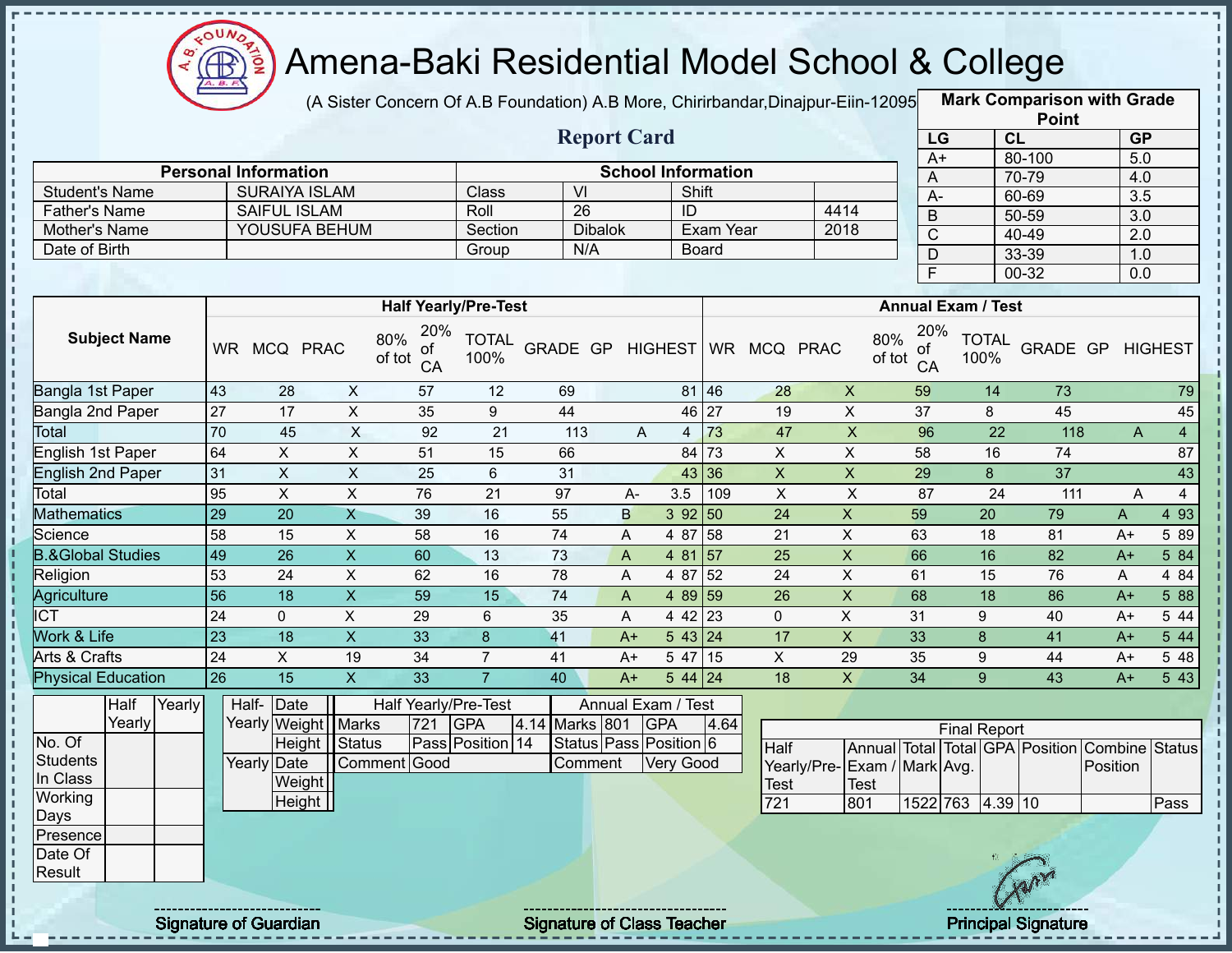

(A Sister Concern Of A.B Foundation) A.B More, Chirirbandar,Dinajpur-Eiin-12095 **Mark Comparison with Grade** 

| <b>Report Card</b>   |                             |         |                           |              |      |  |  |  |  |  |  |  |  |
|----------------------|-----------------------------|---------|---------------------------|--------------|------|--|--|--|--|--|--|--|--|
|                      | <b>Personal Information</b> |         | <b>School Information</b> |              |      |  |  |  |  |  |  |  |  |
| Student's Name       | <b>JOGOBONDITA ADHIKARI</b> | Class   | VI                        | Shift        |      |  |  |  |  |  |  |  |  |
| <b>Father's Name</b> | JAGODISH ADHIKARI           | Roll    | 27                        | ID           | 4454 |  |  |  |  |  |  |  |  |
| Mother's Name        | RATNA RANI ADHIKARI         | Section | <b>Dibalok</b>            | Exam Year    | 2018 |  |  |  |  |  |  |  |  |
| Date of Birth        |                             | Group   | N/A                       | <b>Board</b> |      |  |  |  |  |  |  |  |  |

| <b>Point</b> |           |           |  |  |  |  |  |  |  |  |  |
|--------------|-----------|-----------|--|--|--|--|--|--|--|--|--|
| LG           | CL        | <b>GP</b> |  |  |  |  |  |  |  |  |  |
| $A+$         | 80-100    | 5.0       |  |  |  |  |  |  |  |  |  |
| A            | 70-79     | 4.0       |  |  |  |  |  |  |  |  |  |
| А-           | 60-69     | 3.5       |  |  |  |  |  |  |  |  |  |
| B            | 50-59     | 3.0       |  |  |  |  |  |  |  |  |  |
| C            | 40-49     | 2.0       |  |  |  |  |  |  |  |  |  |
| D            | $33 - 39$ | 1.0       |  |  |  |  |  |  |  |  |  |
| F            | 00-32     | 0.0       |  |  |  |  |  |  |  |  |  |

|                              |           |              |                           | <b>Half Yearly/Pre-Test</b>      |                      |          |      |                   | <b>Annual Exam / Test</b> |             |             |                                  |                      |                 |                |                |  |
|------------------------------|-----------|--------------|---------------------------|----------------------------------|----------------------|----------|------|-------------------|---------------------------|-------------|-------------|----------------------------------|----------------------|-----------------|----------------|----------------|--|
| <b>Subject Name</b>          | <b>WR</b> | MCQ          | <b>PRAC</b>               | 20%<br>80%<br>of<br>of tot<br>CA | <b>TOTAL</b><br>100% | GRADE GP |      | HIGHEST           | <b>WR</b>                 | <b>MCQ</b>  | <b>PRAC</b> | 20%<br>80%<br>0f<br>of tot<br>CA | <b>TOTAL</b><br>100% | <b>GRADE GP</b> |                | <b>HIGHEST</b> |  |
| Bangla 1st Paper             | 45        | 28           | X                         | 58                               | 9                    | 67       |      |                   | 81 47                     | 24          | X           | 57                               | 13                   | 70              |                | 79             |  |
| Bangla 2nd Paper             | 25        | 16           | X                         | 33                               | 9                    | 42       |      |                   | 46 26                     | 17          | X           | 34                               | 8                    | 42              |                | 45             |  |
| Total                        | 70        | 44           | $\times$                  | 91                               | 18                   | 109      |      | A<br>4            | 73                        | 41          | X           | 91                               | 21                   | 112             | $\overline{A}$ | 4              |  |
| English 1st Paper            | 55        | X.           | X                         | 44                               | 12                   | 56       |      |                   | 84 67                     | X.          | X           | 54                               | 14                   | 68              |                | 87             |  |
| English 2nd Paper            | 30        | X            | X                         | 24                               | 6                    | 30       |      |                   | 43 30                     | X           | X           | 24                               | 6                    | 30              |                | 43             |  |
| Total                        | 85        | X.           | X                         | 68                               | 18                   | 86       |      | В<br>3            | 97                        | X.          | X           | 78                               | 20                   | 98              | A-             | 3.5            |  |
| <b>Mathematics</b>           | 54        | 21           | X                         | 60                               | 15                   | 75       | A    | 4 9 2             | 44                        | 27          | X           | 57                               | 20                   | 77              | A              | 4 9 3          |  |
| Science                      | 63        | 23           | X                         | 69                               | 18                   | 87       | $A+$ | 5 87              | 63                        | 25          | X           | 70                               | 19                   | 89              | $A+$           | 5 89           |  |
| <b>B.&amp;Global Studies</b> | 55        | 28           | $\boldsymbol{\mathsf{X}}$ | 66                               | 13                   | 79       | A    | 4 81              | 56                        | 23          | X           | 63                               | 16                   | 79              | A              | 4 8 4          |  |
| Religion                     | 57        | 28           | X                         | 68                               | 19                   | 87       | $A+$ | 5 87              | 58                        | 27          | X           | 68                               | 16                   | 84              | $A+$           | 5 84           |  |
| Agriculture                  | 60        | 19           | X                         | 63                               | 15                   | 78       | A    | 4 89 59           |                           | 21          | X           | 64                               | 18                   | 82              | $A+$           | 5 88           |  |
| ICT                          | 23        | $\mathbf{0}$ | X                         | 26                               | 6                    | 32       | A-   | $3.5$ 42 24       |                           | $\mathbf 0$ | X           | 34                               | 9                    | 43              | $A+$           | 5 44           |  |
| Work & Life                  | 25        | 17           | X                         | 34                               | 8                    | 42       | $A+$ | $5 \, 43 \,   22$ |                           | 18          | X           | 32                               | 8                    | 40              | $A+$           | 5 44           |  |
| Arts & Crafts                | 22        | X            | 17                        | 31                               | $\overline{7}$       | 38       | A    | 4 47              | 14                        | X           | 29          | 34                               | 8                    | 42              | $A+$           | 5 48           |  |
| <b>Physical Education</b>    | 25        | 17           | X                         | 34                               |                      | 41       | $A+$ | $544$   22        |                           | 18          | X           | 32                               | 8                    | 40              | $A+$           | 543            |  |

|                 | Half   | Yearly | Half- Date<br>Yearly Weight   Marks |        |               |     | Half Yearly/Pre-Test |                | Annual Exam / Test     |      |                              |      |                 |                     |   |                                                |      |
|-----------------|--------|--------|-------------------------------------|--------|---------------|-----|----------------------|----------------|------------------------|------|------------------------------|------|-----------------|---------------------|---|------------------------------------------------|------|
|                 | Yearly |        |                                     |        |               | 754 | <b>GPA</b>           | 4.23 Marks 786 | <b>GPA</b>             | 4.59 |                              |      |                 | <b>Final Report</b> |   |                                                |      |
| No. Of          |        |        |                                     |        | Height Status |     | Pass Position 10     |                | Status Pass Position 9 |      | Half                         |      |                 |                     |   | Annual Total Total GPA Position Combine Status |      |
| Students        |        |        | Yearly Date                         |        | Comment Good  |     |                      | Comment        | Very Good              |      | Yearly/Pre- Exam / Mark Avg. |      |                 |                     |   | Position                                       |      |
| In Class        |        |        |                                     | Weight |               |     |                      |                |                        |      | <b>Test</b>                  | Test |                 |                     |   |                                                |      |
| Working         |        |        |                                     | Height |               |     |                      |                |                        |      | 754                          | 786  | 1540 771 4.41 9 |                     |   |                                                | Pass |
| Days            |        |        |                                     |        |               |     |                      |                |                        |      |                              |      |                 |                     |   |                                                |      |
| <b>Presence</b> |        |        |                                     |        |               |     |                      |                |                        |      |                              |      |                 |                     |   |                                                |      |
| Date Of         |        |        |                                     |        |               |     |                      |                |                        |      |                              |      |                 |                     |   |                                                |      |
| Result          |        |        |                                     |        |               |     |                      |                |                        |      |                              |      |                 |                     | m |                                                |      |
|                 |        |        |                                     |        |               |     |                      |                |                        |      |                              |      |                 |                     |   |                                                |      |

J,

Signature of Guardian Signature of Class Teacher Principal Signature 2014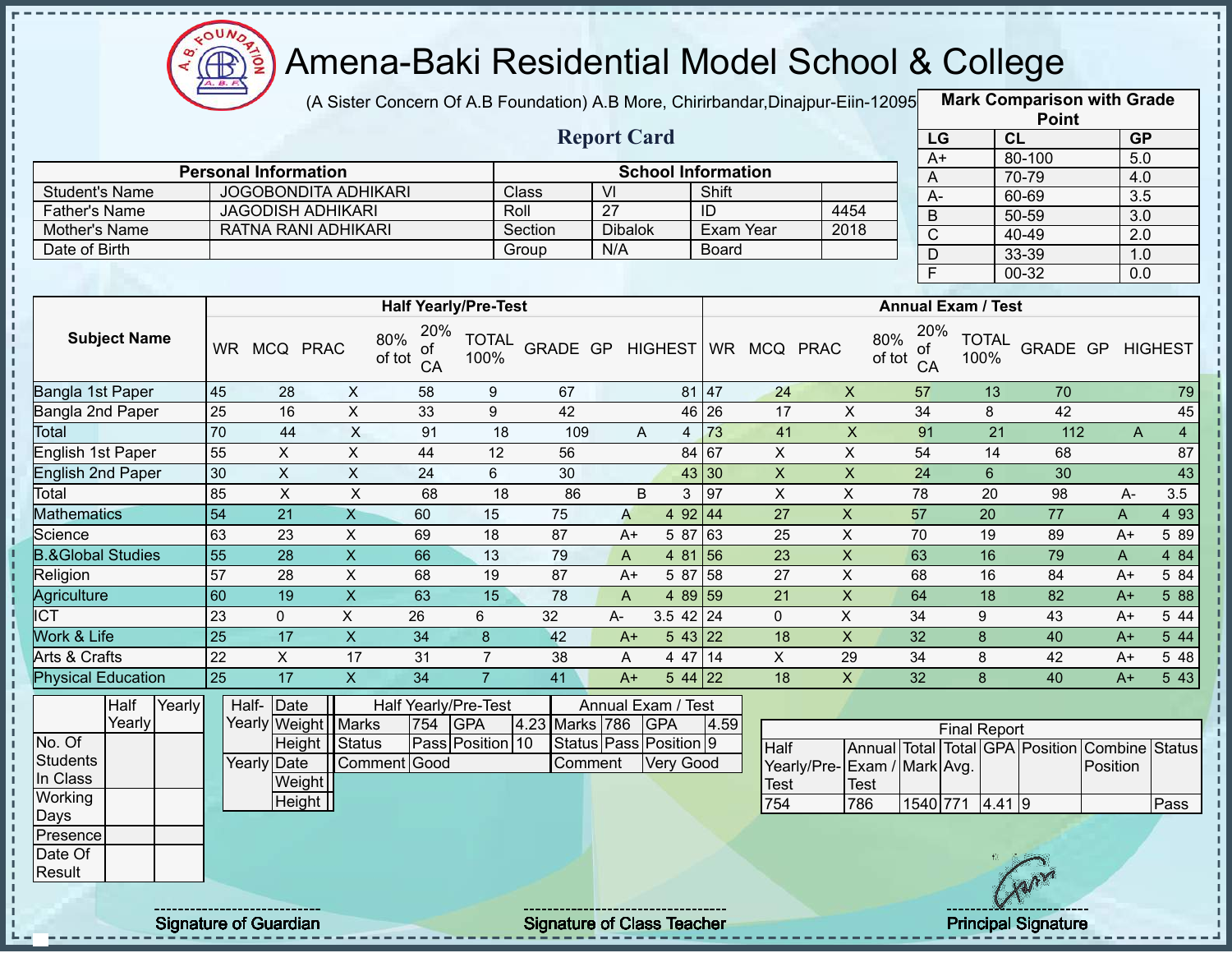

(A Sister Concern Of A.B Foundation) A.B More, Chirirbandar,Dinajpur-Eiin-120950

**Mark Comparison with Grade**

|                                               |                                                                   |                                                     |                           |     |                             |                         |                               |                  |           |                |                             |                 |                           |                 | <b>Point</b>               |                                                |                  |
|-----------------------------------------------|-------------------------------------------------------------------|-----------------------------------------------------|---------------------------|-----|-----------------------------|-------------------------|-------------------------------|------------------|-----------|----------------|-----------------------------|-----------------|---------------------------|-----------------|----------------------------|------------------------------------------------|------------------|
|                                               | <b>Report Card</b>                                                |                                                     |                           |     |                             |                         |                               |                  |           |                |                             | LG              |                           | CL              |                            | <b>GP</b>                                      |                  |
|                                               |                                                                   |                                                     |                           |     |                             |                         |                               |                  |           |                |                             | $A+$            |                           | 80-100          |                            | 5.0                                            |                  |
|                                               |                                                                   | <b>Personal Information</b><br><b>FARHANA AKTER</b> |                           |     |                             | $\overline{\mathsf{M}}$ | <b>School Information</b>     |                  |           |                |                             | A               |                           | 70-79           |                            | 4.0                                            |                  |
| <b>Student's Name</b><br><b>Father's Name</b> |                                                                   | <b>RUHUL AMIM</b>                                   |                           |     | Class<br>Roll               | 28                      |                               | Shift<br>ID      |           |                | 4463                        | $A -$           |                           | 60-69           |                            | $\overline{3.5}$                               |                  |
| Mother's Name                                 |                                                                   | <b>FORIDA PARVIN</b>                                |                           |     | Section                     |                         | <b>Dibalok</b>                |                  | Exam Year |                | 2018                        | $\mathsf B$     |                           | 50-59           |                            | 3.0                                            |                  |
| Date of Birth                                 |                                                                   |                                                     |                           |     | Group                       | N/A                     |                               | <b>Board</b>     |           |                |                             | $\overline{C}$  |                           | 40-49           |                            | 2.0                                            |                  |
|                                               |                                                                   |                                                     |                           |     |                             |                         |                               |                  |           |                |                             | $\mathsf D$     |                           | 33-39           |                            | 1.0                                            |                  |
|                                               |                                                                   |                                                     |                           |     |                             |                         |                               |                  |           |                |                             | $\overline{F}$  |                           | 00-32           |                            | 0.0                                            |                  |
|                                               |                                                                   |                                                     |                           |     | <b>Half Yearly/Pre-Test</b> |                         |                               |                  |           |                |                             |                 | <b>Annual Exam / Test</b> |                 |                            |                                                |                  |
| <b>Subject Name</b>                           | 20%<br>80%<br>WR MCQ PRAC<br>οf<br>of tot<br>CA<br>40<br>28<br>X  |                                                     |                           |     |                             |                         | GRADE GP                      | <b>HIGHEST</b>   |           | WR MCQ PRAC    | 80%<br>of tot               | 20%<br>of<br>CA | <b>TOTAL</b><br>100%      |                 |                            | <b>GRADE GP HIGHEST</b>                        |                  |
| Bangla 1st Paper                              |                                                                   |                                                     |                           | 54  | 13                          | 67                      |                               |                  | 81 37     | 24             | $\boldsymbol{X}$            | 49              | 14                        |                 | 63                         |                                                | 79               |
| Bangla 2nd Paper                              | 27                                                                | 19                                                  | $\boldsymbol{\mathsf{X}}$ | 37  | 9                           | 46                      |                               |                  | 46 26     | 18             | $\pmb{\times}$              | 35              | 8                         |                 | 43                         |                                                | 45               |
| <b>Total</b>                                  | 67                                                                | 47                                                  | $\overline{\mathsf{x}}$   | 91  | 22                          | 113                     | A                             | $\overline{4}$   | 63        | 42             | $\overline{\mathsf{x}}$     | 84              |                           | $\overline{22}$ | 106                        | A                                              | $\overline{4}$   |
| English 1st Paper                             | 68                                                                | X                                                   | X                         | 54  | 14                          | 68                      |                               | 84               | 76        | X              | X                           | 61              | 15                        |                 | 76                         |                                                | 87               |
| English 2nd Paper                             | 40                                                                | $\sf X$                                             | $\boldsymbol{\mathsf{X}}$ | 32  | 8                           | 40                      |                               |                  | 43 34     | $\mathsf{X}$   | $\mathsf X$                 | 27              | 8                         |                 | 35                         |                                                | 43               |
| Total                                         | 108                                                               | $\pmb{\times}$                                      | $\boldsymbol{\mathsf{X}}$ | 86  | 22                          | 108                     | A                             | $\overline{4}$   | 110       | $\pmb{\times}$ | $\pmb{\times}$              | 88              |                           | 23              | 111                        | A                                              | $\overline{4}$   |
| <b>Mathematics</b>                            | 31                                                                | 16                                                  | $\overline{X}$            | 38  | 18                          | 56                      | B                             | 392   28         |           | 18             | $\pmb{\times}$              | 37              | 14                        |                 | 51                         | B                                              | $3\overline{93}$ |
| Science                                       | 63                                                                | 17                                                  | X                         | 64  | 18                          | 82                      | $A+$                          | 5 87             | 62        | 20             | X                           | 66              | 17                        |                 | 83                         | $A+$                                           | 5 89             |
| <b>B.&amp;Global Studies</b>                  | 53                                                                | 24                                                  | $\mathsf{X}$              | 62  | 15                          | 77                      | A                             | 4 81             | 50        | 24             | $\pmb{\times}$              | 59              | 15                        |                 | 74                         | A                                              | 4 8 4            |
| Religion                                      | 54                                                                | 26                                                  | X                         | 64  | 16                          | 80                      | $A+$                          | 5 87             | 55        | 22             | X                           | 62              | 16                        |                 | 78                         | A                                              | 4 8 4            |
| Agriculture                                   | 55                                                                | $\overline{21}$                                     | $\overline{X}$            | 61  | $\overline{17}$             | 78                      | $\mathsf{A}$                  | 4 89 58          |           | 18             | $\overline{X}$              | 61              | 18                        |                 | 79                         | $\overline{A}$                                 | 4 8 8            |
| $\overline{ICT}$                              | 24                                                                | $\mathbf 0$                                         | X                         | 30  | $\overline{7}$              | 37                      | A                             | 4 4 2            | 21        | $\mathbf{0}$   | X                           | 32              | $\overline{7}$            |                 | 39                         | A                                              | 4 4 4            |
| Work & Life                                   | $\overline{24}$                                                   | 20                                                  | $\mathsf{X}$              | 35  | $\,8\,$                     | 43                      | $A+$                          | 543 24           |           | 18             | $\pmb{\times}$              | 34              | $\overline{7}$            |                 | 41                         | $A+$                                           | $5\overline{44}$ |
| Arts & Crafts                                 | 18                                                                | $\pmb{\times}$                                      | 19                        | 30  | 6                           | 36                      | A                             | 4 47             | Ι9        | $\mathsf{X}$   | 29                          | 30              | 8                         |                 | 38                         | A                                              | 4 4 8            |
| <b>Physical Education</b>                     | 26                                                                | 17                                                  | $\mathsf{X}$              | 34  | $\overline{7}$              | 41                      | $A+$                          | $544$ 22         |           | 18             | $\mathsf{x}$                | 32              | 9 <sup>°</sup>            |                 | 41                         | $A+$                                           | 5 4 3            |
| Half<br>Yearly                                |                                                                   | Half- Date                                          |                           |     | Half Yearly/Pre-Test        |                         | Annual Exam / Test            |                  |           |                |                             |                 |                           |                 |                            |                                                |                  |
| Yearly                                        |                                                                   | Yearly Weight Marks                                 |                           | 751 | <b>GPA</b><br>4.27          | Marks 741               |                               | <b>GPA</b>       | 4.18      |                |                             |                 | <b>Final Report</b>       |                 |                            |                                                |                  |
| No. Of                                        |                                                                   | Height   Status                                     |                           |     | Pass Position 9             |                         | Status   Pass   Position   24 |                  |           | Half           |                             |                 |                           |                 |                            | Annual Total Total GPA Position Combine Status |                  |
| Students                                      |                                                                   | Yearly Date                                         | Comment Good              |     |                             | Comment                 |                               | <b>Very Good</b> |           |                | Yearly/Pre-Exam / Mark Avg. |                 |                           |                 |                            | Position                                       |                  |
| In Class                                      |                                                                   | Weight                                              |                           |     |                             |                         |                               |                  |           | <b>Test</b>    | <b>Test</b>                 |                 |                           |                 |                            |                                                |                  |
| Working                                       |                                                                   | Height                                              |                           |     |                             |                         |                               |                  |           | 751            | 741                         |                 | 1492 747 4.23 18          |                 |                            |                                                | <b>Pass</b>      |
| Days                                          |                                                                   |                                                     |                           |     |                             |                         |                               |                  |           |                |                             |                 |                           |                 |                            |                                                |                  |
| Presence                                      |                                                                   |                                                     |                           |     |                             |                         |                               |                  |           |                |                             |                 |                           |                 |                            |                                                |                  |
| Date Of                                       |                                                                   |                                                     |                           |     |                             |                         |                               |                  |           |                |                             |                 |                           |                 |                            |                                                |                  |
| Result                                        |                                                                   |                                                     |                           |     |                             |                         |                               |                  |           |                |                             |                 |                           |                 |                            |                                                |                  |
|                                               | <b>Signature of Class Teacher</b><br><b>Signature of Guardian</b> |                                                     |                           |     |                             |                         |                               |                  |           |                |                             |                 |                           |                 | <b>Principal Signature</b> |                                                |                  |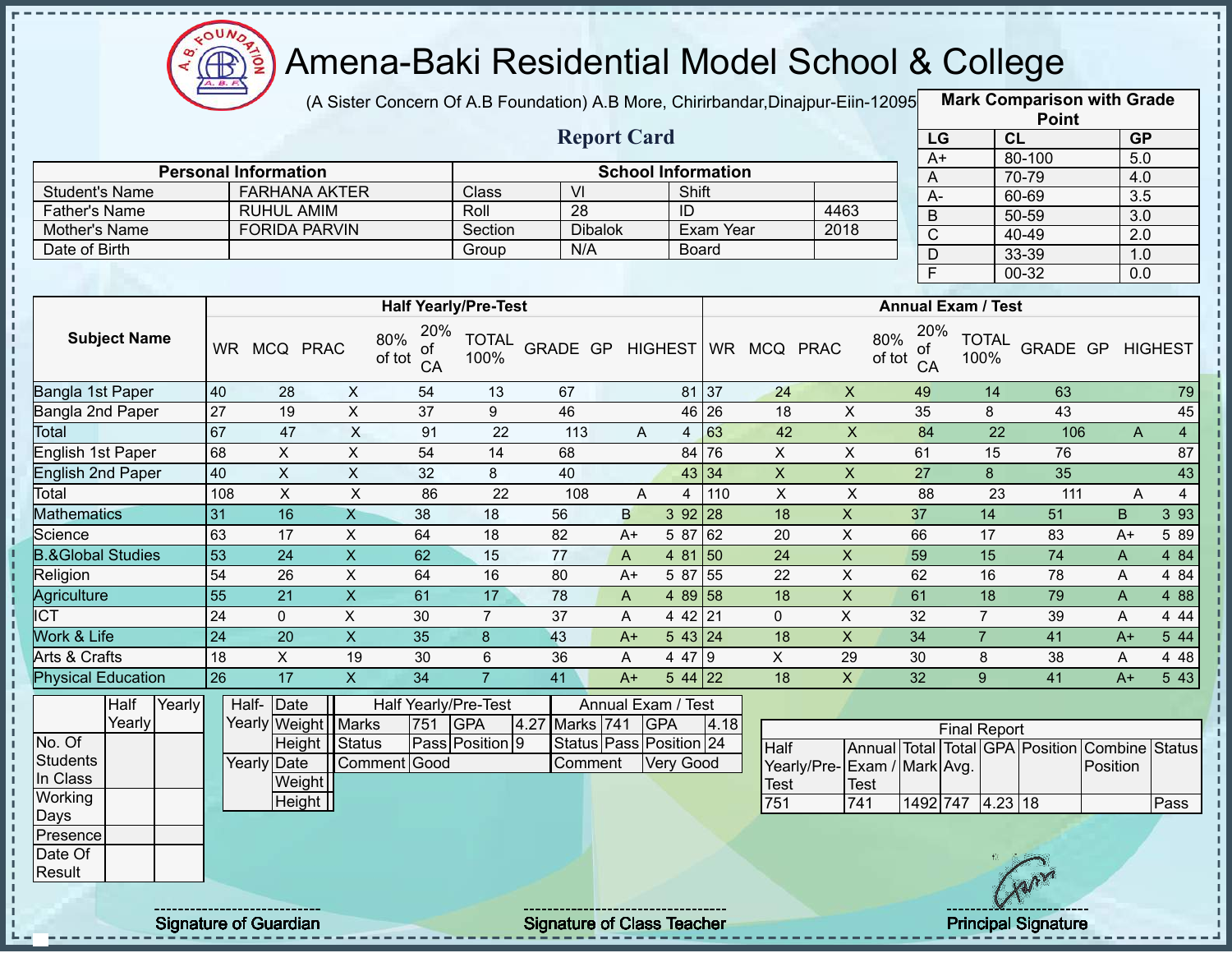

(A Sister Concern Of A.B Foundation) A.B More, Chirirbandar,Dinajpur-Eiin-12095 **Mark Comparison with Grade** 

|                       |                             |         | <b>Report Card</b> |                           |      |
|-----------------------|-----------------------------|---------|--------------------|---------------------------|------|
|                       | <b>Personal Information</b> |         |                    | <b>School Information</b> |      |
| <b>Student's Name</b> | <b>MALIHA TANJIM</b>        | Class   | VI                 | Shift                     |      |
| <b>Father's Name</b>  | <b>MASHOUR RAHAMAN</b>      | Roll    | 29                 | ID                        | 4467 |
| Mother's Name         | <b>SHAMIMA NASRIN</b>       | Section | <b>Dibalok</b>     | Exam Year                 | 2018 |
| Date of Birth         |                             | Group   | N/A                | <b>Board</b>              |      |
|                       |                             |         |                    |                           |      |

| <b>Point</b>    |           |                  |  |  |  |  |  |  |  |  |  |
|-----------------|-----------|------------------|--|--|--|--|--|--|--|--|--|
| LG              | <b>CL</b> | <b>GP</b>        |  |  |  |  |  |  |  |  |  |
| $\overline{A+}$ | 80-100    | 5.0              |  |  |  |  |  |  |  |  |  |
| Α               | 70-79     | 4.0              |  |  |  |  |  |  |  |  |  |
| А-              | 60-69     | $\overline{3.5}$ |  |  |  |  |  |  |  |  |  |
| B               | 50-59     | 3.0              |  |  |  |  |  |  |  |  |  |
| C               | 40-49     | 2.0              |  |  |  |  |  |  |  |  |  |
| D               | $33 - 39$ | 1.0              |  |  |  |  |  |  |  |  |  |
| E               | 00-32     | 0.0              |  |  |  |  |  |  |  |  |  |

|                              |           |              |                           |                                  | <b>Half Yearly/Pre-Test</b> |                 |      |               | <b>Annual Exam / Test</b> |             |              |                                  |                      |          |              |                     |
|------------------------------|-----------|--------------|---------------------------|----------------------------------|-----------------------------|-----------------|------|---------------|---------------------------|-------------|--------------|----------------------------------|----------------------|----------|--------------|---------------------|
| <b>Subject Name</b>          | <b>WR</b> | <b>MCQ</b>   | <b>PRAC</b>               | 20%<br>80%<br>оf<br>of tot<br>CA | <b>TOTAL</b><br>100%        | <b>GRADE GP</b> |      | HIGHEST WR    |                           | <b>MCQ</b>  | <b>PRAC</b>  | 20%<br>80%<br>0f<br>of tot<br>CA | <b>TOTAL</b><br>100% | GRADE GP |              | <b>HIGHEST</b>      |
| Bangla 1st Paper             | 36        | 26           | X                         | 50                               | 10                          | 60              |      | 81            | 42                        | 26          | $\mathsf{X}$ | 54                               | 14                   | 68       |              | 79                  |
| Bangla 2nd Paper             | 21        | 15           | X                         | 29                               | 7                           | 36              |      |               | 46 26                     | 15          | X            | 33                               | 7                    | 40       |              | 45                  |
| Total                        | 57        | 41           | X                         | 79                               | 17                          | 96              |      | 3.5<br>A-     | 68                        | 41          | X            | 87                               | 21                   | 108      |              | $\overline{4}$<br>A |
| English 1st Paper            | 62        | X            | X                         | 50                               | 14                          | 64              |      | 84            | 73                        | X           | X            | 58                               | 12                   | 70       |              | 87                  |
| English 2nd Paper            | 24        | Χ            | Χ                         | 19                               | 6                           | 25              |      |               | 43 27                     | X           | X.           | 22                               | 6                    | 28       |              | 43                  |
| Total                        | 86        | X            | X                         | 69                               | 20                          | 89              |      | B<br>3        | 100                       | X           | X            | 80                               | 18                   | 98       | A-           | 3.5                 |
| Mathematics                  | 38        | 22           | X.                        | 48                               | 14                          | 62              | $A-$ | $3.5$ 92 33   |                           | 25          | X            | 46                               | 14                   | 60       | A-           | 3.593               |
| Science                      | 55        | 18           | X                         | 58                               | 17                          | 75              | A    | 4 87          | 61                        | 21          | X.           | 66                               | 17                   | 83       | A+           | 5 8 9               |
| <b>B.&amp;Global Studies</b> | 51        | 23           | $\boldsymbol{\mathsf{X}}$ | 59                               | 14                          | 73              | A    | 4 81          | 151                       | 26          | X            | 62                               | 15                   | 77       | A            | 4 84                |
| Religion                     | 52        | 27           | X                         | 63                               | 14                          | 77              | A    | 4 87          | 46                        | 25          | X.           | 57                               | 15                   | 72       | A            | 4 8 4               |
| Agriculture                  | 50        | 20           | X.                        | 56                               | 16                          | 72              | A    | 4 89 55       |                           | 23          | X.           | 62                               | 17                   | 79       | $\mathsf{A}$ | 4 8 8               |
| <b>ICT</b>                   | 24        | $\mathbf{0}$ | Χ                         | 28                               | $\overline{7}$              | 35              | Α    | 4 42 17       |                           | $\mathbf 0$ | X            | 26                               | 9                    | 35       | A            | 4 4 4               |
| <b>Work &amp; Life</b>       | 23        | 20           | X                         | 34                               | 8                           | 42              | $A+$ | $5 \t43 \t24$ |                           | 19          | X            | 34                               | 8                    | 42       | $A+$         | 5 44                |
| Arts & Crafts                | 19        | X            | 17                        | 29                               | 6                           | 35              | A    | 4 47          | 11                        | X.          | 28           | 31                               | 8                    | 39       | A            | 4 4 8               |
| <b>Physical Education</b>    | 25        | 12           | X.                        | 30                               |                             | 37              | A    | 44119         |                           | 16          | X            | 28                               | 8                    | 36       | A            | 4 4 3               |

|                  | Half   | Yearly | Half-Date             |              |     | Half Yearly/Pre-Test |  |                | Annual Exam / Test |                         |      |                              |             |            |                     |     |                                                |      |
|------------------|--------|--------|-----------------------|--------------|-----|----------------------|--|----------------|--------------------|-------------------------|------|------------------------------|-------------|------------|---------------------|-----|------------------------------------------------|------|
|                  | Yearly |        | Yearly Weight   Marks |              | 693 | <b>GPA</b>           |  | 3.91 Marks 729 |                    | <b>GPA</b>              | 4.09 |                              |             |            | <b>Final Report</b> |     |                                                |      |
| No. Of           |        |        | Height Status         |              |     | Pass Position 22     |  |                |                    | Status Pass Position 27 |      | <b>Half</b>                  |             |            |                     |     | Annual Total Total GPA Position Combine Status |      |
| Students         |        |        | Yearly Date           | Comment Good |     |                      |  | Comment        |                    | Very Good               |      | Yearly/Pre- Exam / Mark Avg. |             |            |                     |     | Position                                       |      |
| In Class         |        |        | Weight                |              |     |                      |  |                |                    |                         |      | <b>Test</b>                  | <b>Test</b> |            |                     |     |                                                |      |
| Working          |        |        | Height                |              |     |                      |  |                |                    |                         |      | 693                          | 729         | 1422 712 4 |                     | 26  |                                                | Pass |
| Days             |        |        |                       |              |     |                      |  |                |                    |                         |      |                              |             |            |                     |     |                                                |      |
| <b>IPresence</b> |        |        |                       |              |     |                      |  |                |                    |                         |      |                              |             |            |                     |     |                                                |      |
| Date Of          |        |        |                       |              |     |                      |  |                |                    |                         |      |                              |             |            |                     |     |                                                |      |
| Result           |        |        |                       |              |     |                      |  |                |                    |                         |      |                              |             |            |                     | Arr |                                                |      |
|                  |        |        |                       |              |     |                      |  |                |                    |                         |      |                              |             |            |                     |     |                                                |      |

Signature of Guardian Signature of Class Teacher Principal Signature 2014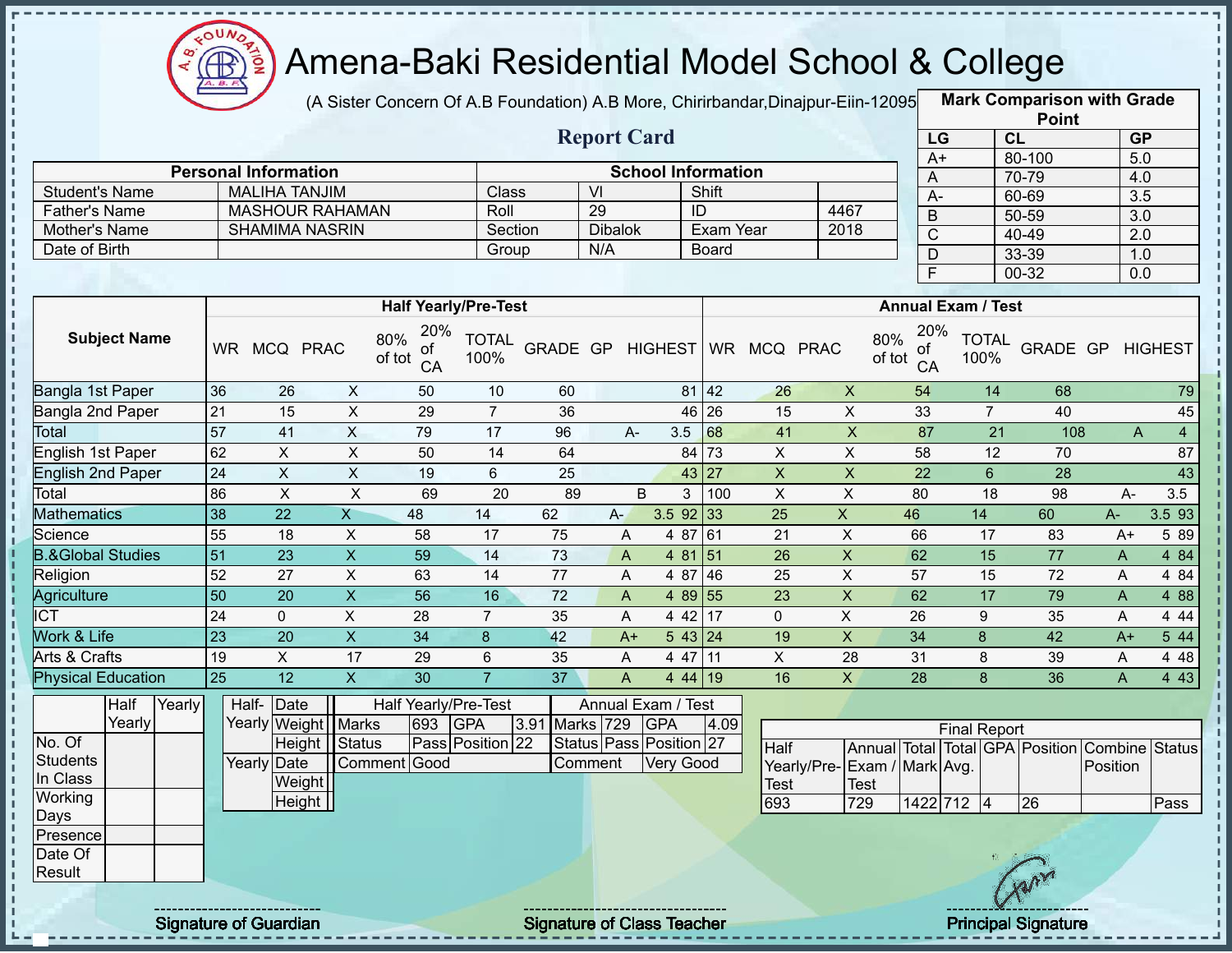

(A Sister Concern Of A.B Foundation) A.B More, Chirirbandar,Dinajpur-Eiin-12095 **Mark Comparison with Grade** 

|         | <b>School Information</b> |              |      |
|---------|---------------------------|--------------|------|
|         |                           |              |      |
| Class   | Μ                         | Shift        |      |
| Roll    | 30                        | ID           | 4483 |
| Section | <b>Dibalok</b>            | Exam Year    | 2018 |
| Group   | N/A                       | <b>Board</b> |      |
|         |                           |              |      |

| <b>Point</b> |        |                  |  |  |  |  |  |  |  |  |  |
|--------------|--------|------------------|--|--|--|--|--|--|--|--|--|
| LG           | CL     | <b>GP</b>        |  |  |  |  |  |  |  |  |  |
| $A+$         | 80-100 | 5.0              |  |  |  |  |  |  |  |  |  |
| A            | 70-79  | 4.0              |  |  |  |  |  |  |  |  |  |
| А-           | 60-69  | $\overline{3.5}$ |  |  |  |  |  |  |  |  |  |
| B            | 50-59  | $\overline{3.0}$ |  |  |  |  |  |  |  |  |  |
| C            | 40-49  | 2.0              |  |  |  |  |  |  |  |  |  |
| D            | 33-39  | 1.0              |  |  |  |  |  |  |  |  |  |
| F            | 00-32  | 0.0              |  |  |  |  |  |  |  |  |  |

|                              |           |               |              |                                  | <b>Half Yearly/Pre-Test</b> |          |       |                    | <b>Annual Exam / Test</b> |              |    |                                  |                      |          |  |              |       |
|------------------------------|-----------|---------------|--------------|----------------------------------|-----------------------------|----------|-------|--------------------|---------------------------|--------------|----|----------------------------------|----------------------|----------|--|--------------|-------|
| <b>Subject Name</b>          | <b>WR</b> | <b>MCQ</b>    | <b>PRAC</b>  | 20%<br>80%<br>0f<br>of tot<br>CA | <b>TOTAL</b><br>100%        | GRADE GP |       | <b>HIGHEST</b>     |                           | WR MCQ PRAC  |    | 20%<br>80%<br>of<br>of tot<br>CA | <b>TOTAL</b><br>100% | GRADE GP |  | HIGHEST      |       |
| Bangla 1st Paper             | 43        | 27            | X            | 56                               | $\overline{7}$              | 63       |       | 81                 | 40                        | 24           | X  | 51                               | 12                   | 63       |  |              | 79    |
| Bangla 2nd Paper             | 26        | 10            | X            | 29                               | 8                           | 37       |       |                    | 46 26                     | 11           | X  | 30                               | $\overline{7}$       | 37       |  |              | 45    |
| <b>Total</b>                 | 69        | 37            | X            | 85                               | 15                          | 100      |       | 3.5<br>$A -$       | 66                        | 35           | X  | 81                               | 19                   | 100      |  | 3.5<br>$A -$ |       |
| English 1st Paper            | 70        | X.            | Χ            | 56                               | 12                          | 68       |       |                    | 84 61                     | X            | X  | 49                               | 15                   | 64       |  |              | 87    |
| English 2nd Paper            | 22        | X             | X            | 18                               | 5                           | 23       |       |                    | 43 29                     | X            | X  | 23                               | 5                    | 28       |  |              | 43    |
| Total                        | 92        | X             | X            | 74                               | 17                          | 91       |       | 3.5<br>$A -$       | 190                       | X            | X  | 72                               | 20                   | 92       |  | 3.5<br>A-    |       |
| <b>Mathematics</b>           | 57        | 21            | X            | 62                               | 17                          | 79       | A     | 4 $92$ 40          |                           | 24           | X  | 51                               | 20                   | 71       |  | A            | 4 9 3 |
| Science                      | 45        | 15            | X            | 48                               | 15                          | 63       | A-    | 3.5 87             | 60                        | 21           | X  | 65                               | 17                   | 82       |  | 5 89<br>$A+$ |       |
| <b>B.&amp;Global Studies</b> | 49        | 21            | X.           | 56                               | 12                          | 68       | $A -$ | 3.5 81             | 48                        | 26           | X  | 59                               | 14                   | 73       |  | A            | 4 8 4 |
| Religion                     | 46        | 26            | X            | 58                               | 15                          | 73       | A     | 4 87               | 47                        | 23           | X  | 56                               | 14                   | 70       |  | 4 8 4<br>A   |       |
| Agriculture                  | 50        | 19            | X            | 55                               | 14                          | 69       | $A -$ | $3.589$ 55         |                           | 21           | X  | 61                               | 16                   | 77       |  | A            | 4 8 8 |
| <b>ICT</b>                   | 22        | $\mathbf{0}$  | X            | 27                               | 6                           | 33       | $A -$ | $3.5$ 42 22        |                           | $\mathbf{0}$ | X  | 31                               | 8                    | 39       |  | A            | 4 4 4 |
| Work & Life                  | 25        | 18            | $\mathsf{X}$ | 34                               |                             | 41       | $A+$  | $5 \, 43 \,   22$  |                           | 19           | X  | 33                               | 8                    | 41       |  | $A+$         | 544   |
| Arts & Crafts                | 24        | X.            | 18           | 34                               | 9                           | 43       | $A+$  | 5 47               | 16                        | X            | 29 | 36                               | 9                    | 45       |  | $A+$         | 5 48  |
| <b>Physical Education</b>    | 23        | 15            | X            | 30                               | $\overline{7}$              | 37       | A     | 4 44 22            |                           | 20           | X  | 34                               |                      | 41       |  | $A+$         | 5 4 3 |
| Half<br>Yearly               |           | Half-<br>Date |              | Half Yearly/Pre-Test             |                             |          |       | Annual Exam / Test |                           |              |    |                                  |                      |          |  |              |       |

|          | I⊓all  | reany | Hall-TDale            | ⊓a⊪           |     | <u>realiv/Pie-Test</u> |                | Allilual Exalif / Test  |      |                              |      |                     |     |                                                |      |
|----------|--------|-------|-----------------------|---------------|-----|------------------------|----------------|-------------------------|------|------------------------------|------|---------------------|-----|------------------------------------------------|------|
|          | Yearly |       | Yearly Weight   Marks |               | 697 | <b>IGPA</b>            | 3.91 Marks 731 | <b>GPA</b>              | 4.27 |                              |      | <b>Final Report</b> |     |                                                |      |
| No. Of   |        |       |                       | Height Status |     | Pass Position 21       |                | Status Pass Position 21 |      | <b>Half</b>                  |      |                     |     | Annual Total Total GPA Position Combine Status |      |
| Students |        |       | Yearly Date           | Comment Good  |     |                        | Comment        | Very Good               |      | Yearly/Pre- Exam / Mark Avg. |      |                     |     | Position                                       |      |
| In Class |        |       | <b>Weight</b>         |               |     |                        |                |                         |      | <b>Test</b>                  | Test |                     |     |                                                |      |
| Working  |        |       | Height                |               |     |                        |                |                         |      | 697                          | 731  | 1428 715 4.09 23    |     |                                                | Pass |
| Days     |        |       |                       |               |     |                        |                |                         |      |                              |      |                     |     |                                                |      |
| Presence |        |       |                       |               |     |                        |                |                         |      |                              |      |                     |     |                                                |      |
| Date Of  |        |       |                       |               |     |                        |                |                         |      |                              |      |                     |     |                                                |      |
| Result   |        |       |                       |               |     |                        |                |                         |      |                              |      |                     | Apr |                                                |      |
|          |        |       |                       |               |     |                        |                |                         |      |                              |      |                     |     |                                                |      |
|          |        |       |                       |               |     |                        |                |                         |      |                              |      |                     |     |                                                |      |

ŋ

 $\begin{array}{c} 1 \\ 1 \\ 1 \\ 1 \\ 1 \end{array}$ 

 $\frac{1}{1}$ 

Î Ţ

 $\begin{array}{c} 1 & 1 \\ 1 & 1 \\ 1 & 1 \end{array}$ 

Signature of Guardian Signature of Class Teacher **Signature 30, 390 and Teacher Principal Signature**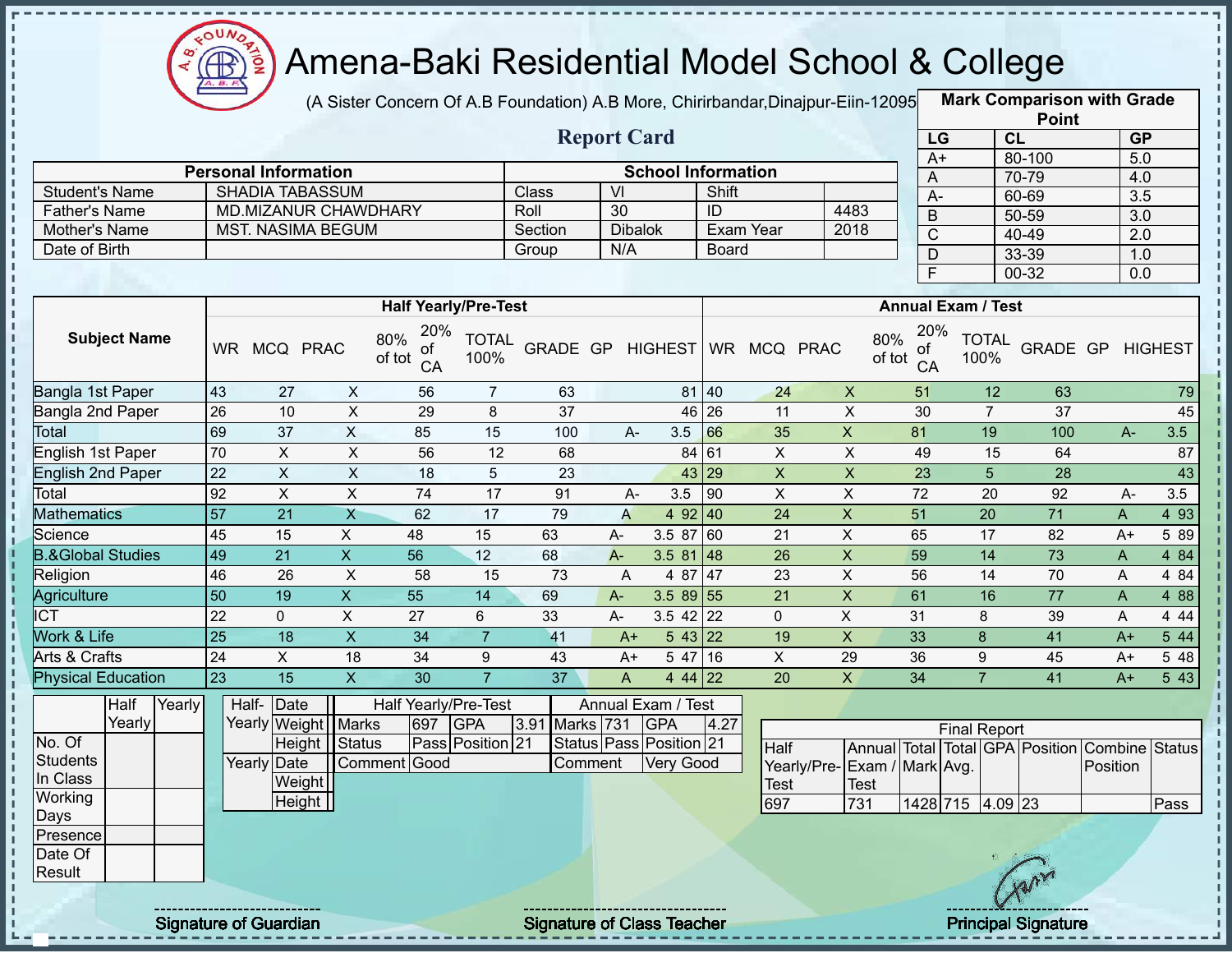

(A Sister Concern Of A.B Foundation) A.B More, Chirirbandar,Dinajpur-Eiin-120950

**Mark Comparison with Grade Point**

|                                       |                 |                                                      |                           |                                  |                      |                |                       |                           |                  |                     |                              |               |                         |                           |                | $\sim$                                         |                  |                |
|---------------------------------------|-----------------|------------------------------------------------------|---------------------------|----------------------------------|----------------------|----------------|-----------------------|---------------------------|------------------|---------------------|------------------------------|---------------|-------------------------|---------------------------|----------------|------------------------------------------------|------------------|----------------|
|                                       |                 |                                                      |                           |                                  |                      |                | <b>Report Card</b>    |                           |                  |                     |                              |               | LG                      |                           | <b>CL</b>      |                                                | <b>GP</b>        |                |
|                                       |                 |                                                      |                           |                                  |                      |                |                       |                           |                  |                     |                              |               | $A+$                    |                           |                | 80-100                                         | 5.0              |                |
|                                       |                 | <b>Personal Information</b><br><b>ANAMIKA NADIYA</b> |                           |                                  |                      |                |                       | <b>School Information</b> | Shift            |                     |                              |               | A                       |                           |                | 70-79                                          | 4.0              |                |
| <b>Student's Name</b>                 |                 | <b>ATIUR CHOWDURY</b>                                |                           |                                  | Class                |                | VI<br>$\overline{31}$ | ID                        |                  |                     | 4485                         |               | A-                      |                           |                | 60-69                                          | $\overline{3.5}$ |                |
| <b>Father's Name</b><br>Mother's Name |                 | NAZIMA PARVIN                                        |                           |                                  | Roll<br>Section      |                | <b>Dibalok</b>        |                           | <b>Exam Year</b> |                     | 2018                         |               | B                       |                           |                | 50-59                                          | 3.0              |                |
| Date of Birth                         |                 |                                                      |                           |                                  | Group                |                | N/A                   |                           | <b>Board</b>     |                     |                              |               | $\mathsf C$             |                           |                | 40-49                                          | 2.0              |                |
|                                       |                 |                                                      |                           |                                  |                      |                |                       |                           |                  |                     |                              |               | D                       |                           |                | 33-39                                          | 1.0              |                |
|                                       |                 |                                                      |                           |                                  |                      |                |                       |                           |                  |                     |                              |               | $\overline{\mathsf{F}}$ |                           |                | $00 - 32$                                      | 0.0              |                |
|                                       |                 |                                                      |                           | <b>Half Yearly/Pre-Test</b>      |                      |                |                       |                           |                  |                     |                              |               |                         | <b>Annual Exam / Test</b> |                |                                                |                  |                |
| <b>Subject Name</b>                   |                 | WR MCQ PRAC                                          |                           | 20%<br>80%<br>οt<br>of tot<br>CA | <b>TOTAL</b><br>100% | GRADE GP       |                       |                           |                  | HIGHEST WR MCQ PRAC |                              | 80%<br>of tot | 20%<br>Οt<br>CA         | 100%                      | <b>TOTAL</b>   | GRADE GP                                       |                  | <b>HIGHEST</b> |
| Bangla 1st Paper                      | 32              | 22                                                   | $\boldsymbol{\mathsf{X}}$ | 43                               | $\overline{7}$       | 50             |                       |                           | 81 34            | 14                  | $\mathsf{X}$                 |               | 38                      |                           | 11             | 49                                             |                  | 79             |
| Bangla 2nd Paper                      | 21              | 11                                                   | $\pmb{\times}$            | 26                               | 6                    | 32             |                       |                           | 46 25            | 12                  | X                            |               | 30                      |                           | $\overline{7}$ | 37                                             |                  | 45             |
| Total                                 | 53              | 33                                                   | $\times$                  | 69                               | 13                   | 82             |                       | B<br>3                    | 59               | 26                  | $\mathsf X$                  |               | 68                      |                           | 18             | 86                                             | B                | 3 <sup>1</sup> |
| <b>English 1st Paper</b>              | 70              | X                                                    | X                         | 56                               | 15                   | 71             |                       |                           | 84 61            | $\mathsf{X}$        | $\mathsf{X}$                 |               | 49                      |                           | 13             | 62                                             |                  | 87             |
| <b>English 2nd Paper</b>              | 20              | X                                                    | $\boldsymbol{\mathsf{X}}$ | 16                               | $6\phantom{1}$       | 22             |                       |                           | 43 29            | $\pmb{\times}$      | $\pmb{\times}$               |               | 23                      |                           | 5              | 28                                             |                  | 43             |
| Total                                 | 90              | $\pmb{\times}$                                       | $\mathsf{X}$              | 72                               | 21                   | 93             | $A -$                 | 3.5                       | 90               | X                   | X                            |               | 72                      |                           | 18             | 90                                             | $A-$             | 3.5            |
| <b>Mathematics</b>                    | 19              | $\overline{21}$                                      | $\mathsf{X}$              | 32                               | 10                   | 42             | $\mathbf C$           | 292   25                  |                  | 19                  | X                            |               | 35                      |                           | 10             | 45                                             | $\mathsf{C}$     | 2 9 3          |
| Science                               | 56              | 13                                                   | X                         | 55                               | 16                   | 71             | A                     | 4 87 60                   |                  | 16                  | $\pmb{\times}$               |               | 61                      |                           | 16             | 77                                             | A                | 4 8 9          |
| <b>B.&amp;Global Studies</b>          | 46              | 20                                                   | $\mathsf{X}$              | 53                               | 12                   | 65             | $A -$                 | $3.581$ 50                |                  | 20                  | $\mathsf{X}$                 |               | 56                      | 12                        |                | 68                                             | A-               | 3.5 84         |
| Religion                              | 45              | 18                                                   | X                         | 50                               | 15                   | 65             | A-                    | $3.587$ 43                |                  | 20                  | $\mathsf{X}$                 |               | 50                      | 15                        |                | 65                                             | A-               | 3.5 84         |
| Agriculture                           | 46              | 17                                                   | $\mathsf{X}$              | 50                               | 15                   | 65             | $A -$                 | $3.589$ 56                |                  | 20                  | $\pmb{\times}$               |               | 61                      |                           | 17             | 78                                             | A                | 4 8 8          |
| <b>ICT</b>                            | 24              | $\mathbf 0$                                          | X                         | 27                               | 6                    | 33             | $A -$                 | $3.5$ 42 22               |                  | $\Omega$            | X                            |               | 30                      | $\overline{7}$            |                | 37                                             | A                | 4 4 4          |
| Work & Life                           | $\overline{23}$ | 21                                                   | $\overline{X}$            | 35                               | 8                    | 43             | $A+$                  | 543 23                    |                  | 19                  | $\pmb{\times}$               |               | 34                      | $\overline{7}$            |                | 41                                             | $A+$             | 544            |
| Arts & Crafts                         | 19              | X                                                    | 18                        | 30                               | $\overline{7}$       | 37             | A                     | 4 47 10                   |                  | X                   | 28                           |               | 30                      | 8                         |                | 38                                             | A                | 4 4 8          |
| <b>Physical Education</b>             | 24              | 14                                                   | $\mathsf{X}$              | 30                               | $6\phantom{1}$       | 36             | A                     | 4 44 19                   |                  | 14                  | $\mathsf{X}$                 |               | 26                      | 8                         |                | 34                                             | $A -$            | 3.543          |
| Yearly<br>Half                        |                 | Half- Date                                           |                           | Half Yearly/Pre-Test             |                      |                |                       | Annual Exam / Test        |                  |                     |                              |               |                         |                           |                |                                                |                  |                |
| Yearly                                |                 | Yearly Weight   Marks                                |                           | 632                              | <b>GPA</b>           | 3.59 Marks 659 |                       | <b>GPA</b>                | 3.64             |                     |                              |               |                         | <b>Final Report</b>       |                |                                                |                  |                |
| No. Of                                |                 |                                                      | Height   Status           |                                  | Pass Position 30     |                |                       | Status Pass Position 37   |                  | Half                |                              |               |                         |                           |                | Annual Total Total GPA Position Combine Status |                  |                |
| <b>Students</b>                       |                 | <b>Yearly Date</b>                                   |                           | Comment Good                     |                      |                | Comment               | Excellent                 |                  |                     | Yearly/Pre- Exam / Mark Avg. |               |                         |                           |                |                                                | Position         |                |
| In Class                              |                 | Weight                                               |                           |                                  |                      |                |                       |                           |                  | Test                |                              | Test          |                         |                           |                |                                                |                  |                |
| Working                               |                 | Height                                               |                           |                                  |                      |                |                       |                           |                  | 632                 | 659                          |               | 1291 646                |                           | $3.61$ 36      |                                                |                  | Pass           |
| Days                                  |                 |                                                      |                           |                                  |                      |                |                       |                           |                  |                     |                              |               |                         |                           |                |                                                |                  |                |
| Presence                              |                 |                                                      |                           |                                  |                      |                |                       |                           |                  |                     |                              |               |                         |                           |                |                                                |                  |                |

Date Of Result

J. п J.  $\mathbf{I}$ л

п п

Signature of Guardian Signature of Class Teacher Principal Signature 31/39 Principal Signature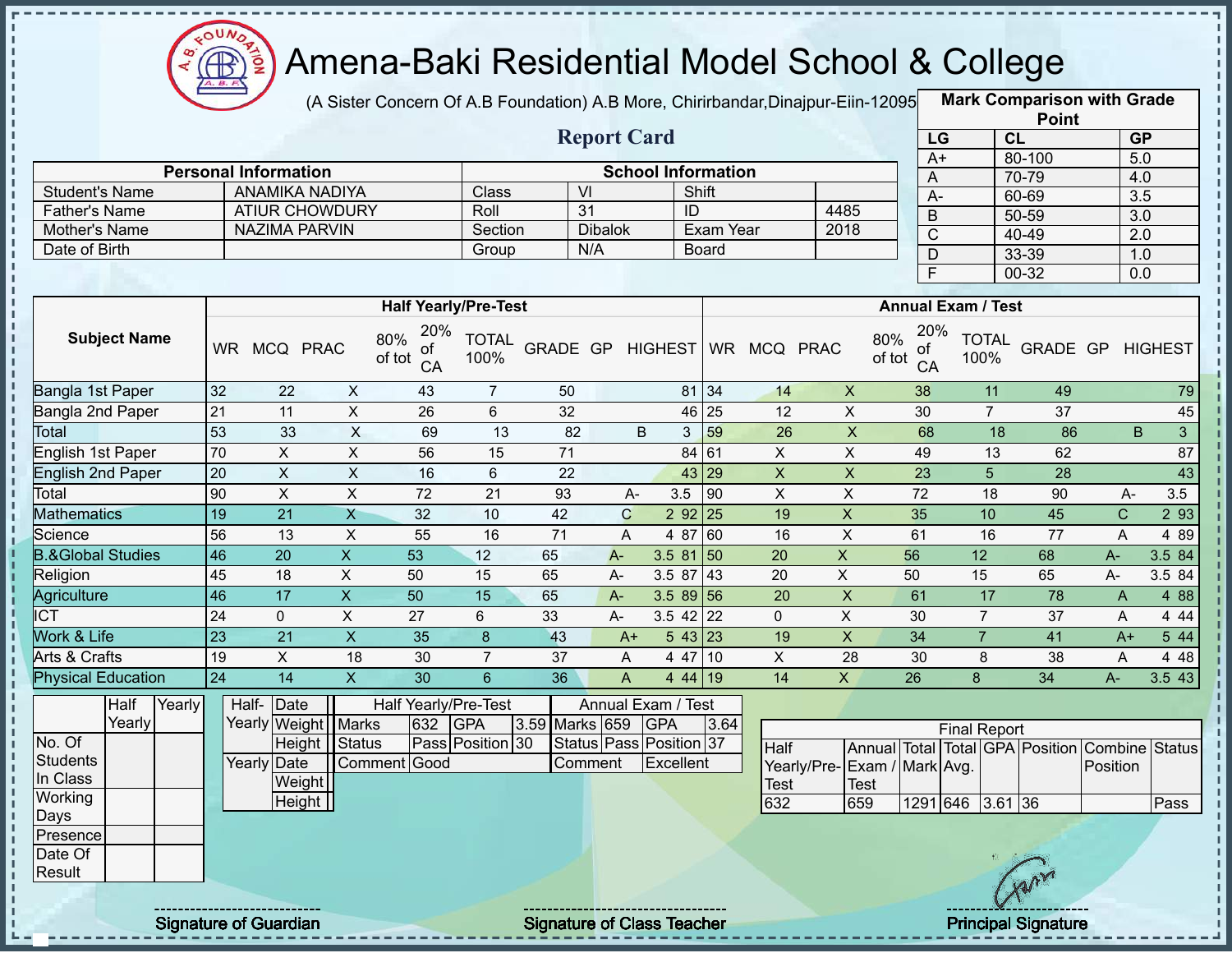

(A Sister Concern Of A.B Foundation) A.B More, Chirirbandar, Dinajpur-Eiin-12095

**Mark Comparison with Grade Point**

|                                                                                      |                 |                                                                                  |                           |                                             |                                |                 |                                                                |                           |              |                              |                                             |                                  |                                                                            | <b>LOILI</b>       |                     |                         |
|--------------------------------------------------------------------------------------|-----------------|----------------------------------------------------------------------------------|---------------------------|---------------------------------------------|--------------------------------|-----------------|----------------------------------------------------------------|---------------------------|--------------|------------------------------|---------------------------------------------|----------------------------------|----------------------------------------------------------------------------|--------------------|---------------------|-------------------------|
|                                                                                      |                 |                                                                                  |                           |                                             |                                |                 | <b>Report Card</b>                                             |                           |              |                              |                                             |                                  | LG                                                                         | CL                 |                     | GP                      |
|                                                                                      |                 | <b>Personal Information</b>                                                      |                           |                                             |                                |                 |                                                                | <b>School Information</b> |              |                              |                                             |                                  | $A+$                                                                       | 80-100             |                     | 5.0                     |
| <b>Student's Name</b>                                                                |                 | <b>SUME RANI SARKER</b>                                                          |                           |                                             | Class                          |                 | $\overline{\mathsf{M}}$                                        |                           | Shift        |                              |                                             | A                                |                                                                            | 70-79              |                     | 4.0                     |
| <b>Father's Name</b>                                                                 |                 | <b>BRINDABON SARKER</b>                                                          |                           |                                             | Roll                           |                 | $\overline{32}$                                                |                           | ID           |                              | 4488                                        |                                  | $A-$                                                                       | 60-69              |                     | 3.5                     |
| Mother's Name                                                                        |                 | <b>SRITY RANI SARKER</b>                                                         |                           |                                             | Section                        |                 | <b>Dibalok</b>                                                 |                           | Exam Year    |                              | 2018                                        | B                                | $\overline{\text{c}}$                                                      | 50-59<br>$40 - 49$ |                     | 3.0                     |
| Date of Birth                                                                        |                 |                                                                                  |                           |                                             | Group                          |                 | N/A                                                            |                           | <b>Board</b> |                              |                                             | $\mathsf{D}$                     |                                                                            | 33-39              |                     | $\overline{2.0}$<br>1.0 |
|                                                                                      |                 |                                                                                  |                           |                                             |                                |                 |                                                                |                           |              |                              |                                             | $\mathsf{F}$                     |                                                                            | 00-32              |                     | 0.0                     |
|                                                                                      |                 |                                                                                  |                           |                                             |                                |                 |                                                                |                           |              |                              |                                             |                                  |                                                                            |                    |                     |                         |
|                                                                                      |                 |                                                                                  |                           | <b>Half Yearly/Pre-Test</b>                 |                                |                 |                                                                |                           |              |                              |                                             |                                  | <b>Annual Exam / Test</b>                                                  |                    |                     |                         |
| <b>Subject Name</b>                                                                  |                 | WR MCQ PRAC                                                                      |                           | 20%<br>80%<br>Οt<br>of tot<br>CA            | <b>TOTAL</b><br>100%           |                 |                                                                |                           |              | GRADE GP HIGHEST WR MCQ PRAC |                                             | 20%<br>80%<br>Οt<br>of tot<br>CA | <b>TOTAL</b><br>100%                                                       | GRADE GP           |                     | <b>HIGHEST</b>          |
| Bangla 1st Paper                                                                     | 40              | 28                                                                               | X                         | 54                                          | 6                              | 60              |                                                                |                           | 81 32        | 26                           | $\mathsf{X}$                                | 46                               | 13                                                                         | 59                 |                     | 79                      |
| Bangla 2nd Paper                                                                     | 24              | 12                                                                               | $\pmb{\times}$            | 29                                          | 8                              | 37              |                                                                |                           | 46 26        | 16                           | $\pmb{\times}$                              | 34                               | 8                                                                          | 42                 |                     | 45                      |
| Total                                                                                | 64              | 40                                                                               | $\overline{X}$            | 83                                          | 14                             | 97              | A-                                                             | 3.5                       | 58           | 42                           | $\pmb{\times}$                              | 80                               | 21                                                                         | 101                | $A-$                | 3.5                     |
| <b>English 1st Paper</b>                                                             | 54              | $\pmb{\times}$                                                                   | $\pmb{\times}$            | 43                                          | 12                             | 55              |                                                                |                           | 84 66        | $\mathsf X$                  | X                                           | 53                               | 14                                                                         | 67                 |                     | 87                      |
| <b>English 2nd Paper</b>                                                             | 22              | $\boldsymbol{\mathsf{X}}$                                                        | $\pmb{\times}$            | 18                                          | 4                              | 22              |                                                                |                           | 43 29        | $\boldsymbol{\mathsf{X}}$    | $\pmb{\times}$                              | 23                               | 6                                                                          | 29                 |                     | 43                      |
| Total                                                                                | 76              | $\mathsf X$                                                                      | $\sf X$                   | 61                                          | 16                             | $\overline{77}$ |                                                                | B<br>3                    | 95           | $\pmb{\times}$               | $\pmb{\times}$                              | 76                               | 20                                                                         | 96                 | A-                  | 3.5                     |
| <b>Mathematics</b>                                                                   | 50              | 20                                                                               | X                         | 56                                          | 10                             | 66              | $A-$                                                           | $3.5$ 92 35               |              | 24                           | $\mathsf X$                                 | 47                               | 20                                                                         | 67                 | A-                  | 3.5 93                  |
| Science                                                                              | $\overline{57}$ | 14                                                                               | X                         | 57                                          | 15                             | 72              | A                                                              | 4 87                      | 60           | 22                           | $\mathsf X$                                 | 66                               | 17                                                                         | 83                 | A+                  | 5 89                    |
| <b>B.&amp;Global Studies</b>                                                         | 49              | 25                                                                               | $\boldsymbol{\mathsf{X}}$ | 59                                          | 11                             | 70              | A                                                              |                           | 4 81 46      | 24                           | $\boldsymbol{\mathsf{X}}$                   | 56                               | 15                                                                         | 71                 | A                   | 4 8 4                   |
| Religion                                                                             | 52              | 25                                                                               | X                         | 62                                          | 14                             | 76              | A                                                              |                           | 4 87 55      | 26                           | X                                           | 65                               | 15                                                                         | 80                 | A+                  | 5 84                    |
| Agriculture                                                                          | 57              | $\overline{23}$                                                                  | $\mathsf X$               | 64                                          | 15                             | 79              | $\mathsf{A}$                                                   |                           | 4 89 54      | 19                           | $\mathsf X$                                 | 58                               | 16                                                                         | $\overline{74}$    | A                   | 4 8 8                   |
| <b>ICT</b>                                                                           | $\overline{22}$ | $\mathbf 0$                                                                      | $\mathsf X$               | 26                                          | 8                              | 34              | A-                                                             | $3.5$ 42 19               |              | $\mathbf 0$                  | $\mathsf X$                                 | 28                               | 8                                                                          | 36                 | A                   | 4 4 4                   |
| Work & Life                                                                          | 24              | 19                                                                               | $\mathsf{X}$              | 34                                          | $\overline{7}$                 | 41              | $A+$                                                           |                           | 543 24       | 18                           | $\mathsf{X}$                                | 34                               | 8                                                                          | 42                 | $A+$                | 544                     |
| Arts & Crafts                                                                        | 22              | $\boldsymbol{\mathsf{X}}$                                                        | 18                        | 32                                          | 6                              | 38              | A                                                              |                           | 4 47 16      | X                            | 29                                          | 36                               | 8                                                                          | 44                 | $A+$                | 5 48                    |
| <b>Physical Education</b>                                                            | 23              | 15                                                                               | $\mathsf{X}$              | 30                                          | $6\phantom{1}$                 | 36              | A                                                              |                           | 4 44 21      | 15                           | $\mathsf{X}$                                | 29                               | $\overline{7}$                                                             | 36                 | A                   | 4 4 3                   |
| Half<br>Yearly<br>Yearly<br>No. Of<br><b>Students</b><br>In Class<br>Working<br>Days |                 | Half- Date<br>Yearly Weight   Marks<br>Height<br>Yearly Date<br>Weight<br>Height | <b>Status</b>             | Half Yearly/Pre-Test<br>686<br>Comment Good | <b>GPA</b><br>Pass Position 24 | 3.86 Marks 730  | Annual Exam / Test<br>Status   Pass   Position   22<br>Comment | <b>GPA</b><br>Very Good   | 4.23         | <b>Half</b><br>Test<br>686   | Yearly/Pre- Exam / Mark Avg.<br>Test<br>730 |                                  | <b>Final Report</b><br>Annual Total Total GPA Position<br>1416 710 4.05 25 |                    | Combine<br>Position | Status<br>Pass          |
| Presence<br>Date Of<br>Result                                                        |                 |                                                                                  |                           |                                             |                                |                 |                                                                |                           |              |                              |                                             |                                  |                                                                            | Cran               |                     |                         |

Signature of Guardian Signature of Class Teacher Principal Signature 32/39 Principal Signature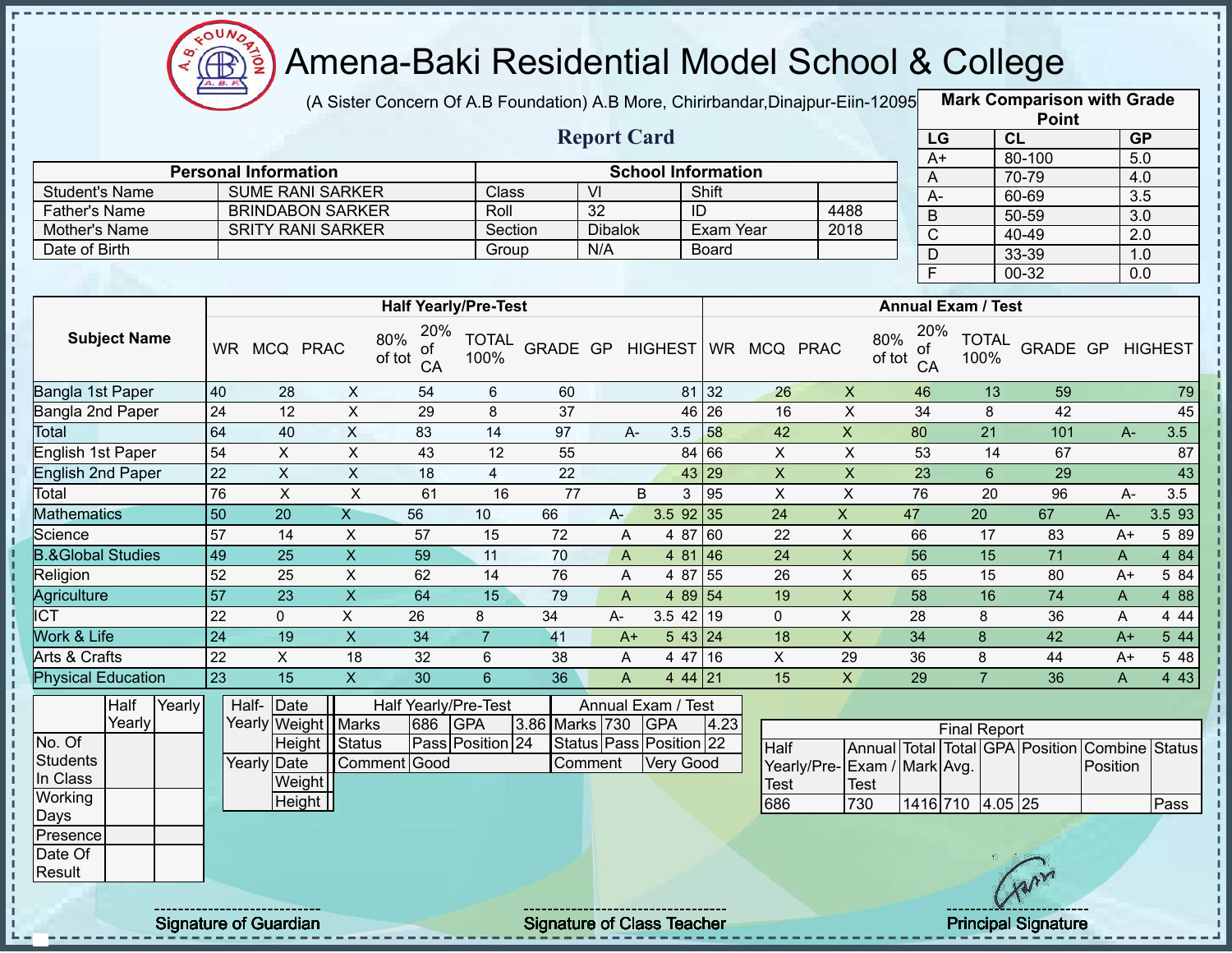

(A Sister Concern Of A.B Foundation) A.B More, Chirirbandar,Dinajpur-Eiin-120950

**Mark Comparison with Grade Point**

|                              |                     |        |                 |                             |                           |                                  |                      |          |                                 |                           |                 |                |                              |                           |                           | -----                                          |                         |                  |
|------------------------------|---------------------|--------|-----------------|-----------------------------|---------------------------|----------------------------------|----------------------|----------|---------------------------------|---------------------------|-----------------|----------------|------------------------------|---------------------------|---------------------------|------------------------------------------------|-------------------------|------------------|
|                              |                     |        |                 |                             |                           |                                  |                      |          | <b>Report Card</b>              |                           |                 |                |                              | LG                        |                           | CL                                             | GP                      |                  |
|                              |                     |        |                 | <b>Personal Information</b> |                           |                                  |                      |          |                                 | <b>School Information</b> |                 |                |                              | $A+$                      |                           | 80-100<br>70-79                                | 5.0                     |                  |
| <b>Student's Name</b>        |                     |        |                 |                             | <b>MUSFIKA RAHMAN</b>     |                                  | Class                |          | $\overline{\mathsf{M}}$         |                           | Shift           |                |                              | A<br>$A-$                 |                           | 60-69                                          | 4.0<br>$\overline{3.5}$ |                  |
| <b>Father's Name</b>         |                     |        |                 |                             | MASUD-UR-RAHMAN           |                                  | Roll                 |          | 33                              |                           | $\overline{ID}$ |                | 4490                         | B                         |                           | 50-59                                          | 3.0                     |                  |
| Mother's Name                |                     |        |                 |                             | <b>NASIMA RAHMAN</b>      |                                  | Section              |          | <b>Dibalok</b>                  |                           | Exam Year       |                | 2018                         | $\overline{C}$            |                           | 40-49                                          | 2.0                     |                  |
| Date of Birth                |                     |        |                 |                             |                           |                                  | Group                |          | N/A                             |                           | Board           |                |                              | D                         |                           | 33-39                                          | 1.0                     |                  |
|                              |                     |        |                 |                             |                           |                                  |                      |          |                                 |                           |                 |                |                              | $\overline{F}$            |                           | 00-32                                          | 0.0                     |                  |
|                              |                     |        |                 |                             |                           |                                  |                      |          |                                 |                           |                 |                |                              |                           |                           |                                                |                         |                  |
|                              |                     |        |                 |                             |                           | <b>Half Yearly/Pre-Test</b>      |                      |          |                                 |                           |                 |                |                              |                           | <b>Annual Exam / Test</b> |                                                |                         |                  |
|                              | <b>Subject Name</b> |        |                 | WR MCQ PRAC                 |                           | 20%<br>80%<br>Οt<br>of tot<br>CA | <b>TOTAL</b><br>100% | GRADE GP |                                 | HIGHEST                   |                 | WR MCQ PRAC    | 80%                          | 20%<br>οf<br>of tot<br>CA | <b>TOTAL</b><br>100%      | GRADE GP                                       |                         | <b>HIGHEST</b>   |
| Bangla 1st Paper             |                     |        | 38              | 28                          | $\boldsymbol{\mathsf{X}}$ | 53                               | 6                    | 59       |                                 |                           | 81 41           | 25             | $\mathsf{X}$                 | 53                        | 13                        | 66                                             |                         | 79               |
| Bangla 2nd Paper             |                     |        | $\overline{21}$ | $\overline{12}$             | $\pmb{\times}$            | 26                               | $\overline{7}$       | 33       |                                 |                           | 46 25           | 12             | $\pmb{\times}$               | 30                        | 8                         | 38                                             |                         | 45               |
| Total                        |                     |        | 59              | 40                          | $\overline{X}$            | 79                               | 13                   | 92       | A-                              | 3.5                       | 66              | 37             | $\mathsf X$                  | 83                        | 21                        | 104                                            | $A-$                    | 3.5              |
| English 1st Paper            |                     |        | 70              | $\mathsf X$                 | $\pmb{\times}$            | 56                               | 17                   | 73       |                                 |                           | 84 81           | $\mathsf X$    | X                            | 65                        | 17                        | 82                                             |                         | 87               |
| <b>English 2nd Paper</b>     |                     |        | $\overline{25}$ | $\mathsf X$                 | $\boldsymbol{\mathsf{X}}$ | 20                               | 8                    | 28       |                                 |                           | 43 41           | $\mathsf X$    | $\boldsymbol{\mathsf{X}}$    | 33                        | $\overline{7}$            | 40                                             |                         | 43               |
| Total                        |                     |        | 95              | $\mathsf{X}$                | X                         | 76                               | 25                   | 101      | A-                              | 3.5                       | 122             | $\pmb{\times}$ | $\mathsf X$                  | 98                        | 24                        | 122                                            | $A+$                    | 5                |
| <b>Mathematics</b>           |                     |        | 39              | 18                          | X                         | 46                               | 14                   | 60       | A-                              | $3.5$ 92 29               |                 | 23             | X                            | 42                        | 14                        | 56                                             | B                       | $3\overline{93}$ |
| Science                      |                     |        | 50              | 18                          | X                         | 54                               | 16                   | 70       | A                               |                           | 4 87 63         | 20             | X                            | 66                        | 16                        | 82                                             | $A+$                    | 5 89             |
| <b>B.&amp;Global Studies</b> |                     |        | 45              | 19                          | $\overline{X}$            | 51                               | 12                   | 63       | $A -$                           | $3.581$ 50                |                 | 20             | $\overline{X}$               | 56                        | 15                        | $\overline{71}$                                | $\mathsf{A}$            | 484              |
| Religion                     |                     |        | 41              | 20                          | X                         | 49                               | 14                   | 63       | $A-$                            | $3.587$ 48                |                 | 24             | $\pmb{\times}$               | 58                        | 15                        | 73                                             | A                       | 4 8 4            |
| Agriculture                  |                     |        | 49              | 20                          | $\boldsymbol{\mathsf{X}}$ | 55                               | 15                   | 70       | A                               |                           | 4 89 60         | 22             | $\mathsf{X}$                 | 66                        | 17                        | 83                                             | $A+$                    | 5 88             |
| $\overline{\text{ICT}}$      |                     |        | $\overline{24}$ | $\mathbf 0$                 | $\overline{X}$            | 26                               | 8                    | 34       | A-                              | $3.5$ 42 23               |                 | $\mathbf 0$    | $\overline{X}$               | 33                        | 8                         | 41                                             | $A+$                    | 5 4 4            |
| Work & Life                  |                     |        | 24              | $\overline{18}$             | $\overline{X}$            | $\overline{34}$                  | 8                    | 42       | $A+$                            |                           | 543 24          | 16             | $\overline{X}$               | 32                        | 8                         | 40                                             | $A+$                    | 5 44             |
| Arts & Crafts                |                     |        | 18              | X                           | 13                        | 25                               | 8                    | 33       | A-                              | $3.5$ 47 16               |                 | X              | 29                           | 36                        | 9                         | 45                                             | $A+$                    | 5 48             |
| <b>Physical Education</b>    |                     |        | 25              | 13                          | $\overline{X}$            | 30                               | $\overline{7}$       | 37       | $\mathsf{A}$                    |                           | 4 44 22         | 13             | $\overline{X}$               | 28                        | 9                         | $\overline{37}$                                | A                       | 4 4 3            |
|                              | Half<br>Yearly      | Yearly |                 | Half- Date                  | Yearly Weight Marks       | Half Yearly/Pre-Test<br>665      | <b>GPA</b>           | 3.77     | Annual Exam / Test<br>Marks 754 | <b>GPA</b>                | 4.41            |                |                              |                           |                           |                                                |                         |                  |
| No. Of                       |                     |        |                 |                             | Height Status             |                                  | Pass Position 27     |          | Status Pass Position 18         |                           |                 |                |                              |                           | <b>Final Report</b>       |                                                |                         |                  |
| <b>Students</b>              |                     |        |                 | Yearly Date                 |                           | Comment Good                     |                      |          | Comment                         | <b>Very Good</b>          |                 | Half           | Yearly/Pre- Exam / Mark Avg. |                           |                           | Annual Total Total GPA Position Combine Status | Position                |                  |
| In Class                     |                     |        |                 | Weight                      |                           |                                  |                      |          |                                 |                           |                 | <b>Test</b>    | <b>Test</b>                  |                           |                           |                                                |                         |                  |
| Working                      |                     |        |                 | Height                      |                           |                                  |                      |          |                                 |                           |                 | 665            | 754                          |                           | 1419 710 4.09 24          |                                                |                         | Pass             |
| Days                         |                     |        |                 |                             |                           |                                  |                      |          |                                 |                           |                 |                |                              |                           |                           |                                                |                         |                  |
| Presence                     |                     |        |                 |                             |                           |                                  |                      |          |                                 |                           |                 |                |                              |                           |                           |                                                |                         |                  |
| Date Of                      |                     |        |                 |                             |                           |                                  |                      |          |                                 |                           |                 |                |                              |                           |                           | 10 10 22 33                                    |                         |                  |

Result

J, п

п

п

п  $\mathbf I$ п  $\mathbf{I}$ J.  $\mathbf{I}$  $\mathbf I$ J. J,  $\mathbf I$ Ţ J. J. J, п

ï п п п л п п  $\frac{1}{1}$ J. J, л

п  $\mathbf I$ п П  $\blacksquare$  $\mathbf I$  $\mathbf I$ 

J,

Signature of Guardian Signature of Class Teacher Principal Signature 33-39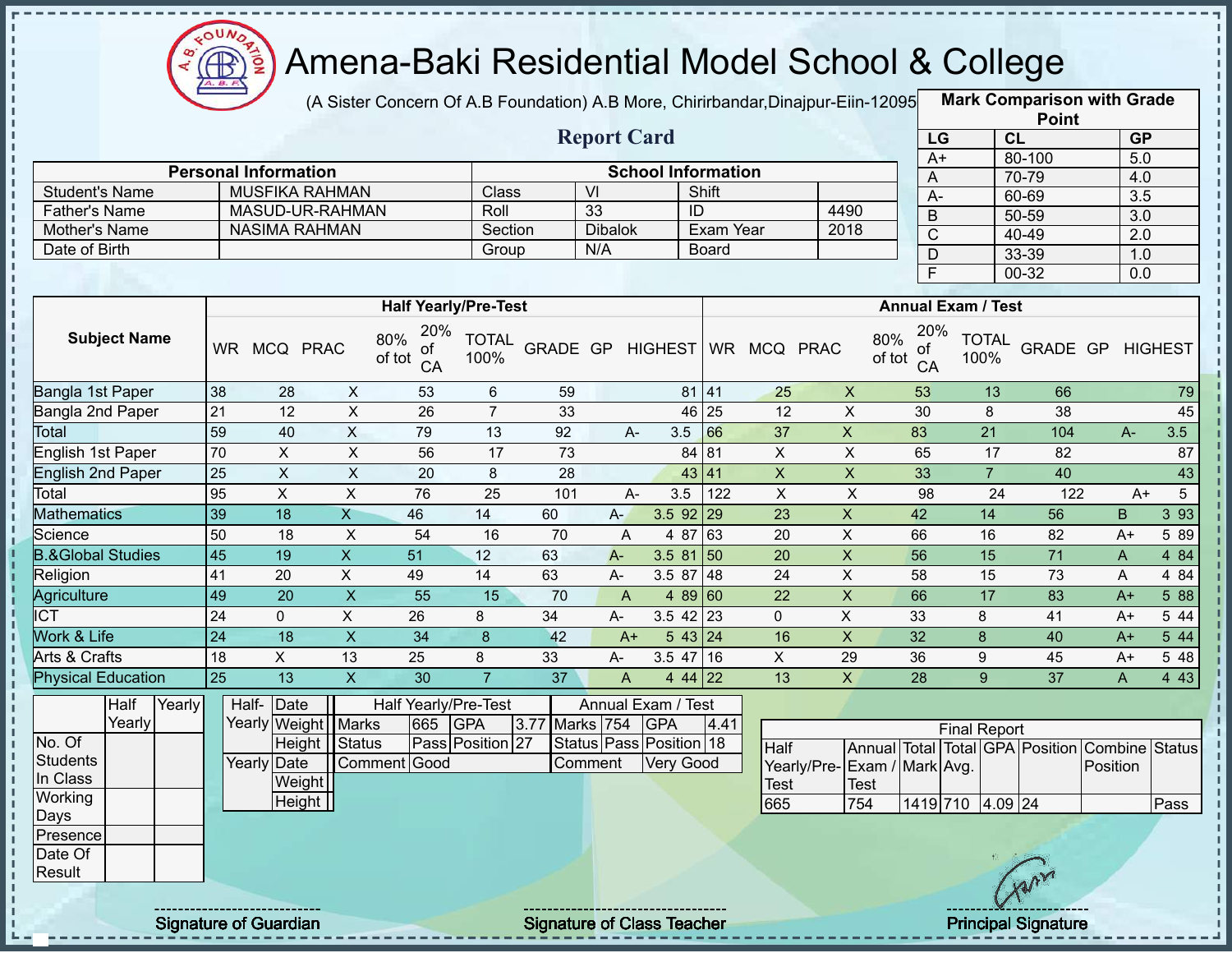

(A Sister Concern Of A.B Foundation) A.B More, Chirirbandar,Dinajpur-Eiin-120950

**Mark Comparison with Grade Point**

| <b>Report Card</b><br>CL<br>LG<br>GP<br>80-100<br>$\overline{5.0}$<br>$A+$<br><b>Personal Information</b><br><b>School Information</b><br>70-79<br>A<br>4.0<br><b>LAMIYA JANNAT</b><br>$\overline{\mathsf{V}}$<br><b>Student's Name</b><br>Class<br>Shift<br>$\overline{3.5}$<br>$A -$<br>60-69<br>34<br><b>SHAHADOT HOSSAN</b><br>ID<br>4496<br><b>Father's Name</b><br>Roll<br>B<br>50-59<br>3.0<br><b>LAILY ARGUMAN</b><br><b>Dibalok</b><br>Exam Year<br>2018<br>Mother's Name<br>Section<br>$\overline{\text{C}}$<br>40-49<br>2.0<br>Date of Birth<br>N/A<br><b>Board</b><br>Group<br>D<br>33-39<br>1.0<br>F<br>00-32<br>0.0<br><b>Annual Exam / Test</b><br><b>Half Yearly/Pre-Test</b><br>20%<br>20%<br><b>Subject Name</b><br>80%<br><b>TOTAL</b><br>80%<br><b>TOTAL</b><br>GRADE GP<br>WR MCQ PRAC<br>GRADE GP<br>MCQ PRAC<br><b>HIGHEST</b><br><b>WR</b><br><b>HIGHEST</b><br>0t<br>0t<br>of tot<br>of tot<br>100%<br>100%<br>CA<br>CA<br>48<br>$\mathsf X$<br>42<br>$\mathsf{X}$<br>70<br>Bangla 1st Paper<br>27<br>60<br>8<br>68<br>81<br>28<br>56<br>14<br>27<br>$\overline{X}$<br>$\pmb{\times}$<br>16<br>34<br>$9\,$<br>43<br>46 27<br>37<br>8<br>45<br>Bangla 2nd Paper<br>19<br>$\overline{X}$<br>75<br>$\mathsf{X}$<br>43<br>69<br>47<br>22<br>94<br>17<br>93<br><b>Total</b><br>111<br>115<br>$\overline{4}$<br>A<br>A<br>4<br>71<br>$\overline{X}$<br>$\sf X$<br>$\overline{57}$<br>76<br>X<br>$\pmb{\times}$<br>English 1st Paper<br>14<br>71<br>84<br>61<br>16<br>77<br>$\overline{X}$<br>30<br>$\mathsf{X}$<br>$\overline{\mathsf{X}}$<br>$\mathsf{X}$<br><b>English 2nd Paper</b><br>24<br>8<br>32<br>43 38<br>30<br>8<br>38<br>$\overline{X}$<br>$\pmb{\times}$<br>X<br>$\sf X$<br>Total<br>101<br>81<br>22<br>114<br>91<br>24<br>$\overline{4}$<br>103<br>3.5<br>115<br>$A -$<br>A<br>$\mathsf{X}$<br><b>Mathematics</b><br>54<br>21<br>$\mathsf X$<br>20<br>60<br>18<br>78<br>4 9 2<br> 60<br>25<br>68<br>88<br>A<br>$A+$<br>Science<br>$\pmb{\times}$<br>63<br>X<br>60<br>23<br>66<br>18<br>84<br>5 87<br>25<br>70<br>16<br>86<br>$A+$<br>$A+$<br>$\overline{\mathsf{x}}$<br>$\overline{X}$<br><b>B.&amp;Global Studies</b><br>52<br>$\overline{29}$<br>65<br>59<br>$\overline{75}$<br>14<br>79<br>$\vert$ 54<br>20<br>16<br>$\mathsf{A}$<br>4 81<br>$\mathsf{A}$<br>51<br>$\pmb{\times}$<br>$\mathsf X$<br>27<br>62<br>78<br>47<br>23<br>56<br>16<br>72<br>Religion<br>16<br>4 87<br>A<br>A<br>$\overline{\mathsf{x}}$<br>$\overline{X}$<br>54<br>27<br>65<br>18<br>83<br>66<br>18<br>84<br>Agriculture<br>5 89<br>$\sqrt{58}$<br>24<br>$A+$<br>$A+$<br>$\overline{\text{ICT}}$<br>X<br>24<br>X<br>38<br>4 4 2<br>22<br>$\Omega$<br>30<br>8<br>$\Omega$<br>29<br>9<br>38<br>A<br>A<br>Work & Life<br>$\overline{25}$<br>$\mathsf{X}$<br>X<br>$\overline{7}$<br>19<br>35<br>$\overline{7}$<br>34<br>42<br>543 24<br>19<br>41<br>$A+$<br>$A+$<br>Arts & Crafts<br>28<br>X<br>46<br>$\pmb{\times}$<br>20<br>38<br>8<br>5 47<br>17<br>30<br>38<br>48<br>10<br>$A+$<br>$A+$<br>26<br>$\mathsf{X}$<br><b>Physical Education</b><br>16<br>34<br>8<br>42<br>$\mathsf{X}$<br>32<br>$544$ 25<br>15<br>9<br>41<br>$A+$<br>$A+$<br>Date<br>Annual Exam / Test<br>Half<br>Yearly<br>Half-<br>Half Yearly/Pre-Test<br>803<br><b>GPA</b><br>Yearly<br>Yearly Weight<br><b>Marks</b><br>784<br><b>GPA</b><br>4.41<br><b>Marks</b><br>4.55<br><b>Final Report</b><br>No. Of<br><b>Status</b><br>Pass Position 5<br>Status   Pass   Position   11<br>Height  <br>Annual Total Total GPA Position<br>Combine |  |  |  |  |  |  |  |  |      |  |  | <b>Point</b> |  |        |
|------------------------------------------------------------------------------------------------------------------------------------------------------------------------------------------------------------------------------------------------------------------------------------------------------------------------------------------------------------------------------------------------------------------------------------------------------------------------------------------------------------------------------------------------------------------------------------------------------------------------------------------------------------------------------------------------------------------------------------------------------------------------------------------------------------------------------------------------------------------------------------------------------------------------------------------------------------------------------------------------------------------------------------------------------------------------------------------------------------------------------------------------------------------------------------------------------------------------------------------------------------------------------------------------------------------------------------------------------------------------------------------------------------------------------------------------------------------------------------------------------------------------------------------------------------------------------------------------------------------------------------------------------------------------------------------------------------------------------------------------------------------------------------------------------------------------------------------------------------------------------------------------------------------------------------------------------------------------------------------------------------------------------------------------------------------------------------------------------------------------------------------------------------------------------------------------------------------------------------------------------------------------------------------------------------------------------------------------------------------------------------------------------------------------------------------------------------------------------------------------------------------------------------------------------------------------------------------------------------------------------------------------------------------------------------------------------------------------------------------------------------------------------------------------------------------------------------------------------------------------------------------------------------------------------------------------------------------------------------------------------------------------------------------------------------------------------------------------------------------------------------------------------------------------------------------------------------------------------------------------------------------------------------------------------------------------------------------------------------------------------------------------------------------------------------------------------------------------------------------------------------------------|--|--|--|--|--|--|--|--|------|--|--|--------------|--|--------|
|                                                                                                                                                                                                                                                                                                                                                                                                                                                                                                                                                                                                                                                                                                                                                                                                                                                                                                                                                                                                                                                                                                                                                                                                                                                                                                                                                                                                                                                                                                                                                                                                                                                                                                                                                                                                                                                                                                                                                                                                                                                                                                                                                                                                                                                                                                                                                                                                                                                                                                                                                                                                                                                                                                                                                                                                                                                                                                                                                                                                                                                                                                                                                                                                                                                                                                                                                                                                                                                                                                                        |  |  |  |  |  |  |  |  |      |  |  |              |  |        |
|                                                                                                                                                                                                                                                                                                                                                                                                                                                                                                                                                                                                                                                                                                                                                                                                                                                                                                                                                                                                                                                                                                                                                                                                                                                                                                                                                                                                                                                                                                                                                                                                                                                                                                                                                                                                                                                                                                                                                                                                                                                                                                                                                                                                                                                                                                                                                                                                                                                                                                                                                                                                                                                                                                                                                                                                                                                                                                                                                                                                                                                                                                                                                                                                                                                                                                                                                                                                                                                                                                                        |  |  |  |  |  |  |  |  |      |  |  |              |  |        |
|                                                                                                                                                                                                                                                                                                                                                                                                                                                                                                                                                                                                                                                                                                                                                                                                                                                                                                                                                                                                                                                                                                                                                                                                                                                                                                                                                                                                                                                                                                                                                                                                                                                                                                                                                                                                                                                                                                                                                                                                                                                                                                                                                                                                                                                                                                                                                                                                                                                                                                                                                                                                                                                                                                                                                                                                                                                                                                                                                                                                                                                                                                                                                                                                                                                                                                                                                                                                                                                                                                                        |  |  |  |  |  |  |  |  |      |  |  |              |  |        |
|                                                                                                                                                                                                                                                                                                                                                                                                                                                                                                                                                                                                                                                                                                                                                                                                                                                                                                                                                                                                                                                                                                                                                                                                                                                                                                                                                                                                                                                                                                                                                                                                                                                                                                                                                                                                                                                                                                                                                                                                                                                                                                                                                                                                                                                                                                                                                                                                                                                                                                                                                                                                                                                                                                                                                                                                                                                                                                                                                                                                                                                                                                                                                                                                                                                                                                                                                                                                                                                                                                                        |  |  |  |  |  |  |  |  |      |  |  |              |  |        |
|                                                                                                                                                                                                                                                                                                                                                                                                                                                                                                                                                                                                                                                                                                                                                                                                                                                                                                                                                                                                                                                                                                                                                                                                                                                                                                                                                                                                                                                                                                                                                                                                                                                                                                                                                                                                                                                                                                                                                                                                                                                                                                                                                                                                                                                                                                                                                                                                                                                                                                                                                                                                                                                                                                                                                                                                                                                                                                                                                                                                                                                                                                                                                                                                                                                                                                                                                                                                                                                                                                                        |  |  |  |  |  |  |  |  |      |  |  |              |  |        |
|                                                                                                                                                                                                                                                                                                                                                                                                                                                                                                                                                                                                                                                                                                                                                                                                                                                                                                                                                                                                                                                                                                                                                                                                                                                                                                                                                                                                                                                                                                                                                                                                                                                                                                                                                                                                                                                                                                                                                                                                                                                                                                                                                                                                                                                                                                                                                                                                                                                                                                                                                                                                                                                                                                                                                                                                                                                                                                                                                                                                                                                                                                                                                                                                                                                                                                                                                                                                                                                                                                                        |  |  |  |  |  |  |  |  |      |  |  |              |  |        |
|                                                                                                                                                                                                                                                                                                                                                                                                                                                                                                                                                                                                                                                                                                                                                                                                                                                                                                                                                                                                                                                                                                                                                                                                                                                                                                                                                                                                                                                                                                                                                                                                                                                                                                                                                                                                                                                                                                                                                                                                                                                                                                                                                                                                                                                                                                                                                                                                                                                                                                                                                                                                                                                                                                                                                                                                                                                                                                                                                                                                                                                                                                                                                                                                                                                                                                                                                                                                                                                                                                                        |  |  |  |  |  |  |  |  |      |  |  |              |  |        |
|                                                                                                                                                                                                                                                                                                                                                                                                                                                                                                                                                                                                                                                                                                                                                                                                                                                                                                                                                                                                                                                                                                                                                                                                                                                                                                                                                                                                                                                                                                                                                                                                                                                                                                                                                                                                                                                                                                                                                                                                                                                                                                                                                                                                                                                                                                                                                                                                                                                                                                                                                                                                                                                                                                                                                                                                                                                                                                                                                                                                                                                                                                                                                                                                                                                                                                                                                                                                                                                                                                                        |  |  |  |  |  |  |  |  |      |  |  |              |  |        |
|                                                                                                                                                                                                                                                                                                                                                                                                                                                                                                                                                                                                                                                                                                                                                                                                                                                                                                                                                                                                                                                                                                                                                                                                                                                                                                                                                                                                                                                                                                                                                                                                                                                                                                                                                                                                                                                                                                                                                                                                                                                                                                                                                                                                                                                                                                                                                                                                                                                                                                                                                                                                                                                                                                                                                                                                                                                                                                                                                                                                                                                                                                                                                                                                                                                                                                                                                                                                                                                                                                                        |  |  |  |  |  |  |  |  |      |  |  |              |  |        |
|                                                                                                                                                                                                                                                                                                                                                                                                                                                                                                                                                                                                                                                                                                                                                                                                                                                                                                                                                                                                                                                                                                                                                                                                                                                                                                                                                                                                                                                                                                                                                                                                                                                                                                                                                                                                                                                                                                                                                                                                                                                                                                                                                                                                                                                                                                                                                                                                                                                                                                                                                                                                                                                                                                                                                                                                                                                                                                                                                                                                                                                                                                                                                                                                                                                                                                                                                                                                                                                                                                                        |  |  |  |  |  |  |  |  |      |  |  |              |  |        |
|                                                                                                                                                                                                                                                                                                                                                                                                                                                                                                                                                                                                                                                                                                                                                                                                                                                                                                                                                                                                                                                                                                                                                                                                                                                                                                                                                                                                                                                                                                                                                                                                                                                                                                                                                                                                                                                                                                                                                                                                                                                                                                                                                                                                                                                                                                                                                                                                                                                                                                                                                                                                                                                                                                                                                                                                                                                                                                                                                                                                                                                                                                                                                                                                                                                                                                                                                                                                                                                                                                                        |  |  |  |  |  |  |  |  |      |  |  |              |  | 79     |
|                                                                                                                                                                                                                                                                                                                                                                                                                                                                                                                                                                                                                                                                                                                                                                                                                                                                                                                                                                                                                                                                                                                                                                                                                                                                                                                                                                                                                                                                                                                                                                                                                                                                                                                                                                                                                                                                                                                                                                                                                                                                                                                                                                                                                                                                                                                                                                                                                                                                                                                                                                                                                                                                                                                                                                                                                                                                                                                                                                                                                                                                                                                                                                                                                                                                                                                                                                                                                                                                                                                        |  |  |  |  |  |  |  |  |      |  |  |              |  | 45     |
|                                                                                                                                                                                                                                                                                                                                                                                                                                                                                                                                                                                                                                                                                                                                                                                                                                                                                                                                                                                                                                                                                                                                                                                                                                                                                                                                                                                                                                                                                                                                                                                                                                                                                                                                                                                                                                                                                                                                                                                                                                                                                                                                                                                                                                                                                                                                                                                                                                                                                                                                                                                                                                                                                                                                                                                                                                                                                                                                                                                                                                                                                                                                                                                                                                                                                                                                                                                                                                                                                                                        |  |  |  |  |  |  |  |  |      |  |  |              |  |        |
|                                                                                                                                                                                                                                                                                                                                                                                                                                                                                                                                                                                                                                                                                                                                                                                                                                                                                                                                                                                                                                                                                                                                                                                                                                                                                                                                                                                                                                                                                                                                                                                                                                                                                                                                                                                                                                                                                                                                                                                                                                                                                                                                                                                                                                                                                                                                                                                                                                                                                                                                                                                                                                                                                                                                                                                                                                                                                                                                                                                                                                                                                                                                                                                                                                                                                                                                                                                                                                                                                                                        |  |  |  |  |  |  |  |  |      |  |  |              |  | 87     |
|                                                                                                                                                                                                                                                                                                                                                                                                                                                                                                                                                                                                                                                                                                                                                                                                                                                                                                                                                                                                                                                                                                                                                                                                                                                                                                                                                                                                                                                                                                                                                                                                                                                                                                                                                                                                                                                                                                                                                                                                                                                                                                                                                                                                                                                                                                                                                                                                                                                                                                                                                                                                                                                                                                                                                                                                                                                                                                                                                                                                                                                                                                                                                                                                                                                                                                                                                                                                                                                                                                                        |  |  |  |  |  |  |  |  |      |  |  |              |  | 43     |
|                                                                                                                                                                                                                                                                                                                                                                                                                                                                                                                                                                                                                                                                                                                                                                                                                                                                                                                                                                                                                                                                                                                                                                                                                                                                                                                                                                                                                                                                                                                                                                                                                                                                                                                                                                                                                                                                                                                                                                                                                                                                                                                                                                                                                                                                                                                                                                                                                                                                                                                                                                                                                                                                                                                                                                                                                                                                                                                                                                                                                                                                                                                                                                                                                                                                                                                                                                                                                                                                                                                        |  |  |  |  |  |  |  |  |      |  |  |              |  |        |
|                                                                                                                                                                                                                                                                                                                                                                                                                                                                                                                                                                                                                                                                                                                                                                                                                                                                                                                                                                                                                                                                                                                                                                                                                                                                                                                                                                                                                                                                                                                                                                                                                                                                                                                                                                                                                                                                                                                                                                                                                                                                                                                                                                                                                                                                                                                                                                                                                                                                                                                                                                                                                                                                                                                                                                                                                                                                                                                                                                                                                                                                                                                                                                                                                                                                                                                                                                                                                                                                                                                        |  |  |  |  |  |  |  |  |      |  |  |              |  | 593    |
|                                                                                                                                                                                                                                                                                                                                                                                                                                                                                                                                                                                                                                                                                                                                                                                                                                                                                                                                                                                                                                                                                                                                                                                                                                                                                                                                                                                                                                                                                                                                                                                                                                                                                                                                                                                                                                                                                                                                                                                                                                                                                                                                                                                                                                                                                                                                                                                                                                                                                                                                                                                                                                                                                                                                                                                                                                                                                                                                                                                                                                                                                                                                                                                                                                                                                                                                                                                                                                                                                                                        |  |  |  |  |  |  |  |  |      |  |  |              |  | 5 89   |
|                                                                                                                                                                                                                                                                                                                                                                                                                                                                                                                                                                                                                                                                                                                                                                                                                                                                                                                                                                                                                                                                                                                                                                                                                                                                                                                                                                                                                                                                                                                                                                                                                                                                                                                                                                                                                                                                                                                                                                                                                                                                                                                                                                                                                                                                                                                                                                                                                                                                                                                                                                                                                                                                                                                                                                                                                                                                                                                                                                                                                                                                                                                                                                                                                                                                                                                                                                                                                                                                                                                        |  |  |  |  |  |  |  |  |      |  |  |              |  | 4 8 4  |
|                                                                                                                                                                                                                                                                                                                                                                                                                                                                                                                                                                                                                                                                                                                                                                                                                                                                                                                                                                                                                                                                                                                                                                                                                                                                                                                                                                                                                                                                                                                                                                                                                                                                                                                                                                                                                                                                                                                                                                                                                                                                                                                                                                                                                                                                                                                                                                                                                                                                                                                                                                                                                                                                                                                                                                                                                                                                                                                                                                                                                                                                                                                                                                                                                                                                                                                                                                                                                                                                                                                        |  |  |  |  |  |  |  |  |      |  |  |              |  | 4 84   |
|                                                                                                                                                                                                                                                                                                                                                                                                                                                                                                                                                                                                                                                                                                                                                                                                                                                                                                                                                                                                                                                                                                                                                                                                                                                                                                                                                                                                                                                                                                                                                                                                                                                                                                                                                                                                                                                                                                                                                                                                                                                                                                                                                                                                                                                                                                                                                                                                                                                                                                                                                                                                                                                                                                                                                                                                                                                                                                                                                                                                                                                                                                                                                                                                                                                                                                                                                                                                                                                                                                                        |  |  |  |  |  |  |  |  |      |  |  |              |  | 588    |
|                                                                                                                                                                                                                                                                                                                                                                                                                                                                                                                                                                                                                                                                                                                                                                                                                                                                                                                                                                                                                                                                                                                                                                                                                                                                                                                                                                                                                                                                                                                                                                                                                                                                                                                                                                                                                                                                                                                                                                                                                                                                                                                                                                                                                                                                                                                                                                                                                                                                                                                                                                                                                                                                                                                                                                                                                                                                                                                                                                                                                                                                                                                                                                                                                                                                                                                                                                                                                                                                                                                        |  |  |  |  |  |  |  |  |      |  |  |              |  | 4 4 4  |
|                                                                                                                                                                                                                                                                                                                                                                                                                                                                                                                                                                                                                                                                                                                                                                                                                                                                                                                                                                                                                                                                                                                                                                                                                                                                                                                                                                                                                                                                                                                                                                                                                                                                                                                                                                                                                                                                                                                                                                                                                                                                                                                                                                                                                                                                                                                                                                                                                                                                                                                                                                                                                                                                                                                                                                                                                                                                                                                                                                                                                                                                                                                                                                                                                                                                                                                                                                                                                                                                                                                        |  |  |  |  |  |  |  |  |      |  |  |              |  | 5 4 4  |
|                                                                                                                                                                                                                                                                                                                                                                                                                                                                                                                                                                                                                                                                                                                                                                                                                                                                                                                                                                                                                                                                                                                                                                                                                                                                                                                                                                                                                                                                                                                                                                                                                                                                                                                                                                                                                                                                                                                                                                                                                                                                                                                                                                                                                                                                                                                                                                                                                                                                                                                                                                                                                                                                                                                                                                                                                                                                                                                                                                                                                                                                                                                                                                                                                                                                                                                                                                                                                                                                                                                        |  |  |  |  |  |  |  |  |      |  |  |              |  | 5 48   |
|                                                                                                                                                                                                                                                                                                                                                                                                                                                                                                                                                                                                                                                                                                                                                                                                                                                                                                                                                                                                                                                                                                                                                                                                                                                                                                                                                                                                                                                                                                                                                                                                                                                                                                                                                                                                                                                                                                                                                                                                                                                                                                                                                                                                                                                                                                                                                                                                                                                                                                                                                                                                                                                                                                                                                                                                                                                                                                                                                                                                                                                                                                                                                                                                                                                                                                                                                                                                                                                                                                                        |  |  |  |  |  |  |  |  |      |  |  |              |  | 543    |
|                                                                                                                                                                                                                                                                                                                                                                                                                                                                                                                                                                                                                                                                                                                                                                                                                                                                                                                                                                                                                                                                                                                                                                                                                                                                                                                                                                                                                                                                                                                                                                                                                                                                                                                                                                                                                                                                                                                                                                                                                                                                                                                                                                                                                                                                                                                                                                                                                                                                                                                                                                                                                                                                                                                                                                                                                                                                                                                                                                                                                                                                                                                                                                                                                                                                                                                                                                                                                                                                                                                        |  |  |  |  |  |  |  |  |      |  |  |              |  |        |
|                                                                                                                                                                                                                                                                                                                                                                                                                                                                                                                                                                                                                                                                                                                                                                                                                                                                                                                                                                                                                                                                                                                                                                                                                                                                                                                                                                                                                                                                                                                                                                                                                                                                                                                                                                                                                                                                                                                                                                                                                                                                                                                                                                                                                                                                                                                                                                                                                                                                                                                                                                                                                                                                                                                                                                                                                                                                                                                                                                                                                                                                                                                                                                                                                                                                                                                                                                                                                                                                                                                        |  |  |  |  |  |  |  |  |      |  |  |              |  |        |
| <b>Students</b><br>Yearly Date<br>Comment<br>Good<br>Comment<br><b>Very Good</b>                                                                                                                                                                                                                                                                                                                                                                                                                                                                                                                                                                                                                                                                                                                                                                                                                                                                                                                                                                                                                                                                                                                                                                                                                                                                                                                                                                                                                                                                                                                                                                                                                                                                                                                                                                                                                                                                                                                                                                                                                                                                                                                                                                                                                                                                                                                                                                                                                                                                                                                                                                                                                                                                                                                                                                                                                                                                                                                                                                                                                                                                                                                                                                                                                                                                                                                                                                                                                                       |  |  |  |  |  |  |  |  | Half |  |  |              |  | Status |
| Yearly/Pre-<br>Exam / Mark Avg.<br>Position<br>In Class<br>Weight<br><b>Test</b><br><b>Test</b>                                                                                                                                                                                                                                                                                                                                                                                                                                                                                                                                                                                                                                                                                                                                                                                                                                                                                                                                                                                                                                                                                                                                                                                                                                                                                                                                                                                                                                                                                                                                                                                                                                                                                                                                                                                                                                                                                                                                                                                                                                                                                                                                                                                                                                                                                                                                                                                                                                                                                                                                                                                                                                                                                                                                                                                                                                                                                                                                                                                                                                                                                                                                                                                                                                                                                                                                                                                                                        |  |  |  |  |  |  |  |  |      |  |  |              |  |        |

Test<br>784

Test<br>803

Height

Working Days Presence Date Of **Result** 

п п п п п п  $\mathbf{I}$ п

п J. П f,  $\mathbf{I}$ J. J.  $\mathbf{I}$  $\mathbf{I}$ 

 $\begin{array}{c} 1 & 1 \\ 1 & 1 \\ 1 & 1 \\ 1 & 1 \end{array}$ 

 $\mathbf{I}$  $\mathbf{I}$  $\mathbf I$ л  $\frac{1}{1}$ ı п п J, f, п  $\frac{1}{1}$ 

п J. J,  $\mathbf{I}$  $\mathbf I$  $\frac{1}{1}$ 

Signature of Guardian Signature of Class Teacher Principal Signature 34/39 Principal Signature

1587 796 4.48 6 Pass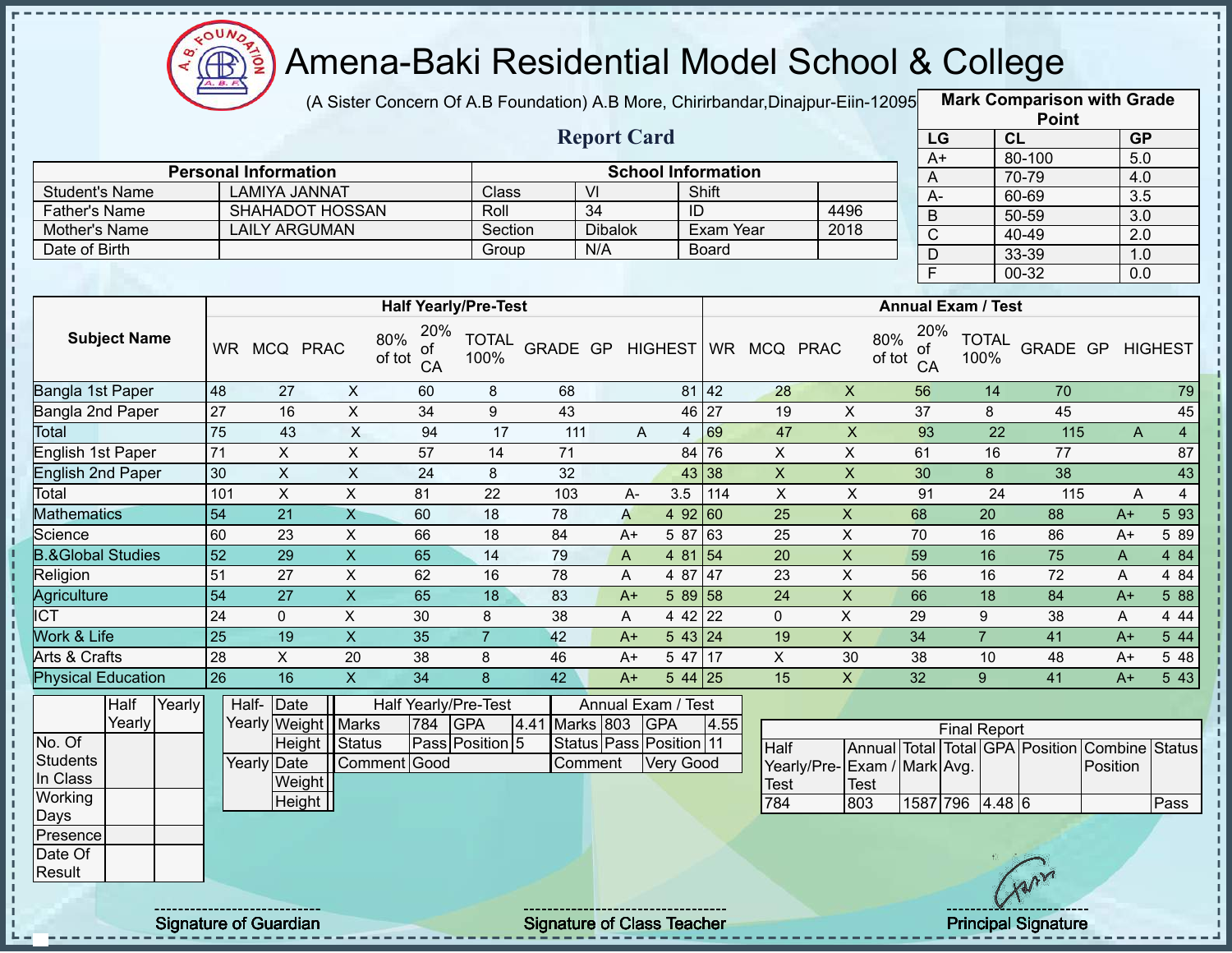

(A Sister Concern Of A.B Foundation) A.B More, Chirirbandar,Dinajpur-Eiin-12095 **Mark Comparison with Grade** 

|                      |                             |         | <b>Report Card</b> |                           |      | LG     |
|----------------------|-----------------------------|---------|--------------------|---------------------------|------|--------|
|                      | <b>Personal Information</b> |         |                    | <b>School Information</b> |      | $A+$   |
| Student's Name       | <b>JIBON JANNAT</b>         | Class   | VI                 | Shift                     |      | A-     |
| <b>Father's Name</b> | <b>JILLUR RHAMAN KHAN</b>   | Roll    | 35                 | ID                        | 4513 | B      |
| Mother's Name        | <b>SUMSUNNHER BEGUM</b>     | Section | <b>Dibalok</b>     | Exam Year                 | 2018 | $\sim$ |
| Date of Birth        |                             | Group   | N/A                | <b>Board</b>              |      |        |
|                      |                             |         |                    |                           |      |        |

|      | <b>Point</b> |                  |
|------|--------------|------------------|
| LG   | CL           | <b>GP</b>        |
| $A+$ | 80-100       | 5.0              |
| A    | 70-79        | 4.0              |
| А-   | 60-69        | $\overline{3.5}$ |
| B    | 50-59        | $\overline{3.0}$ |
| C    | 40-49        | 2.0              |
| D    | 33-39        | 1.0              |
| E    | 00-32        | 0.0              |

|                              |           |             |             | <b>Half Yearly/Pre-Test</b>      |                      |                 |      |           |           |             |             | <b>Annual Exam / Test</b>        |                      |          |      |                |
|------------------------------|-----------|-------------|-------------|----------------------------------|----------------------|-----------------|------|-----------|-----------|-------------|-------------|----------------------------------|----------------------|----------|------|----------------|
| <b>Subject Name</b>          | <b>WR</b> | <b>MCQ</b>  | <b>PRAC</b> | 20%<br>80%<br>οf<br>of tot<br>CA | <b>TOTAL</b><br>100% | <b>GRADE GP</b> |      | HIGHEST   | <b>WR</b> | <b>MCQ</b>  | <b>PRAC</b> | 20%<br>80%<br>0f<br>of tot<br>CA | <b>TOTAL</b><br>100% | GRADE GP |      | <b>HIGHEST</b> |
| Bangla 1st Paper             | 56        | 29          | X           | 68                               | 13                   | 81              |      | 81        | 47        | 29          | X           | 61                               | 16                   | 77       |      | 79             |
| Bangla 2nd Paper             | 27        | 19          | X           | 37                               | 9                    | 46              |      |           | 46 27     | 17          | X           | 35                               | 9                    | 44       |      | 45             |
| Total                        | 83        | 48          | X           | 105                              | 22                   | 127             |      | 5<br>$A+$ | 74        | 46          | X           | 96                               | 25                   | 121      | $A+$ | $\sqrt{5}$     |
| English 1st Paper            | 80        | X           | X           | 64                               | 16                   | 80              |      |           | 84   87   | X           | X           | 70                               | 17                   | 87       |      | 87             |
| <b>English 2nd Paper</b>     | 40        | X           | X           | 32                               | 8                    | 40              |      |           | 43 42     | X           | X           | 34                               | 9                    | 43       |      | 43             |
| Total                        | 120       | X           | X           | 96                               | 24                   | 120             |      | 5<br>$A+$ | 129       | X           | X           | 104                              | 26                   | 130      | $A+$ | 5              |
| <b>Mathematics</b>           | 63        | 27          | X           | 72                               | 18                   | 90              | $A+$ | 5 92      | <b>45</b> | 29          | X           | 59                               | 18                   | 77       | A    | 4 9 3          |
| Science                      | 59        | 25          | X           | 67                               | 17                   | 84              | $A+$ | 5 87      | 63        | 22          | X           | 68                               | 19                   | 87       | $A+$ | 5 89           |
| <b>B.&amp;Global Studies</b> | 56        | 27          | X           | 66                               | 15                   | 81              | $A+$ | 5 81      | 56        | 26          | X           | 66                               | 16                   | 82       | $A+$ | 5 84           |
| Religion                     | 55        | 27          | X           | 66                               | 16                   | 82              | $A+$ | 5 87      | 56        | 24          | X           | 64                               | 16                   | 80       | $A+$ | 5 84           |
| Agriculture                  | 61        | 29          | X           | 72                               | 17                   | 89              | $A+$ | 589 61    |           | 25          | X           | 69                               | 18                   | 87       | $A+$ | 5 88           |
| ICT                          | 24        | $\mathbf 0$ | X           | 32                               | 8                    | 40              | A+   | 542 24    |           | $\mathbf 0$ | X.          | 34                               | 10                   | 44       | $A+$ | 5 4 4          |
| <b>Nork &amp; Life</b>       | 24        | 20          | X           | 35                               | 8                    | 43              | $A+$ | 543 24    |           | 19          | X.          | 34                               | 9                    | 43       | $A+$ | 5 44           |
| Arts & Crafts                | 23        | X           | 17          | 32                               | 8                    | 40              | $A+$ | 5 47      | 16        | X           | 29          | 36                               | 10                   | 46       | $A+$ | 5 48           |
| <b>Physical Education</b>    | 28        | 17          | X.          | 36                               | 8                    | 44              | $A+$ | $544$ 25  |           | 18          | X           | 34                               | 8                    | 42       | $A+$ | 543            |

|          | Half   | Yearly | Half- Date  |               |                   |     | Half Yearly/Pre-Test |             | Annual Exam / Test                             |      |  |
|----------|--------|--------|-------------|---------------|-------------------|-----|----------------------|-------------|------------------------------------------------|------|--|
|          | Yearly |        |             | Yearly Weight | <b>Marks</b>      | 840 | <b>IGPA</b>          | 5 Marks 839 | <b>IGPA</b>                                    | 4.91 |  |
| No. Of   |        |        |             | Height        | <b>Status</b>     |     |                      |             | Pass Position   1 Status   Pass   Position   1 |      |  |
| Students |        |        | Yearly Date |               | Comment Excellent |     |                      | Comment     | Verv Good                                      |      |  |
| In Class |        |        |             | <b>Weight</b> |                   |     |                      |             |                                                |      |  |
| Working  |        |        |             | Height        |                   |     |                      |             |                                                |      |  |
| Days     |        |        |             |               |                   |     |                      |             |                                                |      |  |
| Presence |        |        |             |               |                   |     |                      |             |                                                |      |  |
| Date Of  |        |        |             |               |                   |     |                      |             |                                                |      |  |

|                             |      |          | <b>Final Report</b> |        |                                                |      |
|-----------------------------|------|----------|---------------------|--------|------------------------------------------------|------|
| <b>Half</b>                 |      |          |                     |        | Annual Total Total GPA Position Combine Status |      |
| Yearly/Pre-Exam / Mark Avg. |      |          |                     |        | Position                                       |      |
| <b>Test</b>                 | Test |          |                     |        |                                                |      |
| 840                         | 839  | 1679 841 |                     | 4.9511 |                                                | Pass |

Result

Signature of Guardian Signature of Class Teacher Principal Signature 35-39 Principal Signature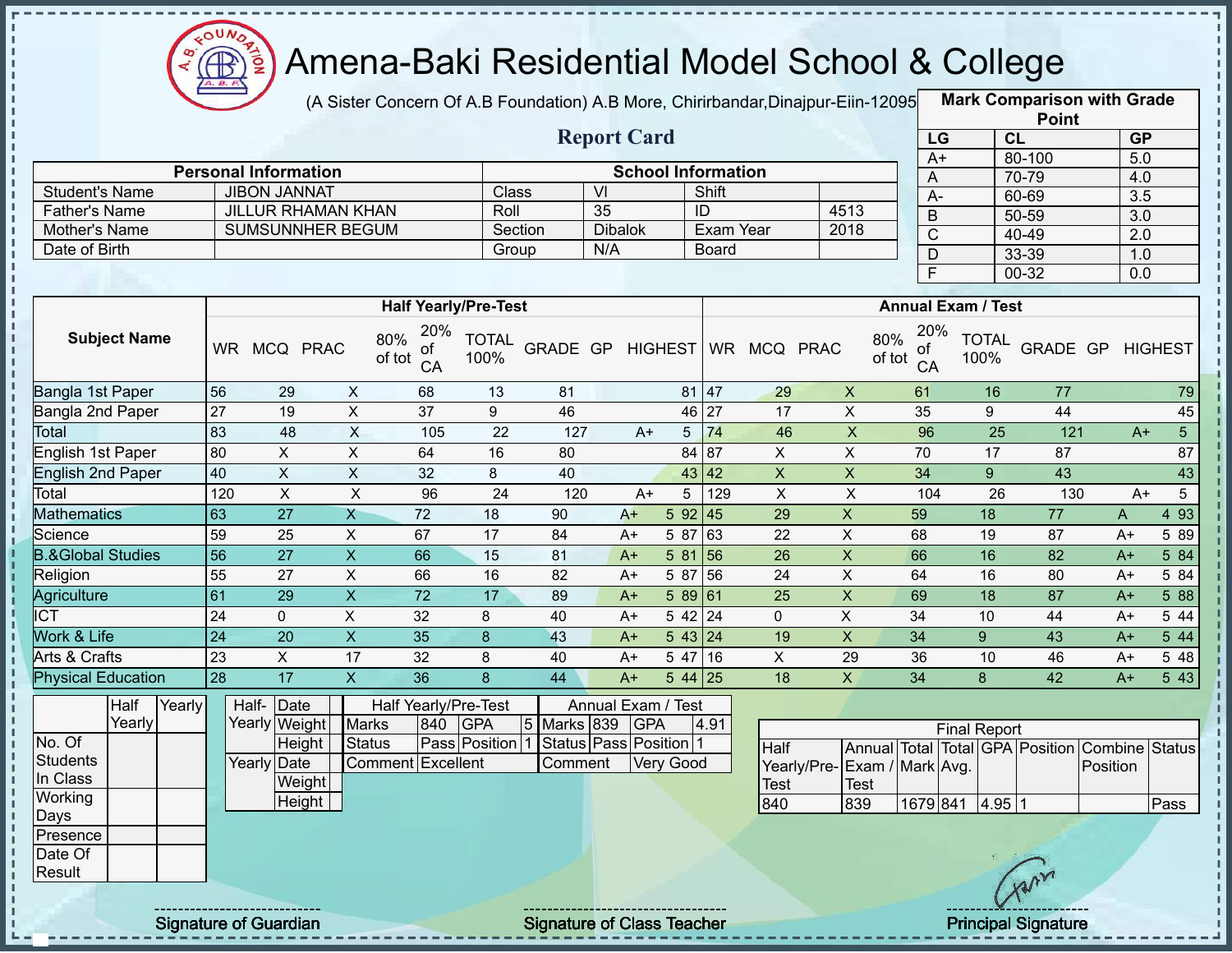

(A Sister Concern Of A.B Foundation) A.B More, Chirirbandar,Dinajpur-Eiin-12095 **Mark Comparison with Grade** 

|                              |                             |                           |                             |                |                |                              |                           |        |                |                                  |                           |                          | <b>Point</b>                                   |                |                  |
|------------------------------|-----------------------------|---------------------------|-----------------------------|----------------|----------------|------------------------------|---------------------------|--------|----------------|----------------------------------|---------------------------|--------------------------|------------------------------------------------|----------------|------------------|
|                              |                             |                           |                             |                |                |                              | <b>Report Card</b>        |        |                |                                  |                           | LG                       | CL                                             |                | GP               |
|                              |                             |                           |                             |                |                |                              |                           |        |                |                                  |                           | $A+$                     | 80-100                                         |                | 5.0              |
|                              | <b>Personal Information</b> |                           |                             |                |                |                              | <b>School Information</b> |        |                |                                  |                           | A                        | 70-79                                          |                | 4.0              |
| <b>Student's Name</b>        |                             | <b>MST. SADIYA RAHMAN</b> |                             |                | Class          | $\overline{V}$               |                           | Shift  |                |                                  |                           | $\overline{A}$           | 60-69                                          |                | 3.5              |
| Father's Name                |                             | <b>SAJEDUL RAHAMAN</b>    |                             |                | Roll           | $\overline{36}$              |                           | ID     |                | 4584                             | $\overline{B}$            |                          | 50-59                                          |                | $\overline{3.0}$ |
| Mother's Name                |                             | <b>PARVIN AKHTER</b>      |                             |                | Section        |                              | <b>Dibalok</b>            |        | Exam Year      | 2018                             |                           | $\overline{C}$           | $40 - 49$                                      |                | 2.0              |
| Date of Birth                |                             |                           |                             |                | Group          | N/A                          |                           | Board  |                |                                  |                           | $\mathsf{D}$             | 33-39                                          |                | 1.0              |
|                              |                             |                           |                             |                |                |                              |                           |        |                |                                  | $\overline{\mathsf{F}}$   |                          | $00 - 32$                                      |                | 0.0              |
|                              |                             |                           | <b>Half Yearly/Pre-Test</b> |                |                |                              |                           |        |                |                                  | <b>Annual Exam / Test</b> |                          |                                                |                |                  |
| <b>Subject Name</b>          | WR MCQ PRAC                 |                           | <b>TOTAL</b><br>100%        |                |                | GRADE GP HIGHEST WR MCQ PRAC |                           |        |                | 20%<br>80%<br>of<br>of tot<br>CA | 100%                      | <b>TOTAL</b><br>GRADE GP |                                                | <b>HIGHEST</b> |                  |
| Bangla 1st Paper             |                             | $\mathsf{X}$              | $\mathbf 0$                 | $\mathbf 0$    | $\mathbf 0$    |                              |                           | $81$ A | $\mathsf{A}$   | $\mathsf X$                      | $\overline{0}$            |                          | $\overline{0}$<br>$\overline{0}$               |                | 79               |
| Bangla 2nd Paper             |                             | $\overline{\mathsf{x}}$   | $\overline{0}$              | $\overline{0}$ | $\overline{0}$ |                              | 46 A                      |        | A              | $\overline{X}$                   | $\overline{0}$            | $\overline{0}$           | $\overline{0}$                                 |                | 45               |
| Total                        |                             |                           |                             |                |                |                              |                           |        |                |                                  |                           |                          |                                                |                |                  |
| English 1st Paper            | $\mathsf{X}$                | $\mathsf{X}$              | $\mathsf 0$                 | $\mathbf 0$    | $\pmb{0}$      |                              | 84 A                      |        | $\mathsf{X}$   | $\overline{X}$                   | $\mathbf 0$               |                          | $\mathbf 0$<br>0                               |                | 87               |
| <b>English 2nd Paper</b>     | $\overline{X}$              | $\overline{X}$            | $\mathbf{0}$                | $\mathbf{0}$   | $\mathbf{0}$   |                              | $43 \nA$                  |        | $\overline{X}$ | $\overline{X}$                   | $\overline{0}$            |                          | $\Omega$<br>$\overline{0}$                     |                | 43               |
| Total                        |                             |                           |                             |                |                |                              |                           |        |                |                                  |                           |                          |                                                |                |                  |
| <b>Mathematics</b>           |                             | $\overline{X}$            | $\mathbf 0$                 | $\mathbf 0$    | $\mathbf 0$    | F                            | $0.092$ A                 |        | A              | $\boldsymbol{\mathsf{X}}$        | $\mathbf{0}$              | $\overline{0}$           | $\overline{0}$                                 | F              | 0.093            |
| Science                      |                             | $\mathsf{X}$              | $\Omega$                    | $\mathbf 0$    | $\mathbf 0$    | F                            | 0.087A                    |        | A              | $\times$                         | $\mathbf 0$               | 0                        | $\Omega$                                       | F              | 0.089            |
| <b>B.&amp;Global Studies</b> |                             | $\boldsymbol{\mathsf{X}}$ | $\overline{0}$              | $\overline{0}$ | $\pmb{0}$      | F,                           | $0.081$ A                 |        | A              | $\boldsymbol{\mathsf{X}}$        | $\mathbf{0}$              | 0                        | $\overline{0}$                                 | F              | 0.084            |
| Religion                     |                             | $\mathsf{X}$              | $\Omega$                    | 0              | $\mathbf 0$    | $\overline{F}$               | 0.0 87 A                  |        | A              | X                                | $\mathbf{0}$              | 0                        | $\mathbf 0$                                    | $\mathsf F$    | 0.084            |
| Agriculture                  | A                           | $\overline{\mathsf{x}}$   | $\overline{0}$              | $\overline{0}$ | $\mathbf 0$    | F                            | $0.089$ A                 |        | $\overline{A}$ | $\overline{X}$                   | $\overline{0}$            | $\mathbf 0$              | $\overline{0}$                                 | $\overline{F}$ | 0.088            |
| <b>ICT</b>                   | $\mathbf 0$                 | $\overline{X}$            | $\mathbf 0$                 | $\overline{0}$ | $\mathbf 0$    | F                            | 0.042 A                   |        | 0              | $\overline{\mathsf{x}}$          | $\mathbf 0$               | 0                        | $\mathbf 0$                                    | $\overline{F}$ | 0.044            |
| Work & Life                  |                             | $\overline{\mathsf{x}}$   | $\overline{0}$              | $\overline{0}$ | $\pmb{0}$      | $\overline{F}$               | $0.043$ A                 |        | $\mathsf{A}$   | $\pmb{\mathsf{X}}$               | $\overline{0}$            | $\overline{0}$           | $\overline{0}$                                 | $\overline{F}$ | 0.044            |
| Arts & Crafts                | $\overline{X}$              |                           | $\mathbf 0$                 | $\mathbf 0$    | $\pmb{0}$      | F                            | 0.047A                    |        | $\overline{X}$ | A                                | $\pmb{0}$                 | $\mathsf 0$              | $\pmb{0}$                                      | $\overline{F}$ | 0.048            |
| <b>Physical Education</b>    |                             | $\overline{\mathsf{x}}$   | $\overline{0}$              | $\Omega$       | $\overline{0}$ | Ē                            | $0.044$ A                 |        | $\overline{A}$ | $\overline{\mathsf{X}}$          | $\Omega$                  | $\Omega$                 | $\Omega$                                       | $\overline{F}$ | 0.043            |
| Half                         | Yearly                      | Half-                     | Date                        |                |                |                              |                           |        |                |                                  |                           |                          |                                                |                |                  |
| Yearly                       |                             | Yearly                    | Weight                      |                |                |                              |                           |        |                |                                  |                           | <b>Final Report</b>      |                                                |                |                  |
| No. Of                       |                             |                           | Height                      |                |                |                              |                           |        | Half           |                                  |                           |                          | Annual Total Total GPA Position Combine Status |                |                  |
| Students In<br><b>Class</b>  |                             | Yearly                    | Date<br>Weight              |                |                |                              |                           |        |                | Yearly/Pre-Exam / Mark Avg.      |                           |                          |                                                | Position       |                  |
| <b>Working Days</b>          |                             |                           | Height                      |                |                |                              |                           |        | Test           | <b>Test</b>                      |                           |                          |                                                |                |                  |
| Presence                     |                             |                           |                             |                |                |                              |                           |        | 840            | 839                              |                           | 1679 841                 | 4.95                                           |                | Fail             |
| Date Of Result               |                             |                           |                             |                |                |                              |                           |        |                |                                  |                           |                          |                                                |                |                  |
|                              |                             |                           |                             |                |                |                              |                           |        |                |                                  |                           |                          | Avr                                            |                |                  |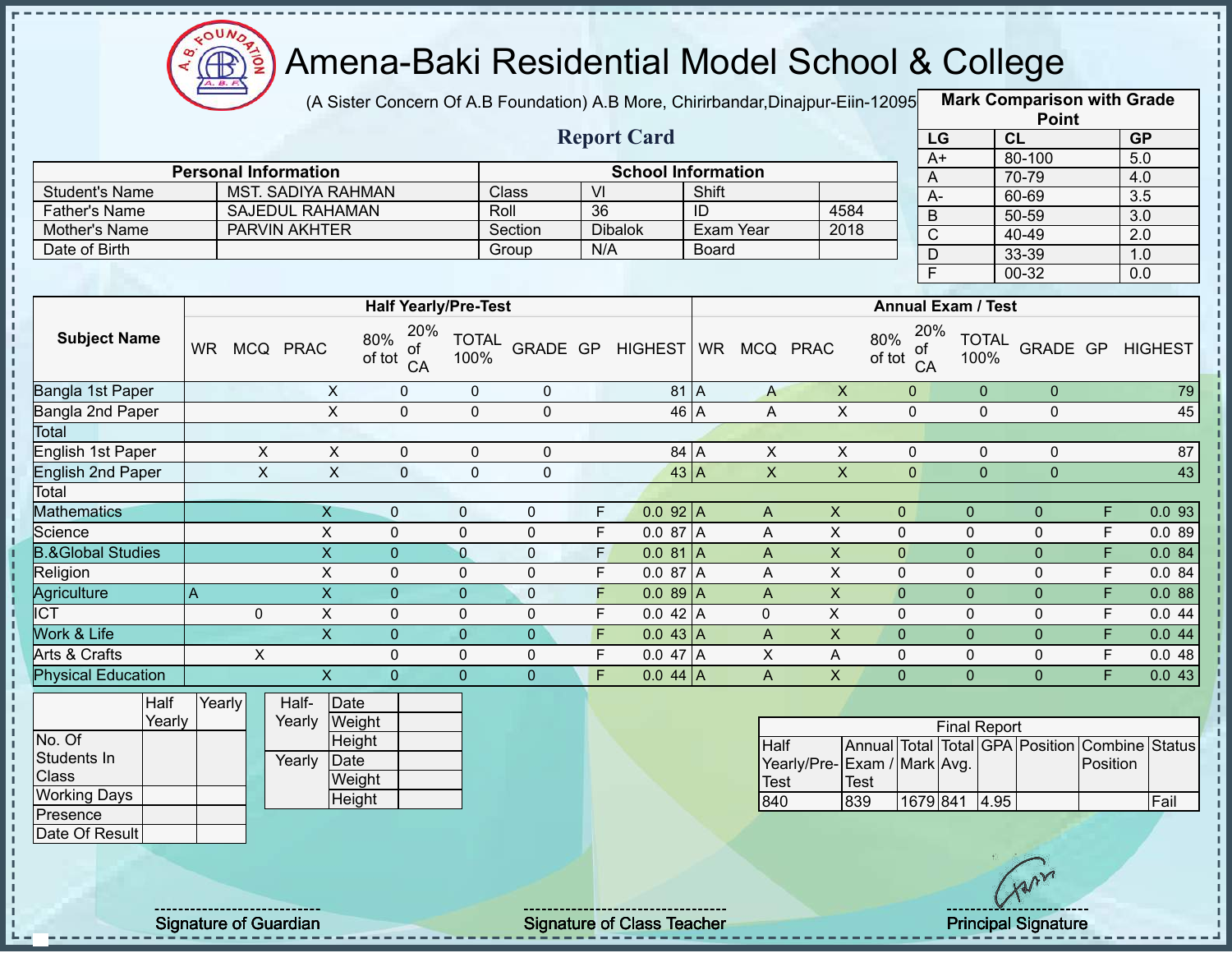

(A Sister Concern Of A.B Foundation) A.B More, Chirirbandar,Dinajpur-Eiin-120950

**Mark Comparison with Grade Point**

|                              |                 |                               |                           |                                  |                      |                 |                    |                                  |              |                     |                             |                |                 |                      | <b>Point</b>                                   |          |                     |
|------------------------------|-----------------|-------------------------------|---------------------------|----------------------------------|----------------------|-----------------|--------------------|----------------------------------|--------------|---------------------|-----------------------------|----------------|-----------------|----------------------|------------------------------------------------|----------|---------------------|
|                              |                 |                               |                           |                                  |                      |                 | <b>Report Card</b> |                                  |              |                     |                             |                | LG              |                      | CL                                             |          | <b>GP</b>           |
|                              |                 |                               |                           |                                  |                      |                 |                    |                                  |              |                     |                             |                | $A+$            |                      | 80-100                                         |          | $\overline{5.0}$    |
|                              |                 | <b>Personal Information</b>   |                           |                                  |                      |                 |                    | <b>School Information</b>        |              |                     |                             |                | A               |                      | 70-79                                          |          | 4.0                 |
| <b>Student's Name</b>        |                 | <b>RISHAD TASNIYA</b>         |                           |                                  | Class                | $\overline{V}$  |                    |                                  | Shift        |                     |                             |                | $\overline{A}$  |                      | 60-69                                          |          | $\overline{3.5}$    |
| <b>Father's Name</b>         |                 | <b>RASHIDUL ISLAM</b>         |                           |                                  | Roll                 |                 | $\overline{37}$    |                                  | ID           |                     |                             | 4616           | $\overline{B}$  |                      | $50 - 59$                                      |          | $\overline{3.0}$    |
| Mother's Name                |                 | <b>MAHBUBA BRGUM</b>          |                           |                                  | Section              |                 | <b>Dibalok</b>     |                                  |              | Exam Year           | 2018                        |                | $\mathsf C$     |                      | 40-49                                          |          | 2.0                 |
| Date of Birth                |                 |                               |                           |                                  | Group                |                 | N/A                |                                  | <b>Board</b> |                     |                             |                | D               |                      | 33-39                                          |          | 1.0                 |
|                              |                 |                               |                           |                                  |                      |                 |                    |                                  |              |                     |                             |                | F               |                      | $00 - 32$                                      |          | 0.0                 |
|                              |                 |                               |                           | <b>Half Yearly/Pre-Test</b>      |                      |                 |                    |                                  |              |                     |                             |                |                 | Annual Exam / Test   |                                                |          |                     |
| <b>Subject Name</b>          | <b>WR</b>       | MCQ PRAC                      |                           | 20%<br>80%<br>ОT<br>of tot<br>CA | <b>TOTAL</b><br>100% | <b>GRADE GP</b> |                    | <b>HIGHEST</b>                   |              | WR MCQ PRAC         |                             | 80%<br>of tot  | 20%<br>оt<br>CA | <b>TOTAL</b><br>100% | GRADE GP                                       |          | <b>HIGHEST</b>      |
| Bangla 1st Paper             | 30              | 26                            | $\mathsf{X}$              | 45                               | $\overline{7}$       | 52              |                    |                                  | 81 27        |                     | 24                          | $\pmb{\times}$ | 41              | $\boldsymbol{9}$     | 50                                             |          | 79                  |
| <b>Bangla 2nd Paper</b>      | 23              | 11                            | $\pmb{\times}$            | 27                               | 6                    | 33              |                    |                                  | 46 23        |                     | 13                          | X              | 29              | $\overline{7}$       | 36                                             |          | 45                  |
| Total                        | 53              | 37                            | $\times$                  | 72                               | 13                   | 85              |                    | B                                | 50<br>3      |                     | 37                          | $\mathsf X$    | 70              | 16                   | 86                                             |          | B<br>3 <sup>1</sup> |
| English 1st Paper            | 72              | $\mathsf X$                   | $\pmb{\times}$            | 58                               | 16                   | 74              |                    |                                  | 72<br>84     | $\mathsf{X}$        |                             | $\mathsf X$    | 58              | 17                   | 75                                             |          | 87                  |
| <b>English 2nd Paper</b>     | 40              | $\overline{X}$                | $\sf X$                   | 32                               | 8                    | 40              |                    |                                  | 43 40        | X                   |                             | $\pmb{\times}$ | 32              | 8                    | 40                                             |          | 43                  |
| Total                        | 112             | $\pmb{\times}$                | $\times$                  | 90                               | 24                   | 114             |                    | A                                | 112<br>4     | $\sf X$             |                             | $\sf X$        | 90              | 25                   | 115                                            |          | $\overline{4}$<br>A |
| <b>Mathematics</b>           | 52              | $\overline{21}$               | $\mathsf{X}$              | 58                               | 16                   | 74              | A                  | 4 9 2                            | 54           | 28                  |                             | X              | 66              | 16                   | 82                                             | $A+$     | 593                 |
| Science                      | 36              | 19                            | X                         | 44                               | 12                   | 56              | B                  | 3 87                             | 40           | 18                  |                             | X              | 46              | 12                   | 58                                             | B        | 3 8 9               |
| <b>B.&amp;Global Studies</b> | 40              | $\overline{20}$               | $\mathsf{x}$              | 48                               | 11                   | 59              | B                  | 3 81                             | 42           | 20                  |                             | X              | 50              | 12                   | 62                                             | $A-$     | 3.5 84              |
| Religion                     | 37              | 24                            | $\mathsf{X}$              | 49                               | 12                   | 61              | A-                 | 3.5 87                           | 45           | 23                  | $\pmb{\times}$              |                | 54              | 14                   | 68                                             | A-       | 3.5 84              |
| Agriculture                  | 49              | 22                            | $\pmb{\times}$            | 57                               | 14                   | 71              | $\mathsf{A}$       |                                  | 4 89 47      | 18                  |                             | X              | 52              | 14                   | 66                                             | $A-$     | 3.5 88              |
| $\overline{C}$               | $\overline{17}$ | $\mathbf 0$                   | $\overline{\mathsf{x}}$   | $\overline{22}$                  | $\overline{7}$       | 29              | B                  |                                  | 3 42 18      | $\mathbf 0$         |                             | $\overline{X}$ | $\overline{26}$ | $\overline{7}$       | 33                                             | A-       | 3.5 44              |
| Work & Life                  | 18              | 18                            | $\boldsymbol{\mathsf{X}}$ | 29                               | 8                    | 37              | A                  |                                  | 4 43 23      | 17                  |                             | $\pmb{\times}$ | 32              | $\overline{7}$       | 39                                             | A        | 4 4 4               |
| Arts & Crafts                | 18              | X                             | 17                        | 28                               | $\overline{7}$       | 35              | A                  | 4 47                             | 13           | $\mathsf{X}$        |                             | 28             | 33              | 8                    | 41                                             | $A+$     | 5 48                |
| <b>Physical Education</b>    | 19              | $\overline{14}$               | $\overline{X}$            | $\overline{26}$                  | $6\phantom{1}$       | 32              | A-                 |                                  | $3.544$ 22   | 15                  |                             | $\overline{X}$ | 30              | $\overline{7}$       | 37                                             | A        | 4 4 3               |
| Half<br>Yearly<br>Yearly     | Half-           | Date<br>Yearly Weight   Marks |                           | Half Yearly/Pre-Test<br>653      | <b>GPA</b>           | 3.55 Marks 687  |                    | Annual Exam / Test<br><b>GPA</b> |              | 3.82                |                             |                |                 |                      |                                                |          |                     |
| No. Of                       |                 | Height Status                 |                           |                                  | Pass Position 32     |                 |                    | Status Pass Position 33          |              |                     |                             |                |                 | <b>Final Report</b>  |                                                |          |                     |
| <b>Students</b><br>In Class  |                 | Yearly Date<br>Weight         | Comment                   | Good                             |                      |                 | Comment            | <b>Very Good</b>                 |              | Half<br><b>Test</b> | Yearly/Pre-Exam / Mark Avg. | <b>Test</b>    |                 |                      | Annual Total Total GPA Position Combine Status | Position |                     |
| Working                      |                 | Height                        |                           |                                  |                      |                 |                    |                                  |              | 653                 |                             | 687            |                 | 1340 671 3.68 34     |                                                |          | Pass                |
| Days                         |                 |                               |                           |                                  |                      |                 |                    |                                  |              |                     |                             |                |                 |                      |                                                |          |                     |

Presence Date Of Result

л J.

Signature of Guardian Signature of Class Teacher Principal Signature 37-39 Principal Signature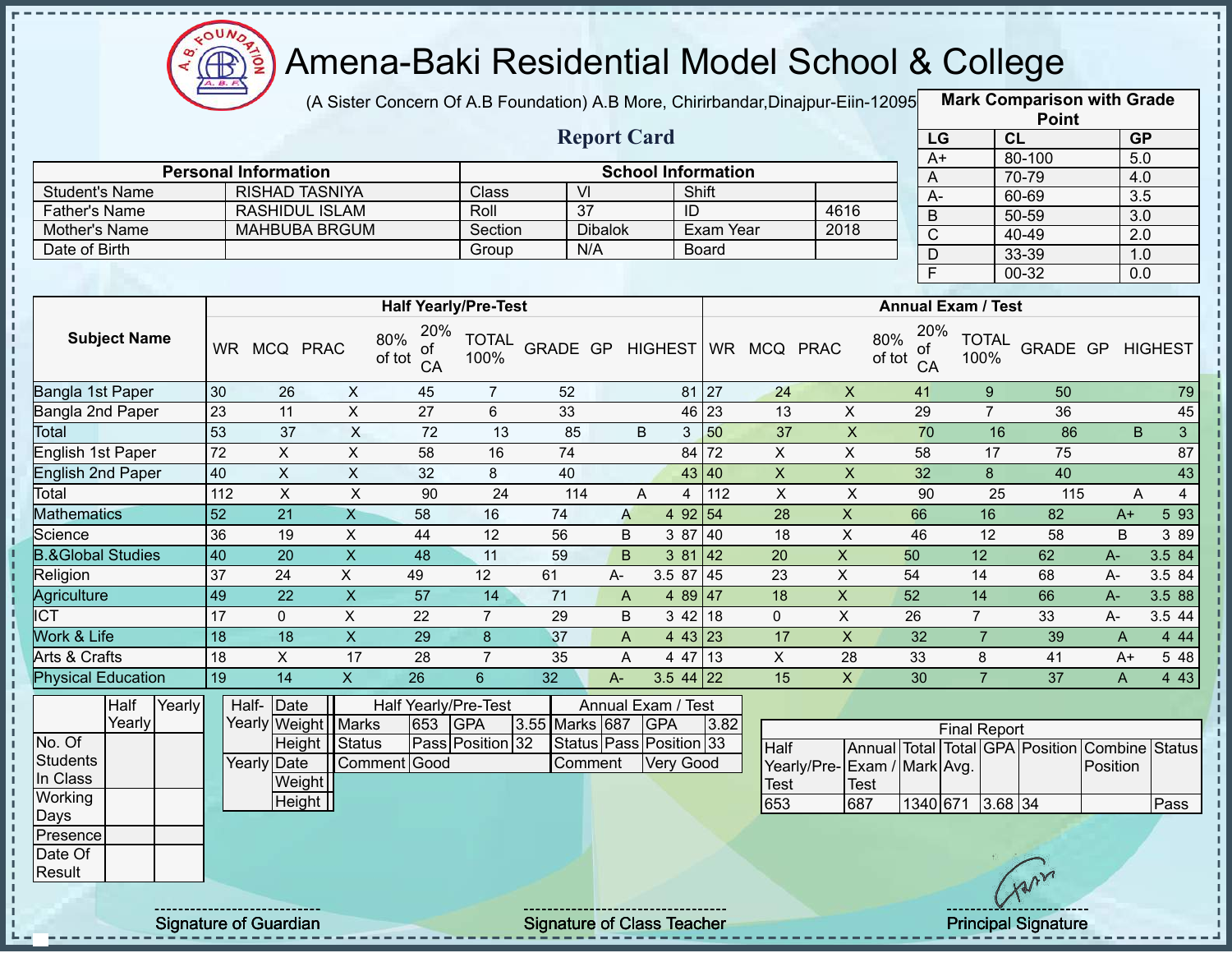

(A Sister Concern Of A.B Foundation) A.B More, Chirirbandar, Dinajpur-Eiin-12095

**Mark Comparison with Grade**

|                              |                                                             |                         |                           |                                  |                      |                           |                             |            |                 |                              |                             |                 |                         | <b>Point</b>         |                                                |                  |        |  |  |
|------------------------------|-------------------------------------------------------------|-------------------------|---------------------------|----------------------------------|----------------------|---------------------------|-----------------------------|------------|-----------------|------------------------------|-----------------------------|-----------------|-------------------------|----------------------|------------------------------------------------|------------------|--------|--|--|
| <b>Report Card</b>           |                                                             |                         |                           |                                  |                      |                           |                             |            |                 |                              |                             |                 | LG                      |                      | CL                                             | <b>GP</b>        |        |  |  |
|                              |                                                             |                         |                           |                                  |                      | <b>School Information</b> |                             |            |                 |                              |                             |                 | $A+$                    |                      | 80-100                                         | 5.0              |        |  |  |
| <b>Personal Information</b>  |                                                             |                         |                           |                                  |                      |                           | VI                          |            |                 |                              |                             | A               |                         | 70-79                |                                                | 4.0              |        |  |  |
| <b>Student's Name</b>        | MAYMUNAH ANJUM                                              |                         |                           | Class                            |                      |                           |                             | Shift      |                 |                              | $A -$                       |                 | 60-69                   |                      | 3.5                                            |                  |        |  |  |
|                              | <b>MD.MANIK MIA</b><br><b>Father's Name</b><br>AFROZA AKTER |                         |                           | Roll                             |                      | 38<br>ID                  |                             |            | 4617            |                              | $\sf B$                     | $50 - 59$       |                         | $\overline{3.0}$     |                                                |                  |        |  |  |
| Mother's Name                |                                                             |                         |                           |                                  | Section              |                           | Exam Year<br><b>Dibalok</b> |            |                 |                              | 2018                        |                 | $\mathsf C$             |                      | $40 - 49$                                      | 2.0              |        |  |  |
| Date of Birth                |                                                             |                         |                           |                                  | Group                |                           | N/A                         |            | <b>Board</b>    |                              |                             |                 | $\mathsf{D}$            |                      | 33-39                                          | 1.0              |        |  |  |
|                              |                                                             |                         |                           |                                  |                      |                           |                             |            |                 |                              |                             |                 | $\overline{\mathsf{F}}$ |                      | $00 - 32$                                      | 0.0              |        |  |  |
|                              | <b>Half Yearly/Pre-Test</b>                                 |                         |                           |                                  |                      | <b>Annual Exam / Test</b> |                             |            |                 |                              |                             |                 |                         |                      |                                                |                  |        |  |  |
| <b>Subject Name</b>          |                                                             | WR MCQ PRAC             |                           | 20%<br>80%<br>οf<br>of tot<br>CA | <b>TOTAL</b><br>100% |                           |                             |            |                 | GRADE GP HIGHEST WR MCQ PRAC |                             | 80%<br>of tot   | 20%<br>οf<br>CA         | <b>TOTAL</b><br>100% |                                                | GRADE GP HIGHEST |        |  |  |
| Bangla 1st Paper             | 37                                                          | 24                      | $\pmb{\times}$            | 49                               | $9\,$                | 58                        |                             |            | 81 32           | 26                           | $\pmb{\times}$              |                 | 46                      | 12                   | 58                                             |                  | 79     |  |  |
| Bangla 2nd Paper             | 23                                                          | 12                      | $\overline{X}$            | 28                               | $\overline{7}$       | 35                        |                             |            | 46 22           | 10                           | $\pmb{\times}$              |                 | 26                      | $\overline{7}$       | 33                                             |                  | 45     |  |  |
| Total                        | 60                                                          | 36                      | $\overline{X}$            | $\overline{77}$                  | 16                   | 93                        | A-                          | 3.5        | 54              | 36                           | $\overline{X}$              |                 | $\overline{72}$         | 19                   | 91                                             | $A -$            | 3.5    |  |  |
| English 1st Paper            | 60                                                          | $\pmb{\times}$          | $\mathsf X$               | 48                               | $\overline{12}$      | 60                        |                             |            | 84 60           | $\mathsf X$                  | $\mathsf X$                 |                 | 48                      | 16                   | 64                                             |                  | 87     |  |  |
| <b>English 2nd Paper</b>     | $\overline{28}$                                             | $\overline{\mathsf{x}}$ | $\boldsymbol{\mathsf{X}}$ | $\overline{22}$                  | $\,8\,$              | 30                        |                             |            | 43 32           | $\pmb{\mathsf{X}}$           | $\mathsf X$                 |                 | $\overline{26}$         | $6\overline{6}$      | 32                                             |                  | 43     |  |  |
| Total                        | 88                                                          | $\overline{\mathsf{x}}$ | $\overline{X}$            | $\overline{70}$                  | $\overline{20}$      | $\overline{90}$           | A-                          | 3.5        | $\overline{92}$ | $\overline{X}$               | $\overline{\mathsf{x}}$     |                 | $\overline{74}$         | $\overline{22}$      | 96                                             | A-               | 3.5    |  |  |
| <b>Mathematics</b>           | $\overline{50}$                                             | $\overline{17}$         | X                         | 54                               | 12                   | 66                        | $A-$                        |            | $3.5$ 92 37     | 13                           | $\pmb{\times}$              |                 | 40                      | 15                   | $\overline{55}$                                | B                | 3 9 3  |  |  |
| Science                      | 46                                                          | 16                      | $\pmb{\times}$            | 50                               | 13                   | 63                        | $A-$                        |            | 3.58758         | 21                           | $\mathsf{X}$                | 63              |                         | 16                   | 79                                             | A                | 4 8 9  |  |  |
| <b>B.&amp;Global Studies</b> | $\overline{34}$                                             | 21                      | $\mathsf X$               | 44                               | $\boldsymbol{9}$     | 53                        | B                           |            | 38148           | 19                           | $\overline{X}$              | 54              |                         | 13                   | 67                                             | A-               | 3.5 84 |  |  |
| Religion                     | 40                                                          | 24                      | $\pmb{\times}$            | 51                               | 14                   | 65                        | A-                          |            | 3.5 87 49       | 24                           | $\pmb{\times}$              | 58              |                         | 14                   | 72                                             | A                | 4 84   |  |  |
| Agriculture                  | $\overline{45}$                                             | $\overline{21}$         | $\overline{X}$            | 53                               | 13                   | 66                        | A-                          |            | 3.58954         | 20                           | $\pmb{\times}$              |                 | 59                      | 17                   | 76                                             | A                | 4 8 8  |  |  |
| <b>ICT</b>                   | 23                                                          | $\Omega$                | $\pmb{\times}$            | $\overline{28}$                  | 8                    | $\overline{36}$           | A                           |            | $442$ 20        | $\Omega$                     | X                           | $\overline{27}$ |                         | 8                    | 35                                             | A                | 4 4 4  |  |  |
| Work & Life                  | $\overline{24}$                                             | 19                      | $\mathsf X$               | 34                               | $\boldsymbol{8}$     | 42                        | $A+$                        |            | 543 22          | 15                           | $\boldsymbol{\mathsf{X}}$   |                 | 30                      | 8                    | 38                                             | A                | 4 4 4  |  |  |
| Arts & Crafts                | $\overline{23}$                                             | $\mathsf X$             | 18                        | 33                               | 8                    | 41                        | $A+$                        |            | $547$ 13        | $\mathsf{X}$                 | 30                          | 34              |                         | $\boldsymbol{9}$     | 43                                             | $A+$             | 5 48   |  |  |
| <b>Physical Education</b>    | $\overline{24}$                                             | 14                      | $\overline{\mathsf{X}}$   | 30                               | $\overline{7}$       | $\overline{37}$           | A                           |            | 4 44 20         | 13                           | $\overline{X}$              | 26              |                         | $\overline{7}$       | 33                                             | $A -$            | 3.5 43 |  |  |
| Half<br>Yearly               |                                                             | Half- Date              |                           | Half Yearly/Pre-Test             |                      |                           | Annual Exam / Test          |            |                 |                              |                             |                 |                         |                      |                                                |                  |        |  |  |
| Yearly                       |                                                             |                         | Yearly Weight   Marks     | 652                              | <b>GPA</b>           | 3.82 Marks 685            |                             | <b>GPA</b> | 3.82            |                              |                             |                 |                         | <b>Final Report</b>  |                                                |                  |        |  |  |
| No. Of                       |                                                             |                         | Height Status             |                                  | Pass Position 25     |                           | Status Pass Position 34     |            |                 | Half                         |                             |                 |                         |                      | Annual Total Total GPA Position Combine Status |                  |        |  |  |
| <b>Students</b>              |                                                             | Yearly Date             |                           | Comment Good                     |                      |                           | Comment                     | Very Good  |                 |                              | Yearly/Pre-Exam / Mark Avg. |                 |                         |                      |                                                | Position         |        |  |  |
| In Class                     |                                                             |                         | Weight                    |                                  |                      |                           |                             |            |                 | <b>Test</b>                  | Test                        |                 |                         |                      |                                                |                  |        |  |  |
| Working                      |                                                             |                         | Height                    |                                  |                      |                           |                             |            |                 | 652                          | 685                         |                 |                         | 1337 670 3.82 30     |                                                |                  | Pass   |  |  |
| Days<br>Presence             |                                                             |                         |                           |                                  |                      |                           |                             |            |                 |                              |                             |                 |                         |                      |                                                |                  |        |  |  |
| Date Of<br>Result            |                                                             |                         |                           |                                  |                      |                           |                             |            |                 |                              |                             |                 |                         |                      | Avr                                            |                  |        |  |  |

Signature of Guardian Signature of Class T Teacher Principal Signature 38/39